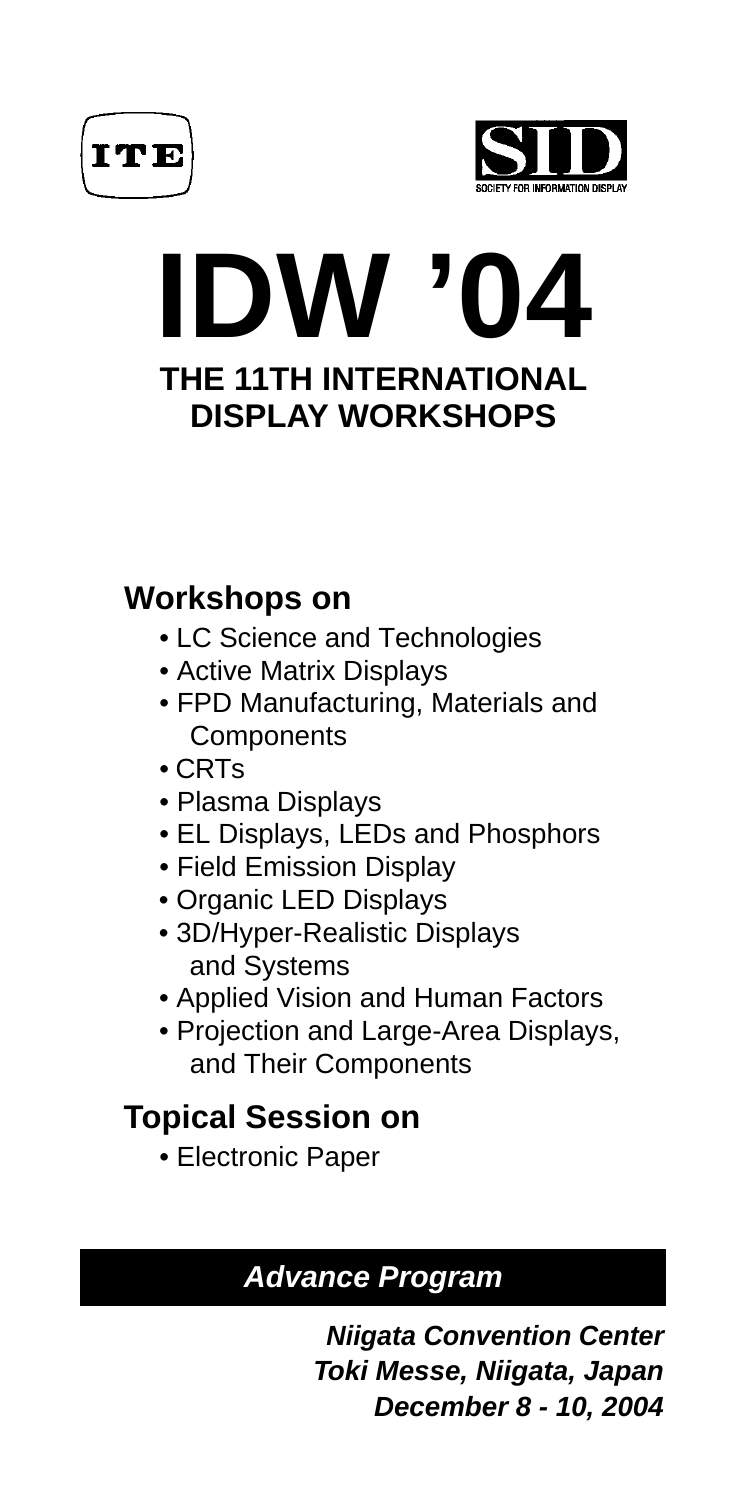# **CONTENTS**

# **Plenary Sessions**

| Wednesday, December 8 |  |
|-----------------------|--|
|                       |  |
|                       |  |
|                       |  |

# **Workshop on LC Science and Technologies**

|                  | Wednesday, December 8 |  |
|------------------|-----------------------|--|
| LCT <sub>1</sub> |                       |  |
| LCT <sub>2</sub> |                       |  |
| LCT <sub>3</sub> |                       |  |
|                  | Thursday, December 9  |  |
|                  |                       |  |
| LCT5             |                       |  |
|                  |                       |  |
|                  |                       |  |
|                  |                       |  |
|                  |                       |  |
|                  | Friday, December 10   |  |
| VHF5/LCT6        |                       |  |
| VHF6/LCT7        |                       |  |
|                  |                       |  |

# **Workshop on Active Matrix Displays**

| Wednesday, December 8 |  |
|-----------------------|--|
|                       |  |
|                       |  |
|                       |  |
| Thursday, December 9  |  |
|                       |  |
|                       |  |
|                       |  |
|                       |  |
| Friday, December 10   |  |
|                       |  |
|                       |  |
|                       |  |
| AMD9                  |  |
|                       |  |

# **Workshop on FPD Manufacturing, Materials and Components**

| Wednesday, December 8                                      |  |
|------------------------------------------------------------|--|
| FMCp Poster: FPD Manufacturing, Materials & Components  31 |  |
|                                                            |  |
|                                                            |  |
|                                                            |  |
| Thursday, December 9                                       |  |
|                                                            |  |
|                                                            |  |
|                                                            |  |
|                                                            |  |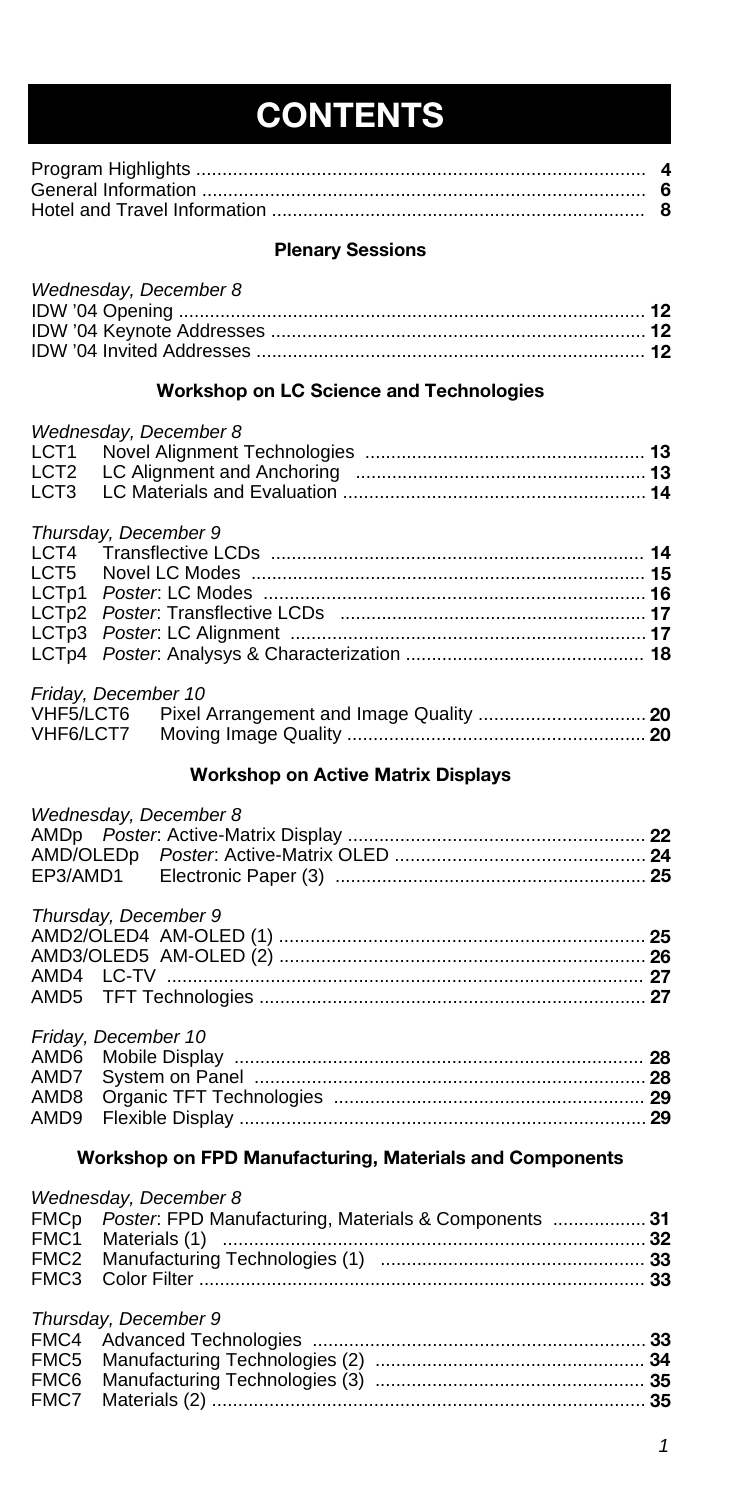| Friday, December 10 |  |
|---------------------|--|
|                     |  |
|                     |  |
|                     |  |
|                     |  |
|                     |  |

# **Workshop on CRTs**

| Wednesday, December 8 |  |
|-----------------------|--|
|                       |  |
|                       |  |

# *Thursday, December 9*

# **Workshop on Plasma Displays**

| Wednesday, December 8 |  |
|-----------------------|--|
|                       |  |
|                       |  |
|                       |  |

#### *Thursday, December 9*

| niaroaay, boooninoor o |  |
|------------------------|--|
|                        |  |
|                        |  |
|                        |  |
|                        |  |
|                        |  |
|                        |  |
|                        |  |
|                        |  |
|                        |  |

| Friday, December 10 |  |
|---------------------|--|
|                     |  |
|                     |  |
|                     |  |

# **Workshop on EL Displays, LEDs and Phosphors**

| Wednesday, December 8 |  |
|-----------------------|--|
| Thursday, December 9  |  |
|                       |  |
|                       |  |
|                       |  |
| Friday, December 10   |  |

| <b>Fliday, Deceniber TU</b> |  |
|-----------------------------|--|
| FED2/PH5                    |  |

# **Workshop on Field Emission Display**

| Friday, December 10 |  |
|---------------------|--|
|                     |  |
|                     |  |
|                     |  |
|                     |  |

# **Workshop on Organic LED Displays**

| Wednesday, December 8 |  |
|-----------------------|--|
|                       |  |
|                       |  |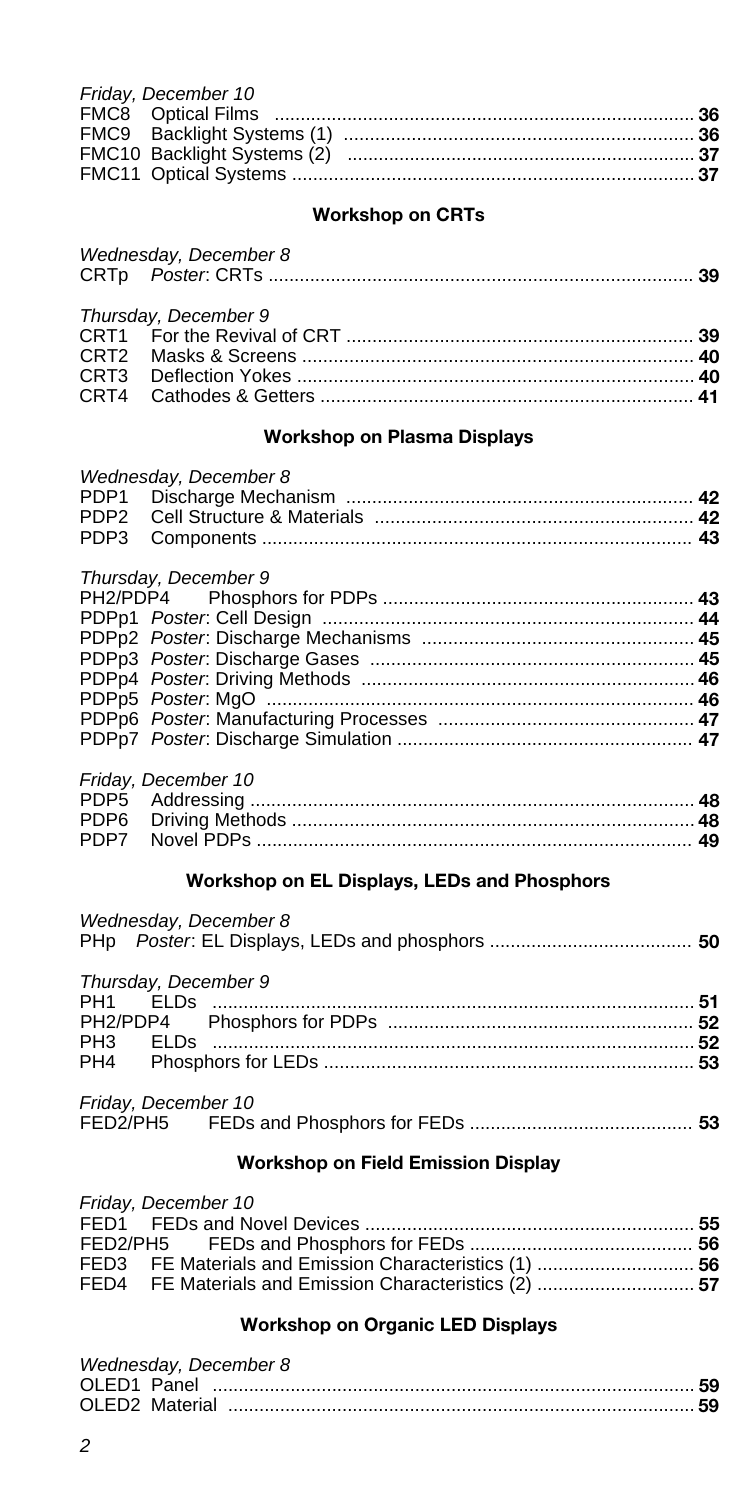| Thursday, December 9                                                                                     |  |
|----------------------------------------------------------------------------------------------------------|--|
| Workshop on 3D/Hyper-Realistic Displays and Systems                                                      |  |
| Wednesday, December 8<br>3D1<br>3D2<br>3D <sub>3</sub>                                                   |  |
| Thursday, December 9<br>Poster: 3D Displays & Related Technologies  67<br>3Dp<br><b>VHF4/3D4</b>         |  |
| Workshop on Applied Vision and Human Factors                                                             |  |
| Wednesday, December 8<br><b>VHFp</b>                                                                     |  |
| Thursday, December 9<br>VHF1<br>VHF2<br>VHF3<br><b>VHF4/3D4</b>                                          |  |
| Friday, December 10<br>Pixel Arrangement and Image Quality  72<br>VHF5/LCT6<br>VHF6/LCT7<br>VHF7<br>VHF8 |  |
| Workshop on Projection and Large-Area Displays, and Their<br><b>Components</b>                           |  |
| Thursday, December 9<br>LADp                                                                             |  |
| Friday, December 10<br>LAD <sub>1</sub><br>LAD <sub>2</sub><br>LAD <sub>3</sub>                          |  |
| <b>Topical Session on Electronic Paper</b>                                                               |  |
| Wednesday, December 8<br>EP1<br>EP <sub>2</sub><br>EP3/AMD1                                              |  |
| Thursday, December 9<br>EPp                                                                              |  |
|                                                                                                          |  |
|                                                                                                          |  |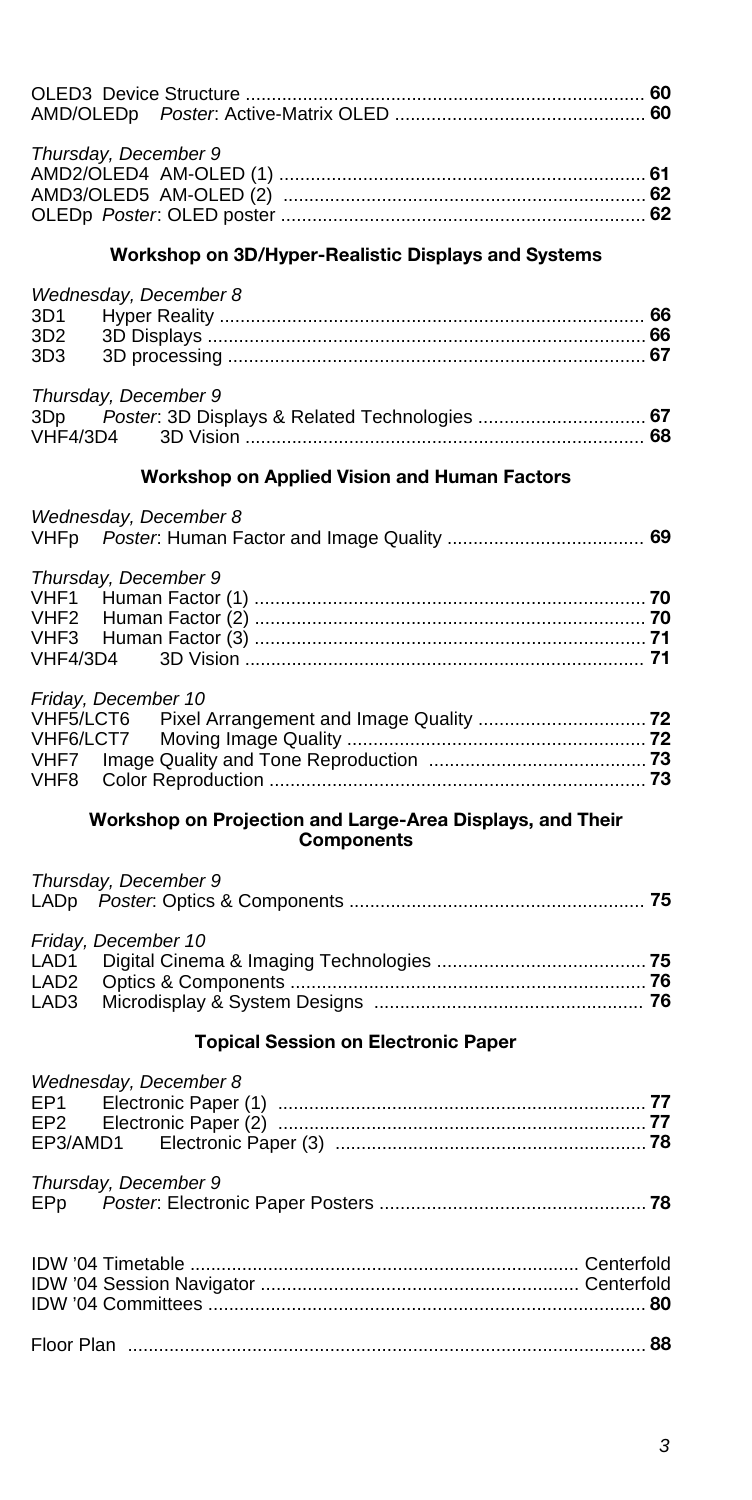# **PROGRAM HIGHLIGHTS**

Scientific and technological advances in research and development on information displays will be found at the 11th International Display Workshops (IDW '04). A feature of the IDW '04 is an integration of the following eleven workshops and one topical session.

Workshops on

- LC Science and Technologies
- Active Matrix Displays
- FPD Manufacturing, Materials and Components
- CRTs
- Plasma Displays
- EL Displays, LEDs and Phosphors
- Field Emission Display
- Organic LED Displays
- 3D/Hyper-Realistic Displays and Systems
- Applied Vision and Human Factors
- Projection and Large-Area Displays, and Their Components

# Topical Session on

• Electronic Paper

The three-day conference will feature 401 papers, including two keynote addresses, two invited addresses, 70 invited papers, 154 oral and 173 poster presentations, and some additional late-news papers will also be arranged. Following keynote and invited addresses on Wednesday morning, presentations will begin and continue in six parallel sessions through Friday. Poster sessions and author interviews will enable participants to discuss presented issues in detail. Exhibitions from display and related industries will also be featured from Wednesday to Friday in parallel with workshops and a topical session. The IDW '04 should be of interest not only to researchers and engineers, but also to those who manage companies and institutions in the display community.

# **Workshop on LC Science and Technologies (LCT)**

Recent advances in LC materials and device technologies are presented. The session covers from fundamental studies to recent development of LCD technologies. Novel alignment technologies, LC alignment and anchoring, LC materials and evaluation, transflective LCDs, and novel LC modes are discussed.

# **Workshop on Active Matrix Displays (AMD)**

Recent progress in TFT technologies and active matrix displays are widely discussed in this workshop. Sessions cover device and process technologies for a-Si, poly-Si and organic TFTs, featuring sixteen topical invited talks. Their applications to electronic papers, LC-TVs, mobile displays, OLED displays and system on panels are also discussed.

# **Workshop on FPD Manufacturing, Materials and Components (FMC)**

This workshop includes 17 invited papers dealing with the overview of technical trends and the new related technologies on FPDs. In the technical sessions, papers deal with optical components, lamps, substrates, process technologies, measurement system, etc. for FPDs.

# **Workshop on CRTs (CRT)**

This workshop covers the entire field of CRT technologies. This year, a topical session "For the Revival of CRT" is organized.

# **Workshop on Plasma Displays (PDP)**

The 40-year anniversary of PDP will be celebrated by 55 papers including invited papers, "In Celebrating of 40 Years of PDP History" by Dr. L. F. Weber, and "A Technology Roadmap for Developing Large Capacity Electronic Display Fabrics" by Dr. R. L. Johnson. There are many excellent papers ranging from surface-discharge fundamentals to extra-large 80-inch PDP development. Recent research activities towards high efficacy and high resolution PDPs, such as long gap discharges, high Xe contents, and new driving waveforms, will also be discussed.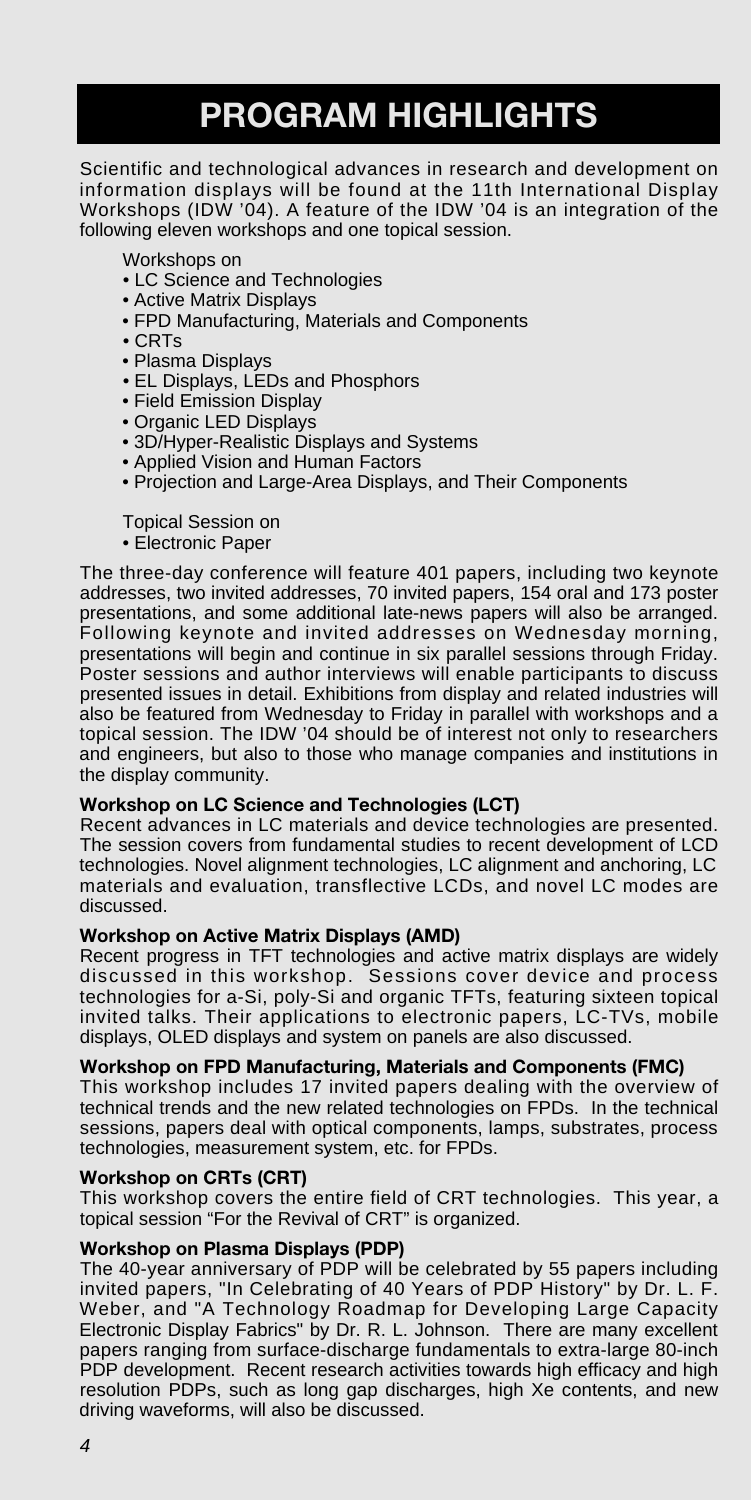# **Workshop on EL Displays, LEDs and Phosphors (PH)**

This workshop covers the latest R&D achievements in inorganic ELDs, phosphors for emissive displays and solid-state illumination as well as LEDs. Invited talks present inorganic EL studies in Tottori University—in memory of Prof. Tanaka: large-screen full-color ELDs, sphere-supported ELDs, degradation mechanism of blue phosphors for PDPs, phosphors for white LEDs and phosphors for FEDs. Contributed papers also include interesting topics such as nano-sized particle phosphors, thin-film phosphor development using combinatorial deposition and new phosphor materials for ELDs and PDPs. In addition, joint sessions will be held with the PDP Workshop and the FED Workshop.

# **Workshop on Field Emission Display (FED)**

Recent progresses in FEDs fabricated by using carbon-nanotubes (CNT) and graphite-nanofibers (GNF) as field emitters are presented. Operating characteristics of FEDs with Spindt-type FEAs and Phosphor technologies for FEDs are also discussed at the joint session with "EL Displays, LEDs and Phosphors workshop.

# **Workshop on Organic LED Displays (OLED)**

This workshop includes recent developments in organic EL materials, devices and fabrication process. New organic fluorescent and phosphorescent materials are reported, and highly efficient EL devices using these materials are presented. Durability of the EL devices will be also presented.

# **Workshop on 3D/Hyper-Realistic Display and Systems (3D)**

This workshop focuses on recent developments in 3D and immersive/hyperrealistic display. It also covers 3D image processing such as multiview interpolation and coding technology. Invited talks in this workshop include the topics from a forefront of 3D technologies and the recent research into hyperrealistic display systems.

# **Workshop on Applied Vision and Human Factors (VHF)**

This workshop covers the latest R&D achievements in human factors, such as usability of various display, visual fatigue related to display, 3D vision. The workshop also covers image quality issues of displays, such as pixel arrangement, moving image quality, tone and color reproduction. Recent progress in applied vision and human factors field related to displays are widely discussed.

# **Workshop on Projection and Large-Area Displays, and Their Components (LAD)**

The worldwide hottest technologies for projection displays will make this workshop exciting. Invited talks will cover topics on an extremely high performance projector for Digital Cinema Systems. In the general talks, light valve technology, peripheral circuit, light source and optical systems for enhancing display performance will be discussed.

# **Topical Session on Electronic Paper (EP)**

This session will focus on current topics on Electronic Paper, Paper-like Display, and Rewritable Paper. Various novel technologies including electrophoresis, electrochromism, liquid crystal, and electrowetting will be reported. Concepts, systems, devices, and materials in this field are expected to be discussed.

# **Outstanding Poster Paper Awards**

A limited number of outstanding poster papers will be awarded on December 10, from 12:20 to 13:30 at Exhibition Hall B following Niigata Festival.

# **Exhibition**

The IDW '04 exhibition of display components and systems will open at 12:00 on December 8 and conclude at 14:00 on December 10. The latest display devices, appliance, manufacturing equipments, measuring instruments, software systems and materials for display technologies will be presented in Exhibition Hall B. Please take this opportunity to enjoy informative discussion with exhibitors.

December 8: 12:00 – 18:30 December 9: 10:00 – 18:00 December 10: 10:00 – 14:00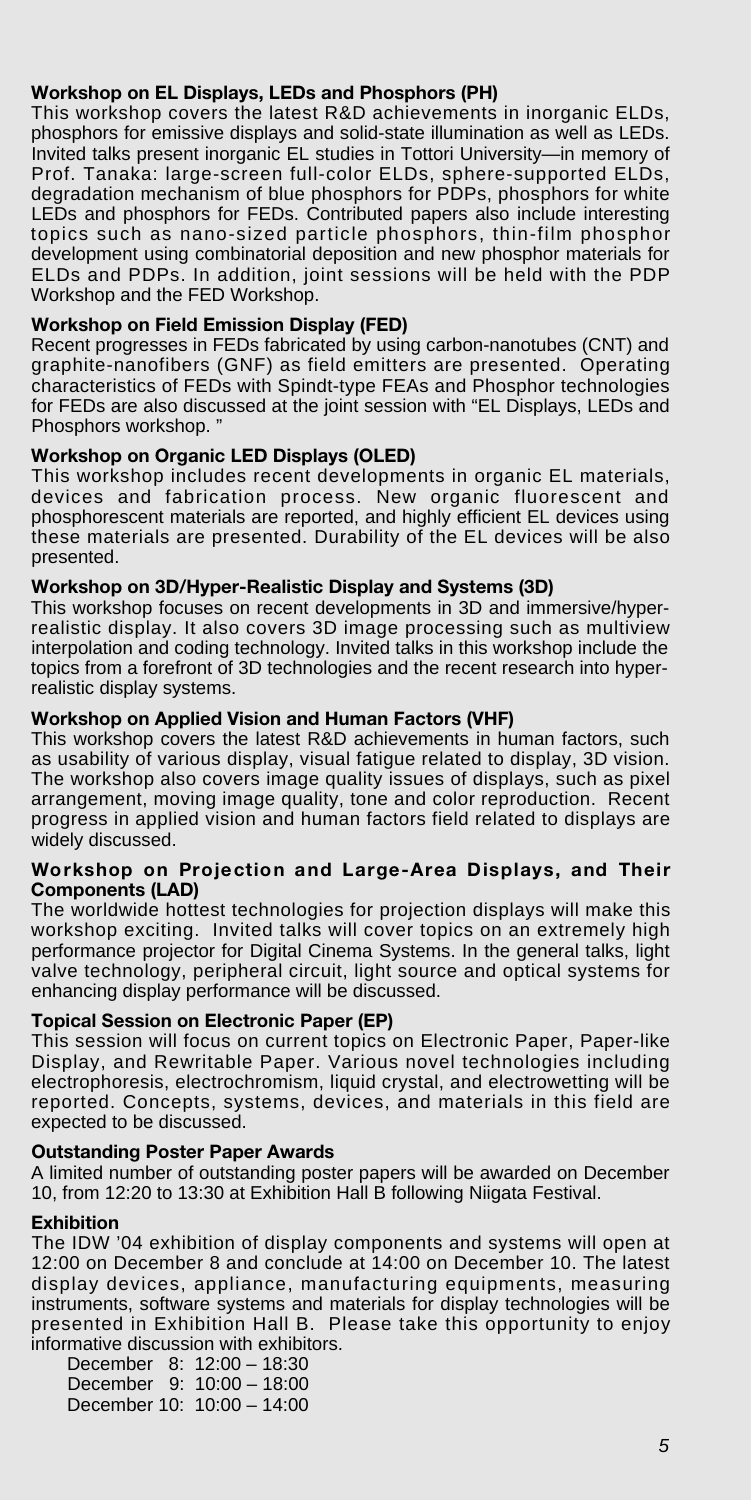# **GENERAL INFORMATION**

# **SPONSORSHIP**

IDW '04 is sponsored by the Institute of Image Information and Television Engineers (ITE) and Society for Information Display (SID).

#### **WORKSHOP SITE**

Niigata Convention Center (Toki Messe) 6-1, Bandaijima, Niigata Niigata 950-0078, Japan Phone: +81-25-246-8400 Fax: +81-25-246-8411

# **ON-SITE SECRETARIAT**

Telephone and fax machines for IDW '04 use will be temporarily set up in the secretariat room at the Niigata Convention Center (Toki Messe) (December 7-10).

Phone: +81-25-249-9911 Fax: +81-25-249-9912

# **BANQUET**

A buffet-style banquet will be held on December 8 from 19:30 to 21:30 in Continental Room at Hotel Okura Niigata. As the number of tickets is limited, you are urged to make an advance reservation by completing the enclosed registration form and returning it with payment.

*Note: Free shuttle buses are available at 18:20, 18:45 and 19:10 from Niigata Convention Center (Toki Messe) to banquet site. On return from banquet site to Niigata Convention Center (Toki Messe) free buses are available at only 21:50.*

# **EVENING GET-TOGETHER WITH WINE**

A get-together will be held on December 7 from 18:00 to 20:00 at Room Hoou (30F), Hotel Nikko Niigata. Wine (sponsored by Merck Ltd., Japan) will be served to participants with a relaxed atmosphere for informal discussion.

# **OUTSTANDING POSTER PAPER AWARDS AND NIIGATA FESTIVAL**

Poster Awards will be given to outstanding poster papers, following Niigata Traditional Dance and Drums, on December 10 from 12:20 to 13:30 in Exhibition Hall B.

#### **REGISTRATION**

Registration is available in advance and also on site. However, proceedings book might not be guaranteed for the on-site registrants in case of the unexpected excess of the on-site registration. Advance registration is strongly recommended.

# **Registration Fees**

The registration fee for IDW '04 includes admission to the conference, a copy of the proceedings in book or in USB memory, and CD-ROM. The proceedings in USB memory can be selected only by those who registered and paid by November 1.

|                        | Paid by Nov. 1 | After Nov. 1 |
|------------------------|----------------|--------------|
| Member of SID/ITE/ASO* | ¥ 30.000       | ¥ 35,000     |
| Non-Member             | ¥ 35,000       | ¥40.000      |
| Student**              | 48.000         | ¥10.000      |
| Life Member of SID/ITE | ¥ 8.000        | ¥10.000      |
| <b>Banquet</b>         | ¥ 8.000        | ¥10.000      |

Note that the reduced registration fee must be paid by November 1. In case of the payment after November 1 or on site, prices after November 1 will be applied even if you sent the registration form by November 1, 2004. Also note that *the number of banquet tickets to register on site is limited.*

\*ASO: Academic Supporting Organizations

(See p.86 as well as "Supporting Organizations and Sponsors" at the end of each workshop/topical session section.)

\*\*Student ID is required.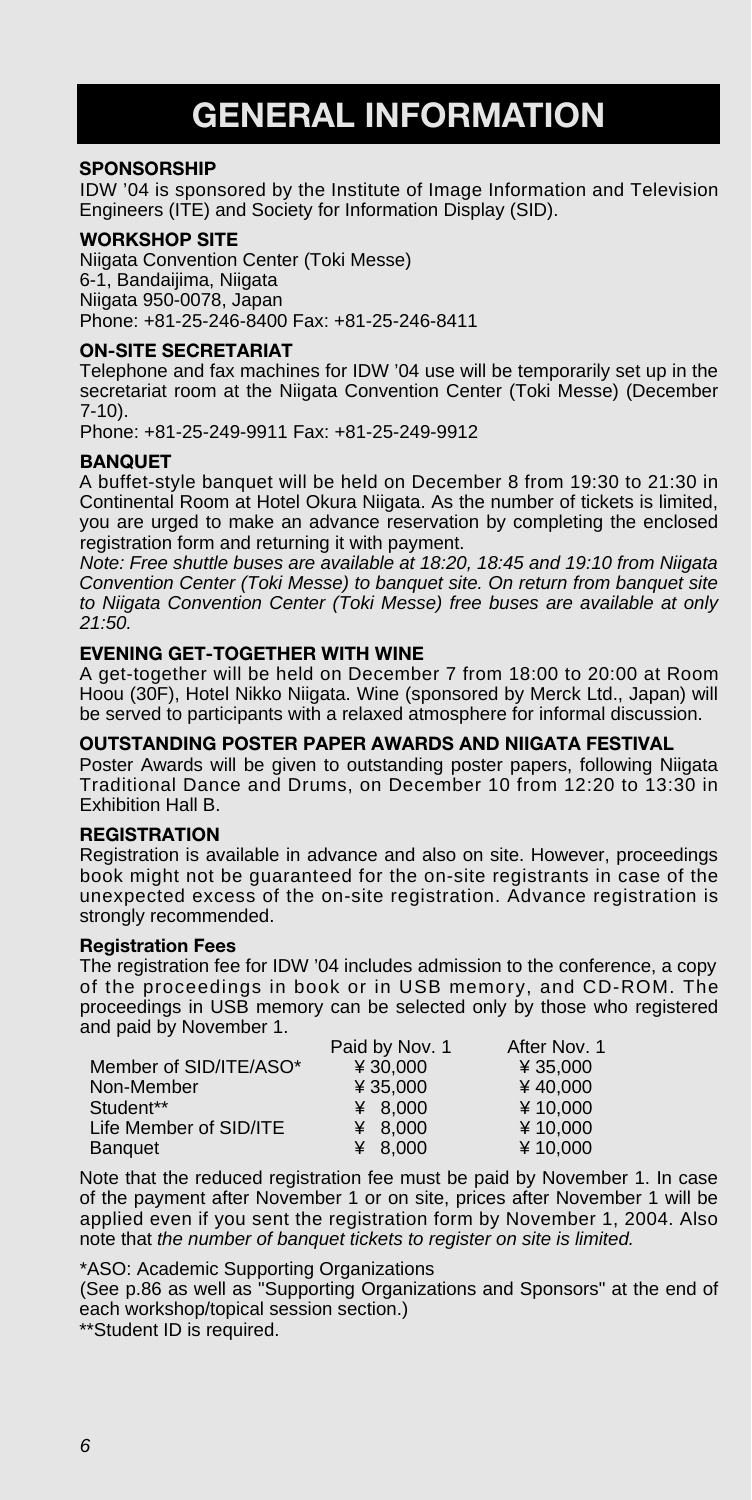For **additional** sets of the proceedings book or USB memory\*, and CD-ROM Book & CD-ROM USB & CD-ROM

at the conference site  $\frac{4}{13,000}$   $\frac{48,000}{13,000}$   $\frac{48,000}{13,000}$  not availa Airmail after the conference  $\frac{413,000}{2}$  not available Sea/Domestic mail after the conference ¥10,000 not available

\*Additional Sets of USB memory and CD-ROM can be selected only by the application with payment by November 1.

# **Payment**

Three ways are provided for the registration.

# **(1) e-Registration**

Access the following URL.

http://idw.ee.uec.ac.jp/regist.html

The e-Registration is acceptable until November 22, 2004.

# **(2) Mail or Fax Registration**

Complete the registration form (FORM A) at the centerfold and send it to the secretariat together with all necessary payments no later than November 22, 2004.

IDW '04 Secretariat

c/o The Convention, Annecy Aoyama 2F 2-6-12, Minami-Aoyama, Minato-ku, Tokyo 107-0062, Japan Phone: +81-3-3423-4180 Fax: +81-3-3423-4108

The registration fee should be remitted by one of the following methods.

1. Bank transfer (only applicable to domestic participants) to: Account name: IDW

Account no.: 4049628 (ordinary account)

Bank name: Mizuho Bank

Branch name: Sendai Branch

Please attach a copy of your bank remittance form with the registration form to avoid possible troubles.

- 2. Bank check made payable to "IDW" together with the registration form
- 3. Credit card (only VISA or MasterCard accepted)

All above payments should be made in **JAPANESE YEN.**

Also, please note that personal and traveler's checks will not be accepted.

# **(3) On-site Registration**

Conference registration desk will be open:

| Tuesday, December 7   | 18:00-20:00 |
|-----------------------|-------------|
| Wednesday, December 8 | 8:30-18:00  |
| Thursday, December 9  | 8:30-17:00  |
| Friday, December 10   | 8:30-15:00  |

The on-site registration fee will be payable by:

- 1. Cash (JAPANESE YEN only)
- 2. Credit card (VISA or MasterCard only)

Bank transfer, bank check, and personal/traveler's checks are not accepted. Payment by cash is recommended.

# **Cancellation Policy**

Refunds for registration, banquet, additional sets of proceedings etc. will be made on written cancellation received by IDW '04 secretariat **by November 1.** For cancellations received after November 1 or no-shows, refunds will not be made. However, after IDW '04 closes, a set of the proceedings book/USB memory and CD-ROM will be sent to the registrants who have paid the registration fees.

# **INQUIRY**

IDW '04 Secretariat c/o The Convention, Annecy-Aoyama, 2F 2-6-12, Minami-Aoyama, Minato-ku, Tokyo 107-0062, Japan Phone: +81-3-3423-4180 Fax: +81-3-3423-4108

Please pay attention to the website (http://idw.ee.uec.ac.jp/home.html) for latest information.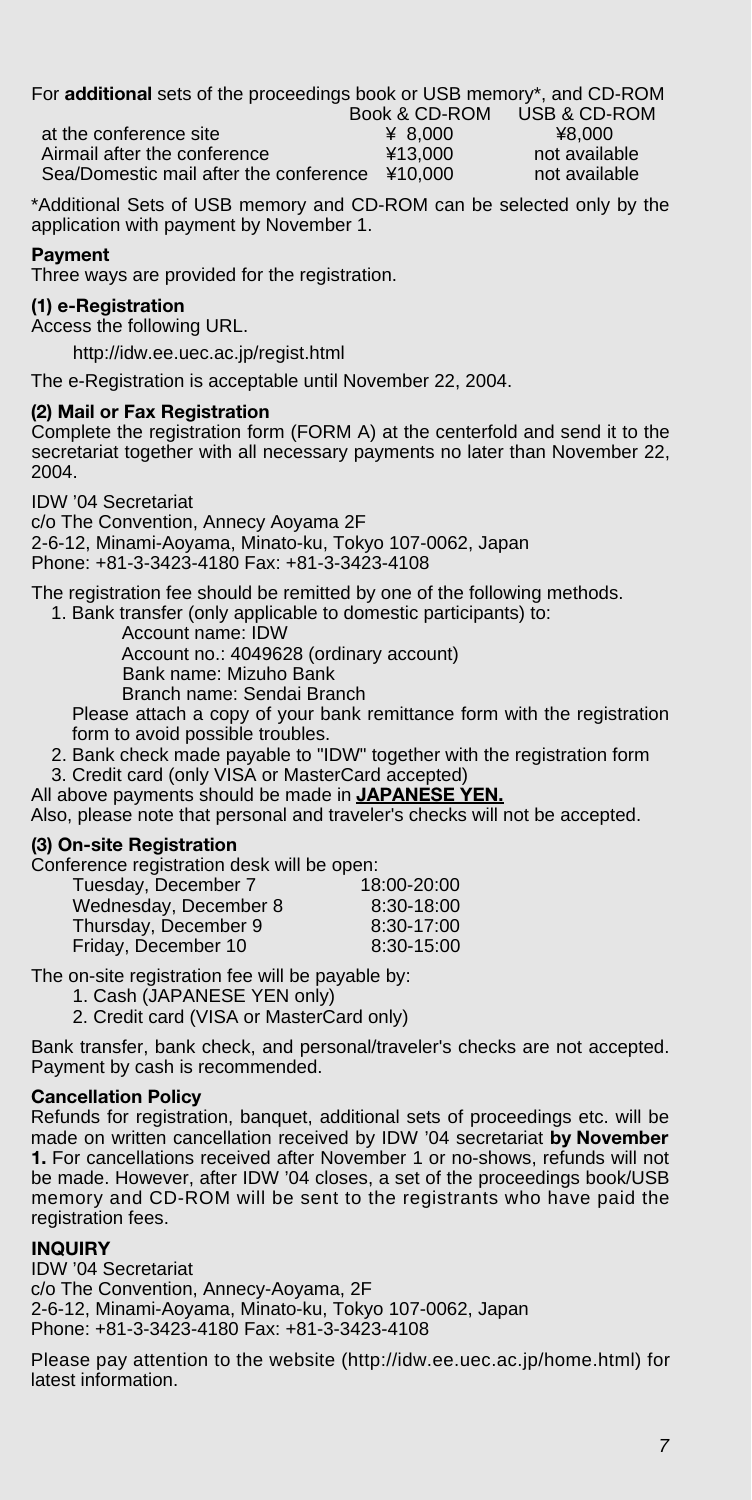# **HOTEL AND TRAVEL INFORMATION**

# **HOTEL RESERVATIONS**

IDW '04 executive committee has secured enough rooms for the participants. However, this year IDW '04, Hotel Reservation System is changed from the previous IDWs. Participants who want to stay in Niigata during IDW '04 should make reservations directly with the hotel by themselves as follows. Reservation will be made on a first-come, first-served basis.

# **Methods of Application**

1. Through the IDW website (http://idw.ee.uec.ac.jp/hotelform.html)

2. By fax, using enclosed Form B (Please copy the form.)

# **Confirmation from the Hotels**

1. Confirmation will be sent to the applicants directly from the hotel in a few days upon receiving your application.

2. If your application is not accepted by the hotel, please select another hotel and send your request to make reservation to the hotel through the web or by fax using Form B.

3. In case of no vacancy for your request again, please follow the procedure described above.

# **VISAS**

Visitors from countries whose citizens must have visas should apply to a Japanese consular office or diplomatic mission in their respective country. For further details, please contact your travel agent or the local consular office in your country.

Attention: For some countries' citizens, official documents prepared by the secretariat will be needed. Please ask the secretariat for its application at least two months before the conference.

# **JAPAN RAIL PASS**

Tourists visiting Japan from abroad can save with a Japan Rail Pass. These 7-, 14-, 21-day passes are valid for unlimited travel on the Shinkansen trains (except NOZOMI ) and other JR lines, plus its buses and ferries.

For details, please ask your travel agent and purchase an exchange order at an authorized agent before coming to Japan. This pass cannot be purchased in Japan.

After you arrive in Japan, you turn in the exchange order to receive your JAPAN RAIL PASS at an applicable JR station that has a JAPAN RAIL PASS exchange office.

Ex.

| Narita Airport Terminal 1 | <b>Travel Service Center</b> | 11:30-19:00             |
|---------------------------|------------------------------|-------------------------|
|                           | <b>Ticket Office</b>         | 6:15-11:30. 19:00-21:45 |
| Narita Airport Terminal 2 | <b>Travel Service Center</b> | 11:30-19:00             |
|                           | <b>Ticket Office</b>         | 6:30-11:30. 19:00-21:50 |
| Kansai Airport            | <b>Ticket Office</b>         | $5:30-23:00$            |

# **CLIMATE**

The average temperature in Niigata during the period is around 5°C, with 8°C in the daytime and 2°C at night on the average.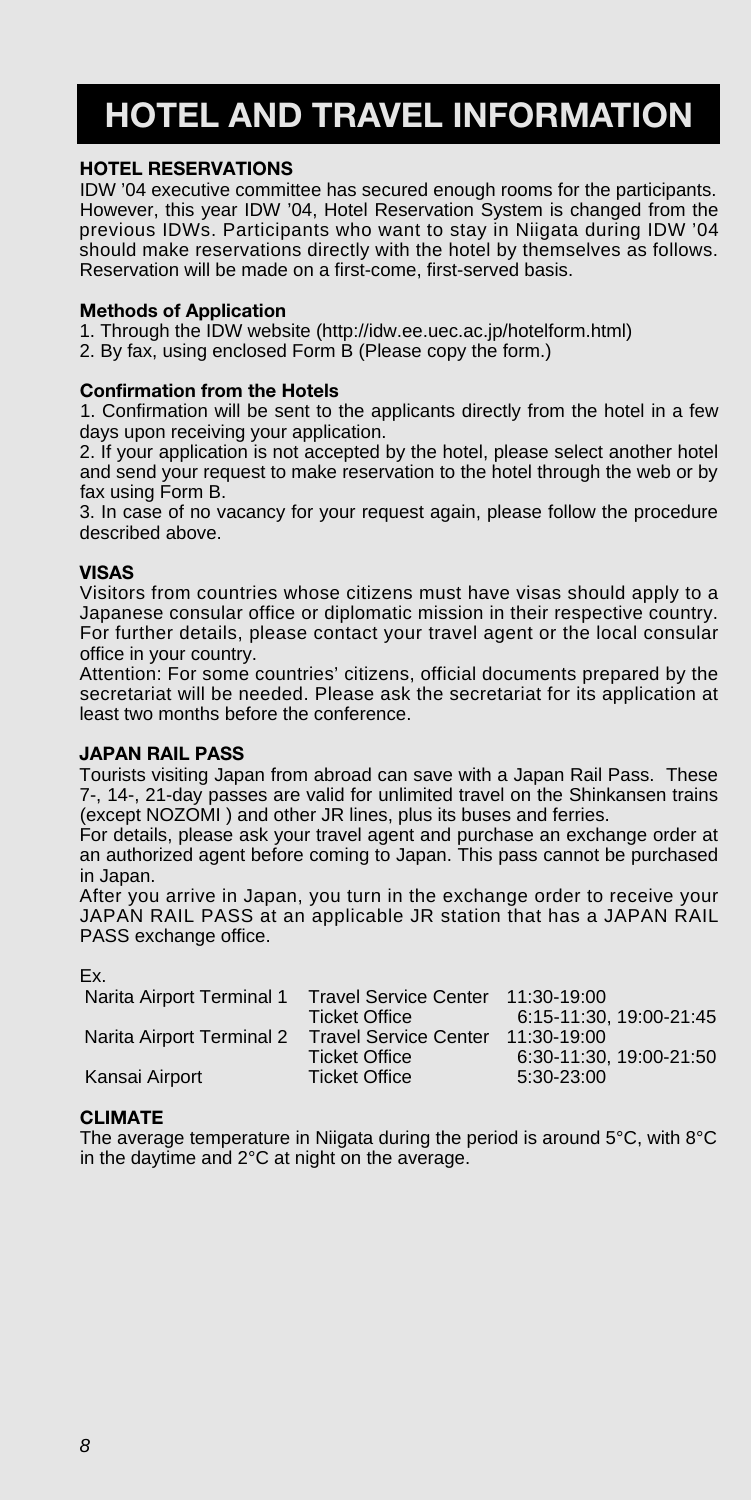# **NIIGATA CITY**

Niigata City is located in the center of the Japanese Islands and 250 km north of Tokyo. Niigata has a long history as a port and is distinguished for being the site of one of only five international ports opened in 1868 when Japan resumed contact with other countries after nearly 250 years of self-imposed isolation. Since that time, Niigata has developed into one of the most important modern international ports in Japan.

Geographically, the city is distinctive in that it is surrounded by water. The Shinano and Agano, two of the largest rivers in Japan, run through the heart of Niigata before emptying into sea. In addition, until relatively recently, the city was crisscrossed by a series of canals used to transport goods. Although the canals have been filled in to make the construction of modern roadways possible, the willows that lined these canals still remain today and now serve to lend a gentle air to the bustling downtown area.

When Niigata is mentioned, many people often think immediately of the area's delicious rice and sake or the city's beautiful sunsets, but the residents of Niigata themselves take pride, rather, in the spirit of hospitality and community that so distinguishes the city.

# **PLACES OF INTEREST**

# **Sado Island**

Sado Island lies isolated from the mainland by 35 km, and is accessible by Sado Kisen, a ferry service from Niigata city which takes two and a half hour by car ferry or only one hour by jet foil. Sado Island is 263 km in perimeter and 854.6  $km<sup>2</sup>$  in area. It is one of the largest islands in Japan. Many tourists come from all over the country every year to visit Sado; an island rich in nature beauty and historic monuments. In the ancient and middle ages, Sado was the island of exile. Not a few noble or holy people, the ex-Emperor "Juntoku" (1197-1242), a Buddhist priest "Nichiren Shonin" (1222-1282) and a Noh player "Zeami" (1363 - 1443), for example, were banished there. They left a lot of historic relics as well as a strong influence on the culture of Sado.

# **Niigata Furusatomura**

This facility displays and provides information relating to Niigata's history, culture and sightseeing spots. There are shops selling various traditional crafts and local products, such as sake, rice and fish, for which Niigata is famous throughout the country. In addition, there is a food court serving delicious local dishes.

#### **Bandai Bridge**

The present Bandai Bridge is the third to have spanned the Shinano River (the first was built in 1887, the second in 1909 and the third in1929). The bridge is 307 m long, 21.9 m wide and consists of 6 arches. It was not only strong enough to survive the Niigata Earthquake during 1960s, but has become one of the symbols of Niigata city.

### **Prefectural Government Memorial Hall**

Built in 1884, this building was formerly home to the Niigata prefectural Assembly. This Western-style building fuses elements of Western and traditional Japanese architecture. It is the only prefectural assembly building dating from the early Meiji era still in existence in Japan and was designated as a nationally important cultural property.

More information is available on http://www.city.niigata.niigata.jp/ http://www.nvcb.or.jp/

# **NIIGATA INFORMATION DESK**

Information concerning hotels and tours will be available during the conference period.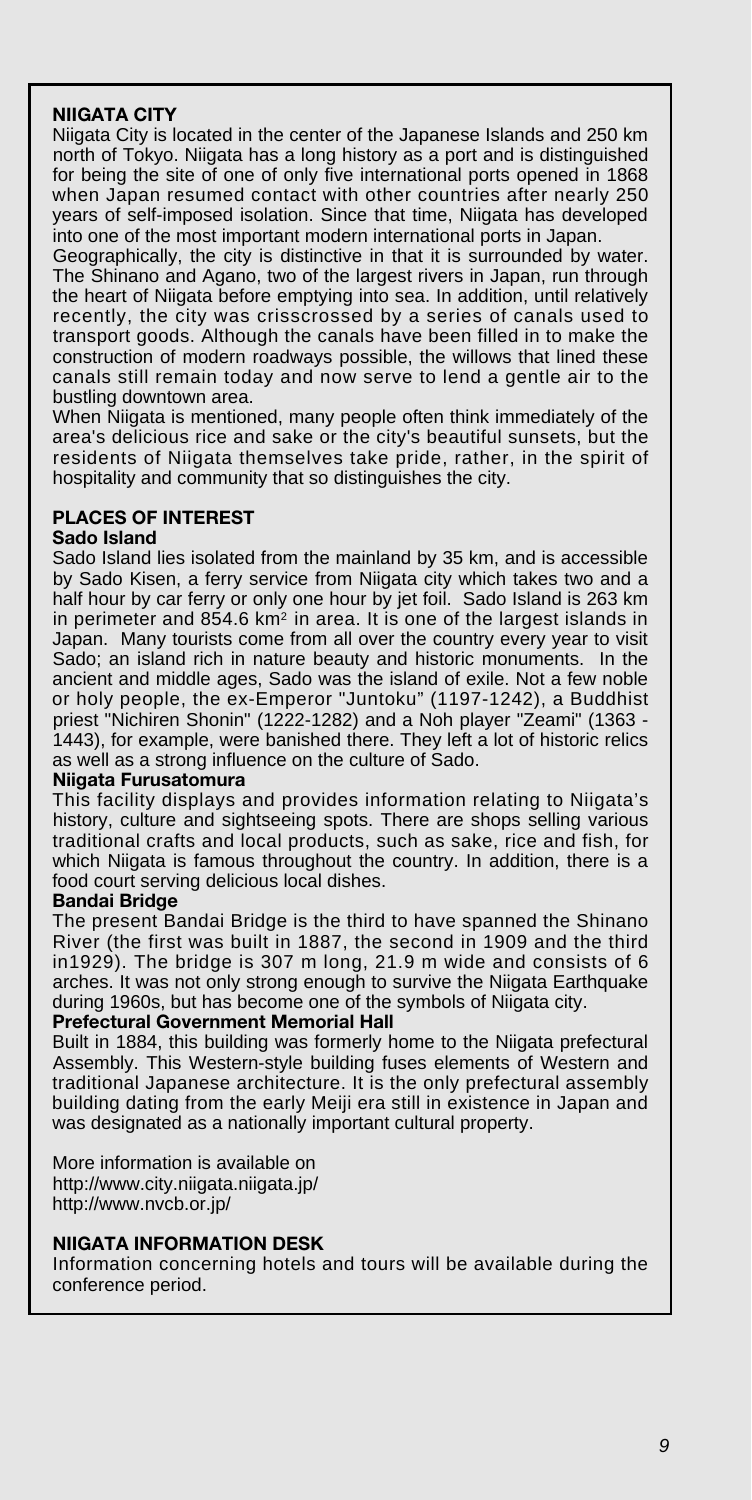

<sup>(</sup>as of July, 2004)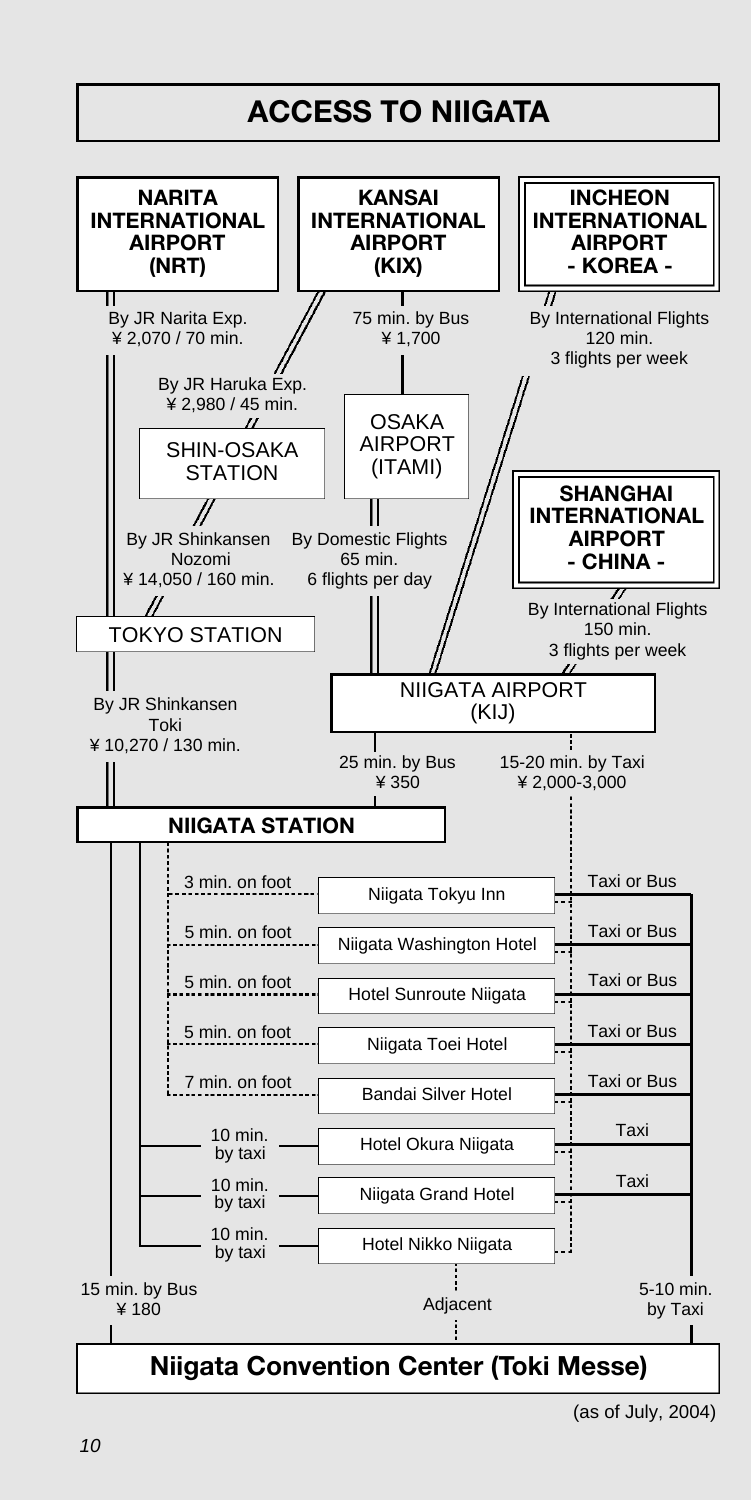# **Hotel Map (Access to Conference Site)**

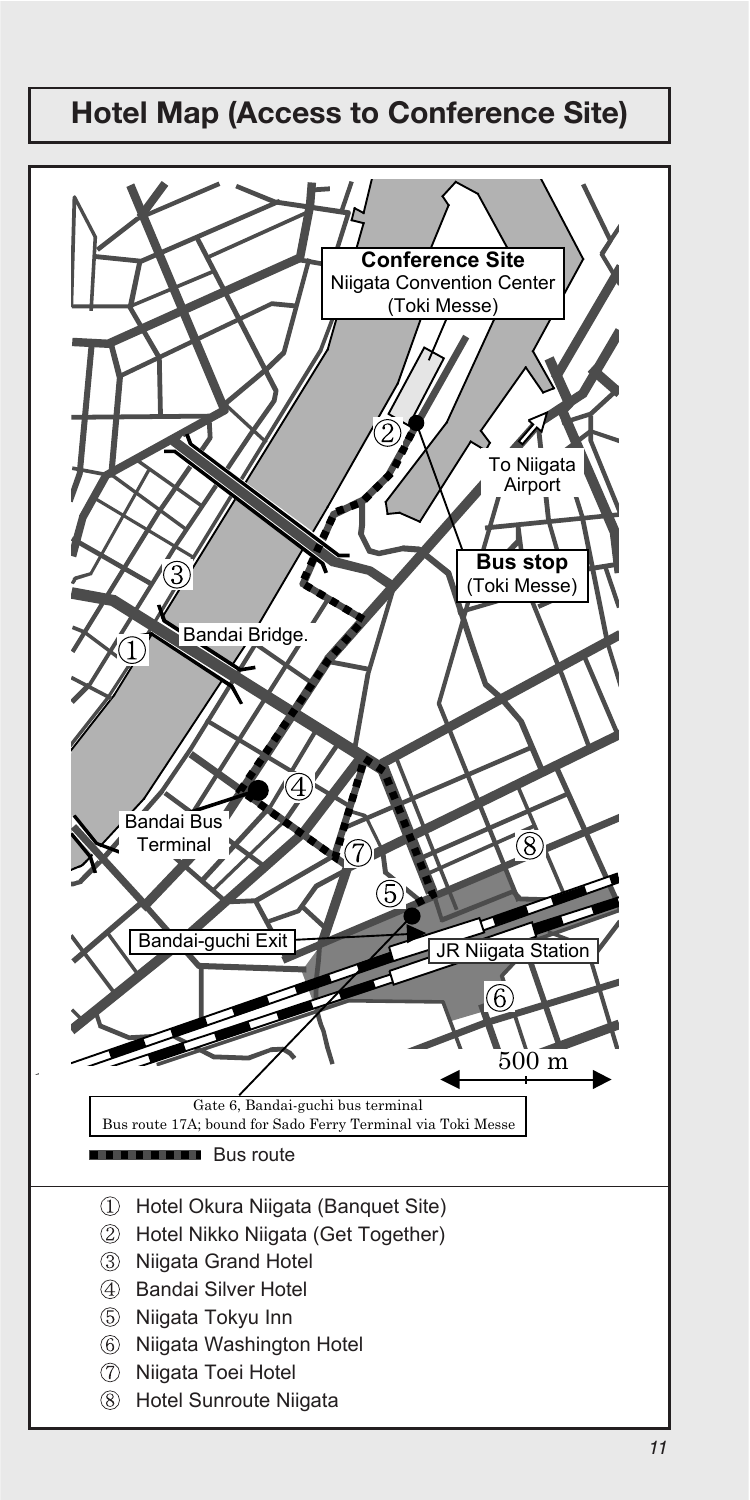# **IDW '04**

# **Wednesday, December 8**

**9:00 - 9:10 Snow Hall**

# **Opening**

Master of Ceremony: T. Sugiura, Executive Chair

# **Opening Remarks**

**9:00**

- *T. Uchida, General Chair*
- *Y. Shimodaira, Program Chair*

# **9:10 - 10:30 Snow Hall**

# **Keynote Addresses**

Co-Chairs: Y. Shimodaira, Program Chair T. Uchida, General Chair

**Keynote Address - 1 Displays: Past, Present and Future 9:10**

*R. W. G. Hunt Colour Consultant, UK*

**Keynote Address - 2 Digital Broadcasting Technologies : TV for the 9:50 21st Century**

> *K. Enami NHK, Japan*

> > ----- Break -----

**10:40 - 11:50 Snow Hall**

# **Invited Addresses**

Co-Chairs: Y. Iimura, Program Vice-Chair K. Betsui, Program Vice-Chair

**Invited Address - 1 Ubiquitous Displays for Ubiquitous Computing 10:40**

*H. Nakashima Future Univ. Hakodate, Japan*

**Invited Address - 2 Research and Development of E-Books 11:15**

> *M. T. Johnson Philips Res. Labs., The Netherlands*

> > ----- Lunch -----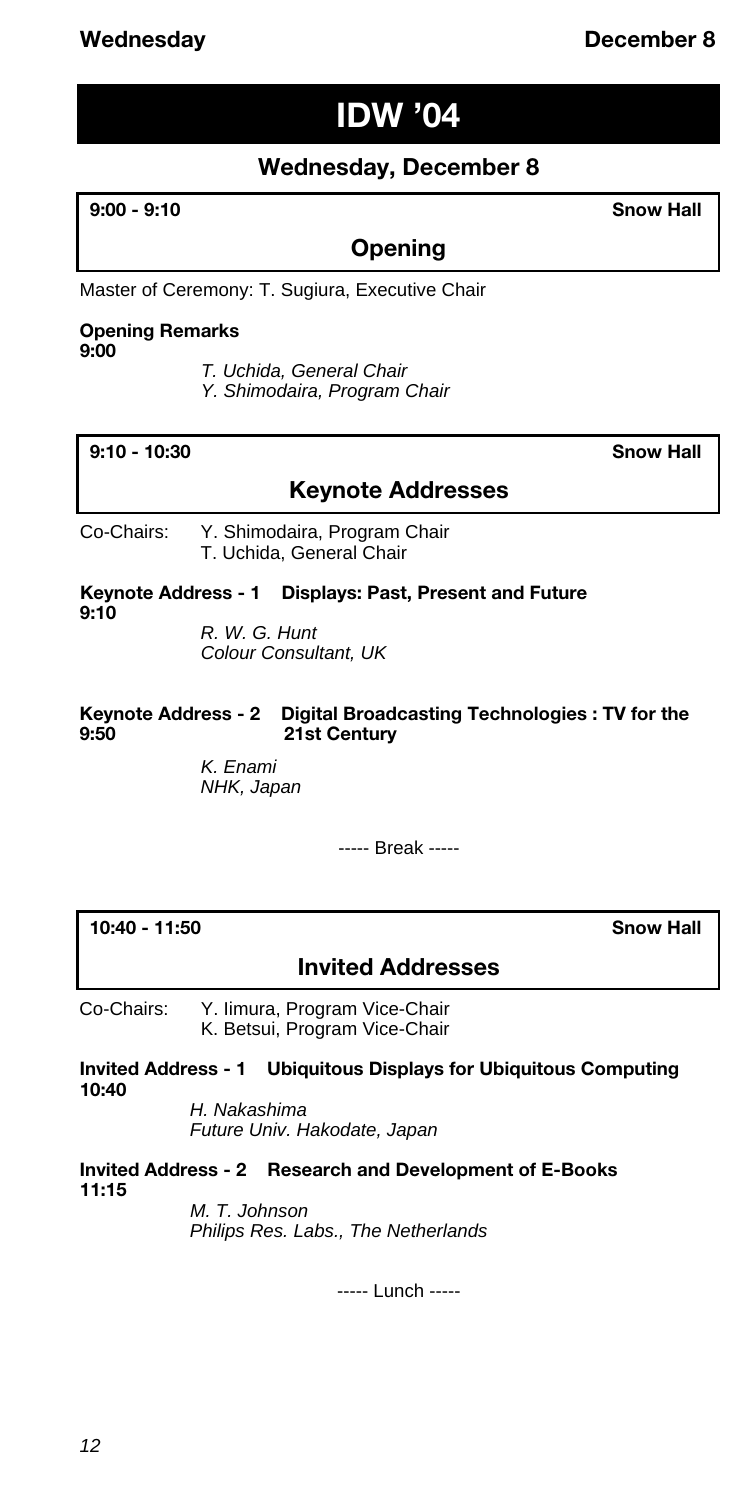# **Workshop on LC Science and Technologies**

# **Wednesday, December 8**

| 13:30 - 14:40            | <b>Snow Hall B</b>                                                                                                            |
|--------------------------|-------------------------------------------------------------------------------------------------------------------------------|
|                          | <b>LCT1: Novel Alignment Technologies</b>                                                                                     |
| Chair:<br>Co-Chair:      | S. Sato, Akita Univ., Japan<br>K. Tarumi, Merck, Germany                                                                      |
| $LCT1 - 1:$<br>13:30     | <b>Invited</b> Molecular Alignment Pattern Formation by the<br><b>Microrubbing Process for LC Optical Device Applications</b> |
|                          | T. Nose, M. Honma<br>Akita Pref. Univ., Japan                                                                                 |
| $LCT1 - 2:$<br>13:55     | <i>Invited</i> Novel Alignment Technique of Liquid Crystal Using<br>Hydrophilic/Hydrophobic Pattern Layer                     |
|                          | A. Suemasu, K. Ikegami, N. Maji, T. Tanaka<br>Dai Nippon Printing, Japan                                                      |
| <b>LCT1 - 3</b><br>14:20 | Control of the Liquid Crystal Alignment by Two-<br><b>Directional Rubbing</b>                                                 |
|                          | K. Kuboki, T. Miyashita, T. Uchida<br>Tohoku Univ., Japan                                                                     |

----- Break -----

**15:10 - 16:35 Snow Hall B**

|                     | <b>LCT2: LC Alignment and Anchoring</b>                                                                                                                                |
|---------------------|------------------------------------------------------------------------------------------------------------------------------------------------------------------------|
| Chair:<br>Co-Chair: | M. Hasegawa, IBM Res., Japan<br>H. Okada, Toyama Univ., Japan                                                                                                          |
| LCT2 - 1:<br>15:10  | <i>Invited</i> Photo-Rubbing: A Method to Induce Stable Liquid-<br><b>Crystal Pretilt Angle on Photo-Alignment Films</b>                                               |
|                     | M. Kimura*,**, A. Kumano*, Y. Takeuchi**, H. Yokoyama***<br>*JSR, Japan<br>**Nat. Inst. of Advanced Ind. Sci. & Tech., Japan<br>***Int. Ctr. for Materials Res., Japan |
| LCT2 - 2<br>15.35   | Dual Image Writing on the Liquid Crystal Cell Using<br><b>Unpolarized UV Light</b>                                                                                     |
|                     | R. Yamaquchi, T. Kawamura, S. Sato<br>Akita Univ., Japan                                                                                                               |
| LCT2 - 3<br>15:55   | Highly-Reliable Method of Measuring the Elastic<br><b>Constants Ratio and Anchoring Energy Using LC Cells</b><br>with Different Gaps                                   |
|                     | W. Kaneko, T. Ishinabe, T. Oono, T. Miyashita, T. Uchida<br>J. Watanabe*, H. Mori*<br>Tohoku Univ., Japan<br>*Fuji Photo Film, Japan                                   |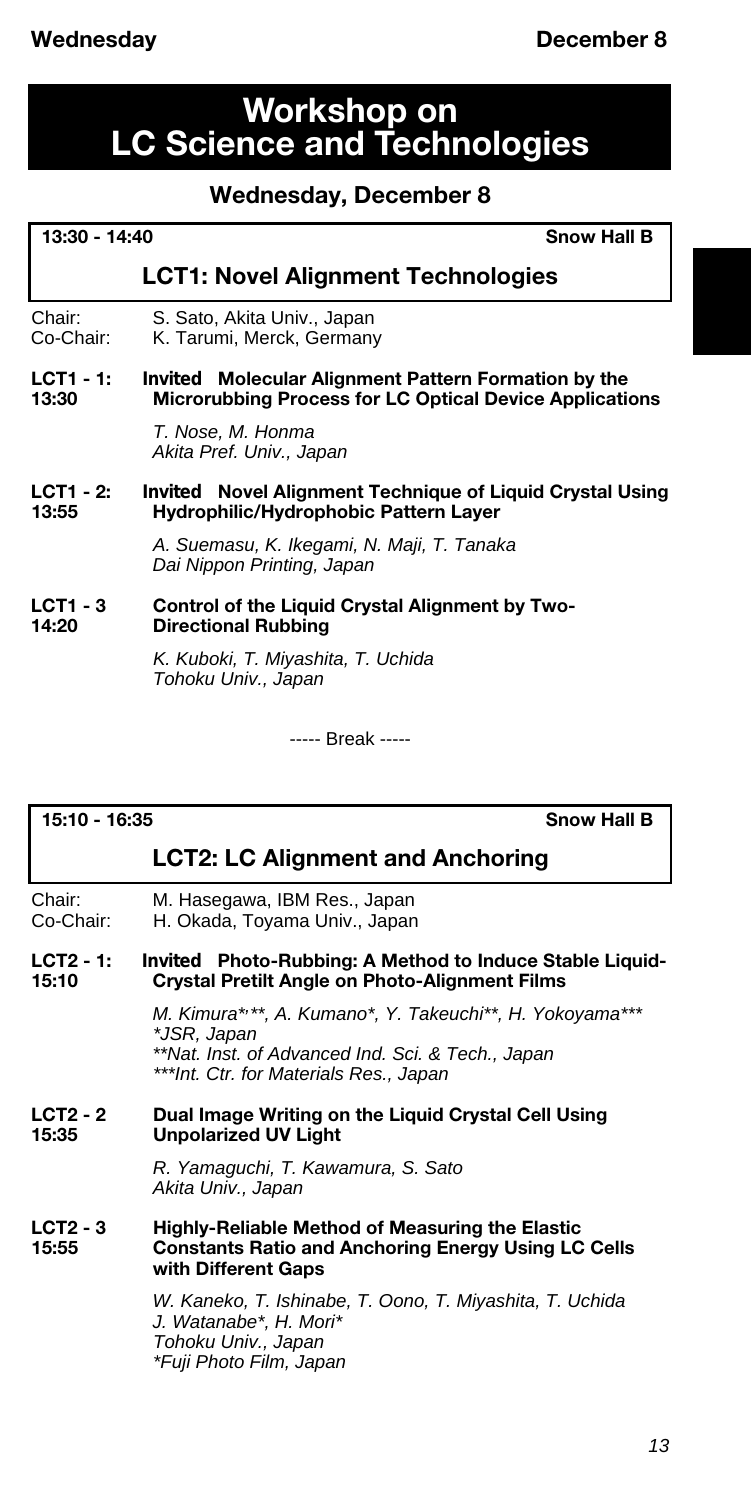# **LCT2 - 4 Slow Orientational Dynamics and Memory Effects in 16:15 Nematic Layers at a Weak Surface Anchoring**

*S. V. Pasechnik, V. G. Chigrinov\*, D. V. Shmeliova, V. A. Tsvetkov Moscow State Ac. of Instr. Eng. & Computer Sci., Russia \*Hong Kong Univ. of Sci. & Tech., Hong Kong*

----- Break -----

# **16:45 - 18:10 Snow Hall B LCT3: LC Materials and Evaluation** Chair: V. G. Chigrinov, Hong Kong Univ of Sci. & Tech., Hong Kong<br>Co-Chair: M. Kimura. JSR. Japan M. Kimura, JSR, Japan **LCT3 - 1:** *Invited* **Recent Liquid Crystal Material Development for TV 16:45 Application** *K. Tarumi, M. Klasen-Memmer Merck, Germany* **LCT3 - 2 A New Design for Transmissive Color NB-STN-LCDs by 17:10 Using Twisted-Nematic Compensators** *A. Mutou, T. Uesaka, Y. Kumagai\*, S. Nishimura, T. Toyooka Nippon Oil, Japan \*Nippon Oil LC Film, Japan* **LCT3 - 3 Universal Design Parameter Tz to Determine the Viewing 17:30 Angle Property of Biaxial Retardation Films** *T. Higano, T. Ishinabe, T. Uchida Tohoku Univ., Japan* **LCT3 - 4 A High-Speed Cell Parameter Measurement of Reflective Liquid Crystal Panels by Using a Polarization Converting Device**

*M. Kawamura, S. Sato Akita Univ., Japan*

# **Author Interviews**

18:10 – 19:00

# **Thursday, December 9**

**9:00 - 10:25 Snow Hall B**

# **LCT4: Transflective LCDs**

| Chair:    | S. Komura, Hitachi, Japan |
|-----------|---------------------------|
| Co-Chair: | H. Fujikake, NHK, Japan   |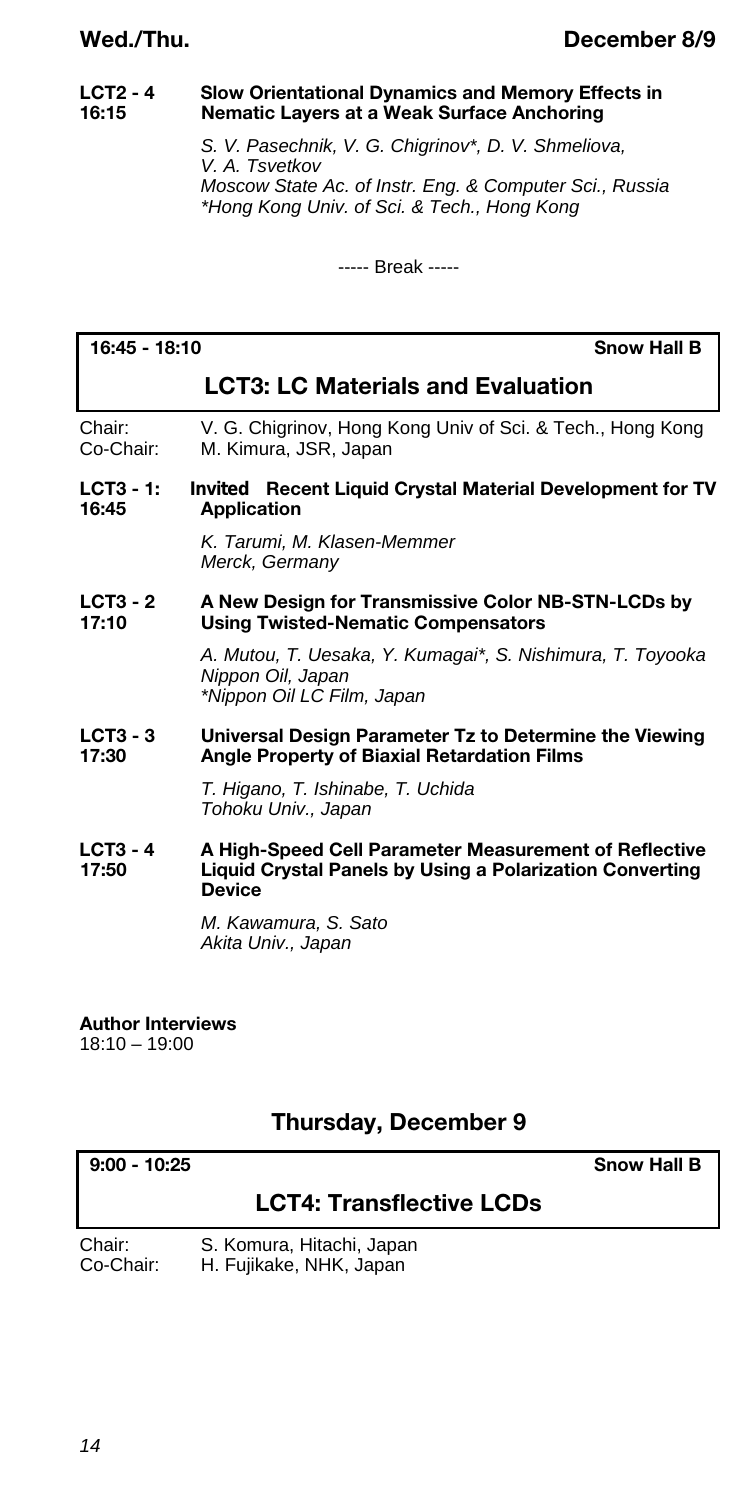# **LCT4 - 1:** *Invited* **Technologies towards Patterned Optical Foils 9:00 Applied in Transflective LCDs**

*B. M. I. van der Zande, C. Doornkamp, S. J. Roosendaal J. Steenbakkers, A. Op t Hoog, J. T. M. Osenga, J. J. van Glabbeek, L. Stofmeel, J. Lub, Y. Iefuji\*, L. Weegels\* Philips Res., The Netherlands \*Philips Mobile Display Syss., Japan*

# **LCT4 - 2 Low Interference In-Cell Diffuse Reflectors for 9:25 Transflective Liquid Crystal Displays**

*N. Sumi, H. Nakamura, Y. Hamawaki, Y. Iefuji, L. M. Weegels Philips Mobile Display Syss., Japan*

# **LCT4 - 3 Double-Faced TFT-LCD Having One LC Panel and one 9:45 Lighting System**

*T. Taguchi, K. Nakamura, K. Tsuda, Y. Itoh, N. Kimura Sharp, Japan*

# **LCT4 - 4 3-Color Filter Substrate with Multi Thickness Technology 10:05 Used in Transflective Type Liquid Crystal Display**

*O. Mikami\*, X. Gu, X. Y. Gong, C. Schmidgall, N. Bergeron Philips Mobile Display Syss., China \*Mitsumura Printing, Japan*

----- Break -----

**10:40 - 11:40 Snow Hall B**

# **LCT5: Novel LC Modes**

Chair: B. M. I. van der Zande, Philips Res., The Netherlands M. Suzuki, Merck, Japan

# **LCT5 - 1 Electro-Optical Properties of the Hybrid Color Reflective 10:40 VA-LCD**

*Y. Asao, R. Isobe Canon, Japan*

# LCT5 - 2 Low Power LC Shutter with High Contrast Ratio and Fast<br>11:00 **Besponse Time Response Time**

*S. A. Studentsov, V. A. Brezhnev, B. I. Gorfinkel N. D. Zhukov, V. G. Chigrinov\*, H. S. Kwok\* R&D Inst. "VOLGA", Russia \*Hong Kong Univ. of Sci. & Tech., Hong Kong*

**LCT5 - 3 Bendy Field-Sequential-Color Displays Using A4-Sized Ferroelectric Liquid Crystal Driven by Active Matrix Method**

> *H. Fujikake, H. Sato, T. Murashige, Y. Fujisaki, H. Kikuchi T. Kurita NHK, Japan*

**Author Interviews**

17:00 – 18:00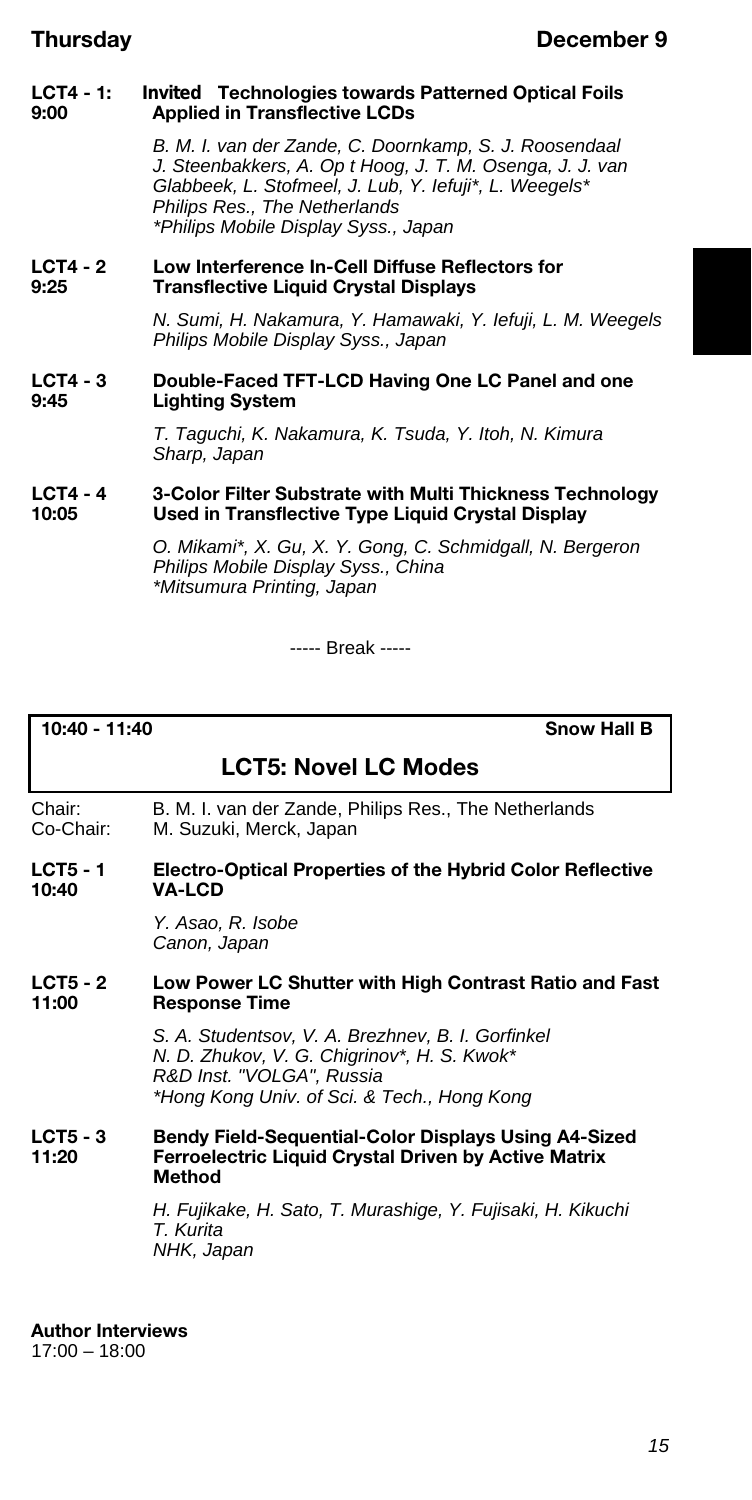| 14:00 - 17:00    | <b>Exhibition Hall B</b>                                                                                                                                 |
|------------------|----------------------------------------------------------------------------------------------------------------------------------------------------------|
|                  | Poster LCTp1: LC Modes                                                                                                                                   |
| $LCTp1 - 1$      | <b>Fabrication Process of A4-size Flexible Ferroelectric</b><br><b>Liquid Crystal Displays</b>                                                           |
|                  | H. Sato, H. Fujikake, T. Murashige, H. Kikuchi, T. Kurita<br>NHK, Japan                                                                                  |
| $LCTp1 - 2$      | Influence of Polymer Wall Formation on Electrooptic<br><b>Behaviors of Ferroelectric Liquid Crystal</b>                                                  |
|                  | T. Murashige, H. Fujikake, H. Sato, H. Kikuchi, T. Kurita<br>NHK, Japan                                                                                  |
| $LCTp1 - 3$      | Single-Crystal Morphologies of Pentacene Organic<br>Semiconductor Segregated in Liquid Crystal                                                           |
|                  | H. Fujikake, T. Suzuki*, Y. Fujisaki, T. Murashige, H. Sato,<br>H. Kikuchi, T. Kurita<br>NHK, Japan<br>*Tokyo Univ. of Sci., Japan                       |
| <b>LCTp1 - 4</b> | White Fluorescent Display Properties in Liquid Crystal<br><b>Cells Using Dichroic Dyes</b>                                                               |
|                  | R. Yamaguchi, K. Moriyama, S. Sato, X. Zhang*,<br>T. Thiemann*, S. Mataka*<br>Akita Univ., Japan<br>*Kyushu Univ., Japan                                 |
| $LCTp1 - 5$      | Multi-Dimensional Alignment for Fast transition from<br>Splay to Bend States in a Pi Cell                                                                |
|                  | C. G. Jhun, J. L. Lee, S. H. Kang, S. R. Lee, J. C. Kim,<br>T.-H. Yoon, J. Y. Lee*,<br>Pusan Nat. Univ., Korea<br>*BOE-HYDIS Tech., Korea                |
| $LCTp1 - 6$      | Design of a Wide Viewing-Angle OCB Cell with Circular<br>Polarizers                                                                                      |
|                  | M. J. Jung, C. G. Jhun, J. C. Kim, T. H. Yoon, J. Y. Lee<br>Pusan Nat. Univ., Korea<br>*BOE-HYDIS Tech., Korea                                           |
| $LCTp1 - 7$      | <b>Evaluation of Induced Polarization Dependence in Photo-</b><br>Polymerization Process of Holographic Polymer<br><b>Dispersed Liquid Crystal Films</b> |
|                  | A. Ogiwara, M. Takeda, H. Matsuda*, O. Tanaka*<br>Takamatsu Nat. College of Tech., Japan<br>*Okura Ind., Japan                                           |
| $LCTp1 - 8$      | <b>Nematic Diffractive Grating Induced by Nano-Treated</b><br><b>Silicon Oxide Surface</b>                                                               |
|                  | M. I. Gritsenko, S. I. Kucheev, P. M. Litvin*<br>Chernigov Univ., Ukraine<br>*Inst. of Physics, Ukraine                                                  |
| $LCTp1 - 9$      | Liquid Crystal Diffractive Optical Devices Fabricated by<br><b>Microrubbing Process</b>                                                                  |
|                  | M. Honma, M. Takeishi, T. Nose<br>Akita Pref. Univ., Japan                                                                                               |
|                  |                                                                                                                                                          |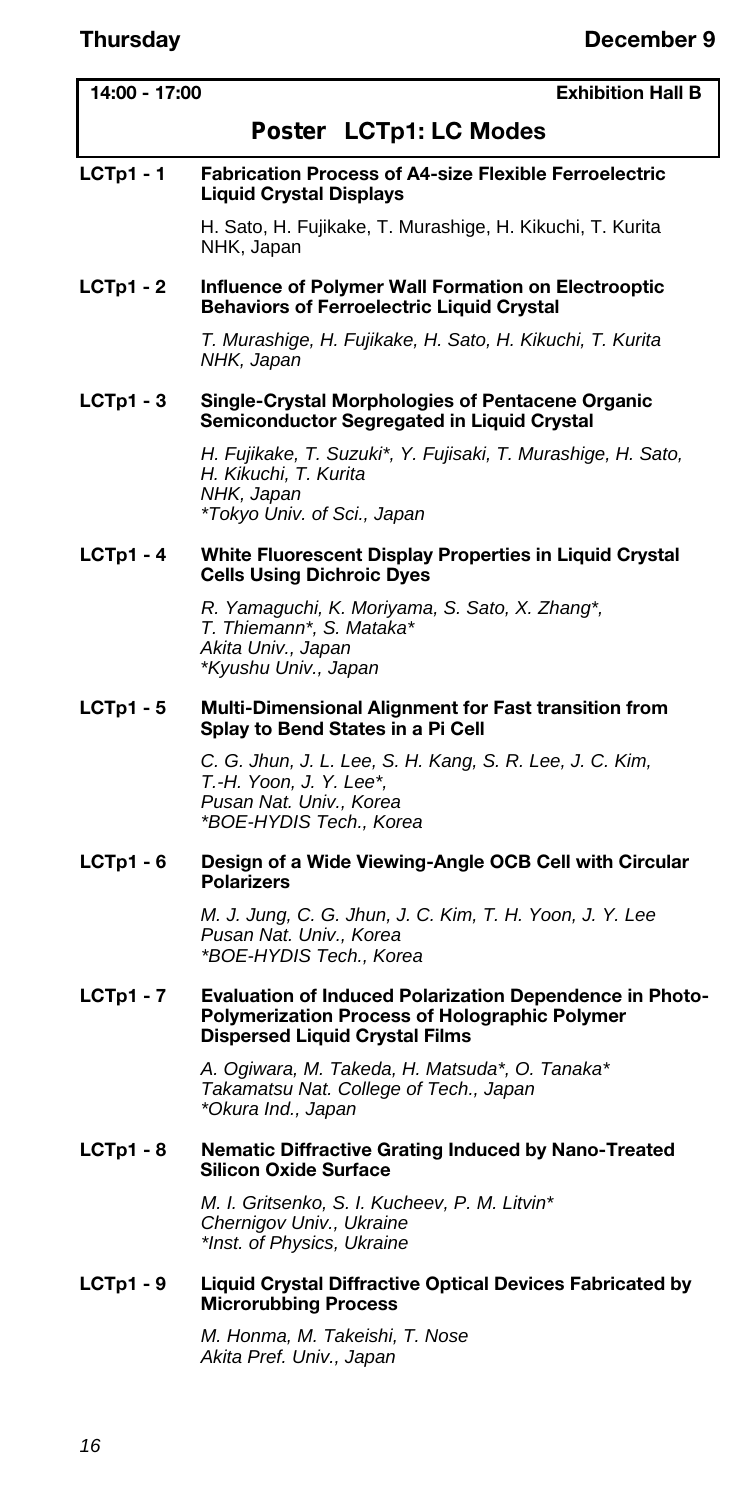# **LCTp1 - 10 Compensation Element of OCB LCD**

*S. H. Chang, C. L. Pan Chunghwa Picture Tubes, Taiwan*

**LCTp1 - 11 Photoaligned Large Cell Gap Permanent Grayscale in Bistable TN Liquid Crystal Display**

> *Y. W. Li, S. Y. Yeung, H. S. Kwok Hong Kong Univ. of Sci. & Tech., Hong Kong*

**LCTp1 - 12 Multidimensional Alignment Structure for Long-Term Memory in a Bistable Chiral-Splay Nematic Liquid Crystal Device**

> *S. H. Kang, C. G. Jhun, S. R. Lee, J. C. Kim, T.-H. Yoon Pusan Nat. Univ., Korea*

**14:00 - 17:00 Exhibition Hall B**

# *Poster* **LCTp2: Transflective LCDs**

# **LCTp2 - 1 Reduced Power Consumption in a Single-Polarizer Reflective TN-LCD with One Retardation Film**

*H. Hando Kanazawa Inst. of Tech., Japan*

# **LCTp2 - 2 Multimode Transflective LCD**

*J. S. Gwag, G. S. Lee, J. C. Kim, T.-H. Yoon Pusan Nat. Univ., Korea*

# **LCTp2 - 3 Vertically Aligned Transflective Liquid Crystal Display with Inner Retarders**

*S. J. Park, C. G. Jhun, K.-H. Park, J. C. Kim, T.-H. Yoon Pusan Nat. Univ., Korea*

# **LCTp2 - 4 Configuration of a Transflective IPS LCD with an Optical Dummy Layer**

*K. H. Park, Y. J. Ko, J. C. Kim, T. H. Yoon Pusan Nat. Univ., Korea*

**LCTp2 - 5 Electro-Optic Characteristics of In-Plane Driven Transflective LCD**

> *I. Yu, J. Song, S. Lee Chonbuk Nat. Univ., Korea*

**14:00 - 17:00 Exhibition Hall B**

# *Poster* **LCTp3: LC Alignment**

**LCTp3 - 1 Evaluation of the Surface Anchoring Strength of the Alignment Film for High Pretilt by Means of the Renormalized Transmission Spectroscopic Ellipsometry**

> *N. Tanaka, M. Kimura, T. Akahane Nagaoka Univ. of Tech., Japan*

# **LCTp3 - 2 Evaluation of Polar Anchoring Strength by Symmetric Oblique Incident Transmission Ellipsometry**

*Y. Abe, N. Tanaka, M. Kimura, T. Akahane Nagaoka Univ. of Tech., Japan*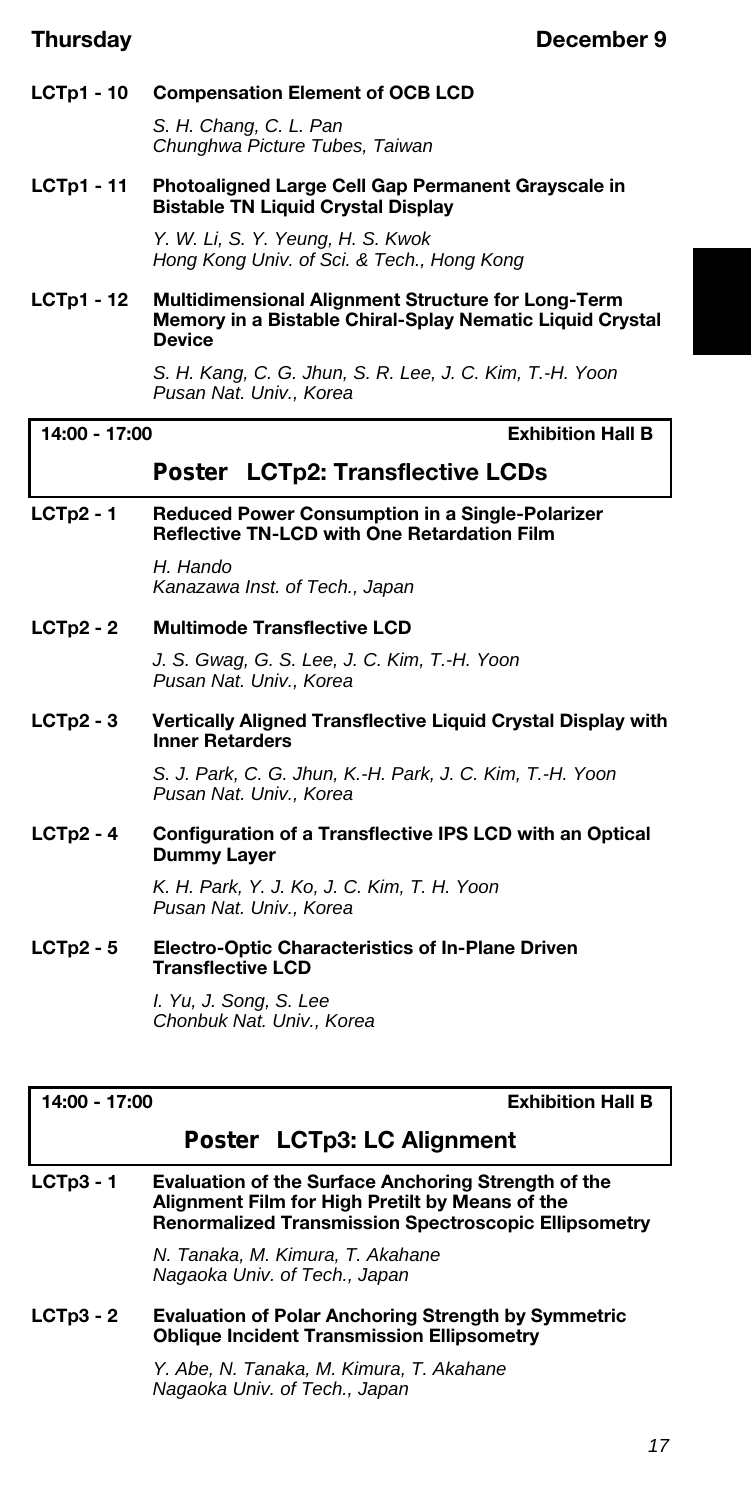# **LCTp3 - 3 Characterization of Polyimide Molecular Orientation of LC Alignment Film by Grazing Incidence X-ray Diffraction**

*I. Hirosawa Japan Synchrotron Radiation Res. Inst., Japan*

#### **LCTp3 - 4 Investigation of the Surface Alignment of Liquid Crystal Multi-Layers Evaporated on Photoalignment Polyimide Film**

*T. N. Oo, T. Iwata\*, M. Kimura, T. Akahane Nagaoka Univ. of Tech., Japan \*Core Sys., Japan*

# **LCTp3 - 5 Photoalignment Evaluation in In-Plane Switching LC Cells**

*D. J. Chen, T. Y. Ho, S. Y. Fuh, Y. M. Chen, C. W. Hsiao, J. L. Chen, C. W. Wu, H. C. Chiang Taiwan TFT LCD Assn., Taiwan*

# **LCTp3 - 6 Novel Photo-Aligned Twisted Nematic Liquid Crystal Cell**

*D. D. Huang, V. M. Kozenkov, V. G. Chigrinov, H. S. Kwok, H. Takada\*, H. Takatsu\* Hong Kong Univ. of Sci. & Tech., Hong Kong \*Dainippon Ink & Chems., Japan*

**14:00 - 17:00 Exhibition Hall B**

# *Poster* **LCTp4: Analysis & Characterization**

# **LCTp4 - 1 Study on Phase Transition of the Optically Compensated Splay (OCS) Cell**

*B. S. Jung, S. J. Kim, S. M. Oh, J. Y. Hwang\*, D.-S. Seo\*, S. H. Lee Chonbuk Nat. Univ., Korea \*Yonsei Univ., Korea*

# **LCTp4 - 2 Study on Color Characteristics of the E- and O-Modes in the Fringe-Field Switching Mode**

*I. Song, I. Baik, H. Y. Kim\*, K. H. Lee\*, S. Y. Kim\*, Y. J. Lim\*, S. Lee\* Chonbuk Nat. Univ., Korea \*BOE-HYDIS Tech., Korea*

# **LCTp4 - 3 Analysis of Electro-Optic Characteristics in Fringe-Field Switching Mode**

*J. B. Park, H. Y. Kim, K. H. Kim, S. Y. Kim, Y. J. Lim BOE-HYDIS, Korea*

# **LCTp4 - 4 The Electro-Optical Characteristics of an LCD with Respect to Material Species of the Black Matrix**

*C.-S. Lee, S.-K. Yoon, S.-H. Yoon, H.-Y. Youn\*, D.-W. Kim\*, M.-S. Jung\*, T. Won\* Sanayi Sys., Korea \*Inha Univ., Korea*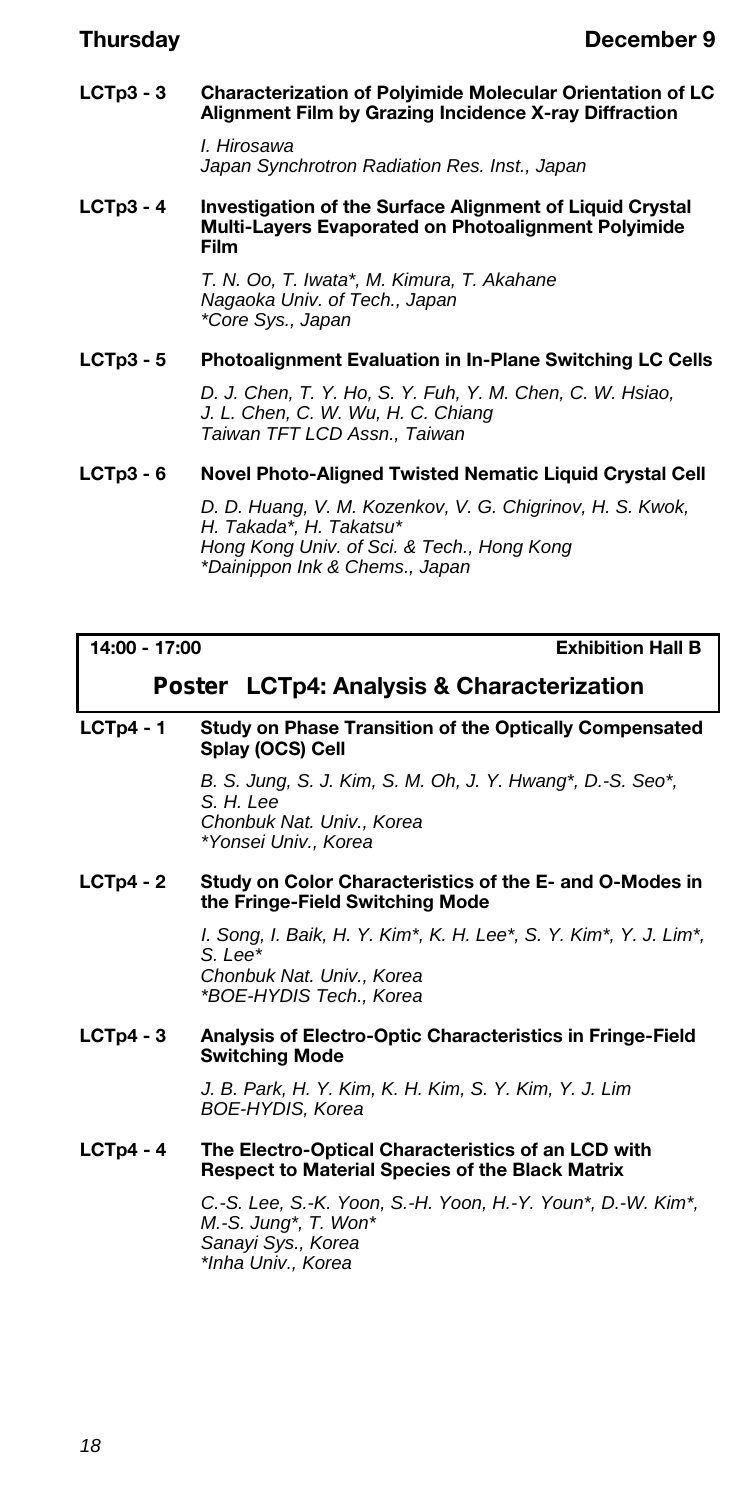# **LCTp4 - 5 The Optical Characteristics of a New MVA-LCD Using Computer Simulation**

*D.-W. Kim, M.-S. Jung, H.-J. Yoon, C.-S. Lee\*, S.-I. Yoon\*, S.-H. Yoon\*, T. Won Inha Univ., Korea \*Sanayi Sys., Korea*

# **LCTp4 - 6 Transient Behaviors of Polymer Stabilized Twisted Nematic Liquid Crystal Cells**

*M. Kamio, M. Nanaumi, T. Takahashi, S. Saito Kogakuin Univ., Japan*

# **LCTp4 - 7 Experimental and Theoretical Studies of Transient Current of Nematic Liquid Crystals with Negative Dielectric Anisotropy Excited by Step Voltage Application**

*Y. Iwata, H. Naito, M. Inoue\*, H. Ichinose\*\*, M. Klasen-Memmer\*\*\*, K. Tarumi\*\*\* Osaka Pref. Univ., Japan \*Toyo, Japan \*\*Merck, Japan \*\*\*Merck, Germany*

# **LCTp4 - 8 Effect of Electrode Interval in the PVA Mode**

*H.-Y. Youn, D.-W. Kim, M.-S. Jung, C.-S. Lee\*, S.-K. Yoon\*, S.-H. Yoon\*, T. Won Inha Univ., Korea \*Sanayi Sys., Korea*

# **LCTp4 - 9 New Approach to LCD Modeling: 2D Version**

*V. G. Chigrinov, D. A. Yakovlev\*, V. I. Tsoi\* Hong Kong Univ. of Sci. & Tech., Hong Kong \*Saratov State Univ., Russia*

### **LCTp4 - 10 A Simple Measurement System for Determining Cell Thickness and Twist Angle in Reflective Liquid Crystal Displays**

*M. Kawamura, M. Konda, S. Sato Akita Univ., Japan*

# **LCTp4 - 11 The Effect of Polarity of Contamination on LCD Performance**

*K.-N. Yang AU Optronics, Taiwan*

# **LCTp4 - 12 Ring Projector from Surface Stabilized Cholesteric Texture Film**

*C.-Y. Huang, C.-Y. Hu Nat. Changhua Univ. of Education, Taiwan*

# **LCTp4 - 13 High-Throughput Screening of the Helical Twisting Power Property Using Micro-FTIR Spectroscopy for Novel Chiral Materials**

*J. H. Ma, Y. P. Lin, W. C. Chen, R. J. Wu ITRI, Taiwan*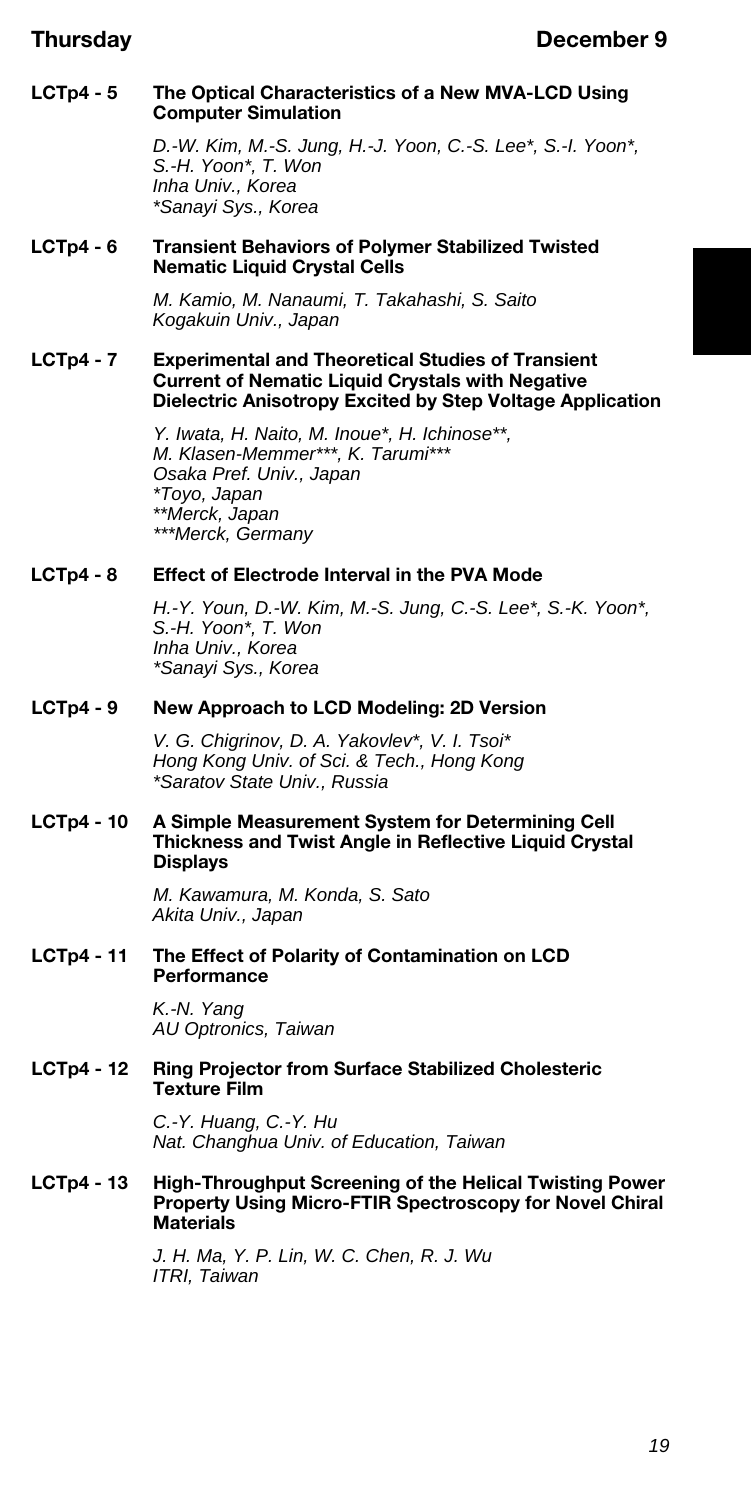# **Friday, December 10**

# **9:00 - 10:10 Room 301**

# **VHF5/LCT6: Pixel Arrangement and Image Quality**

Chair: Y. Shimodaira, Shizuoka Univ., Japan M. Ozaki, Osaka Univ., Japan

#### **VHF5/LCT6 - 1:** *Invited* **PenTile LCDs 9:00**

*C. Elliott Clairvoyante, USA*

# **VHF5/LCT6 - 2 Color Image Improvement in Display with a Novel String Pixel Architecture**

*C.-S. Chang, C.-J. Chen, J.-P. Pang InnoLux Display, Taiwan*

# **VHF5/LCT6 - 3 Optical and Electrical Characterization of Flickering of 9:50 Color STN-LCD**

*R. Chen, X. Zhang Philips Mobile Display Sys., China*

----- Break -----

**10:30 - 12:00 Room 301**

# **VHF6/LCT7: Moving Image Quality**

Chair: C. Elliott, Clairvoyante, USA<br>Co-Chair: Y. Shimodaira, Shizuoka Un Y. Shimodaira, Shizuoka Univ., Japan

# **VHF6/LCT7 - 1:** *Invited* **A Review of MPRT Measurement Method for Evaluating Motion Blur of LCDs**

*J. Someya, Y. Igarashi\* Mitsubishi Elec., Japan \*Hitachi Displays, Japan*

#### **VHF6/LCT7 - 2 Dynamic Gamma: A Metric for the Temporal Response Contribution to Motion Blur**

*H. Pan, X. Feng, S. Daly Sharp Labs. of America, USA*

# **VHF6/LCT7 - 3 Parameters of Motion Picture Blurring Measured by Using 11:20 a Pursuit Camera**

*K. Oka, K. Kitagishi, Y. Enami Otsuka Elect., Japan*

# **VHF6/LCT7 - 4 Motion Picture Quality of Colored Image Measured by 11:40 Using a Pursuit Camera System**

*Y. Enami, K. Kitagishi, K. Oka Otsuka Elect., Japan*

**Author Interviews** 17:00 – 18:00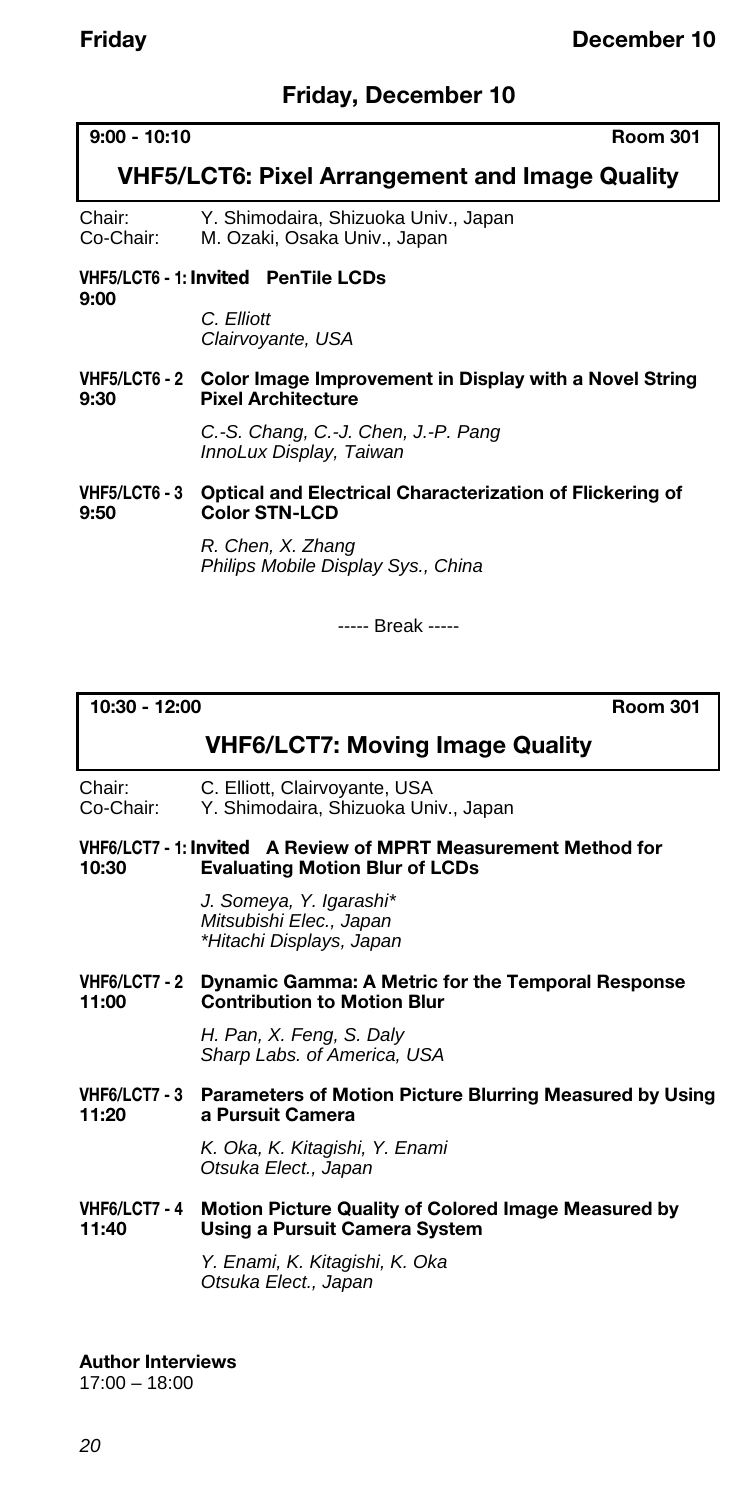# **Supporting Organizations:**

LC Physics and Condensed Matter Forum, JLCS Chemistry and LC Material Forum, JLCS Liquid Crystal Display Forum, JLCS LC Photonics and Optical Device Forum, JLCS Bionics and Lyotropic Liquid Crystal Forum, JLCS Technical Group on Information Display, ITE Technical Committee on Electronic Information Displays, Electronics Society, IEICE Technical Committee on Electron Devices, Electronics Society, IEICE

# **Late-News Papers**

**due October 4, 2004**

**Submit a two-page camera-ready manuscript of A4-sized pages, reflecting important new findings or developments via on-line submission:**

**http://idw.ee.uec.ac.jp/authinfo.html** 

# **Outstanding Poster Paper Awards**

Friday, December 10 12:20 – 13:30 (after Niigata Festival) Exhibition Hall B

See page 5 for details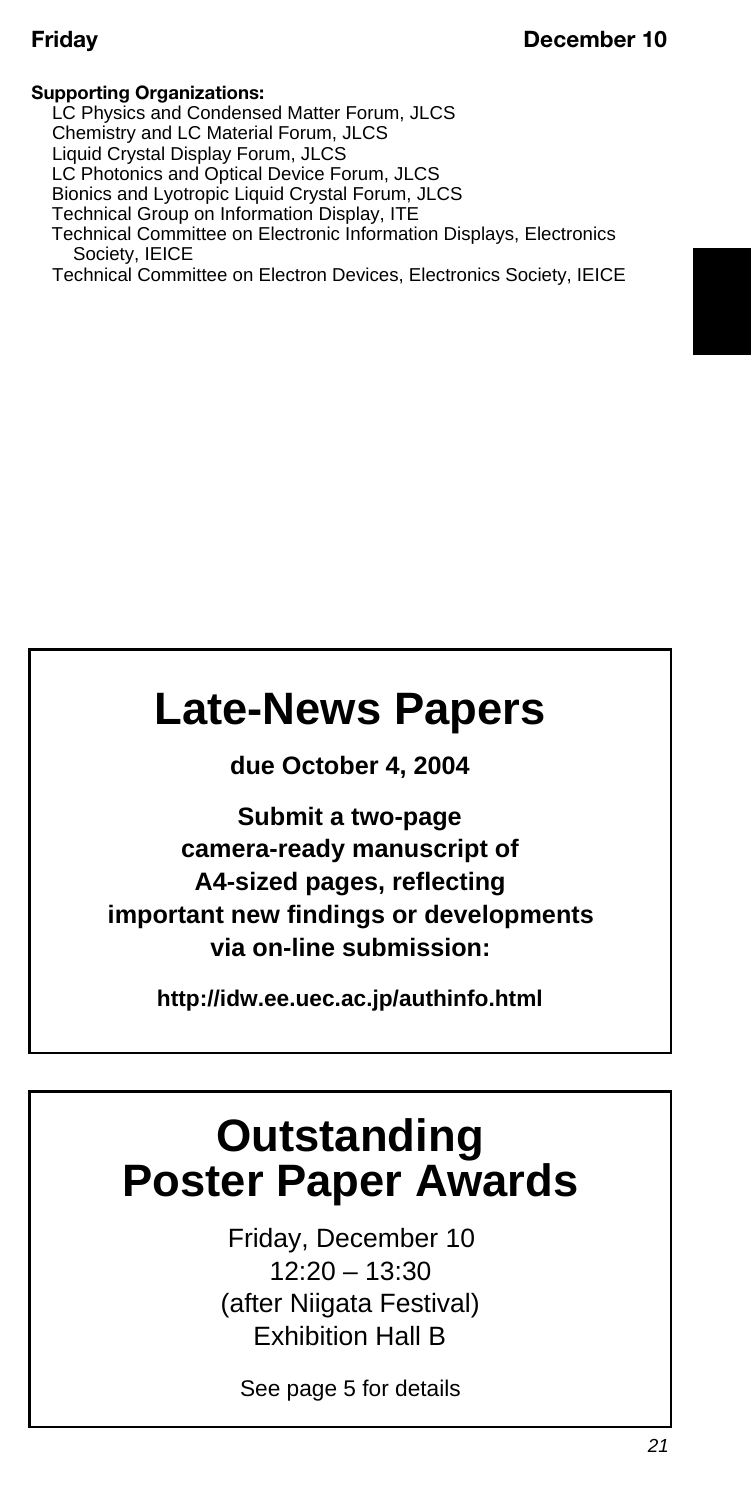# **Workshop on Active Matrix Displays**

# **Wednesday, December 8**

# **13:30 - 16:30 Exhibition Hall B**

# *Poster* **AMDp: Active-Matrix Display**

## **AMDp - 1 MED Sometimes Defeats GAP: A Performance Study on Multi-Valued Image Entropy Coding**

*H. Sasaki, T. Arai, M. Hachiuma, A. Masuko Toshiba, Japan*

**AMDp - 2 Optimization of the Driving Voltage for Fast Response of AMLCDs**

> *S.-I. Yoon, S.-H. Yoon\*, C.-S. Lee\*, H.-J. Youn, D.-W. Kim, M.-S. Jung, T. Won Inha Univ., Korea \*Sanayi Sys., Korea*

### **AMDp - 3 Design and Implementation of mini-LVDS Receiver in 0.35µm CMOS Process**

*J.-H. Kim, J.-C. Choi, J.-S. Lee, C.-S. Jang\*, J.-S. Yoo\*, D.-H. Lee\*, O.-K. Kwon, I.-J. Chung\* Hanyang Univ., Korea \*LG.Philips LCD, Korea*

#### **AMDp - 4 Effects of Capping SiO<sup>2</sup> Layer on the Location-Controlled Si Grain by µ-Czochralski (grain filter) Process with Excimer-Laser**

*M. He, R. Ishihara, Y. Hiroshima\*, S. Inoue\*, T. Shimoda\*, J. W. Metselaar, C. I. M. Beenakker Delft Univ. of Tech., The Netherlands \*Seiko Epson, Japan*

#### **AMDp - 5 Low Threshold Voltage Polysilicon TFTs with Dual-Layer SiNx/SiO<sup>2</sup> Gate Dielectric**

*P.-H. Tsai, H.-T. Chen, C.-L. Chen ERSO/ITRI, Taiwan*

#### **AMDp - 6 Numerical Analysis for Spatial Period of Periodic Grain Boundary in Si Thin Film Crystallized by Linearly Polarized Nd:YAG Pulse Laser with Oblique Incidence**

*H. Kaki, K. Nishioka, S. Horita JAIST, Japan*

#### **AMDp - 7 Uniformity Improvement of Plasma Source Using Single-Layer Slotted Waveguide Array**

*T. Ide, A. Sasaki, K. Azuma, Y. Nakata, T. Hirano\*, M. Ando\* ALTEDEC, Japan \*Tokyo Inst. of Tech., Japan*

#### **AMDp - 8 Low Energy Doping and 450˚C Thermal Activation Process Developments for LTPS TFT Device**

*J. G. Jung, C. K. Yoo, C. Yi, C. W. Kim Samsung Elect., Korea*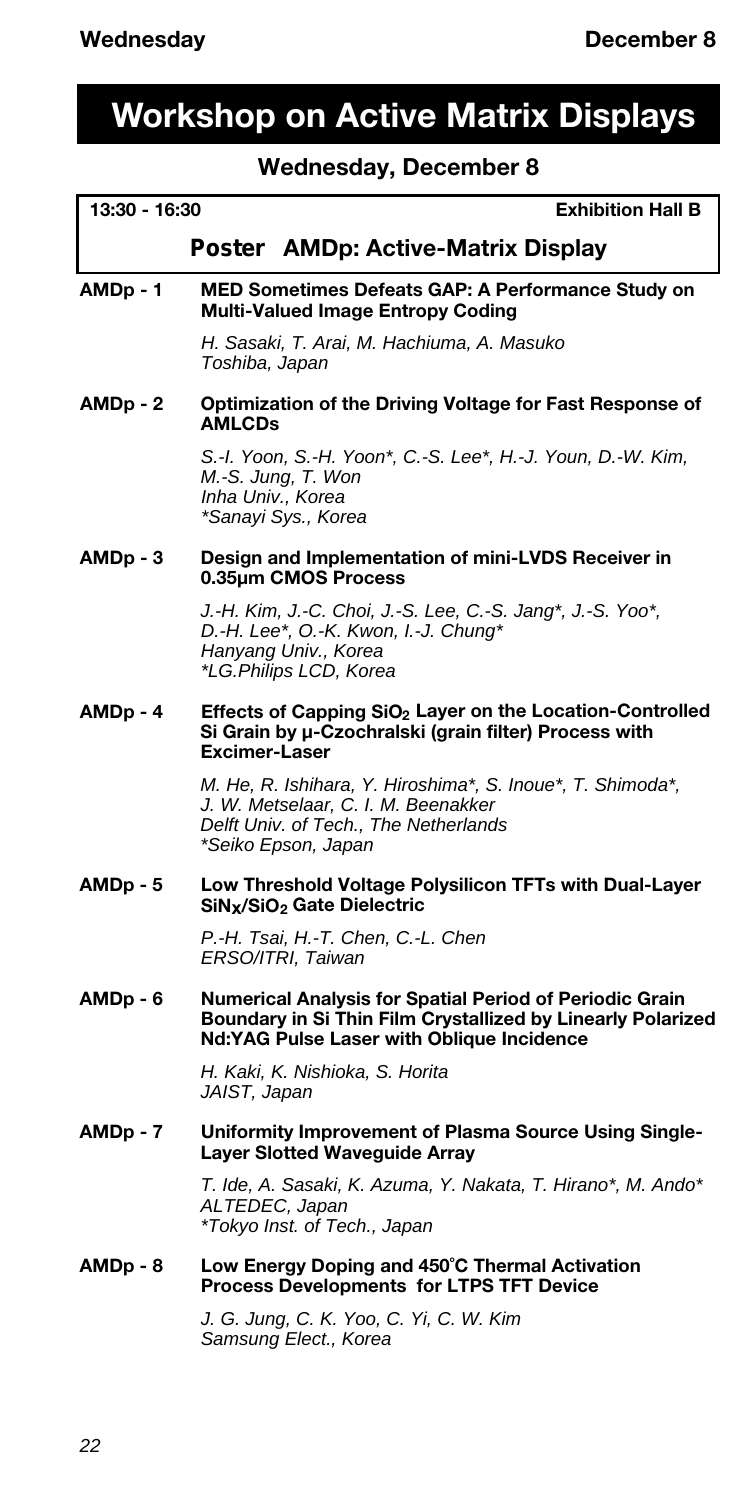## **AMDp - 9 Analysis of the Leakage Current in Poly-Si p-Channel TFT Due to Doping Condition**

*J. Y. Yang, Y. J. Kim, S. W. Lee, S. H. Kim, H. C. Kang, K. M. Lim, C. D. Kim, I. J. Chung LG.Philips LCD, Korea*

## **AMDp - 10 Highly Stable a-Si:H TFTs Prepared with Optimum SiNx Films by PECVD Using Taguchi Method**

*C.-Y. Wu , C.-H. Chen, Y.-C. Kuan, K.-S. Sun Chunghwa Picture Tubes, Taiwan*

# **AMDp - 11 Extreme Grain Growth of Poly-Si Film by Excimer Laser Annealing for Sputtered a-Si Film at Room Temperature**

*D. Y. Kim\*, J. S. Jung\*, H. S. Cho\*, J. Y. Kwon\*, K. B. Park\*, H. Lim\*, T. Noguchi\*, \*\* \*Samsung Advanced Inst. of Tech., Korea \*\*Sungkyunkwan Univ., Korea*

# **AMDp - 12 Drain-Induced Barrier Lowering in Polysilicon Thin-Film Transistors**

*B. D. Choi, Y. G. Mo Samsung SDI, Korea*

# **AMDp - 13 Continuous Argon Laser Crystallization of Patterned Silicon**

*J.-F. Michaud, A. Saboundji, R. Rogel, T. Mohammed-Brahim, M. Sarret, O. Bonnaud Univ. de Rennes 1, France*

# **AMDp - 14 Crystallization of RF Sputter Deposited Amorphous Silicon Thin Film and Transistor Characteristics**

*Y.-H. Kim, D.-I. Kim, C.-H. Chung, J. W. Lim, S. J. Yun, D.-W. Kim, D.-J. Park, Y.-H. Song, J. H. Lee ETRI, Korea*

# **AMDp - 15 3.8-in. System on Panel LCD Employing Advanced CMOS LTPS Technology**

*J. S. Yoo, K. M. Lim, K. E. Lee, S. W. Lee, J. M. Yoon, M. K. Baek, J. S. Yu, J. K. Park, J. K. Kang, C. D. Kim, I. J. Chung LG.Philips LCD, Korea*

# **AMDp - 16 Improvement of LTPS TFT Digital Circuit Performance for System-On-Panel Application**

*J.-G. Kim, J. H. Hur\*, J. Y. Jeong Univ. of Suwon, Korea \*Anyang Univ., Korea*

#### **AMDp - 17 A New Offset Compensation Circuit for High Gray Scale TFT-LCD Data Driver**

*J.-C. Choi, J.-S. Lee, O.-K. Kwon Hanyang Univ., Korea*

# **AMDp - 18 The Circuit Development of Liquid Crystal Display Driver for New Type COG Panel**

*K. Nishi, Y. Doi, T. Ohmori, Y. Date Matsushita Elec. Ind., Japan*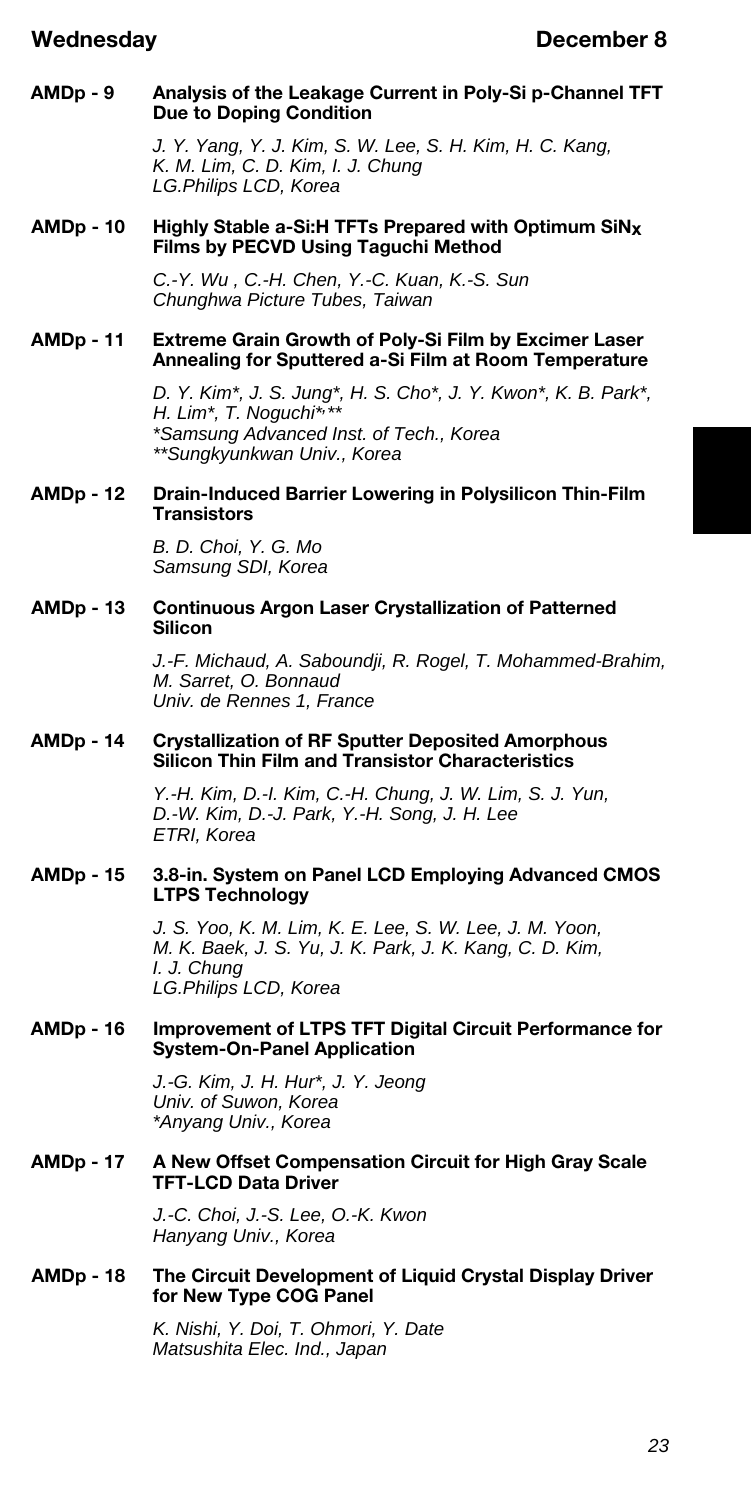**AMDp - 19 A New All-P TFT(or All-N TFT) Robust Shift Register**

*J.-R. Lin, C.-F. Chung ERSO/ITRI, Taiwan*

**AMDp - 20 Fabrication of Organic TFTs with High-K Gate Insulator Deposited by RF Sputtering Method**

> *Y. Kouda, A. Kobayashi, Y. Iimura Tokyo Univ. of A&T, Japan*

**AMDp - 21 Low Temperature Processable Inherently Photosensitive Polyimide as a Gate Insulator for Organic Thin Film Transistors**

> *S. M. Pyo, H. S. Son, Y. J. Lee, K. Y. Choi, M. H. Yi Korea Res. Inst. of Chem. Tech., Korea*

**AMDp - 22 Bias-Stress Effect on the Performance of OTFT on Plastic Substrate**

> *S. H. Han, S. H. Kim, S. M. Cho, J. Jang Kyung Hee Univ., Korea*

**AMDp - 23 Pentacene Organic Thin-Film Transistors with MoW and ITO Contact and SiO<sup>2</sup> Gate Dielectric**

> *M. S. So, B. D. Choi, Y. G. Mo Samsung SDI, Korea*

**AMDp - 24 Chracterization of Photosensitive Polymer Insulator Materials**

> *G. H. Kim, S.-M. Yoon, I.-. Ryu, S. Y. Kang, K. S. Suh ETRI, Korea*

**AMDp - 25 Effects of Inorganic Gas Barriers on the Overlay Tolerance in TFT Fabrication on Plastic Substrates**

> *D.-J. Park, J.-W. Lim, C.-H. Chung, S.-J. Yun, Y.-H. Kim, Y.-H. Song, D.-W. Kim, J. H. Lee ETRI, Korea*

**AMDp - 26 Low-Damaged Dry Etching of BCB Polymer Film for Interlayer Dielectrics of Poly-Si TFT on Plastic Substrate**

> *D. W. Kim, S. J. Yun, Y.-H. Kim, C.-H. Chung, J. W. Lim, Y.-H. Song, D.-J. Park, J. H. Lee ETRI, Korea*

**13:30 - 16:30 Exhibition Hall B**

# *Poster* **AMD/OLEDp: Active-Matrix OLED**

# **AMD/OLEDp - 1 A Circuit for Testing TFT-Arrays of AMOLED Displays**

*D. Nakano, Y. Sakaguchi, K. Imura, A. Ohta IBM Japan, Japan*

# **AMD/OLEDp - 2 Active Organic Light Emitting Diode Drive Circuit**

*H.-R. Han\*, \*\*, C.-C. Kuo\*, \*\*, W.-T. Liao\*, S.-T. Lo\*, W.-C. Wang\* \*Wintek, Taiwan \*\*Nat. Chung Hsing Univ., Taiwan*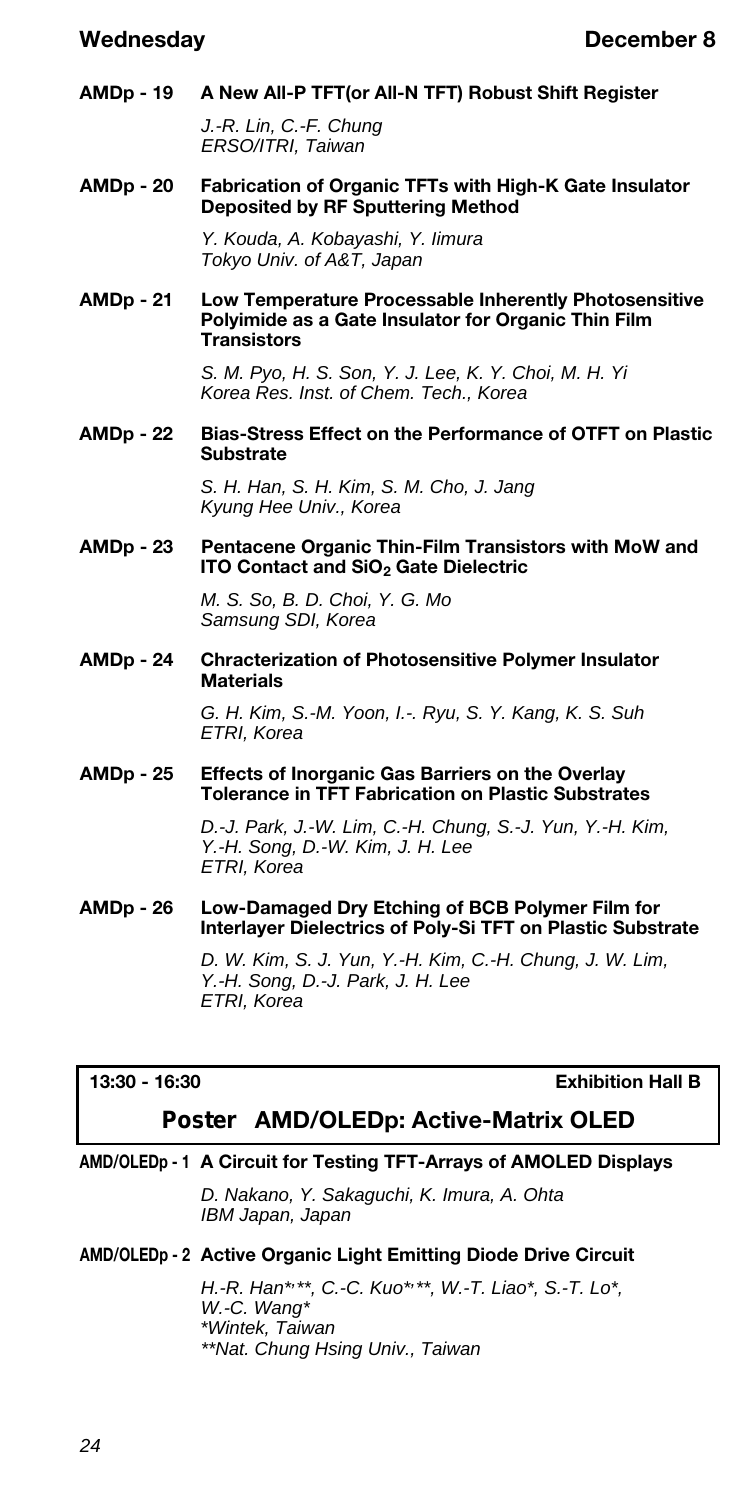# **AMD/OLEDp - 3 A New AMOLED Pixel Driving Scheme Employing Vdd Line Elimination**

*W.-J. Nam, J.-H. Lee, S.-H. Jung, C.-W. Han, M.-K. Han Seoul Nat. Univ., Korea*

# **AMD/OLEDp - 4 A New AMOLED Pixel Design Compensating Threshold Voltage Degradation of a-Si:H TFT and OLED**

*J. H. Kim, J.-H. Lee, W.-J. Nam, B.-H. You, M.-K. Han Seoul Nat. Univ., Korea*

### **AMD/OLEDp - 5 Uniformity of AM-OLED Pixels Circuits Using as-Deposited Polysilicon TFTs Improved by Slicing Effect**

*A. Gaillard\*, \*\*, T. Mohammed-Brahim\*, S. Crand\*, R. Rogel\*, C. Prat\*\*, P. Leroy\*\* \*Univ. de Rennes 1, France \*\*Thomson Multimedia R&D, France*

# **16:50 - 17:55 Room 201**

# **EP3/AMD1: Electronic Paper (3)**

Chair: H. Kawai, Seiko Epson, Japan<br>Co-Chair: M. Kimura, Ryukoku Uniy., Jap M. Kimura, Ryukoku Univ., Japan

# **EP3/AMD1 - 1:** *Invited* **Driving an Active Matrix Electrophoretic Display 16:50**

*G. F. Zhou, M. T. Johnson, R. Cortie, R. Zehner\*, K. Amundson\*, A. V. Henzen\*\*, J. van de Kamer\*\* Philips Res., The Netherlands \*E Ink, USA \*\*Philips Emerging Display Tech., The Netherlands*

# **EP3/AMD1 - 2 A Fully Integrated Low-Power High-Voltage Bistable 17:15 Display Driver for Smartcard Applications**

*W. Hendrix, J. Doutreloigne, A. Van Calster Ghent Univ., Belgium*

# **EP3/AMD1 - 3 An Intelligent Driving Scheme for High-Voltage Display Drivers**

*A. Monte, J. Doutreloigne, A. Van Calster Ghent Univ., Belgium*

# **Author Interviews**

18:10 – 19:00

# **Thursday, December 9**

# **9:00 - 10:25 Marine Hall**

# **AMD2/OLED4: AM-OLED (1)**

Chair: G. Zhou, Philips Res. Labs., The Netherlands Co-Chair: T. Shirasaki, Casio Computer, Japan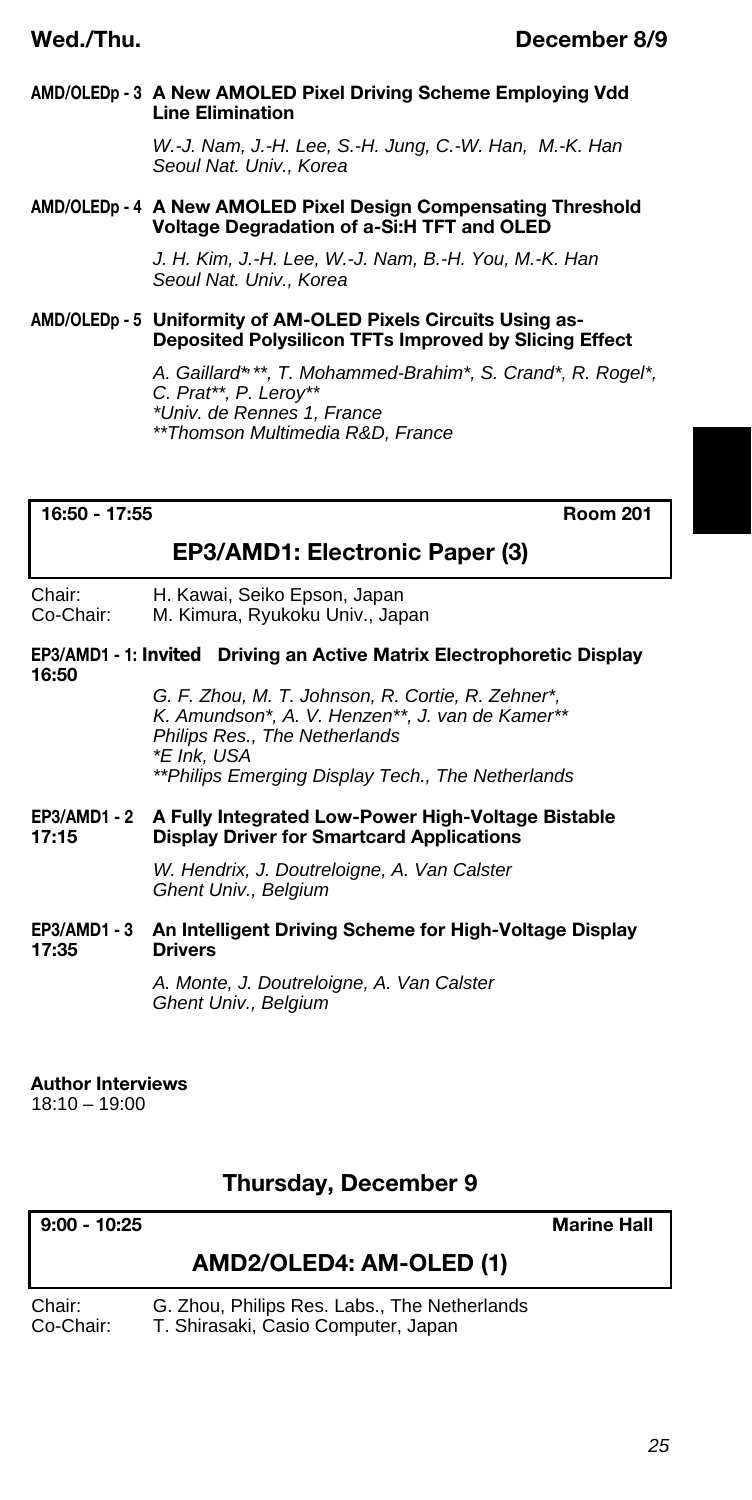### **AMD2/OLED4 - 1:** *Invited* **High-Performance and Low-Power AMOLED 9:00 Using White Emitter with Color-Filter Array**

*K. Mameno, R. Nishikawa, T. Omura, S. Matsumoto, S. A. Van Slyke\*, A. D. Arnold\*, T. K. Hatwar\*, M. V. Hettel\*, M. E. Miller\*, M. J. Murdoch\*, J. P. Spindler\* Sanyo Elec., Japan \*Eastman Kodak, USA*

# **AMD2/OLED4 - 2 2.2-in. QVGA AMOLED with Current De-Multiplexer TFT 9:25 Circuits**

*Y. Matsueda, D. Y. Shin, K. N. Kim, D. H. Ryu, B. Y. Chung, H. K. Kim, H. K. Chung, O. K. Kwon\* Samsung SDI, Korea \*Hanyang Univ., Korea*

# **AMD2/OLED4 - 3 Optical Cross Talk in AMOLED Displays with Optical 9:45 Feedback**

*A. Giraldo, W. Oepts, M. C. J. M. Vissenberg, D. A. Fish\*, N. D. Young\* Philips Res. Labs., The Netherlands \*Philips Res. Labs., UK*

#### AMD2/OLED4 - 4 Comparison of Driving Methods for TFT-OLEDs and Novel 10:05 **Proposal Using Time Ratio Grayscale and Current 10:05 Proposal Using Time Ratio Grayscale and Current Uniformization**

*M. Kimura Ryukoku Univ., Japan*

----- Break -----

# **10:40 - 12:05 Marine Hall**

# **AMD3/OLED5: AM-OLED (2)**

Chair: K. Mameno, Sanyo Elec., Japan<br>Co-Chair: R. Hattori, Kyushu Uniy., Japan R. Hattori, Kyushu Univ., Japan

### **AMD3/OLED5 - 1:** *Invited* **Solution for Large-Area Full-Color OLED 10:40 Television - Light Emitting Polymer and a-Si TFT Technologies -**

*T. Shirasaki, T. Ozaki, T. Toyama, M. Takei, M. Kumagai, K. Sato, S. Shimoda, T. Tano, K. Yamamoto, K. Morimoto, J. Ogura, R. Hattori\* Casio Computer, Japan \*Kyushu Univ., Japan*

# **AMD3/OLED5 - 2 A Novel Digital-Gray-Scale Driving Method with a Multiple 11:05 Addressing Sequence for AM-OLED Displays**

*A. Tagawa, T. Numao, T. Ohba Sharp, Japan*

# **AMD3/OLED5 - 3 A 2.0-in. AMOLED Panel with Voltage Programming Pixel Circuits and Point Scanning Data Driver Circuits**

*N. Komiya, C. Y. Oh, K. Y. Eom, Y. W. Kim, S. C. Park, S. W. Kim Samsung SDI, Korea*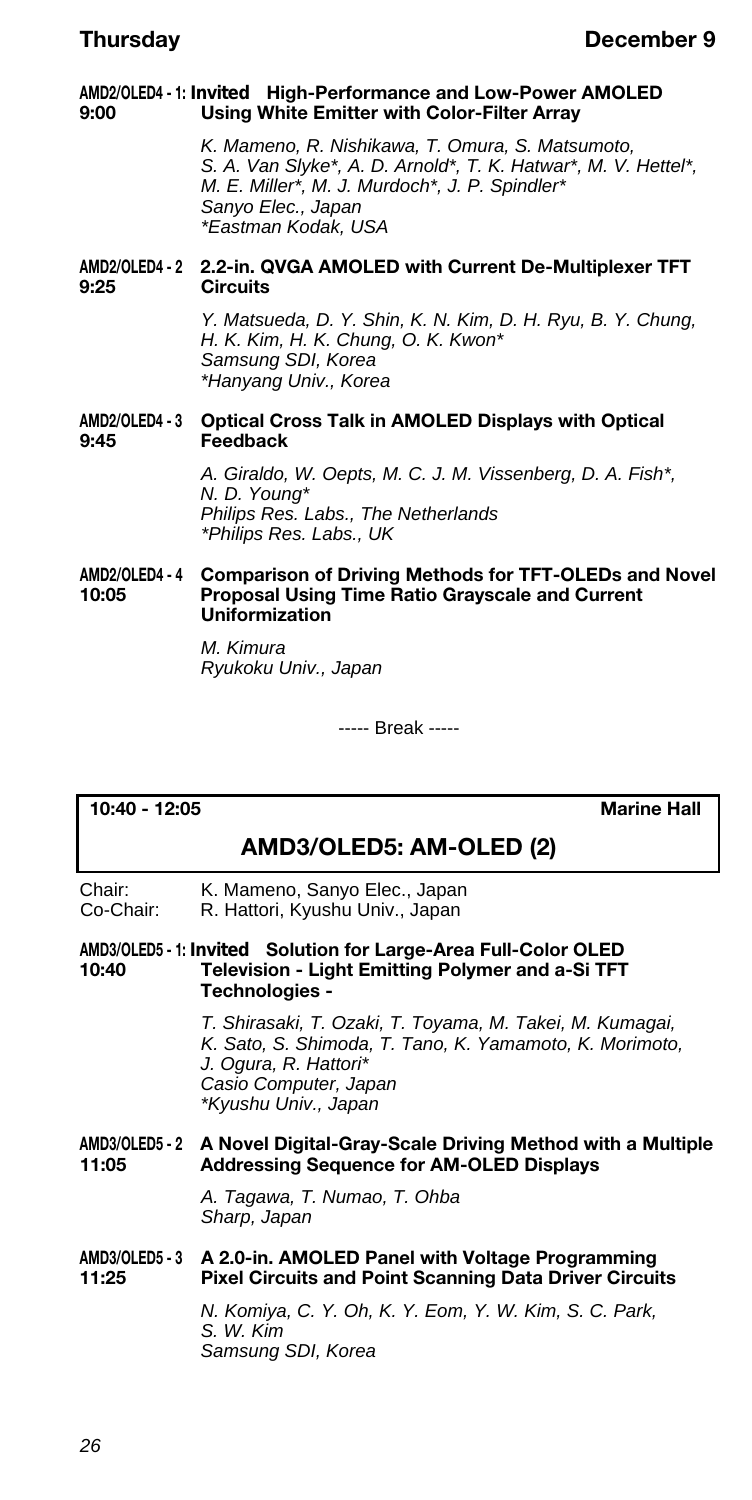# **AMD3/OLED5 - 4 A Simple Data Driver Architecture to Improve Uniformity 11:45 of Current-Driven AMOLED**

*H. Y. Huang, W. T. Sun, C. C. Chen, J. C. Tseng, S. Hopf, C. F. Sung, C. H. Li, S. H. Li, J. C. Peng, Y. F. Wang, J. J. Lih, C. S. Yang AU Optronics, Taiwan*

----- Lunch -----

**13:45 - 15:00 Marine Hall**

# **AMD4: LC-TV**

Chair: J. Jang, Kyung Hee Univ., Korea<br>Co-Chair: H. Hamada. Sanvo Elec.. Japan H. Hamada, Sanyo Elec., Japan

#### **AMD4 - 1:** *Invited* **Recent Development of High Quality LCD-TVs 13:45**

*M. Shigeta, M. Shiomi, M. Hirata, H. Fukuoka Sharp, Japan*

**AMD4 - 2:** *Invited* **High Performance IPS Technology for LCD-TVs: 14:10 AS-IPS2**

> *K. Ono, I. Mori, R. Oke, Y. Tomioka\*, Y. Satou Hitachi Displays, Japan \*Hitachi, Japan*

# **AMD4 - 3:** *Invited* **Recent Progress of LC-TVs Using OCB Mode**

**14:35**

*A. Takimoto, H. Wakemoto, K. Nakao Toshiba Matsushita Display Tech., Japan*

----- Break -----

**15:35 - 17:00 Marine Hall**

# **AMD5: TFT Technologies**

Chair: C.-C. Lee, ERSO/ITRI, Taiwan Co-Chair: T. Asano, Kyushu Inst. of Tech., Japan

**AMD5 - 1:** *Invited* **Research, Development and Fabrication of 15:35 Integrated Amorphous Silicon Drivers AMLCDs: A Review**

> *J. Magarino, T. Kretz, H. Lebrun, N. Szydlo Thales Avionics LCD, France*

**AMD5 - 2 Kink-Current Reduced Poly-Si TFTs Employing 16:00 Asymmetic Dual-Gate Design for AMOLED Pixel Elements**

> *W.-J. Nam, J. H. Kim, S.-H. Jung, H.-S. Shin, M.-K. Han Seoul Nat. Univ., Korea*

# **AMD5 - 3 Reduction of Kink Current in Single Grain TFTs Fabricated 16:20 by Micro-Czochralski Process**

*V. Rana, R. Ishihara, Y. Hiroshima\*, S. Inoue\*, T. Shimoda\*, J. W. Metsalaar, C .I. M. Beenakker Delft Univ. of Tech., The Netherlands \*Seiko Epson, Japan*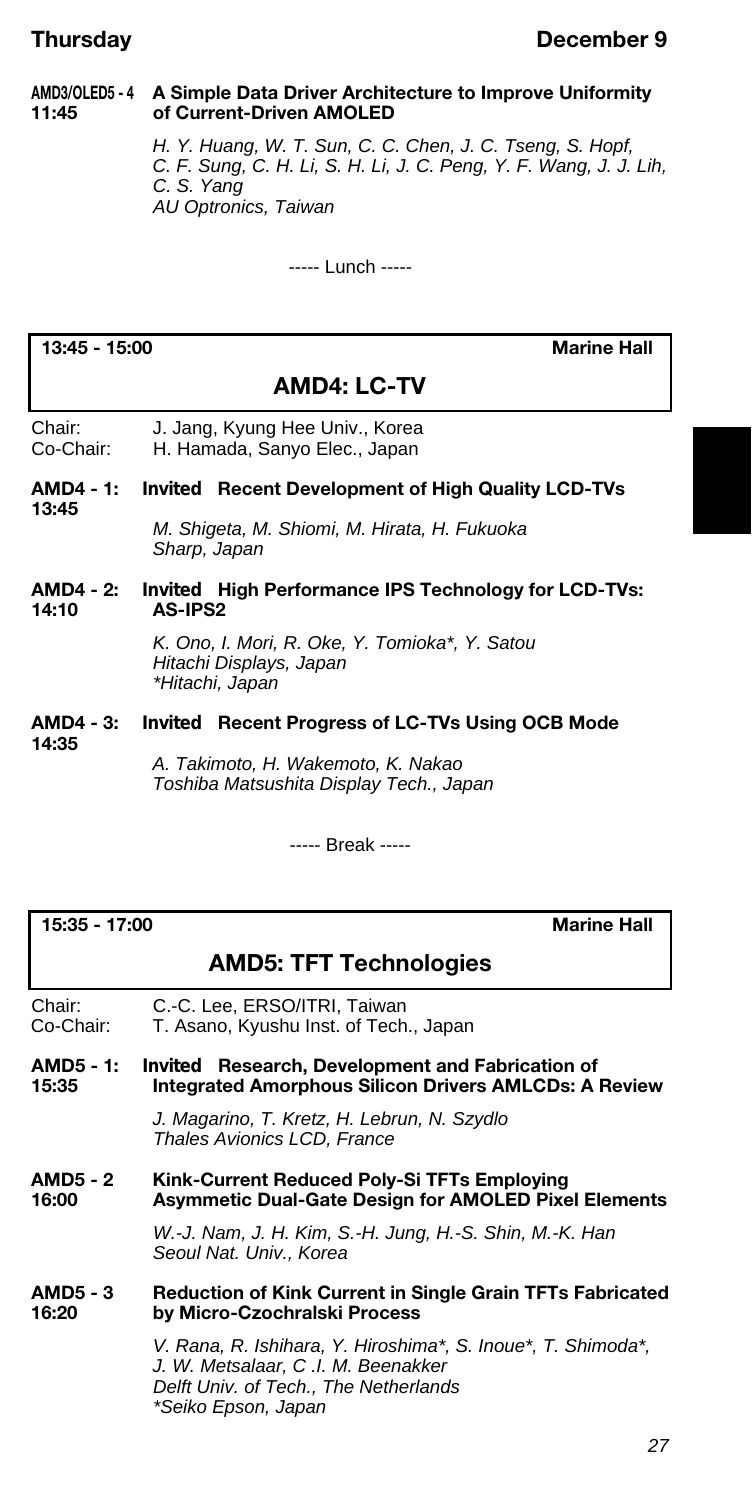# **AMD5 - 4 Lateral Crystallization of Amorphous Silicon Using Single 16:40 Pulsed Excimer Laser for Poly-Si TFT**

*K. B. Park\*, H. S. Cho\*, H. Yin\*, J. S. Jung\*, D. Y. Kim\*, W. Xianyu\*, J. Y. Kwon\*, Y. S. Park\*, T. Noguchi\*, \*\* \*Samsung Advanced Inst. of Tech., Korea \*\*Sungkyunkwan Univ., Korea*

**Author Interviews**

17:00 – 18:00

# **Friday, December 10**

| $9:00 - 10:30$<br><b>Marine Hall</b> |                                                                                                                                                                                   |
|--------------------------------------|-----------------------------------------------------------------------------------------------------------------------------------------------------------------------------------|
|                                      | <b>AMD6: Mobile Display</b>                                                                                                                                                       |
| Chair:<br>Co-Chair:                  | C. W. Kim, Samsung Elect., Korea<br>K. Ono, Hitachi Displays, Japan                                                                                                               |
| AMD6 - 1:<br>9:00                    | <i>Invited</i> System-On-Glass Displays for Mobile Applications                                                                                                                   |
|                                      | H. Asada<br>NEC, Japan                                                                                                                                                            |
| 9:25                                 | AMD6 - 2: Invited Advanced Laser-Crystallization Technologies of Si<br>for Next-Generation TFTs                                                                                   |
|                                      | M. Hiramatsu<br>ALTEDEC, Japan                                                                                                                                                    |
| <b>AMD6 - 3</b><br>9:50              | A 1.9-in. QVGA a-Si AMLCD with Gate Driver Integration<br>and High Brightness                                                                                                     |
|                                      | T. Inada, S. C. Deane*, M. Cassidy*, K. Yamashita, A. Iwatsu,<br>S. Kawata, M. Yoshiga, J. R. Hector*, M. Inoue<br>Philips Mobile Display Syss., Japan<br>*Philips Res. Labs., UK |
| <b>AMD6 - 4</b><br>10:10             | Integrated Gate Driver Circuit Using a-Si TFT with Dual<br><b>Pull-Down Structure</b>                                                                                             |
|                                      | Y. H. Jang, S. Y. Yoon, B. Kim, M. D. Chun, H. N. Cho,<br>N. W. Cho, C.-D. Kim, I. J. Chung<br>LG.Philips LCD, Korea                                                              |
|                                      |                                                                                                                                                                                   |

----- Break -----

**10:45 - 11:55 Marine Hall**

# **AMD7: System on Panel**

Chair: Y. Yamamoto, Sharp, Japan Co-Chair: K. Takatori, NEC, Japan

**AMD7 - 1:** *Invited* **Advanced TFT Technologies for System-on Glass 10:45**

> *G. Kawachi ALTEDEC, Japan*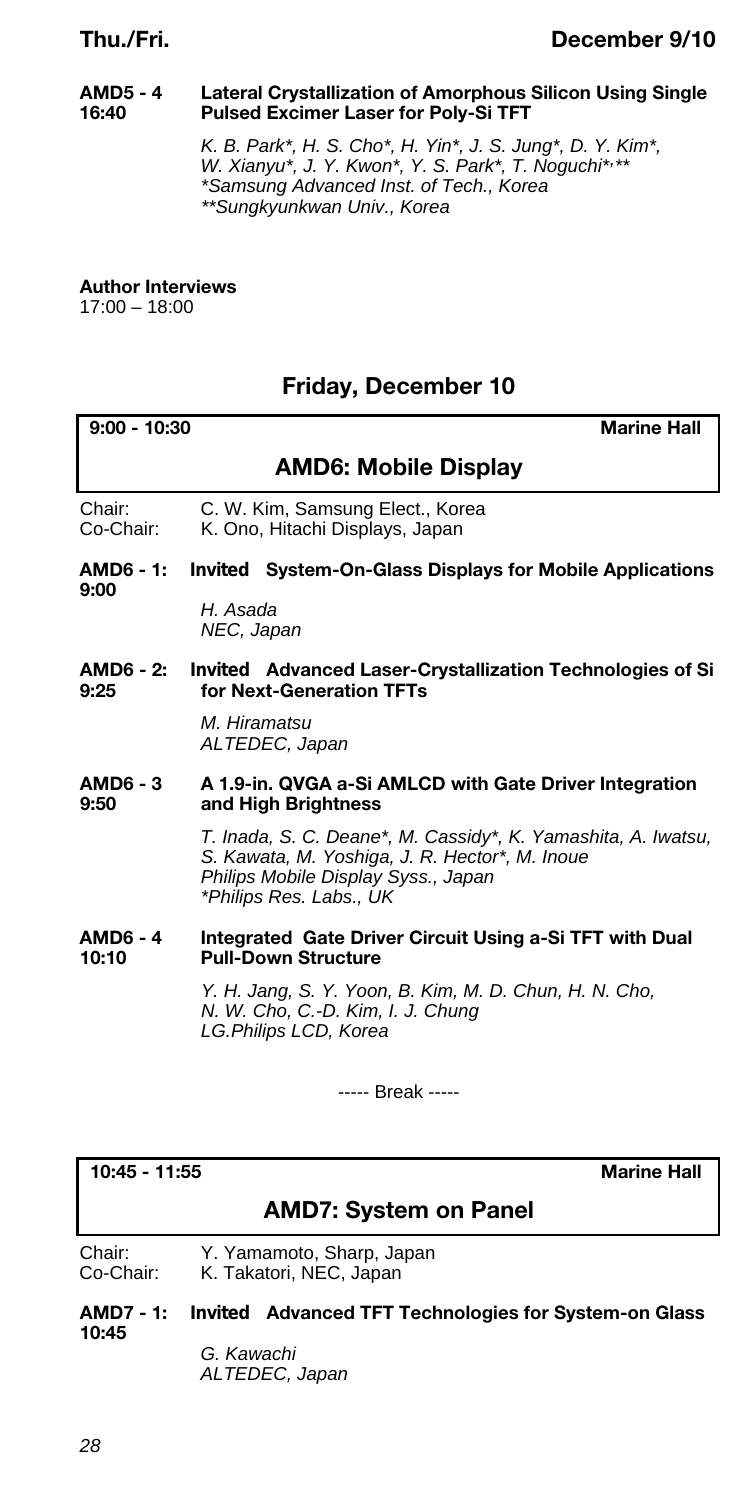#### **AMD7 - 2:** *Invited* **Development of SLS-Based Mobile Displays 11:10**

# *C.-W. Kim, K.-C. Moon, H.-J. Kim, K.-C. Park, C.-H. Kim, I.-G. Kim, C.-M. Kim, S.-Y. Joo, J.-K. Kang, U.-J. Cung Samsung Elect., Korea*

# **AMD7 - 3 A Vth-Self-Compensated Analog Buffer Using Low 11:35 Temperature Poly-Silicon Thin Film Transistors**

*S. H. Yeh, W. T. Sun, C. S. Yang AU Optronics, Taiwan*

----- Lunch -----

12:20-13:30

Outstanding Poster Paper Awards at Exhibition Hall B

**13:40 - 15:15 Marine Hall**

# **AMD8: Organic TFT Technologies**

Chair: H. Sirringhaus, Univ. of Cambridge / Plastic Logic, UK S. Utsunomiya, Seiko Epson, Japan

# **AMD8 - 1:** *Invited* **Active-Matrix Display Driven by Organic Thin-Film 13:40 Transistors on Flexible Substrate**

*C. C. Lee, J. C. Ho, L. Y. Huang, T. S. Hu, Y. W. Wang, C. C. Hsieh, W. K. Hwang, W. L. Lin, H. Y. Cheng, T. H. Lin, Y. K. Wang, P. S. Wu ERSO/ITRI, Taiwan*

#### **AMD8 - 2:** *Invited* **Active-Matrix OLED Panel Driven by Organic TFTs 14:05**

*Y. Inoue, Y. Fujisaki, T. Suzuki, S. Tokito, T. Kurita, M. Mizukami\*, N. Hirohata\*, T. Tada\*, S. Yagyu\* NHK, Japan \*JVC, Japan*

# **AMD8 - 3:** *Invited* **Large Area, High Performance OTFT Arrays 14:30** *T. W. Kelley, P. F. Baude, M. A. Haase, D. A. Ender,*

*D. V. Muyres, S. D. Theiss, R. A. Boehmer, J. H. Tokie, G. Lee 3M, USA*

## **AMD8 - 4 Liquid Crystal Display Cells Fabricated on a Flexible 14:55 Plastic Substrate Driven by a Low Voltage Operation Organic TFT**

*Y. Fujisaki, Y. Inoue, H. Sato, H. Fujikake, S. Tokito, T. Kurita NHK, Japan*

----- Break -----

**15:30 - 17:00 Marine Hall**

# **AMD9: Flexible Display**

- 
- Chair: T. W. Kelley, 3M, USA<br>Co-Chair: M. Ikeda. Toshiba. Jap M. Ikeda, Toshiba, Japan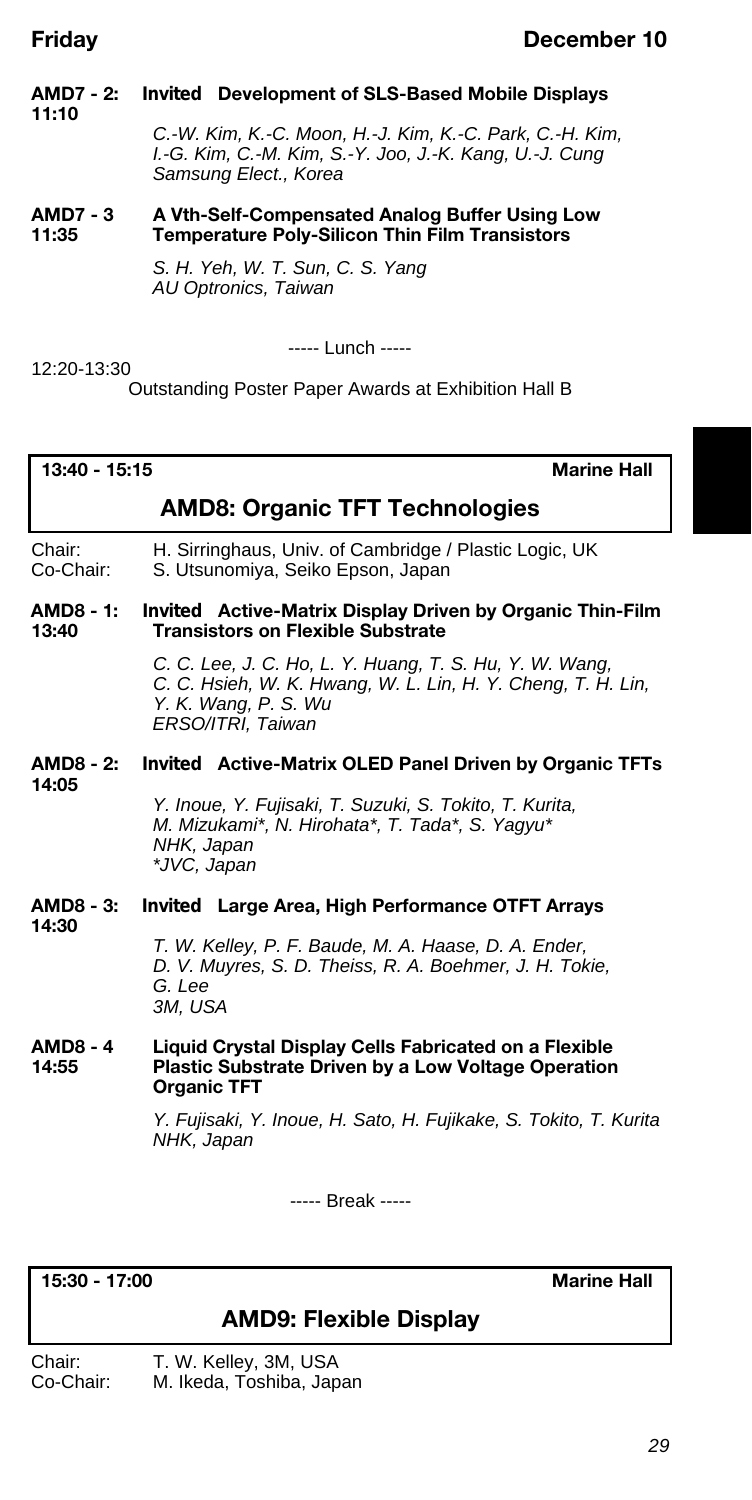# **AMD9 - 1:** *Invited* **Printing of Polymer Transistors for Flexible Active Matrix Displays**

*H. Sirringhaus\*, \*\* \*Univ. of Cambridge, UK \*\*Plastic Logic, UK*

# **AMD9 - 2:** *Invited* **Rollable Displays and Integrated Drivers Based on Organic Electronics**

*E. Van Veenendaal, L. Schrijnemakers, M. Van Mil, P. Van Lieshout, F. Touwslager, G. Gelinck, E. Huitema Philips Res. Lab., The Netherlands*

# **AMD9 - 3 Development of a Transmissive a-Si TFT-LCD with 16:20 Transparent Plastic Substrates**

*Y. Chikama, H. Nishiki, Y. Nakatani, N. Watanabe, H. Gotoh\*, H. Umeda\*, W. Oka\* Sharp, Japan \*Sumitomo Bakelite, Japan*

# **AMD9 - 4 Fabrication of High Performance Polymer Thin-Film 16:40 Transistors on a Paper**

*Y. H. Kim, C. J. Lee, D. G. Moon, W. K. Kim, J. I. Han KETI, Korea*

# **Author Interviews**

17:00 – 18:00

# **Supporting Organizations:**

Chemistry and LC Material Forum, JLCS

LC Physics and Condensed Matter Forum, JLCS

Liquid Crystal Display Forum, JLCS

Technical Group on Information Displays, ITE

Technical Committee on Electronic Information Displays, Electronics Society, IEICE

Technical Committee on Electron Devices, Electronics Society, IEICE Technical Committee on Silicon Devices and Materials, IEICE

# **EVENING GET-TOGETHER WITH WINE**

Tuesday, December 7 18:00 – 20:00 at Hoou Room (30F), Hotel Nikko Niigata (Sponsored by Merck Ltd., Japan)

See page 6 for details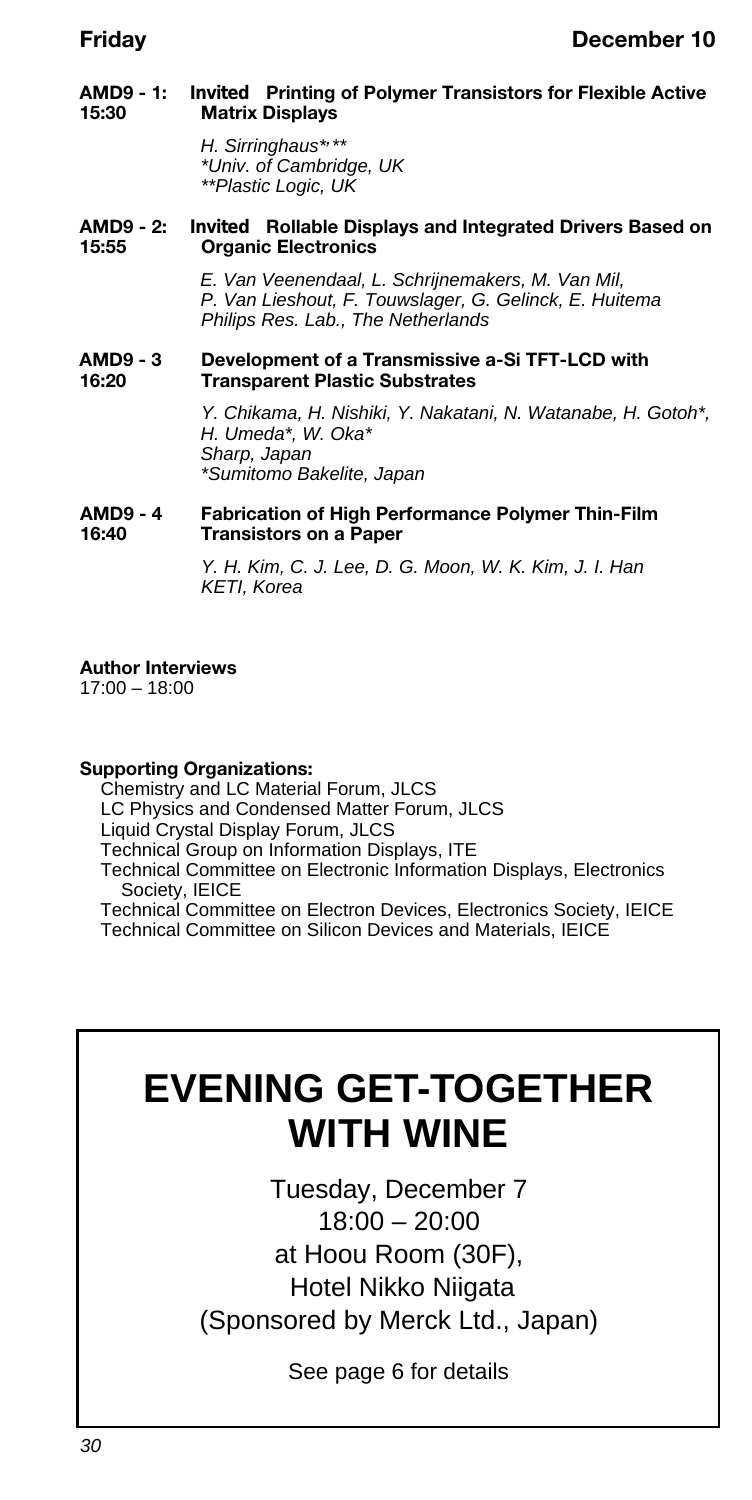# **Workshop on FPD Manufacturing, Materials and Components**

# **Wednesday, December 8**

| 13:30 - 16:30<br><b>Exhibition Hall B</b> |                                                                                                                                                       |
|-------------------------------------------|-------------------------------------------------------------------------------------------------------------------------------------------------------|
|                                           | Poster FMCp: FPD Manufacturing, Materials & Components                                                                                                |
| FMCp-1                                    | P-Type SrCu <sub>2</sub> O <sub>2</sub> Thin Film Prepared by Reactive Thermal<br><b>Co-Evaporation</b>                                               |
|                                           | A. Uemura, E. Noma, K. Saiki, H. Ohnishi<br>Ehime Univ., Japan                                                                                        |
| FMCp-2                                    | Transfer-Film Technology to Eliminate Color-Mixing<br>Problem of Inkjet Technology Used in Color Filter<br>Manufacturing                              |
|                                           | F.-L. Hsu, Y.-C. Lo, H.-A. Li, C.-C. Chien<br>Chunghwa Picture Tubes, Taiwan                                                                          |
| FMCp-3                                    | Research of Coating PI Alignment-Film by Using Ink-Jet<br>Technology                                                                                  |
|                                           | H.-A. Li, Y.-C. Lo, K.-H. Chen, C.-C. Chien, F.-L. Hsu<br>Chunghwa Picture Tubes, Taiwan                                                              |
| FMCp-4                                    | Laser Absorption Spectroscopy of Ternary Gas Mixture of<br>He-Ne-Xe in External Electrode Fluorescent Lamp (EEFL)                                     |
|                                           | J. H. Lee, P. Y. Oh, J. Y. Lee, G. S. Cho, E. H. Choi<br>Kwangwoon Univ., Korea                                                                       |
| FMCp-5                                    | New Rubbing Cloths for Reliable Alignment Process to<br><b>Manufacture Advanced LCDs</b>                                                              |
|                                           | T. Inoue, H. Tabira, Y. Hirota*, K. Nishiguchi*<br>Hitachi, Japan<br>*Hayashi Telempu, Japan                                                          |
| FMCp-6                                    | Novel Photoalignment Process and Materials For LC<br><b>Patterned Retarder</b>                                                                        |
|                                           | T. Kim, P. Jung*<br>adVue, Korea<br>*Hansol LCD, Korea                                                                                                |
| FMCp-7                                    | The Optical Simulation Analysis and Actual Material Test<br>of a High Brightness Prism Light-Guide Plate for<br><b>Backlighting Transmissive LCDs</b> |
|                                           | D. K. Yoon, J. M. Han, Y. S. Oh, K. W. Bae, Y. H. Kim,<br>Y. J. Lim<br>BOE-HYDIS Tech., Korea                                                         |
| FMCp-8                                    | The Electric-Optical Characteristics of Backlight Unit with<br><b>LED Light Source</b>                                                                |
|                                           | M. S. Lee, D. S. Park, Y. S. Oh, J. M. Han, K. W. Bae,<br>K. H. Kim, Y. J. Lim<br>BOE-HYDIS Tech., Korea                                              |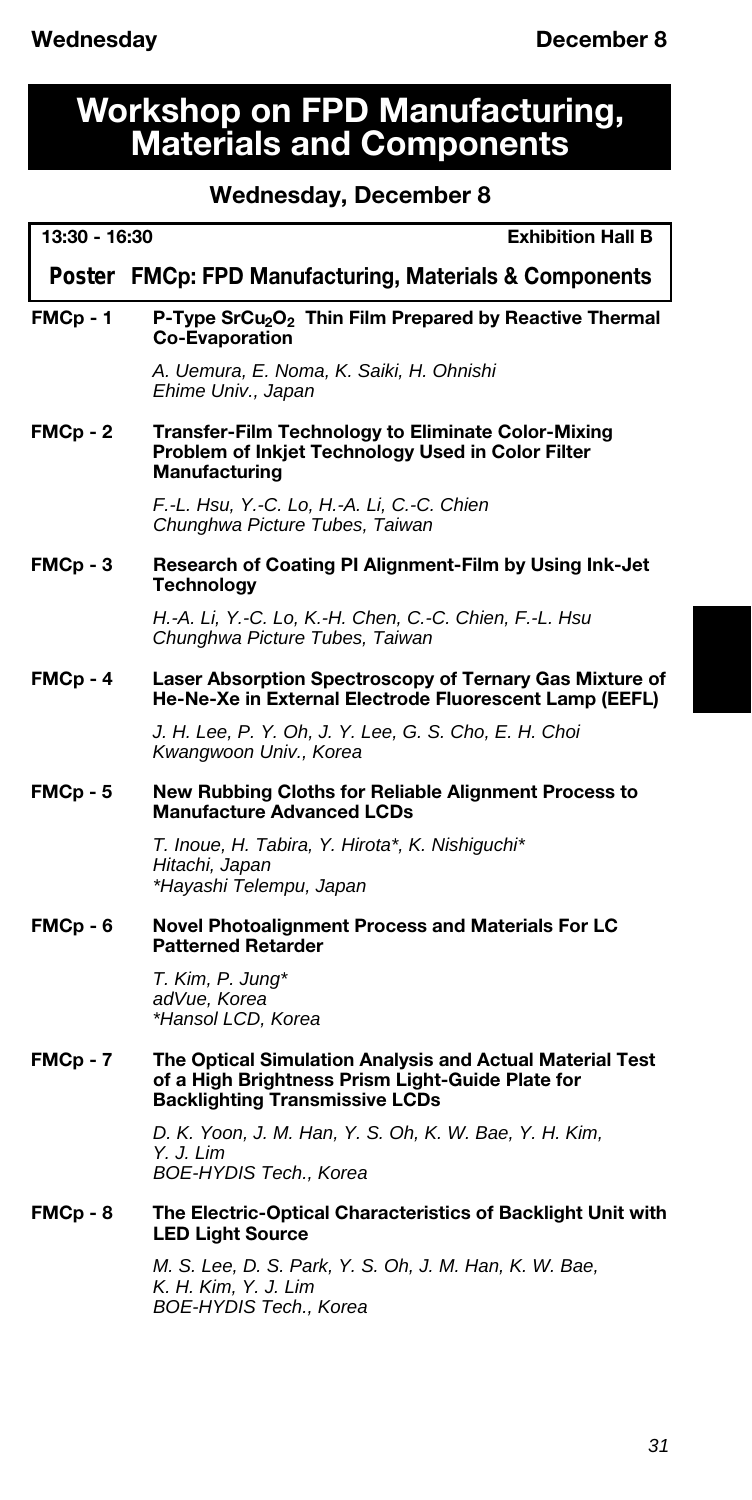#### **FMCp - 9 Direct LED Backlight System Using Novel High-Refractive Polymer**

*N. Harada, I. Suehiro, Y. Hotta Nitto Denko, Japan*

# **FMCp - 10 Statistic Error for Fast Optimization of LCD Backlight** *C. R. Ou, S. C. Chung*

*ITRI/OES, Taiwan*

# **FMCp - 11 Super Bright Backlighting System for Gen. 6 LCD Panel Visual Inspection System**

*S. Lim, K. K. Lee\* Dankook Univ., Korea \*GLDTEK, Korea*

### **FMCp - 12 Inductively Coupled Plasma Etch Process of Al2O<sup>3</sup> Films for the Fabrication of Very Low Temperature Poly-Si TFTs on a Plastic Substrate**

*S. J. Yun, K.-H. Kwon\*, D.-W. Kim, J. W. Lim, Y.-H. Kim, C.-H. Chung, D. J. Park, J.-H. Lee ETRI, Korea \*Hanseo Univ., Korea*

# **FMCp - 13 Plasma-Resistant Glass**

*K. Arai, S. Hashimoto, T. Takahata Tosoh, Japan*

# **13:30 - 14:50 Snow Hall A**

# **FMC1: Materials (1)**

Chair: D. Arthur, Eikos, USA<br>Co-Chair: T. Mivashita, Tohoku

T. Miyashita, Tohoku Univ., Japan

**FMC1 - 1:** *Invited* **Non-Diffuse Cu-Alloy Thin-Film for TFT-LCDs 13:30**

> *T. Ueno, N. Oda, J. P. Chu DEPT, Japan*

# **FMC1 - 2:** *Invited* **Individually Dispersed ITO Nanoparticle Ink for 13:50 Transparent Conductive Film Formation**

*M. Oda, H. Yamaguchi, N. Abe, T. Atsuki, S. Ukishima, H. Takei, S. Ishibashi, R. Kiyoshima\*, S. Shiraishi\*, T. Hayashi\* ULVAC, Japan \*JEMCO, Japan*

# **FMC1 - 3 Reduced Power Consumption of a Touch Panel Using 14:10 Patterned Indium Tin Oxide Resistors**

*C.-M. Hsu, Y.-Z. Chang, H.-M. Liu, H.-E. Chen, W.-T. Wu Southern Taiwan Univ. of Tech., Taiwan*

# **FMC1 - 4:** *Invited* **Transparent Carbon Nanotube Electrodes for LCD 14:30 Color Filters**

*D. Arthur, P. Wallis, J. Luo Eikos, USA*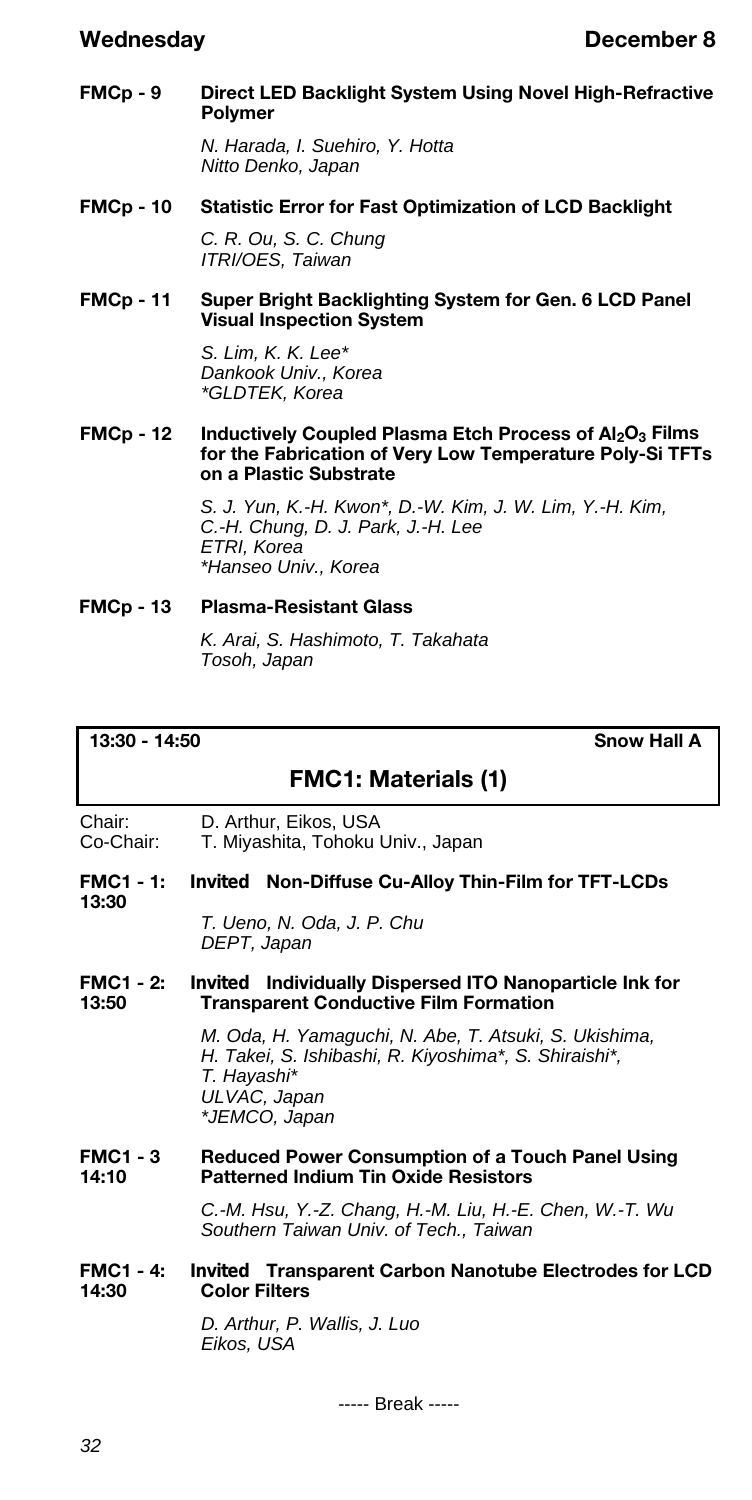**Wed./Thu. December 8/9**

# **15:10 - 15:50 Snow Hall A**

# **FMC2: Manufacturing Technologies (1)**

Chiar: D. Grigg, Zygo, USA<br>Co-Chair: K. Dantani, Dai Nipp

# K. Dantani, Dai Nippon Printing, Japan

# **FMC2 - 1:** *Invited* **New Optical Metrology Techniques for Color Filter 15:10 Inspection and Process Control**

*D. Grigg, R. Garden, M. Mino, H. Lu Zygo, USA*

# **FMC2 - 2:** *Invited* **Optical Inspection System for the Next Generation 15:30 LCD Production**

*N. Kakishita Kubotek, Japan*

----- Break -----

**16:50 - 17:50 Snow Hall A**

# **FMC3: Color Filter**

Chair: D. Grigg, Zygo, USA<br>Co-Chair: K. Dantani, Dai Nipp

K. Dantani, Dai Nippon Printing, Japan

#### **FMC3 - 1 High Sensitivity and High OD Value Carbon Dispersed 16:50 Black Resist for LCD Color Filter**

*K. Uchikawa Tokyo Ohka Kogyo, Japan*

# **FMC3 - 2:** *Invited* **Fabrication System of Patterned Spacers with High Uniformity by Transfer Method**

*H. Itoh, S. Yoshinari, K. Hasebe Fuji Photo Film, Japan*

#### **FMC3 - 3 New Color Filter Carried Out by a Roll-to-Roll Process 17:30**

*T. Eguchi, A. Sonehara, A. Sugizaki, T. Ito\*, A. Kumano\*\*, T. Takahashi\*\*\* Tech. Res. Assn. for Advanced Display Materials, Japan \*Sumitomo Bakelite, Japan \*\*JSR, Japan \*\*\*Dai Nippon Printing, Japan*

# **Author Interviews**

18:10 – 19:00

# **Thursday, December 9**

# **9:00 - 10:20 Snow Hall A**

# **FMC4: Advanced Technologies**

Chair: W. Becker, Merck, Germany Co-Chair: Y. Fujimura, Nitto Denko, Japan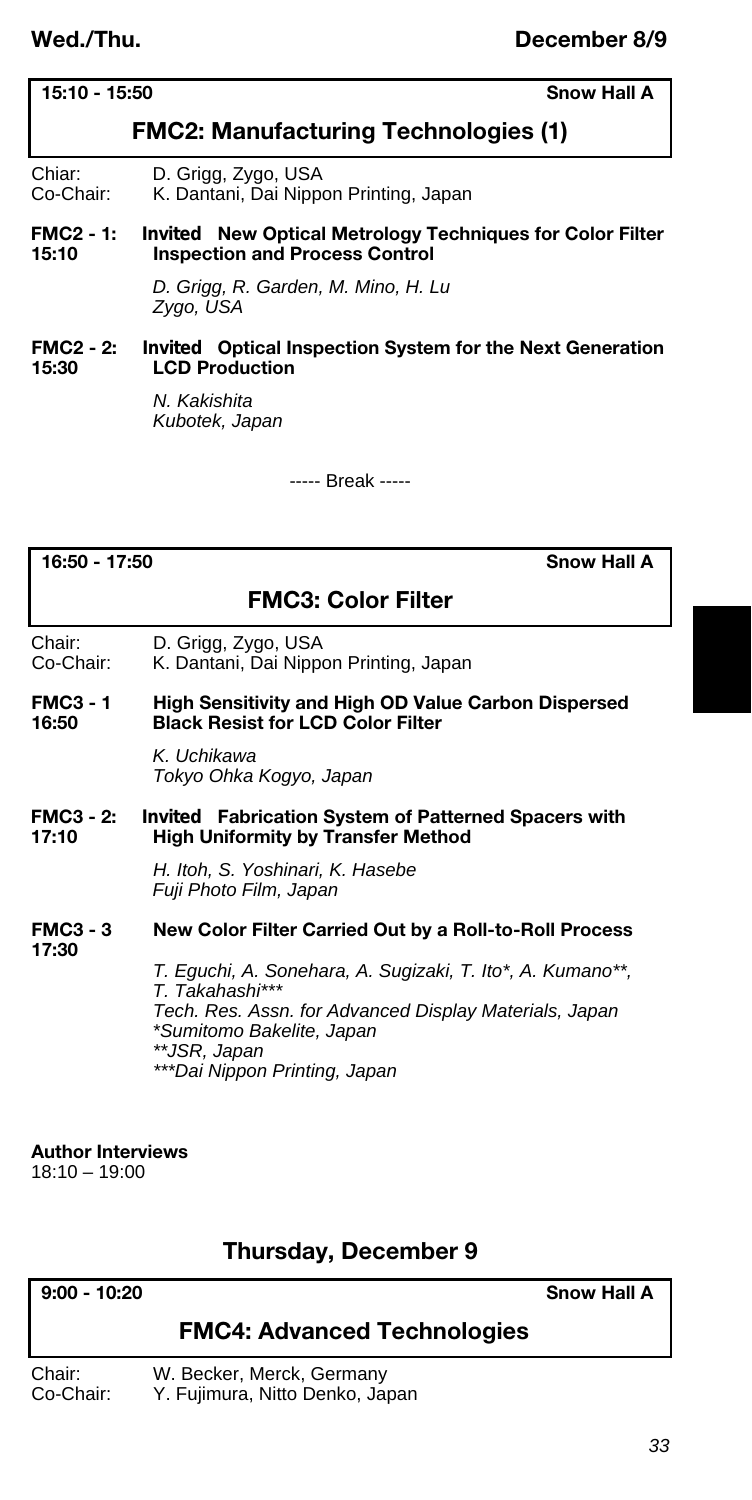**FMC4 - 1:** *Invited* **New EU Legislation (WEEE) Compliant Recovery 9:00 Processes for LCDs**

> *R. Martin, B. Simon-Hettich, W. Becker Merck, Germany*

**FMC4 - 2 New Simulation Methods for Optimizing the Visual 9:20 Ergonomics of Displays**

> *J. Delacour, L. Fournier, E. Humbert, J.-P. Menu\* Optis, France \*IMNSSA, France*

# **FMC4 - 3 New 3-D MEMS Approach for Precision Manufacturing of 9:40 Flat Panel Displays**

*M. Nosaka, L. Creagh Spectra, USA*

**FMC4 - 4:** *Invited* **Inkjet Printed LCDs**

**10:00**

*J. Vogels\*, S. Klink\*, R. Penterman\*, H. de Koning\*, H. Huitema\*, D. Broer\*, \*\* \*Philips Res., The Netherlands \*\*Tech. Univ. of Eindhoven, The Netherlands*

----- Break -----

**10:40 - 12:00 Snow Hall A**

# **FMC5: Manufacturing Technologies (2)**

Chair: J. Jang, Kyung Hee Univ., Korea<br>Co-Chair: K. Saito, ULVAC, Japan K. Saito, ULVAC, Japan

#### **FMC5 - 1:** *Invited* **Contactless Panel Transportation System 10:40**

*S. Yamamoto Orbotech Japan, Japan*

#### **FMC5 - 2 The Latest PECVD Technology for Large-Size TFT-LCD 11:00**

*T. Takehara, S. Sun, I. D. Kang AKT, USA*

**FMC5 - 3:** *Invited* **New PE-CVD Concept for Next Generation 11:20**

> *D. Y. Yang Jusung Eng., Korea*

**FMC5 - 4 Wide ECR Plasma Source by Parallel Introduction of 11:40 Synchronized-Phase Microwaves for Large Area Substrates**

> *K. Saito, H. Takagi, T. Takahashi, T. Nozaki, S. Matsuo NTT Afty, Japan*

> > ----- Lunch -----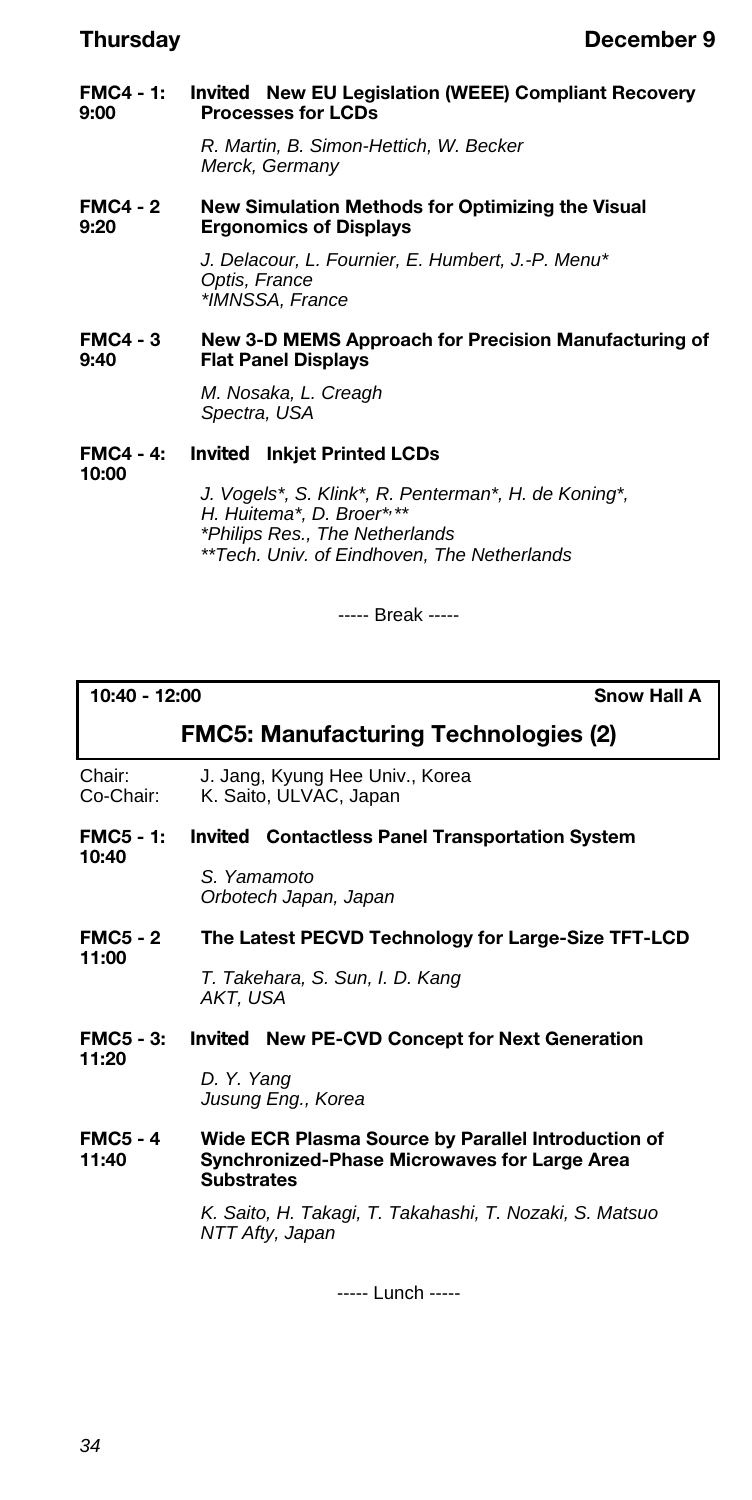# **14:00 - 15:20 Snow Hall A**

# **FMC6: Manufacturing Technologies (3)**

- Chair: K. R. Sarma, Honeywell, USA Co-Chair: Y. Ukai, Sony, Japan
- **FMC6 1:** *Invited* **Solid State YAG2 Laser Annealing System for the 14:00 Fabrication of Poly-Si TFT-FPDs**

*K. Tamagawa, T. Ohnishi, T. Kikuchi, M. Hayama ULVAC, Japan*

# **FMC6 - 2 DPSS Green Laser Crystallization Technology Based on 14:20 Double-Pulse Control**

*T. Kudo, K. Yamazaki, T. Akashi Sumitomo Heavy Inds., Japan*

**FMC6 - 3 Laser CVD Repair Technology for Final Yield**  Improvement Method in Mass and Large Size TFT-LCD **Production Process**

> *K. Wakabayashi, K. Mitobe, T. Torigoe Laserfront Tech., Japan*

**FMC6 - 4 A Narrow Bezel LCD Panel with a Shielding Pattern 15:00 Design for ODF Process**

> *L. Jiang, H.-J. Chu, C.-K. He, W.-H. Liu, S.-H. Hou Chunghwa Picture Tubes, Taiwan*

> > ----- Break -----

# **15:40 - 16:40 Snow Hall A**

# **FMC7: Materials (2)**

- Chaiir: J. Hanna, Tokyo Inst. Tech., Japan<br>Co-Chair: T. Nagahara, Clariant, Japan
- T. Nagahara, Clariant, Japan
- **FMC7 1:** *Invited* **Deposition of High Crystallinity Polycrystalline Si 15:40 and SiGe Thin Films on Glass Substrates by Reactive Thermal CVD**

*J. Hanna Tokyo Inst. of Tech., Japan*

#### **FMC7 - 2:** *Invited* **Materials for Printed Organic Thin Film Transistors 16:00**

*T. Kamata, T. Kodzasa, S. Uemura, M. Yoshida, S. Hoshino, K. Yase Nat. Inst. of Advanced Ind. Sci. & Tech., Japan*

# **FMC7 - 3 UV-Nanoimprint Lithography Using New Photo-Curable 16:20 Materials and 3-Demensional Patterning Method**

*N. Sakai, M. Ohtaguchi, K. Kawaguchi\*, J. Taniguchi\*, I. Miyamoto\* Toyo Gosei, Japan \*Tokyo Univ. of Sci., Japan*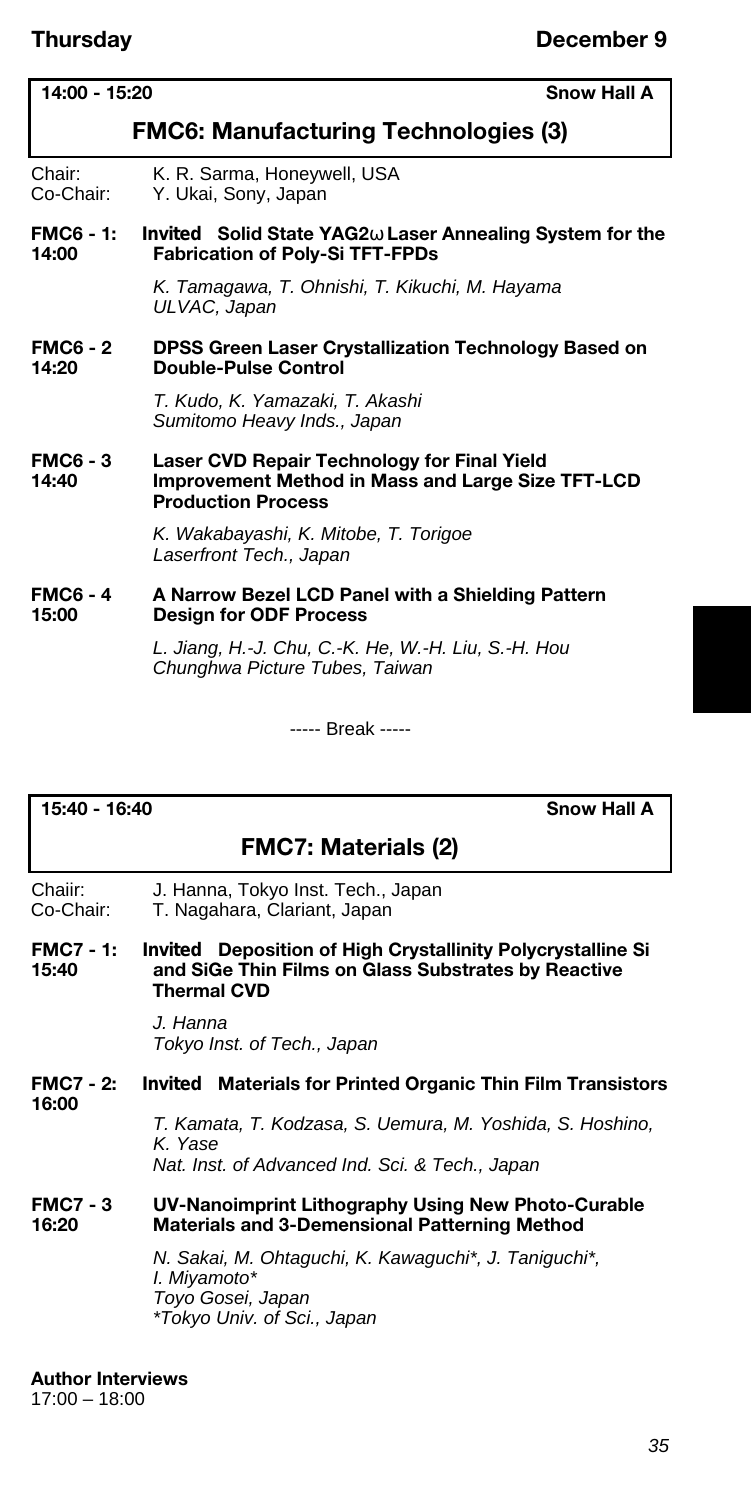# **Friday, December 10**

**9:00 - 10:20 Snow Hall A**

## **FMC8: Optical Films**

Chair: J. S. Yu, LG Chem, Korea<br>Co-Chair: H. Mori, Fuii Photo Film, J. H. Mori, Fuji Photo Film, Japan

#### **FMC8 - 1:** *Invited* **Nano Crystal-Doped Zero-Birefringence Optical 9:00 Polymers for Liquid Crystal Displays**

*A. Tagaya\*, \*\*, H. Ohkita\*, \*\*, Y. Koike\*, \*\* \*Keio Univ., Japan \*\*Japan Sci. & Tech. Agency, Japan*

#### **FMC8 - 2:** *Invited* **Novel Design Method Using Birefringence 9:20 Dispersion Control of Retardation Films for a High Contrast LCD in Wide Viewing Angle Range**

*A. Uchiyama\*, \*\*, T. Ishinabe\*, T. Miyashita\*, T. Uchida\*, Y. Ono\*\*, Y. Ikeda\*\* \*Tohoku Univ., Japan \*\*Teijin, Japan*

#### **FMC8 - 3 Depth-Dependent Determination of Molecular Orientation**  for WV-Film

*Y. Takahashi, H. Watanabe, T. Kato\* Fuji Photo Film, Japan \*Josai Univ., Japan*

#### **FMC8 - 4 A New Polarizer with Wide Viewing Angle and Low Color Shift Characteristics Designed for In-Plane-Switching Liquid Crystal Display (IPS-LCD)**

*J. S. Yu, S. V. Belyaev, M. S. Park, B. K. Jeon, D. Cho, J.-S. Park, N. V. Malimonenko LG Chem, Korea*

----- Break -----

#### **10:40 - 12:00 Snow Hall A**

# **FMC9: Backlight Systems (1)**

Chair: M. J. J. Jak, Philips Res. Labs., The Netherlands Co-Chiar: K. Käläntär. Nippon Leiz, Japan

#### **FMC9 - 1:** *Invited* **Efficient Polarized-Light Backlights**

**10:40**

*H. J. Cornelissen\*, D. J. Broer\*, \*\*, K. W. Chien\*\*\*, H. J. B. Jagt\*, C. W. M. Bastiaansen\*\* \*Philips Res. Labs., The Netherlands \*\*Eindhoven Univ. of Tech., The Netherlands \*\*\*Nat. Chiao Tung Univ., Taiwan*

#### **FMC9 - 2 Spatially Controlled Light Extraction from a Planar 11:00 Waveguide for Dynamic Backlighting**

*M. J. J. Jak\*, H. de Koning\*, H. J. Cornelissen\*, D. J. Broer\*, \*\*, S. Y. Thang\*\*\* \*Philips Res. Labs., The Netherlands \*\*Eindhoven Univ. of Tech., The Netherlands \*\*\*Philips MDS, China*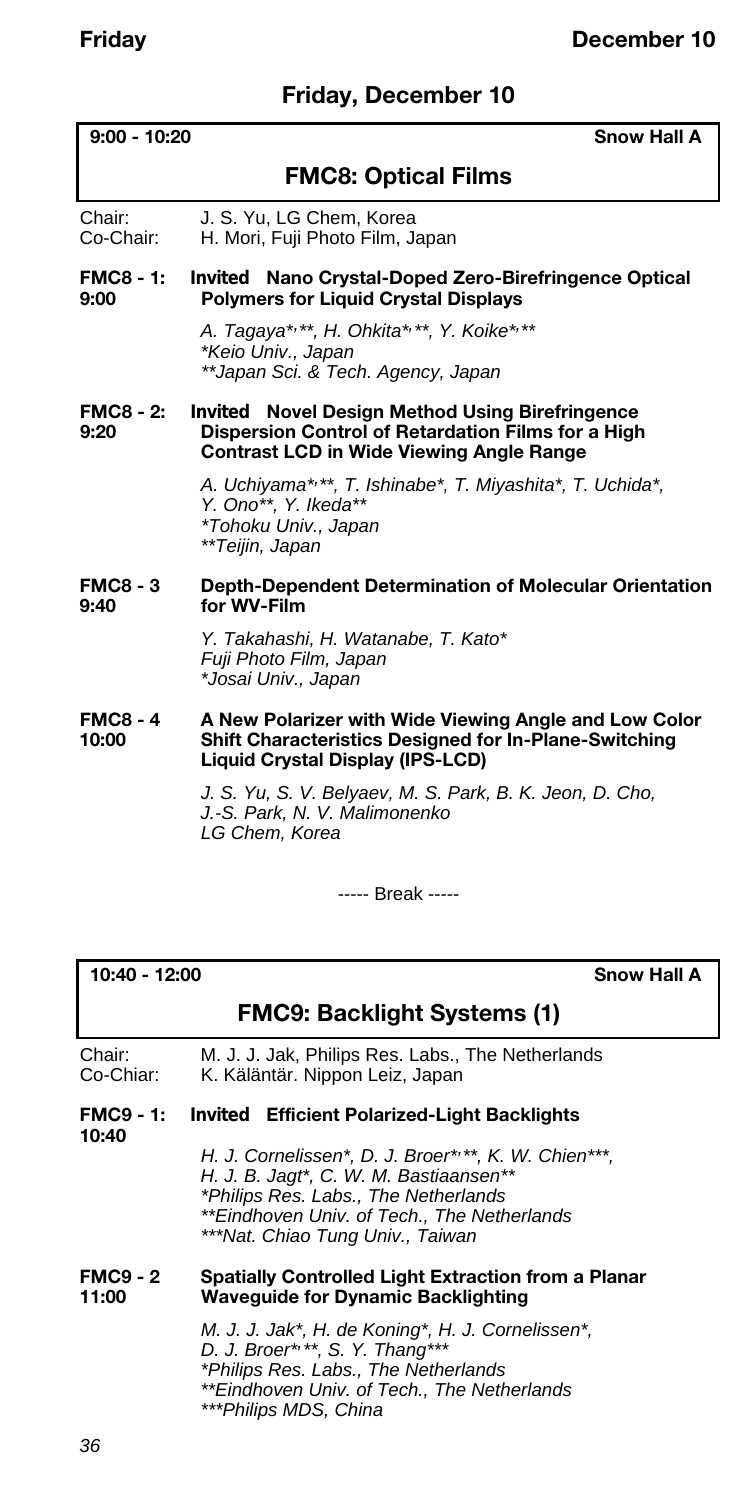# **Friday December 10**

#### **FMC9 - 3 Novel Beam Shaping Structure for the CCFL Based Direct Backlight System**

*S. C. Chung, C. R. Ou, H. Y. Lin, C. C. Lin, H. H. Lo, C. X. Tseng ITRI/OES, Taiwan*

#### **FMC9 - 4** Application of Adaptive Dimming Technique to a 17-in.<br>11:40 **1 CTV** for Reducing Backlight Power **11:40 LCTV for Reducing Backlight Power**

*N. Takeo, S. Kuwahara, T. Shiga, S. Mikoshiba Univ. of Electro-Commun., Japan*

12:20-13:30

----- Lunch -----

Outstanding Poster Paper Awards at Exhibition Hall B

**14:00 - 15:20 Snow Hall A**

# **FMC10: Backlight Systems (2)**

Chair: H. Cornelissen, Philips Res. Labs., The Netherlands Co-Chair: M. Takagi, Harison Toshiba Lighting, Japan

#### **FMC10 - 1 The Latest Technologies of a CCFL for a Large Area 14:00 LCD-TV**

*N. Hashimoto, K. Matsuo, H. Yamashita, K. Yamada\* Matsushita Elec. Ind., Japan \*West Elec., Japan*

#### **FMC10 - 2:** *Invited* **32-in. LCD TV Backlight Unit Using a Hg-free Flat**  Lamp System

*O. Kuo, C.-M. Wang, F. Yu, N. Haas\*, L. Hitzschke\*, R. Lecheler\*, C. Schraft\*, F. Vollkommer\*, K. Ziemssen\* Young Lighting Tech., Taiwan \*Osram, Germany*

#### **FMC10 - 3 RGB-LED Backlighting Monitor/TV for Reproduction of Images in Standard and Extended Color Spaces**

*K. Käläntär, M. Okada Nippon Leiz, Japan*

#### **FMC10 - 4 Prism-Sheetless High-Brightness Backlight System for 15:00 Mobile Phone**

*A. Funamoto, Y. Kawabata, M. Ohira, S. Aoyama Omron, Japan*

----- Break -----

**15:40 - 16:40 Snow Hall A**

# **FMC11: Optical Systems**

Chair: J. Bruinink, Philips Res. Lab., The Netherlands<br>Co-Chair: T. Havashi. Sumitomo 3M. Japan T. Hayashi, Sumitomo 3M, Japan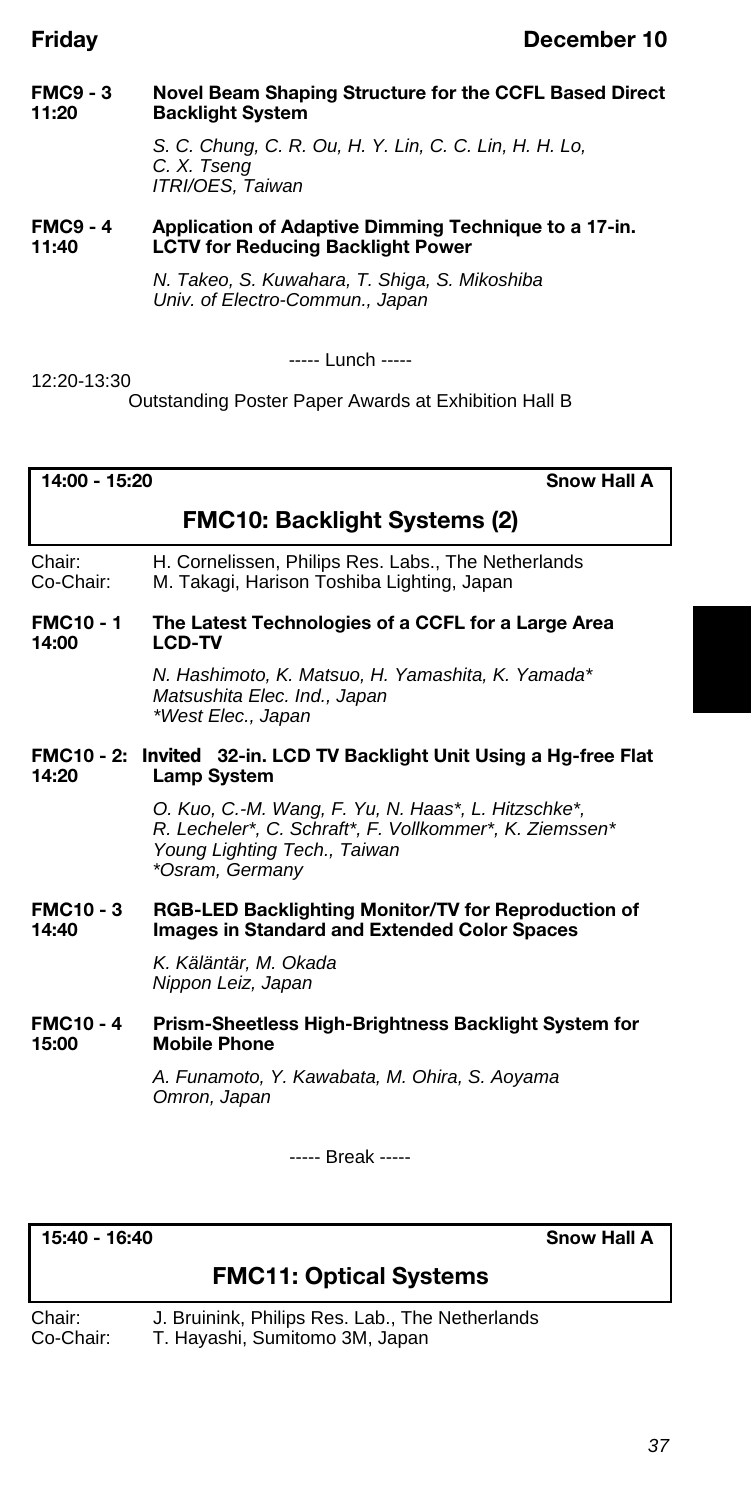#### **FMC11 - 1:** *Invited* **Photonic Functions of Periodic Microstructures on 15:40 Glass**

*J. Nishii Nat. Inst. of Advanced Ind. Sci. & Tech., Japan*

#### **FMC11 - 2 Design, Fabrication and Characteristics of Binary 16:00 Gratings Consisting of Silica Glass**

*T. Nakazawa, K. Oya\*, S. Kittaka, K. Tsunetomo, K. Kintaka\*\*, J. Nishii\*\*, K. Hirao\*\*\* Nippon Sheet Glass, Japan \*New Glass Forum, Japan \*\*Nat. Inst. of Advanced Ind. Sci. & Tech., Japan \*\*\*Kyoto Univ., Japan*

**FMC11 - 3** Brightness Enhancement in Transflective AMLCDs by<br>16:20 **Ilsing Micro-Lens Arrays 16:20 Using Micro-Lens Arrays**

> *J. Bruinink, D.K.G. de Boer, H. J. Cornelissen, M. Creusen\* Philips Res. Labs., The Netherlands \*Philips Mobile Display Syss., The Netherlands*

#### **Author Interviews**

17:00 – 18:00

#### **Supporting Organizations:**

The Japan Society for Printing Science and Technology Japan Society of Colour Material The Technical Association of Photopolymers, Japan The Imaging Society of Japan Society of Photographic Science and Technology, Japan Japan Printed Circuit Assossiaton The Society of Radtech, Japan The Society of Polymer Science, Japan The Japanese Research Assosiation of Organic Electronics Materials

# **BANQUET**

Wednesday, December 8  $19:30 - 21:30$ at Continental Room Hotel Okura Niigata Free Shuttle Bus; From Toki Messe to Banquet Site at 18:20, 18:45 and 19:10 From Banquet Site to Toki Messe at 21:50

See page 6 for details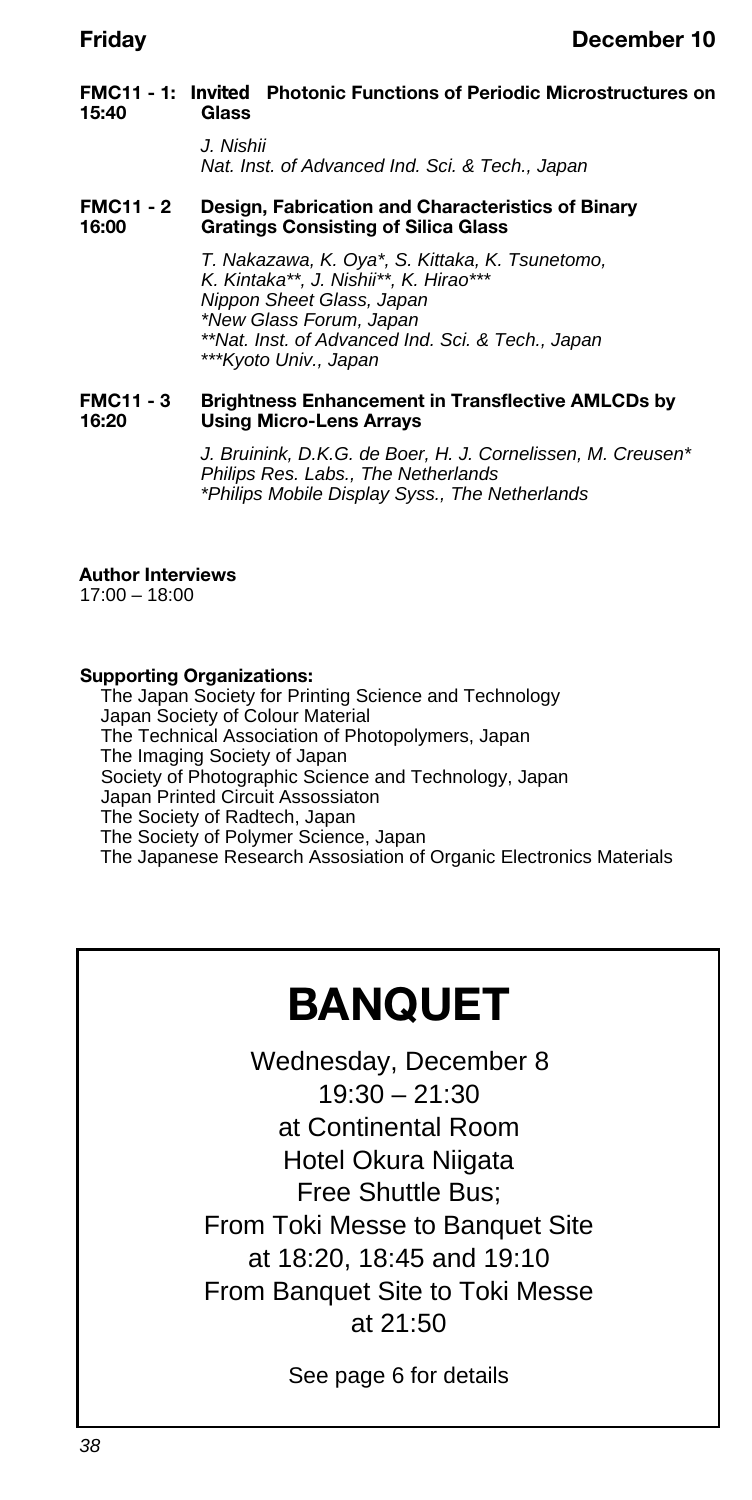# **Workshop on CRTs**

# **Wednesday, December 8**

|        | 13:30 - 16:30<br><b>Snow Hall B</b>                                                                                                     |  |
|--------|-----------------------------------------------------------------------------------------------------------------------------------------|--|
|        | <i>Poster</i> CRTp: CRTs                                                                                                                |  |
| CRTp-1 | A Screen-Printed Cathode with Acicular Conductive<br><b>Particles</b>                                                                   |  |
|        | T. W. Kim, J. S. Choi, S. K. Kim, T. M. Jo, Y. J. Youn,<br>H. C. Kim<br>Samsung SDI, Korea                                              |  |
| CRTp-2 | <b>Mathematical Approach to Emission and Cutoff</b><br><b>Degradation in CRTs</b>                                                       |  |
|        | B. M. Weon<br>LG.Philips Displays, Korea                                                                                                |  |
| CRTp-3 | Reducing the Number of Focusing Grid Pieces of Mini-<br><b>Neck CRT Gun</b>                                                             |  |
|        | C. T. Chan, W. N. Chang*, C. H. Yeh*, P. H. Chong,<br>C. C. Chao<br>Chunghwa Picture Tubes, Malaysia<br>*Chunghwa Picture Tubes, Taiwan |  |
| CRTp-4 | Optimized Mask & Frame Structure for Improving the<br><b>Anti-Doming Performance in CRTs</b>                                            |  |
|        | N. J. Koh, P. S. Jung, J. E. Choi, S. Y. Park, J. C. Park<br>LG.Philips Displays, Korea                                                 |  |
| CRTp-5 | <b>Reduction of Phosphor Aging Time in Projection CRT</b>                                                                               |  |
|        | L. C. Yang<br><b>CPTF Optronics, China</b>                                                                                              |  |

# **Thursday, December 9**

| $9:00-9:05$ |  |
|-------------|--|
|-------------|--|

**9:00-9:05 Room 302**

# **Opening**

# **Opening Remarks**

**9:00**

*S. Shirai, Workshop Chair*

| $9.05 - 10.15$            | <b>Room 302</b>                                                                              |
|---------------------------|----------------------------------------------------------------------------------------------|
|                           | <b>CRT1: For the Revival of CRT</b>                                                          |
| Chair:<br>Co-Chair:       | D. den Engelsen, LG. Philips Displays, The Netherlands<br>S. Shirai, Hitachi Displays, Japan |
| <b>CRT1 - 1:</b><br>09.05 | <i>Invited</i> CRT Industry, Time to Fight Back                                              |
|                           | H.-Y. Chen                                                                                   |

*Chunghwa Picture Tubes, Taiwan*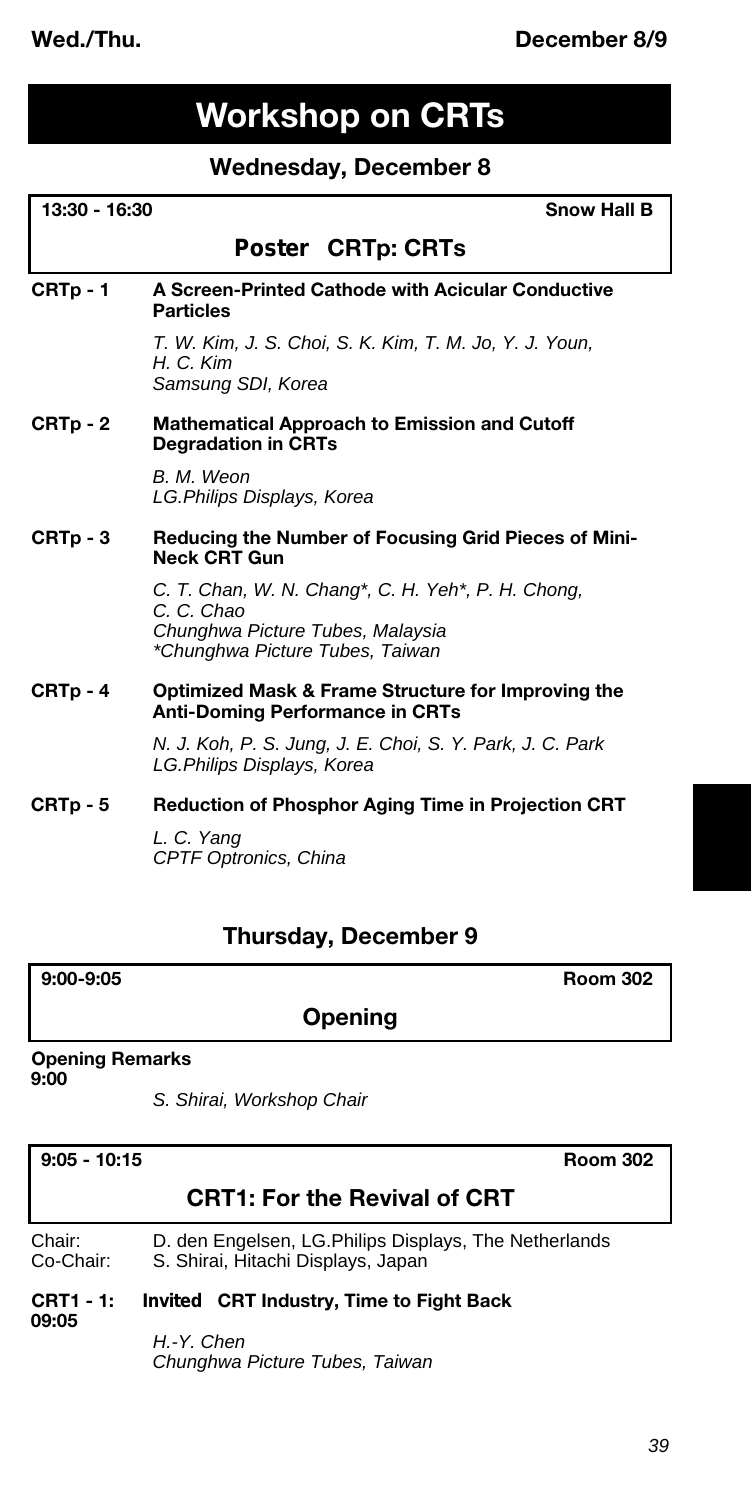#### **CRT1 - 2:** *Invited* **Recent Developments and Prospects on Glass 9:30 Technology for Still Brightly Shining CRTs**

*T. Sugawara Asahi Glass, Japan*

#### **CRT1 - 3 A New Self-Converging System with Combination of 9:55 Magnetic Lens and Uniform Horizontal Deflection Field**

*H. Sakurai, E. Tagami Matsushita Toshiba Picture Display, Japan*

----- Break -----

| 10:30 - 12:10 |  |
|---------------|--|
|---------------|--|

**10:30 - 12:10 Room 302**

# **CRT2: Masks & Screens**

Chair: N. J. Koh, LG.Philips Displays, Korea Co-Chair: M. Maeda, Maeda Consulting, Japan

**CRT2 - 1 Robust CRT Shadow Mask Optimization Using an Integral 10:30 Meta-Modeling Approach**

> *A. Grubben, J. van der Heijden, P. Martens, T. Spanjer LG.Philips Displays, The Netherlands*

#### **CRT2 - 2 Study of AK Shadow Mask with Material Coating for Flat 10:50 CPTs**

*S. M. Kim, P. S. Jeong, J. Y. Kim, N. J. Koh, S. Y. Park, J. C. Park, J . E. Choi LG.Philips Displays, Korea*

**CRT2 - 3 An Improved Microphony Measurement System for CRTs 11:10**

> *J. H. Kim, K. D. Ha Samsung SDI, Korea*

#### **CRT2 - 4 Analysis of Mis-Landing Caused by Increased Beam Current in Color CRTs**

*K. Ohta, Y. Wada Matsushita Toshiba Picture Display, Japan*

#### **CRT2 - 5 Heat Transfer Analysis of New Coolant for an Optical Engine**

*M. Liu, C.-C. Chen, I.-H. Yen, C.-L Liu, C.-N. Mo, S.-T. Yang Chunghwa Picture Tubes, Taiwan*

----- Lunch -----

**14:00 - 15:20 Room 302**

# **CRT3: Deflection Yokes**

Chair: H. Y. Chen, Chungwa Picture Tubes, Taiwan Co-Chair: Y. Wada, Matsushita Toshiba Picture Display, Japan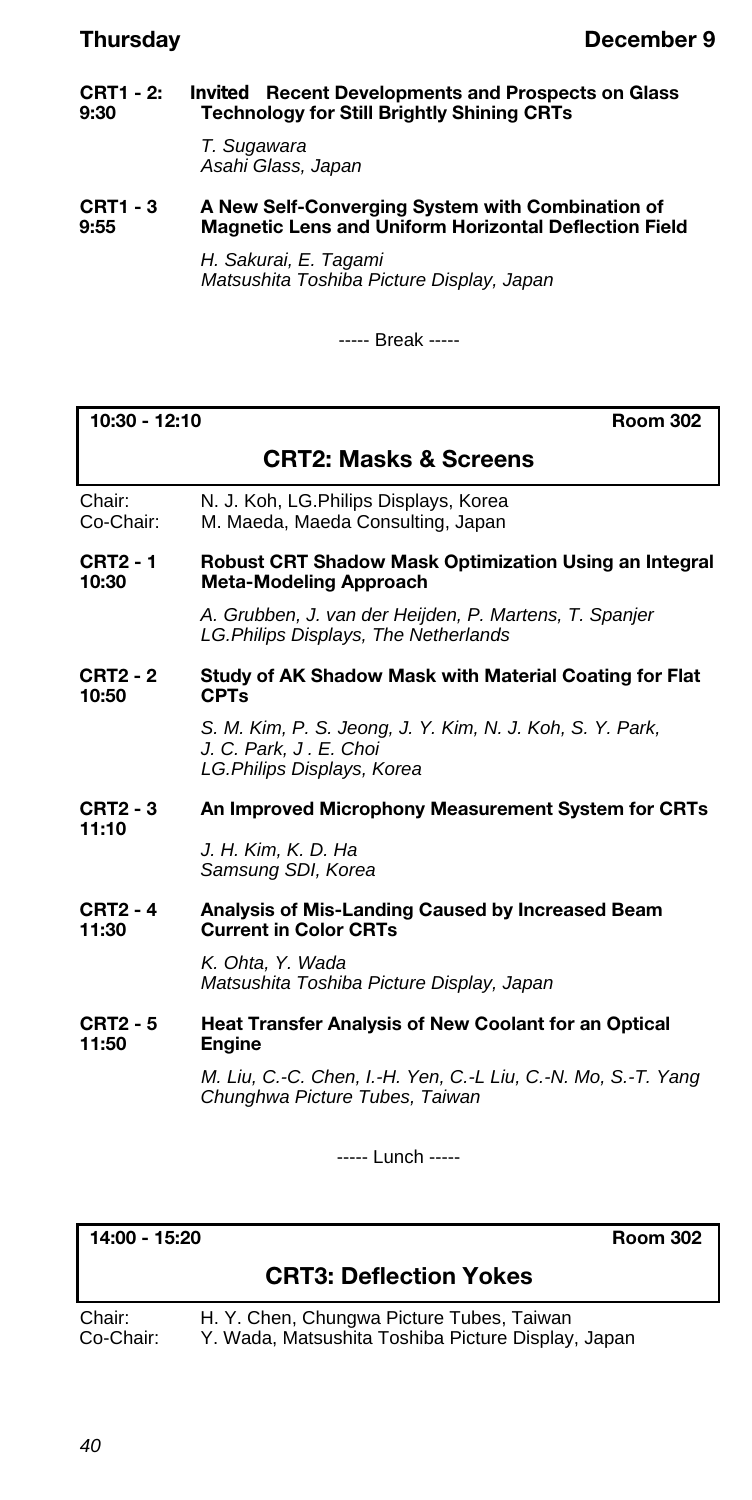**CRT3 - 1 Magnetic Ring for Convergence Improvement in Rectangular Shaped DYs** 

> *I. H. T. Fierkens LG.Philips Displays, The Netherlands*

**CRT3 - 2 A High-Efficiency Velocity Modulation System for Color 14:20 CRTs**

> *K. Taniwa, A. Sato, K. Iwasaki Matsushita Toshiba Picture Display, Japan*

#### **CRT3 - 3 Minimization of Acoustic Noise from Deflection Yokes 14:40**

*J. W. Nam, S. G. Hwang Samsung SDI, Korea*

#### **CRT3 - 4 A Deflection Yoke for Projection TV with Reduced 15:00 Geometrical Distortion**

*Y. Takahiko, I. Katsuyo Matsushita Toshiba Picture Display, Japan*

----- Break -----

| 15:40 - 17:00 |  |
|---------------|--|
|---------------|--|

**15:40**

**15:40 - 17:00 Room 302**

# **CRT4: Cathodes & Getters**

Chair: P. van der Heide, LG.Philips Displays, The Netherlands<br>Co-Chair: T. Higuchi, Matsushita Toshiba Picture Display, Japan T. Higuchi, Matsushita Toshiba Picture Display, Japan

#### **CRT4 - 1:** *Invited* **Centennial of the Oxide Cathode**

*D. den Engelsen, G. Gaertner\* LG.Philips Displays, The Netherlands \*Philips Res. Labs., Germany*

**CRT4 - 2 Lifetime Improvement of the Bimetal Oxide-Coated**  Cathode

> *J.-L. Ricaud, F. Poret, J.-M. Roquais Thomson, France*

#### **CRT4 - 3:** *Invited* **The Behavior of Ba-Films in Color CRTs 16:20**

*D. den Engelsen, B. Ferrario\* LG.Philips Displays, The Netherlands \*Saes Getters, Italy*

#### **CRT4 - 4 A Study of Correlation between Residual Gas and Emission Life**

*Y. Hayashida, S. Nakagawa Matsushita Toshiba Picture Display, Japan*

#### **Author Interviews**

17:00 – 18:00

### **Supporting Organizations:**

Technical Group on Information Display, ITE Technical Committee on Electronic Information Displays, Electronics Society, IEICE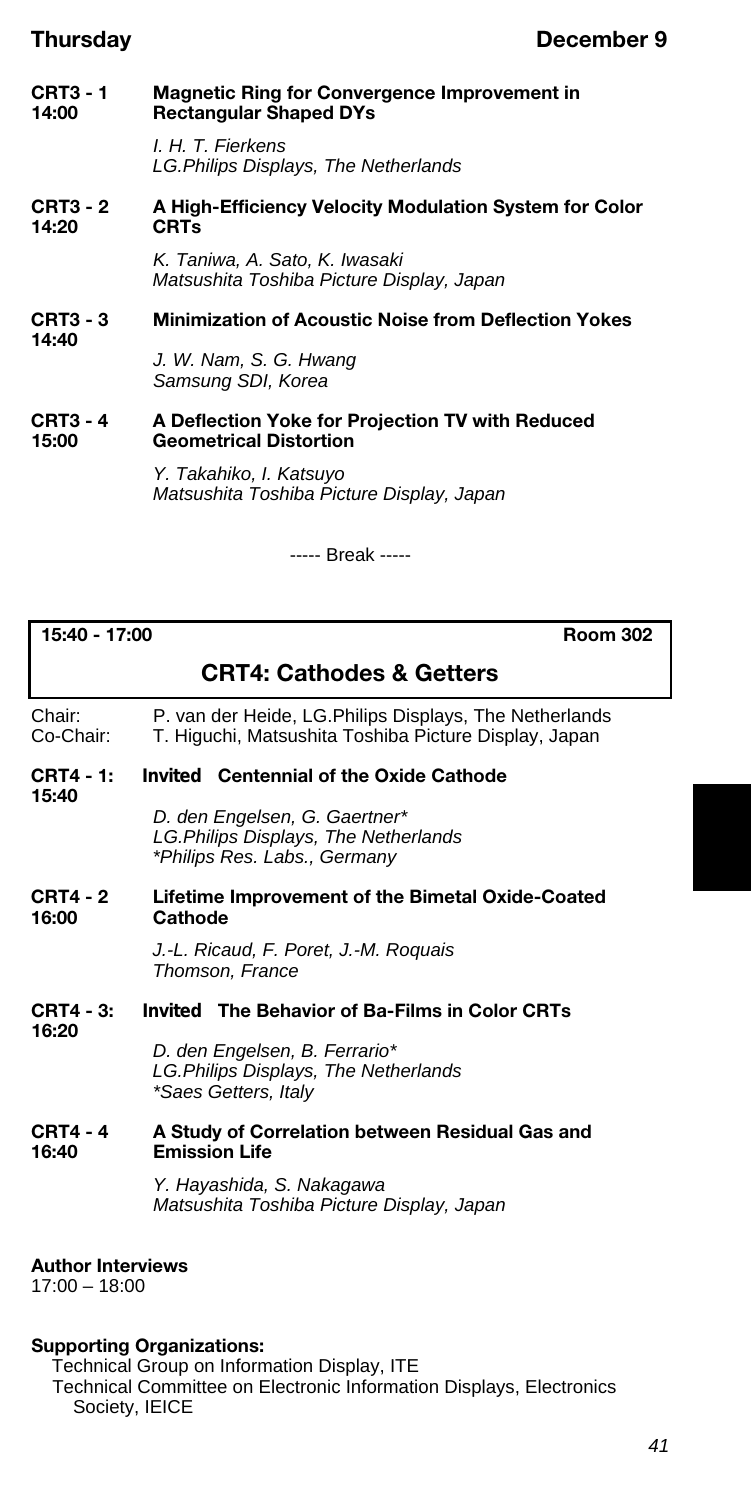# **Workshop on Plasma Displays**

## **Wednesday, December 8**

| 13:30 - 14:50<br><b>Marine Hall</b> |                                                                                                                                                                                                           |
|-------------------------------------|-----------------------------------------------------------------------------------------------------------------------------------------------------------------------------------------------------------|
|                                     | PDP1: Discharge Mechanism                                                                                                                                                                                 |
| Chair:<br>Co-Chair:                 | K. W. Whang, Seoul Nat. Univ., Korea<br>S. Mikoshiba, Univ. of Electro-Commun., Japan                                                                                                                     |
| PDP1 - 1:                           | <i>Invited</i> In Celebration of 40 Years of PDP History                                                                                                                                                  |
| 13:30                               | L. F. Weber<br>Consultant, USA                                                                                                                                                                            |
| PDP1 - 2<br>13:50                   | <b>Electron Density and Temperature Profiles of Striated</b><br>Plasma in an AC PDP-Like Discharge                                                                                                        |
|                                     | S. Hassaballa, K. Tomita, Y-J. Kim, Y. Yamaqata,<br>Kiichiro. Uchino, H. Hatanaka*, Y. M. Kim*, S. E. Lee*,<br>S. H. Shon*, S. H. Jang*<br>Kyushu Univ., Japan<br>*Samsung Advanced Inst. of Tech., Korea |
| PDP1 - 3<br>14:10                   | Three-Dimensional Fully Kinetic Simulations of the<br>Discharge Pulse in an AC PDP Cell                                                                                                                   |
|                                     | V. P. Nagorny, V. N. Khudik<br>Plasma Dynamics, USA                                                                                                                                                       |
| PDP1 - 4<br>14:30                   | Analysis of Micro-Discharge with Long Discharge Path in<br><b>AC PDP Based on ICCD Observation</b>                                                                                                        |
|                                     | J. Y. Kim, H. Kim, B. S. Kim, H.-S. Tae, J.-H. So*,<br>S. H. Jang**, Y. M. Kim**                                                                                                                          |

*Kyungpook Nat. Univ., Korea \*Incheon Univ., Korea \*\*Samsung Advanced Inst. of Tech., Korea*

----- Break -----

## **15:10 - 16:30 Marine Hall**

# **PDP2: Cell Structure & Materials**

| Chair:    | B. P. Wang, Southeast Univ., China |
|-----------|------------------------------------|
| Co-Chair: | M. Uchidoi, Pioneer, Japan         |

**PDP2 - 1:** *Invited* **A 34-in. Diagonal PDP with Metal Barrier Rib 15:10**

> *B. Wang, X. Zhang, Q. Li, Y. Tang, Y. Tu, J. Xia, Y. Zheng, Z. Fang, H. Yin, L. Tong Southeast Univ., China*

#### **PDP2 - 2 Improvement in Address Discharge Response with Stripe 15:30 Ribs and Discharge Deactivation Films**

*S. Nagano, K. Sano, K. Hirose, S. Makino Mitsubishi Elec., Japan*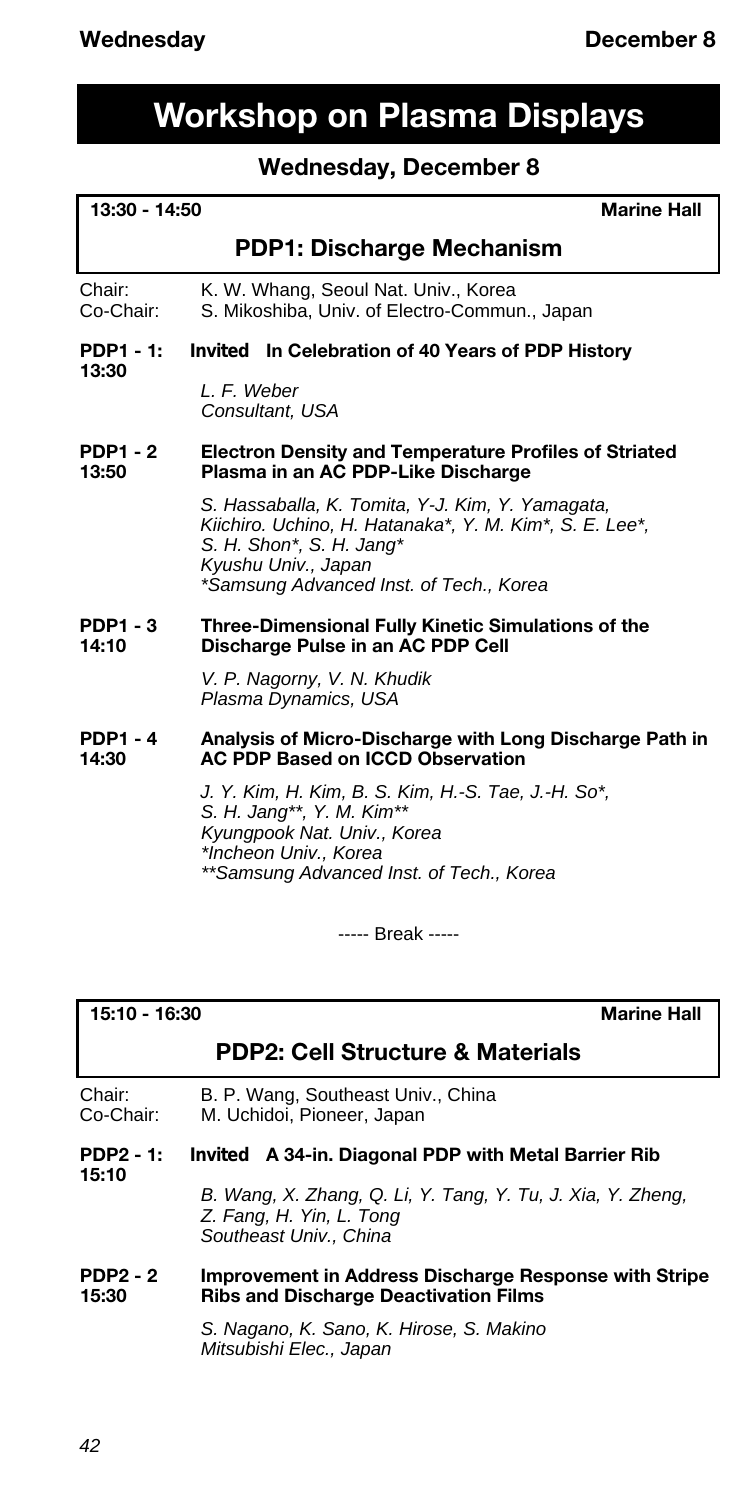#### **PDP2 - 3 Defects in Vacuum Evaporated MgO Thin Films Observed 15:50 by Cathodoluminescence Analysis**

*T. Hirakawa, H. Uchiike Saga Univ., Japan*

#### **PDP2 - 4 Hybrid Protective Layer with ZnO Nanowires for AC PDPs 16:10**

*S. H. Yoon, Y. S. Kim Hongik Univ., Korea*

----- Break -----

## **16:50 - 17:50 Marine Hall**

# **PDP3: Components**

Chair: H. Tolner, Consultant, The Netherlands<br>Co-Chair: T. Shinoda. Fuiitsu Labs.. Japan T. Shinoda, Fujitsu Labs., Japan

#### **PDP3 - 1:** *Invited* **Recent Trends and Issues for Large Size PDP 16:50 Glass Substrates**

*H. Ishikawa, K. Maeda, Y. Asano Asahi Glass, Japan*

#### **PDP3 - 2** Front Filter Directly Applied on Panel Surface without <br>17:10 Air Gap **Air Gap**

*T. Oishi Pioneer, Japan*

#### **PDP3 - 3 PDP Scan Driver IC with Smart Gate Controlled IGBTs 17:30**

*H. Kobayashi, H. Sumida, A. Fukuchi, H. Shimabukuro, Y. Shigeta, G. Tada Fuji Elec. Device Tech., Japan*

### **Author Interviews**

 $18:10 - 19:00$ 

# **Thursday, December 9**

# **10:40 - 12:10 Room 301**

# **PH2/PDP4: Phosphors for PDPs**

Chair: M. Shiiki, Hitachi, Japan Co-Chair: Y. Murakami, NHK, Japan

#### **PH2/PDP4 - 1:** *Invited* **Degradation Mechanism of BaMgAl10O17:Eu2+ (BAM) Blue Phosphor for PDPs**

*S. Fukuta, T. Onimaru, T. Misawa, K. Sakita, S. Kasahara, K. Betsui Fujitsu Labs., Japan*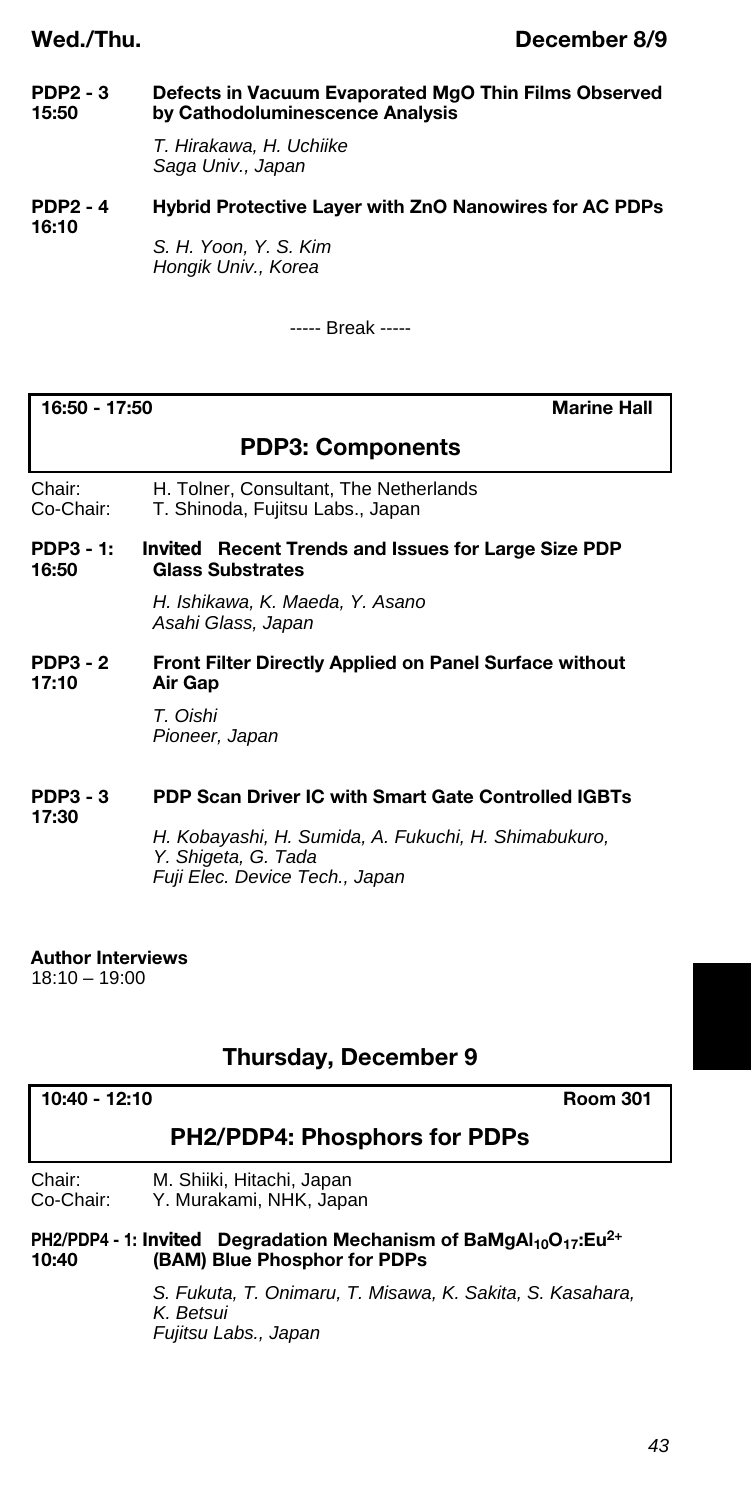#### **PH2/PDP4 - 2 Luminescent and Aging Characteristics of Test-PDP<br>11:10 Panel Using Gd-Codoped CaMgSi<sub>2</sub>O<sub>6</sub>:Eu<sup>2+</sup> Phosphor 11:10 Panel Using Gd-Codoped CaMgSi2O6:Eu2+ Phosphors**

*T. Kunimoto, S. Yamaguchi\*, K. Ohmi\*, H. Kobayashi Tokushima Bunri Univ., Japan \*Tottori Univ., Japan*

#### **PH2/PDP4 - 3 Thermal Quenching of the Blue Phosphors for Plasma Display Panels**

*N. Tanamachi, K. Egoshi, H. Tanno, Q. Zeng, S. Zhang Daiden, Japan*

### **PH2/PDP4 - 4 A New Synthesis of Germanate Phosphor for PDP 11:50 Application**

*J. H. Kim, I. K. Choi, Y. C. You, D. S. Zang Samsung SDI, Korea*

# **Author Interviews**

17:00 – 18:00

| 14:00 - 17:00<br><b>Exhibition Hall B</b> |                                                                                                                                   |
|-------------------------------------------|-----------------------------------------------------------------------------------------------------------------------------------|
|                                           | <i>Poster</i> PDPp1: Cell Design                                                                                                  |
| <b>PDPp1-1</b>                            | Discharge and Luminous Characteristics of AC PDPs<br>with a Grooved Front Dielectric Layer                                        |
|                                           | S. J. Yoon, I. Lee, O. D. Kim, J. H. Jeong, J. R. Lim,<br>K. Y. Choi<br>LG Elect., Korea                                          |
| $PDPp1 - 2$                               | <b>Characteristics of AC PDP with Box Shaped Apertures in</b><br><b>Transparent Dielectric Layer</b>                              |
|                                           | M. H. Nam, S. H.Son*, Y. M. Kim*, B. S. Kim, S. Y. Choi<br>Kyungpook Nat. Univ., Korea<br>*Samsung Advanced Inst. of Tech., Korea |
| $PDPp1 - 3$                               | <b>Effects of Barrier Rib Height and Electrode Geometry on</b><br><b>Discharge Characteristics of AC PDPs</b>                     |
|                                           | E.-Y. Jeong, J.-C. Ahn, K.-D. Kang, H.-S. Yoo, E.-G. Heo,<br>W.-J. Yi. K.-S. Lee<br>Samsung SDI, Korea                            |
| $PDPp1 - 4$                               | Effects of Priming Particles on the Discharge Mode in AC<br>PDP Driven by Ramp Voltage Waveform                                   |
|                                           | D. K. Lee<br>Pusan Univ., Korea                                                                                                   |
| $PDPp1 - 5$                               | <b>Effect of Subpixel Aspect Ratio on Luminous Efficiency of</b><br><b>AC PDPs</b>                                                |
|                                           | H. S. Bae, T. J. Kim, K.-W. Whang<br>Seoul Nat. Univ., Korea                                                                      |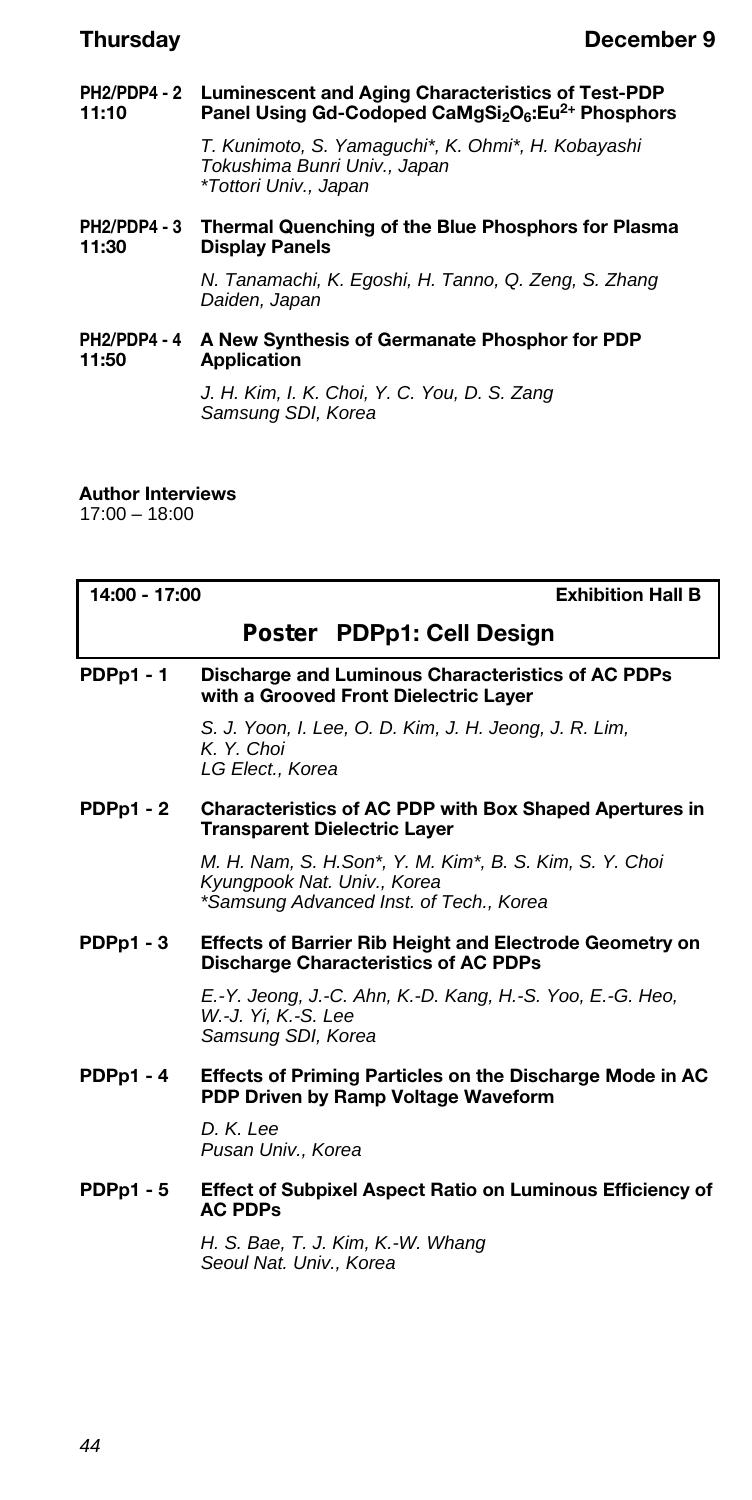| 14:00 - 17:00<br><b>Exhibition Hall B</b> |                                                                                                                                                                                                 |  |
|-------------------------------------------|-------------------------------------------------------------------------------------------------------------------------------------------------------------------------------------------------|--|
|                                           | Poster PDPp2: Discharge Mechanisms                                                                                                                                                              |  |
| <b>PDPp2 - 1</b>                          | Temporal Image Sticking Phenomena in AC PDP with<br>Large Sustain Gap                                                                                                                           |  |
|                                           | J.-W. Han, B.-G. Cho, K.-H. Park, J. Y. Kim, H.-S. Tae,<br>S.-I. Chien, B. J. Shin*<br>Kyungpook Nat. Univ., Korea<br>*Sejong Univ., Korea                                                      |  |
| <b>PDPp2 - 2</b>                          | <b>Three-Dimensional Measurement of Electron</b><br>Temperature and Plasma Density in Coplanar AC PDP                                                                                           |  |
|                                           | M. W. Moon, W. B. Park, Y. H. Seo, G. S. Cho, E. H. Choi<br>Kwangwoon Univ., Korea                                                                                                              |  |
| <b>PDPp2 - 3</b>                          | Influence of Sustain Electrode Gap on 1s <sub>5</sub> Metastable<br>Xenon Detected with Laser Absorption Spectroscopy in<br><b>AC PDP</b>                                                       |  |
|                                           | P. Oh, H. Lee, H. Moon*, J. Hong, W. Jeon, G. Cho, E. Choi<br>PDP Res. Ctr. / Kwangwoon Univ., Korea<br>*Ctr. for Info. & teleCommun. Standards.<br>Korea Res. Inst. of Standards & Sci., Korea |  |
| <b>PDPp2 - 4</b>                          | Improvement of Luminous Efficacy in AC PDP with Open<br><b>Dielectric Structure</b>                                                                                                             |  |
|                                           | D.-S. Lee, H.-J. Lee, H.-J. Lee, D.-H. Kim, C.-H. Park<br>Pusan Univ., Korea                                                                                                                    |  |
| <b>PDPp2 - 5</b>                          | Analysis of Discharge Phenomena in AC PDP with<br><b>Coplanar Long-Sustain Gap and Auxiliary Electrode</b>                                                                                      |  |
|                                           | S. D. Park, N. H. Shin, B. J. Shin, K. C. Choi<br>Sejong Univ., Korea                                                                                                                           |  |
| <b>Exhibition Hall B</b><br>14:00 - 17:00 |                                                                                                                                                                                                 |  |
|                                           | Poster PDPp3: Discharge Gases                                                                                                                                                                   |  |
|                                           |                                                                                                                                                                                                 |  |

## **PDPp3 - 1 A Study of New Penning Gas for the Improvement of Luminance and Luminous Efficiency in AC PDP**

*S.-O. Kwon, H.-J. Hwang Chung-Ang Univ., Korea*

#### **PDPp3 - 2 Spatiotemporal Behaviors of Excited Kr Atoms in Kr-Ne Gas Mixtures AC PDP**

*J.-S. Oh, S. Kawai, O. Sakai, H. Hatanaka\*, Y.-M. Kim\*, K. Tachibana Kyoto Univ., Japan \*Samsung Advanced Inst. of Tech., Korea*

#### **PDPp3 - 3 Influence of Binary and Ternary Gas Mixtures of (He,Ne)- Xe on the Vacuum Ultraviolet Luminous Efficiency in AC PDPs**

*K. B. Jung, J. H. Lee, W. B. Park, W. Jeon, P. Y. Oh, G. S. Cho, H. S. Uhm\*, E. H. Choi Kwangwoon Univ., Korea \*Ajou Univ., Korea*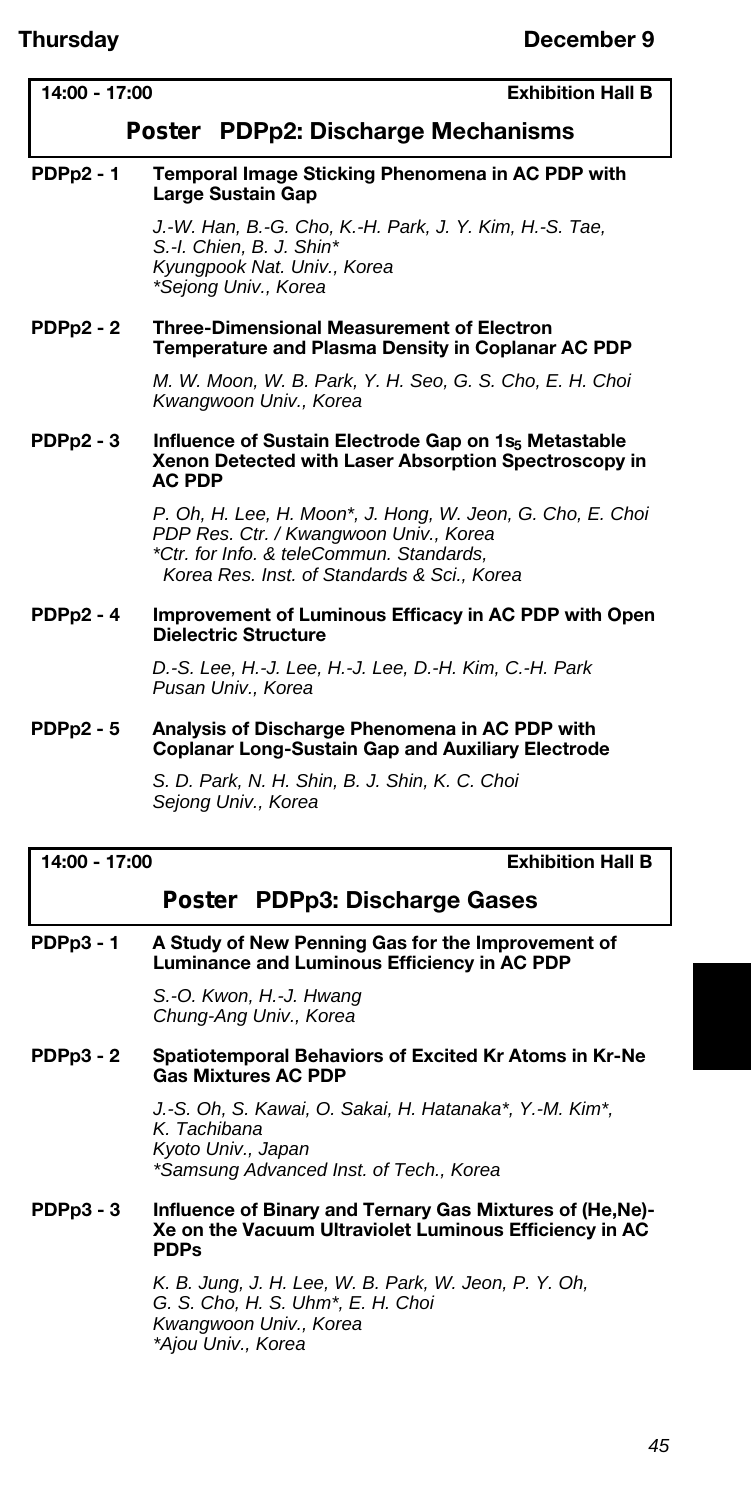#### **PDPp3 - 4 Dependence of VUV Band Emission from Xe<sup>2</sup> \* Dimers on Gas Pressure in Fine Pitch AC PDP**

*K. Ishii, Y. Hirano, Y. Motoyama, Y. Murakami, K. Tachibana\* NHK, Japan \*Kyoto Univ., Japan*

**14:00 - 17:00 Exhibition Hall B**

# *Poster* **PDPp4: Driving Methods**

#### **PDPp4 - 1 New Address Waveform for Improvement of the Priming Effect and Contrast Ratio in AC PDPs at Address Period**

*J. S. Kim, B. K. Joung, H. J. Hwang Chung-ang Univ., Korea*

**PDPp4 - 2 An Error Diffusion Technique with Reduced Artifacts for Representation of Gray Levels in Dark Areas on PDP**

> *Y. H. Kim, C. W. Kim Inha Univ., Korea*

**PDPp4 - 3 Analysis of Driving Method for Long Gap Discharge by Using Vth Close Curve in AC PDP**

> *M. S. Kim, W. J. Kim, K. D. Cho, K. J. Jeong, S. I. Lee, Y. C. Choi, K. R. Shim, B. H. Kim, S. H. Kang, J. H. Ryu LG Elect., Korea*

**PDPp4 - 4 High Speed Addressing Method for AC PDPs Using Wall Charge Acceleration Pulse**

> *J.-Y. Kim, J.-G. Bae, I.-M. Lee Sejong Univ., Korea*

**PDPp4 - 5 A Novel Discharge AND-Gate PDP for Retrenchment of Circuitry Cost**

> *J. Ryeom Kyongju Univ., Korea*

**14:00 - 17:00 Exhibition Hall B**

# *Poster* **PDPp5: MgO**

**PDPp5 - 1 Oblique Ion-Induced Secondary Electron Emission Coefficient and Work Function of MgO Thin Film in AC PDPs**

> *W. B. Park, K. B. Jung, J. C. Jeong, G. S. Cho, E. H. Choi Kwangwoon Univ., Korea*

**PDPp5 - 2 Influences of Degradation of MgO Protective Layer and Phosphor on Ion-Induced Secondary Electron Emission Coefficient and Basic Discharge Characteristics in AC PDP**

> *J. E. Lim, H. S. Jeong, W. B. Park, J. Y. Lim, K. B. Jung, E. H. Choi Kwangwoon Univ., Korea*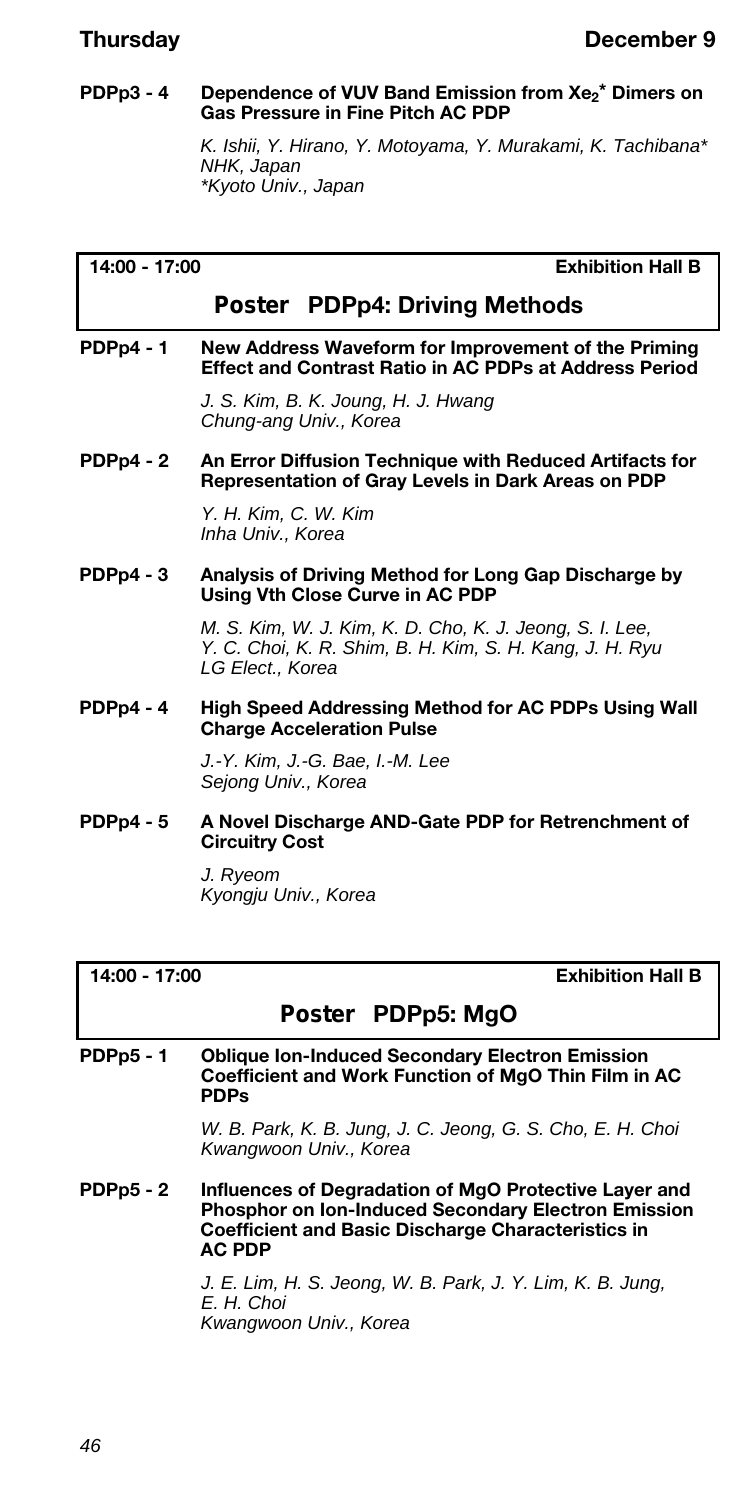#### **PDPp5 - 3 Work Function Change on MgO Protective Layer after RF Plasma Treatment Using Ar, O2, and H<sup>2</sup> Gases**

*J. C. Jung, H. S. Jeong, W. B. Park, E. H. Choi, J. Cho Kwangwoon Univ., Korea*

| 14:00 - 17:00<br><b>Exhibition Hall B</b> |                                                                                                                                      |
|-------------------------------------------|--------------------------------------------------------------------------------------------------------------------------------------|
|                                           | <b>Poster PDPp6: Manufacturing Processes</b>                                                                                         |
| <b>PDPp6 - 1</b>                          | PDP Margin Voltage Inspection Using Image Processing<br><b>Method</b>                                                                |
|                                           | W.-C. Tai, C.-J. Lin, C.-L. Liu, C.-N Mo, S.-T. Yang<br>Chunghwa Picture Tubes, Taiwan                                               |
| <b>PDPp6 - 2</b>                          | Characteristics of PDP with Reflection Layers of High<br><b>Thermal Conductivities</b>                                               |
|                                           | D. Y. Park, Y. S. Kim, S. E. Lee*, Y. M. Kim*<br>Hongik Univ., Korea<br>*Samsung Advanced Inst. of Tech., Korea                      |
| $PDPp6 - 3$                               | Semi-Closed Discharge Cells for PDP with Capillary<br><b>Molding Process</b>                                                         |
|                                           | T. J. Chang, K. I. Kim, Y. S. Kim<br>Hongik Univ., Korea                                                                             |
| <b>PDPp6 - 4</b>                          | <b>Consideration of Compositions and Properties of</b><br><b>Transparent Dieletrics for PDPs</b>                                     |
|                                           | J. S. Park, S. M. Han, J. H. Hwang, T. Y. Lim, C. Y. Kim,<br>M. Takaki*<br>Korea Inst. of Ceramic Eng., Korea<br>*Halla Univ., Korea |
| <b>PDPp6 - 5</b>                          | Influence of RO Components on Properties of Pb-Free<br><b>Glass Frits for PDPs</b>                                                   |
|                                           | S. M. Han, J. S. Park, J. H. Hwang, T. Y. Lim, K. J. Kim,<br>M. Takaki*<br>Korea Inst. of Ceramic Eng., Korea<br>*Halla Univ., Korea |

#### **14:00 - 17:00 Exhibition Hall B**

# *Poster* **PDPp7: Discharge Simulation**

#### **PDPp7 - 1 Effect of Bus Electrode Position on Discharge and Luminous Characteristics of AC PDPs**

*I. Lee, S. J. Yoon, O. D. Kim, K. Y. Choi LG Elect., Korea*

#### **PDPp7 - 2 Performances of an AC PDP Cell with Counter Sustain-Electrodes and an Auxiliary Electrode for Versatile Driving Schemes**

*S. Kawai, K. Tachibana, J. S. Oh, H. Asai\*, N. Kikuchi\*, S. Sakamoto\* Kyoto Univ., Japan \*Noritake, Japan*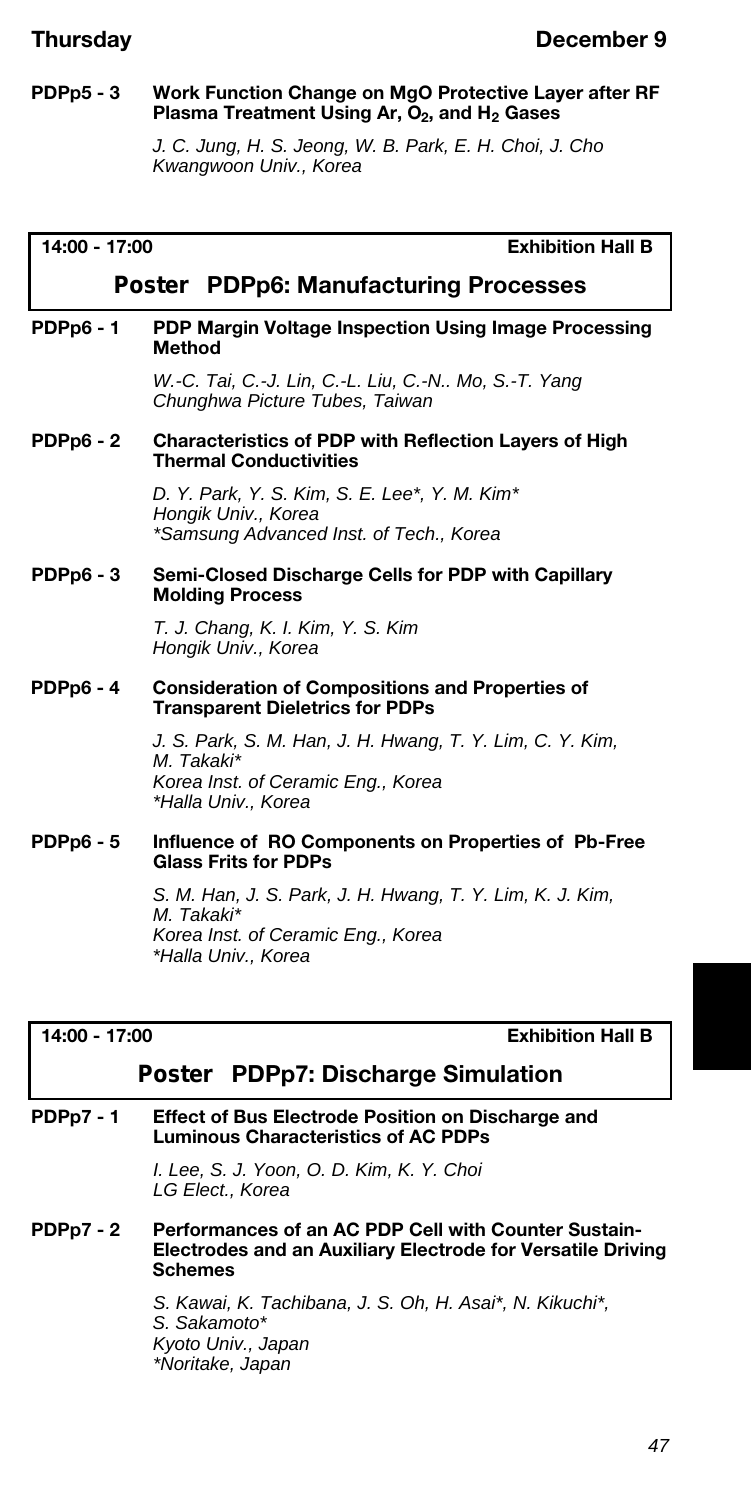# **Friday, December 10**

|                          | $9:00 - 10:20$<br><b>Snow Hall B</b>                                                                     |  |
|--------------------------|----------------------------------------------------------------------------------------------------------|--|
|                          | <b>PDP5: Addressing</b>                                                                                  |  |
| Chair:<br>Co-Chair:      | G. Oversluizen, Philips Res. Lab., The Netherlands<br>R. Murai, Matsushita Elec. Ind., Japan             |  |
| PDP5 - 1:<br>9:00        | <i>Invited</i> Technology for the World Largest 80-in. Full-HD<br><b>PDP</b>                             |  |
|                          | F. Hen<br>Samsung SDI, Korea                                                                             |  |
| <b>PDP5 - 2</b><br>9:20  | New Reset While Address (RWA) Driving Scheme for<br>Single Scan of XGA Grade AC PDP with High Xe Content |  |
|                          | B.-G. Cho, H.-S. Tae<br>Kyungpook Nat. Univ., Korea                                                      |  |
| <b>PDP5 - 3</b><br>9:40  | <b>Bipolar Scan Driving Scheme for High-Speed Address in</b><br><b>AC PDP</b>                            |  |
|                          | S.-K. Jang, K.-H. Park, H.-S. Tae<br>Kyungpook Nat. Univ., Korea                                         |  |
| <b>PDP5 - 4</b><br>10:00 | Improvement of the Discharge Time Lag of Address Pulse<br>in AC PDP with High Xe Content                 |  |
|                          | S. H. Lee, K. S. Lee, S. Y. Park, B. J. Shin, K. C. Choi<br>Sejong Univ., Korea                          |  |

----- Break -----

| 10:40 - 11:40<br><b>Snow Hall B</b> |                                                                           |
|-------------------------------------|---------------------------------------------------------------------------|
|                                     | <b>PDP6: Driving Methods</b>                                              |
| Chair:<br>Co-Chair:                 | R. L. Johnson, Info. Tech., USA<br>K. Nunomura, NEC Plasma Display, Japan |
| PDP6 - 1:                           | <i>Invited</i> Exciting Developments in Plasma Displays                   |
| 10:40                               | H. Tolner<br><b>PDP Consultant, The Netherlands</b>                       |
| <b>PDP6 - 2</b>                     | A New High Contrast and High Speed Reset Waveform                         |
| 11:00                               | D. C. Jeong, K.-W. Whang<br>Seoul Nat. Univ., Korea                       |
| <b>PDP6 - 3</b><br>11:20            | Study on Reset Discharges in AC PDPs                                      |
|                                     | B. J. Shin, K. C. Choi<br>Sejong Univ., Korea                             |
|                                     | ----- Lunch -----                                                         |

12:20-13:30

Outstanding Poster Paper Awards at Exhibition Hall B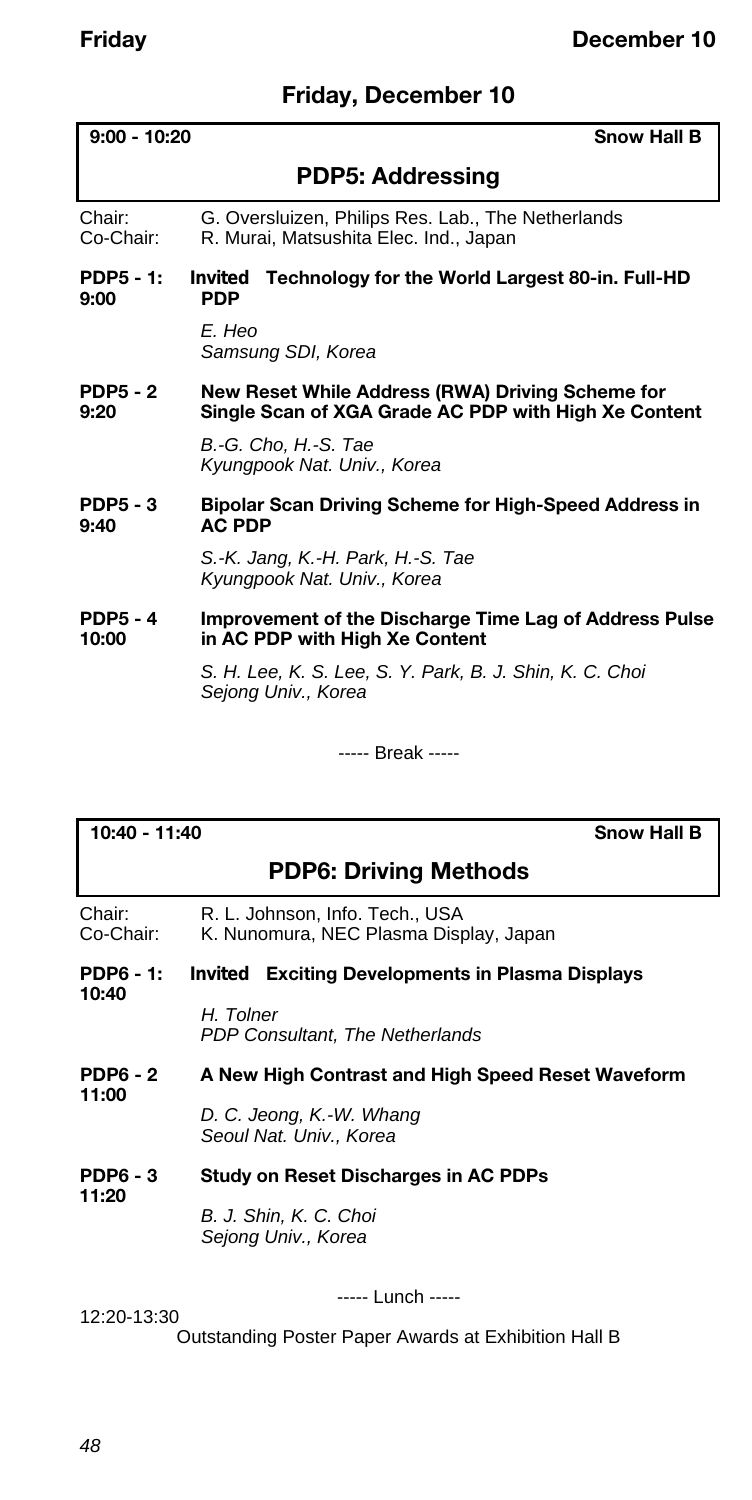## **14:00 - 15:00 Snow Hall B**

# **PDP7: Novel PDPs**

Chair: L. F. Weber, Consultant, USA Co-Chair: H. Uchiike, Saga Univ., Japan

#### **PDP7 - 1:** *Invited* **A Technology Roadmap for Developing Large 14:00 Capacity Electronic Display Fabrics**

*R. Johnson Info. Tech., USA*

#### **PDP7 - 2** Discharge Characteristics of a New Structure AC PDP 14:20 **14:20 Using Thick Film Ceramic Sheet Technology**

*S. Mori, S. Ajisaka, A. Oku, K. Ikesue, S. Mori, K. Tanaka, H. Asai, N. Kikuchi, S. Sakamoto Noritake, Japan*

#### **PDP7 - 3 Light and Flexible Plasma Tube Array with Film Substrate 14:40**

*K. Shinohe, Y. Yamazaki, A. Tokai, H. Hirakawa, H. Yamada, M. Ishimoto, K. Awamoto, T. Shinoda Fujitsu Labs., Japan*

# **Author Interviews**

17:00 – 18:00

### **Sponsor:**

Plasma Display Technical Meeting

# **SID '05**

Society for Information Display Symposium, Seminar & Exhibition

May 22–27, 2005

Boston, MA, USA

http://www.sid.org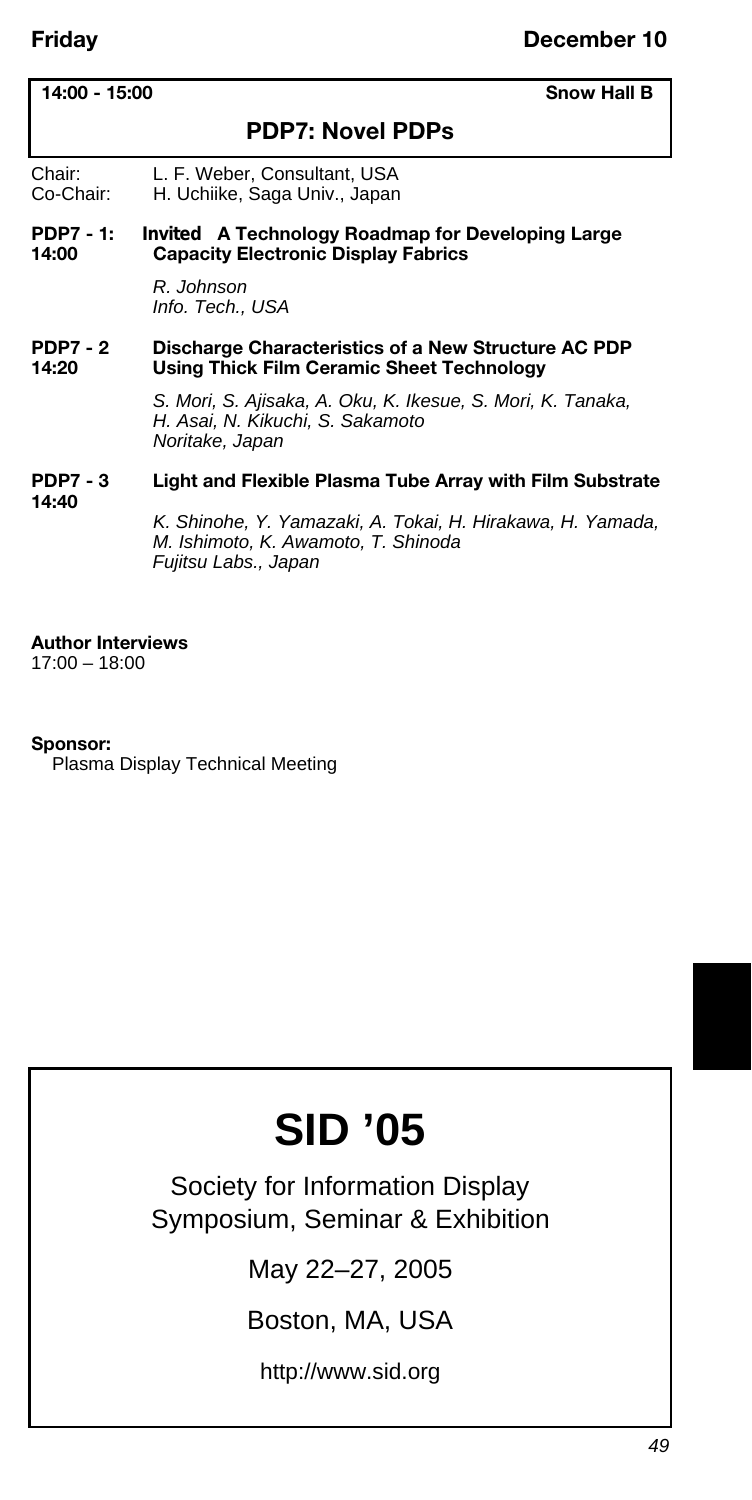# **Workshop on EL Displays, LEDs and Phosphors**

## **Wednesday, December 8**

# **13:30 - 16:30 Exhibition Hall B** *Poster* **PHp: EL Displays, LEDs and phosphors** PHp - 1 High Brightness Warm-White LED Lamps Using Ca-a-**SiAlON Phosphors** *K. Sakuma, Y. Yamamoto\*, K. Omichi, N. Hirosaki\*, R.-J. Xie\*, M. Ohashi, N. Kimura, T. Suehiro\*, D. Tanaka Fujikura, Japan \*Nat. Inst. for Materials Sci., Japan* **PHp - 2 Surface Modification and Low Voltage Cathodoluminescence of SrTiO3:Pr, Al, Ga Phosphor** *J. H. Kang, J. Y. Kim\*, D. Y. Jeon, S. A. Bukesov\*\* KAIST, Korea \*Samsung Advanced Inst. of Tech., Korea \*\*Seoul Semiconductor, Korea* **PHp - 3 Study on YAG:Ce and TAG:Ce Phosphors for the Application to White-Emitting Light Source Using Blue-Emitting LEDs** *H. S. Jang, W. B. Im, D. C. Lee, J. H. Kang, D. Y. Jeon KAIST, Korea* **PHp - 4 Crystalline Analysis and Luminescent Properties of ZnS:Mn Phosphor Thin Films Prepared with Nano-Particles** *S. Okamoto, K. Tanaka, S. Kuzue\*, K. Takizawa\* NHK, Japan \*Seikei Univ., Japan* **PHp - 5 Photoluminescent Properties and Local Structural Analysis of ZnS:Mn2+ Nanocrystal Phosphors Modified with 2-Mercaptoethanol** *E. Nakamura, T. Isobe, T. Nakano\*, M. Ishitsuka\*, M. Saito\* Keio Univ., Japan \*Sumitomo Osaka Cement, Japan* **PHp - 6 Thin-Film Phosphor Development Utilizing Combinatorial Deposition by r.f. Magnetron Sputtering Using a Subdivided Powder Target** *T. Minami, Y. Mochizuki, T. Miyata, K. Ihara Kanazawa Inst. of Tech., Japan*

PHp - 7 High-Luminance Red-Emitting TFEL Devices Using Eu-**Activated (Ga2O3)1-x-(SnO2)x Thin Films Prepared by PLD**

> *T. Miyata, Y. Minamino, T. Minami Kanazawa Inst. of Tech., Japan*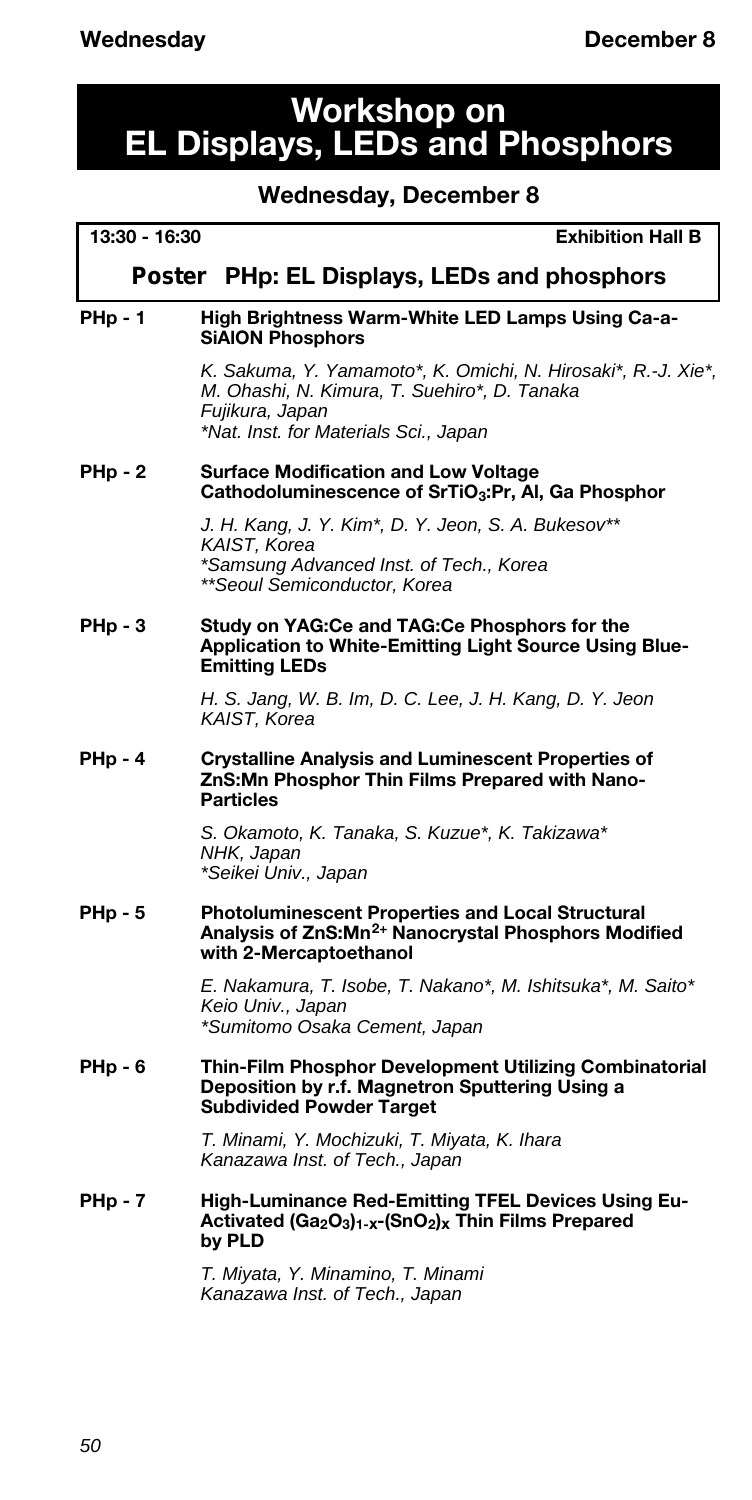#### **PHp - 8 Evaluation of Rare Earth-Doped Zn-Y-O Powders Synthesized by Citric Acid Gel Method**

*K. Takebayashi, H. Kominami, Y. Nakanishi, Y. Hatanaka\* Shizuoka Univ., Japan \*Aichi Univ. of Tech., Japan*

#### **PHp - 9 Structural Properties and Conduction Control of ZnMgO Thin Film by Oxidization of Sulfide on Si Substrates**

*K. Ohara, T. Harakawa, T. Seino\*, A. Nakamura, T. Aoki, H. Kominami, Y. Nakanishi, Y. Hatanaka\*\* Shizuoka Univ., Japan \*Japan Steel Works, Japan \*\*Aichi Univ. of Tech., Japan*

#### **PHp - 10 Luminescent Properties of Tb3+ Substituted YAG:Ce,Gd Phosphors**

*Y. S. Lin, R. S. Liu, B.-M. Cheng\*, H. Y. Su\*\* Nat. Taiwan Univ., Taiwan \*Nat. Synchrotron Radiation Res. Ctr., Taiwan \*\*Lite-On Tech., Taiwan*

#### **PHp - 11 Effect of X-Ray Irradiation on Doped Europium in BaMgAl10O<sup>17</sup> Studied by X-ray Absorption Fine Structure**

*I. Hirosawa, T. Honma, K. Kato, N. Kijima\*, Y. Shimomura\*\* Japan Synchrotron Radiation Res. Inst., Japan \*Mitsubishi Chem., Japan \*\*Kasei Optonix, Japan*

#### **PHp - 12 Photoluminescent Characteristics of New Yttrium Aluminophosphate Phosphors under VUV Excitation**

*J. H. Kang, W. B. Im, D. Y. Jeon KAIST, Korea*

**PHp - 13 Blue-Emitting MAl2Si2O8:Eu2+(M=Ca, Ba) Phosphor for PDP Application**

> *W. B. Im, J. H. Kang, D. Y. Jeon KAIST, Korea*

# **Thursday, December 9**

## **9:00 - 10:20 Room 301**

# **PH1: ELDs**

- Chair: H. Yamamoto, Tokyo Univ. of Tech., Japan<br>Co-Chair: X. Wu. iFire Tech., Canada X. Wu, iFire Tech., Canada
- **PH1 1:** *Invited* **The Inorganic Electroluminescent Studies in 9:00 Tottori University - in Memory of Professor Tanaka -**

*H. Kobayashi Tokushima Bunri Univ., Japan*

#### **PH1 - 2:** *Invited* **Sphere-Supported Thin-Film EL Technology 9:30**

*A.-H. Kitai, Y. Xiang, M. Bulk, B. Cox McMaster Univ., Canada*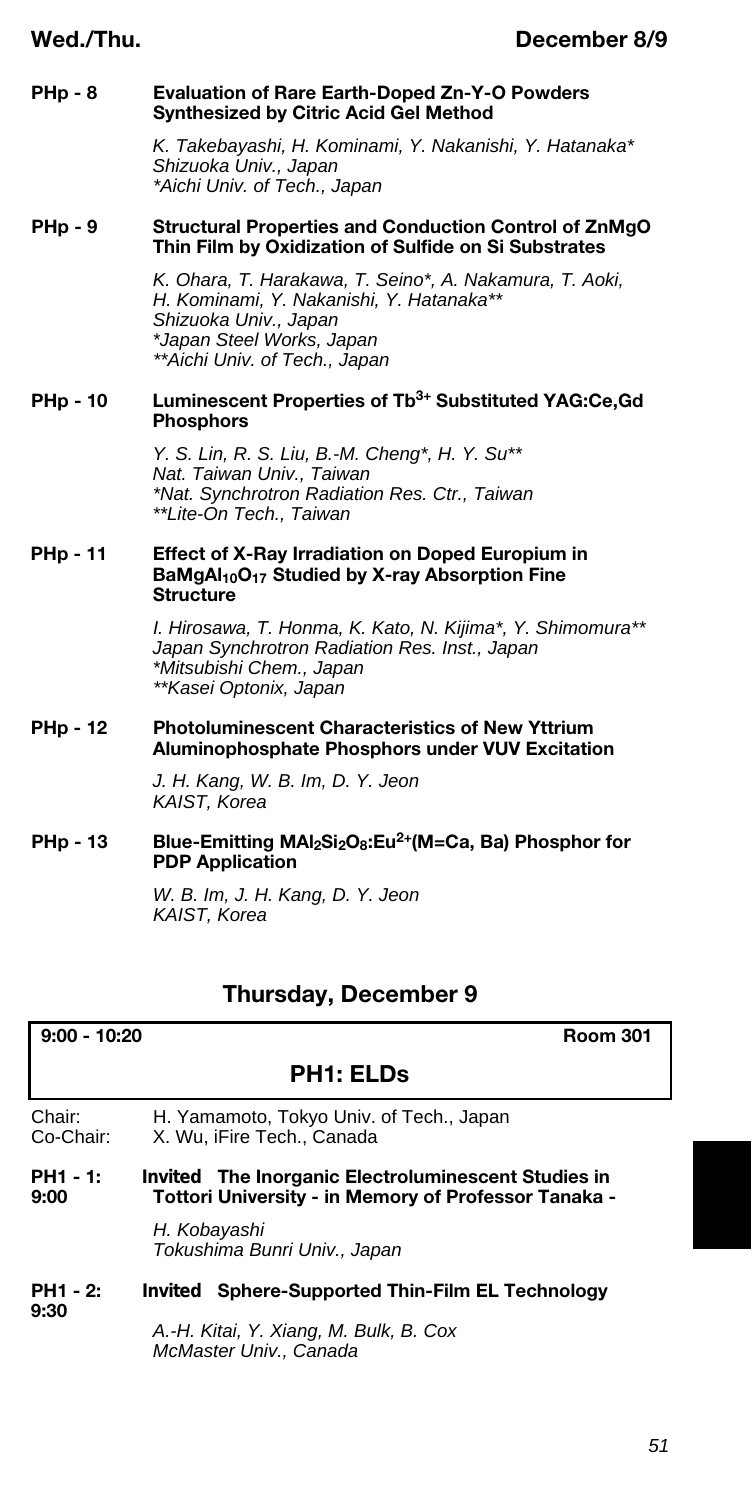#### **PH1 - 3** Defect Density Results of Successful Scaling of TDEL<br>10:00 Display from 17" to 34" **10:00 Display from 17" to 34"**

*P. Balmforth, R. Yang, A. Gauthier, H. Abe\*, Y. Yoshida\*, H. Hamada\*, M. Kutsukake\*\* iFire Tech., Canada \*Sanyo Elec., Japan \*\*Dai Nippon Printing, Japan*

----- Break -----

### **10:40 - 12:10 Room 301**

# **PH2/PDP4: Phosphors for PDPs**

Chair: M. Shiiki, Hitachi, Japan Co-Chair: Y. Murakami, NHK, Japan

#### **PH2/PDP4 - 1:** *Invited* **Degradation Mechanism of BaMgAl10O17:Eu2+ 10:40 (BAM) Blue Phosphor for PDPs**

*S. Fukuta, T. Onimaru, T. Misawa, K. Sakita, S. Kasahara, K. Betsui Fujitsu Labs., Japan*

#### **PH2/PDP4 - 2** Luminescent and Aging Caracteristics of Test-PDP Panel<br>11:10 **11:20 Lising Gd-Codoned CaMgSi**oOe:Fu<sup>2+</sup> Phosphors **11:10 Using Gd-Codoped CaMgSi2O6:Eu2+ Phosphors**

*T. Kunimoto, S. Yamaguchi\*, K. Ohmi\*, H. Kobayashi Tokushima Bunri Univ., Japan \*Tottori Univ., Japan*

#### **PH2/PDP4 - 3 Thermal Quenching of the Blue Phosphors for Plasma Display Panels**

*N. Tanamachi, K. Egoshi, H. Tanno, Q. Zeng, S. Zhang Daiden, Japan*

#### **PH2/PDP4 - 4 A New Synthesis of Germanate Phosphor for PDP Application**

*J. H. Kim, I. K. Choi, Y. C. You, D. S. Zang Samsung SDI, Korea*

----- Lunch -----

### **14:00 - 15:10 Room 301**

# **PH3: ELDs**

Chair: P. Balmforth, iFire Tech., Canada<br>Co-Chair: N. Miura. Meiji Univ., Japan N. Miura, Meiji Univ., Japan

#### **PH3 - 1:** *Invited* **Large-Screen Flat-Panel Displays Based on TDEL 14:00 Technology**

*X. Wu iFire Tech., Canada*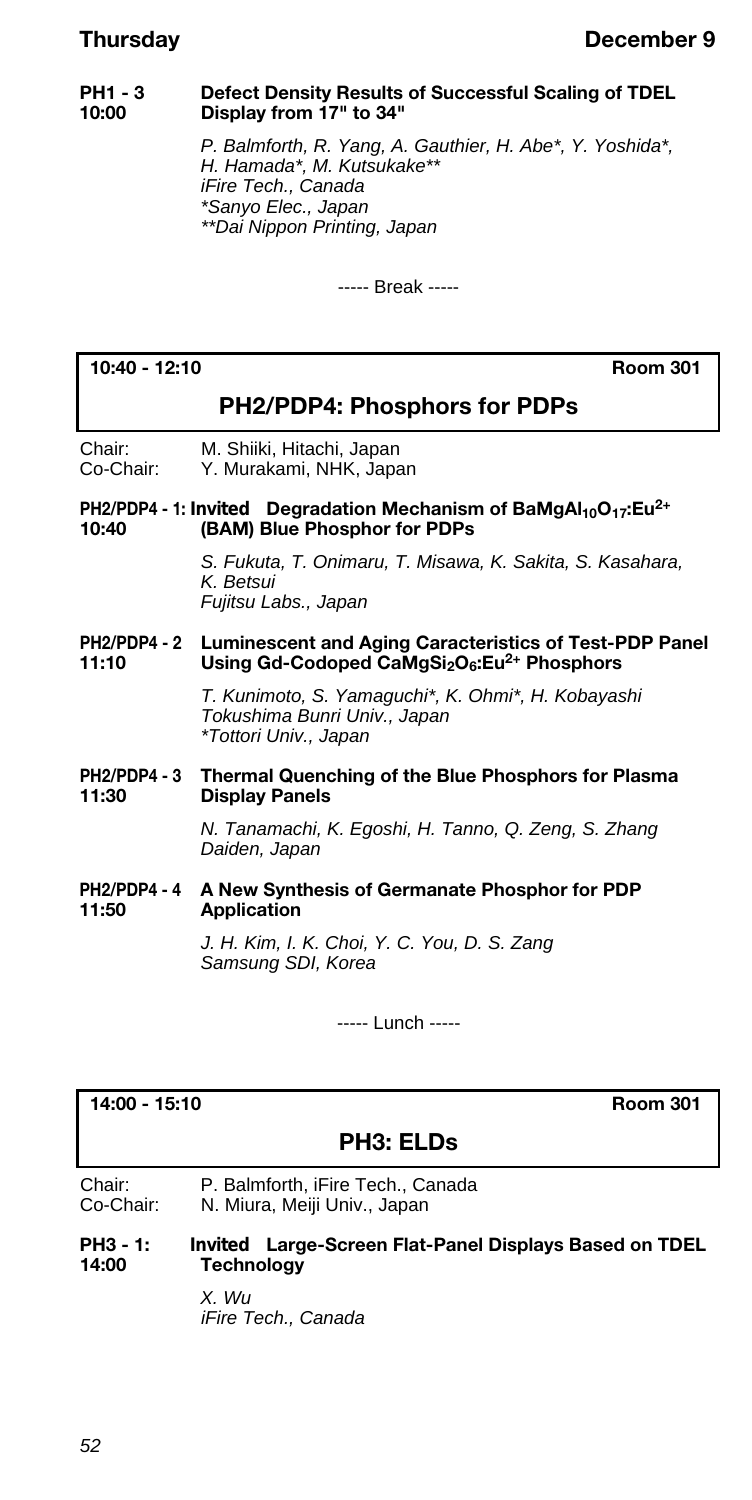# **Thu./Fri. December 9/10**

#### **PH3 - 2 Blue-Emitting Ba2SiS4:Ce Thin-Film Electroluminescent 14:30 Devices Prepared by Electron-Beam Evaporation**

*S. Usui, Y. Samura, K. Ohmi, H. Kobayashi\* Tottori Univ., Japan \*Tokushima Bunri Univ., Japan*

#### **PH3 - 3 New and Improved Electroluminescent Ink Systems 14:50**

*A Buchholz, M. Lewandowski Acheson Colloids, USA*

----- Break -----

**15:30 - 16:20 Room 301**

# **PH4: Phosphors for LEDs**

Chair: A. Kitai, McMaster Univ., Canada Co-Chair: S. Okamoto, NHK, Japan

#### **PH4 - 1:** *Invited* **a-SiAlON-Based Oxynitride/Nitride Phosphors: 15:30 Synthesis, Properties and Applications**

*R. J. Xie, N. Hirosaki, M. Mitomo, Y. Yamamoto, T. Suehiro, K. Sakuma\* Nat. Inst. for Materials Sci., Japan \*Fujikura, Japan*

#### **PH4 - 2** Enhancement of Absorption Around 400 nm in Bi-doped<br>16:00 Y<sub>2</sub>O<sub>3</sub>:Eu Red Phosphors for UV LEDs **16:00 Y2O3:Eu Red Phosphors for UV LEDs**

*R. S. Liu, L. S. Chi Nat. Taiwan Univ., Taiwan*

# **Author Interviews**

 $17:00 - 18:00$ 

# **Friday, December 10**

| $10.40 - 11.50$ |  |
|-----------------|--|
|-----------------|--|

**10:40 - 11:50 Room 302**

# **FED2/PH5: FEDs and Phosphors for FEDs**

Chair: Y. Nakanishi, Shizuoka Univ., Japan

M. Nakamoto, Shizuoka Univ., Japan

#### **FED2/PH5 - 1:** *Invited* **Development of Field Emission Display 10:40**

*S. Itoh Futaba, Japan*

#### **FED2/PH5 - 2 Novel Display Panel Utilizing Field Effect-Ferroelectric 12.11:20 Electron Emitters**

*Y. Takeuchi, T. Nanataki, I. Ohwada NGK Insulators, Japan*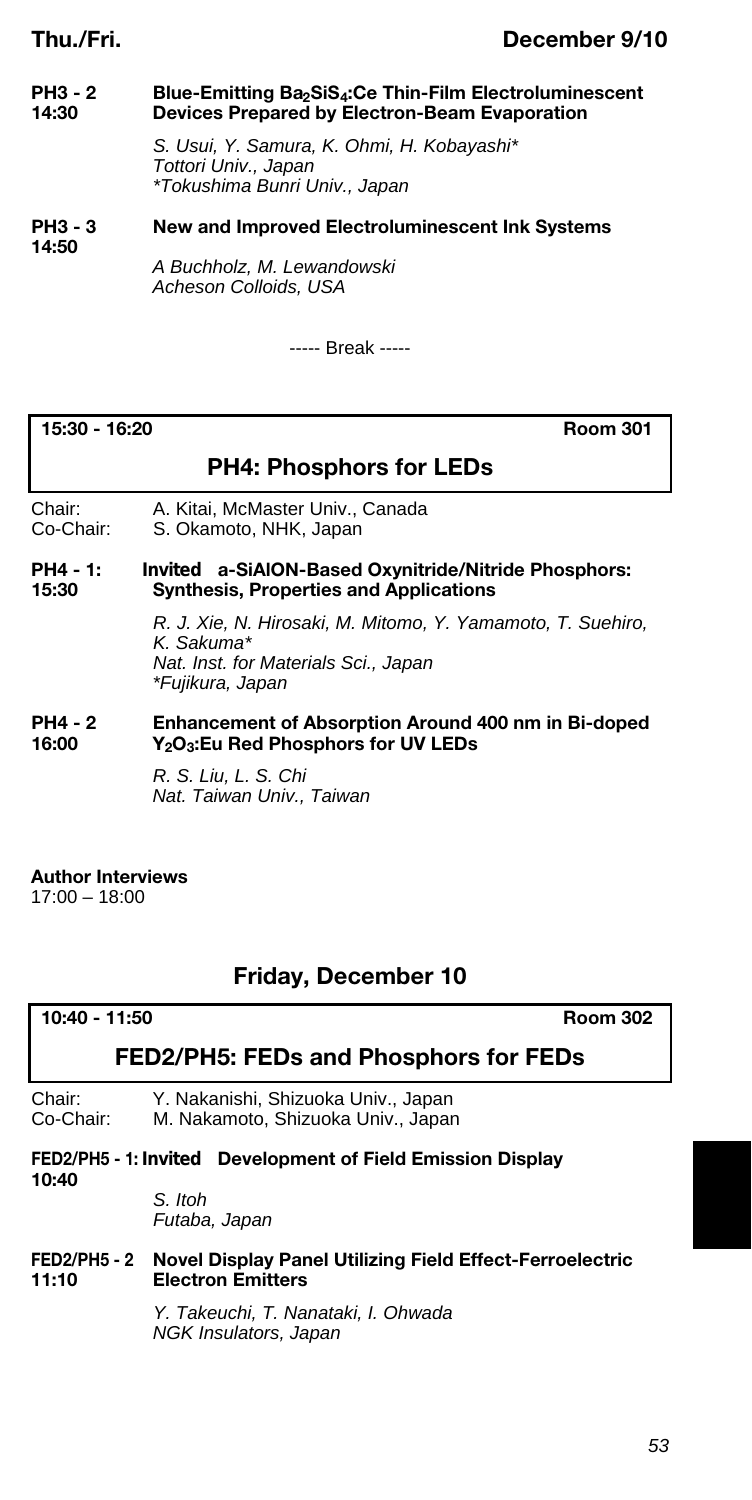#### **FED2/PH5 - 3 Eu2+ Doped A2A'(BO3)<sup>2</sup> (A=Ba,Sr, A'=Mg,Ca) Phosphor 11:30 Thin Films Prepared by Pulsed Laser Deposition Technique**

*M. Mizumo, T. Kunimoto\*, K. Ohmi, H. Kobayashi\* Tottori Univ., Japan \*Tokushima Bunri Univ., Japan*

**Author Interviews** 17:00 – 18:00

**Sponsors:** The 125th Research Committee on Mutual Conversion between Light and Electricity, JSPS Phosphor Research Society, ECSJ

# **EXHIBITION**

12:00 – 19:00 Wednesday, Dec. 8 10:00 – 18:00 Thursday, Dec. 9 10:00 – 14:00 Friday, Dec. 10 Exhibition Hall B

Free admission with your registration name tag

# **IDW Tutorial in Japanese**

Tuesday, December 7 Room 301 Niigata Convention Center

Detail information will be available in October: http://www.sidchapters.org/japan/J-menu.htm

> Contact address: idw-tutorial@ml.labs.fujitsu.com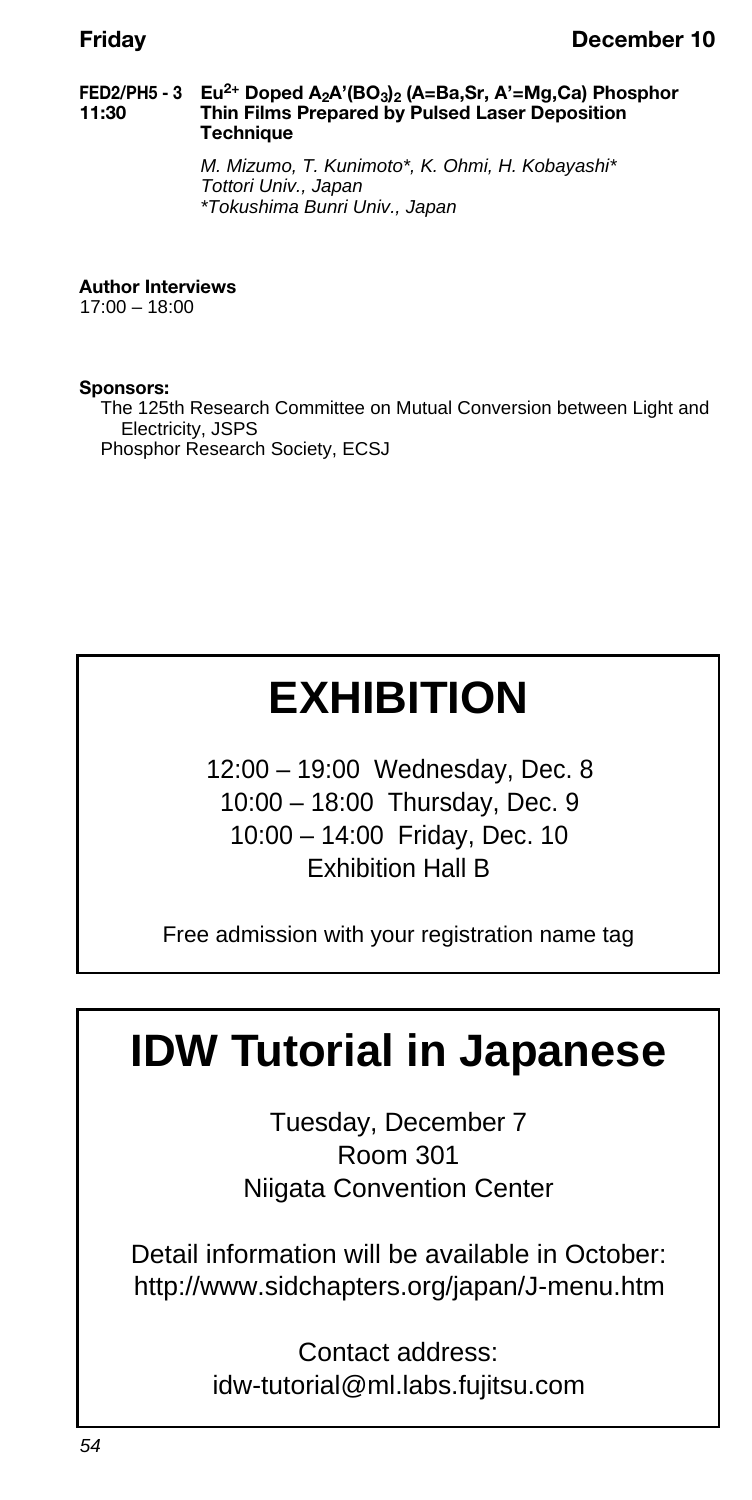# **Workshop on Field Emission Display**

# **Friday, December 10**

### **9:10 - 9:20 Room 302**

# **Opening**

## **Opening Remarks**

**9:10**

*M. Takai, Workshop Chair*

#### **9:20 - 10:20 Room 302**

# **FED1: FEDs and Novel Devices**

Chair: J. Ishikawa, Kyoto Univ., Japan<br>Co-Chair: N. Egami, NHK, Japan N. Egami, NHK, Japan

#### FED1 - 1 A 4-in. QVGA AMCNT-FED Driven by High Voltage LTPS-<br>9:20 TFTs **9:20 TFTs**

*H.-Y. Tseng, Y.-W. Wang, C.-M. Chen, C.-Y. Huang, S.-S. Sheu, W.-Y. Lin, C.-T. Lee, T.-H. Chen, P.-S. Wu, Y.-H. Yeh, C.-C. Lee ERSO/ITRI, Taiwan*

#### **FED1 - 2 Improvement of Emission and Focusing Characteristics**  for CNT-FED

*S. Watanabe, T. Shiroishi, A. Hosono, S. Nakata, K. Nishimura, T. Sawada, M. Fujikawa, T. Yamamuro, Z. Shen, F. Abe, S. Okuda, K. Oono, Y. Hirokado, A. Inoue, M. Inumochi Mitsubishi Elec., Japan*

#### **FED1 - 3 A 4.8-in. QVGA Graphite Nanofiber FED with Mesh Gate 9:50**

*M. Hirakawa, H. Nakano, H. Murakami, K. Okasaka\*, K. Azami\*, T. Hoshino\*, T. Sasaki\*, T. Sakai\*\*, T. Takei\*\*, T. Yamamoto\*\* ULVAC, Japan \*ULVAC Coating, Japan \*\*NHK, Japan*

#### **FED1 - 4 Flat Lamp Fabrication Using Double-Walled Carbon 10:05 Nanotubes Synthesized by Thermal CVD**

*Y.-D. Lee\*, \*\*\*, H. J. Lee\*, S. I. Moon\*, H.-S. Hwang\*\*, J. H. Han\*\*, J.-E. Yoo\*\*, Y.-H. Lee\*\*\*, S. Nahm\*\*\*, B.-K. Ju\* \*KIST, Korea \*\*Iljin Nanotech, Korea \*\*\*Korea Univ., Korea*

----- Break -----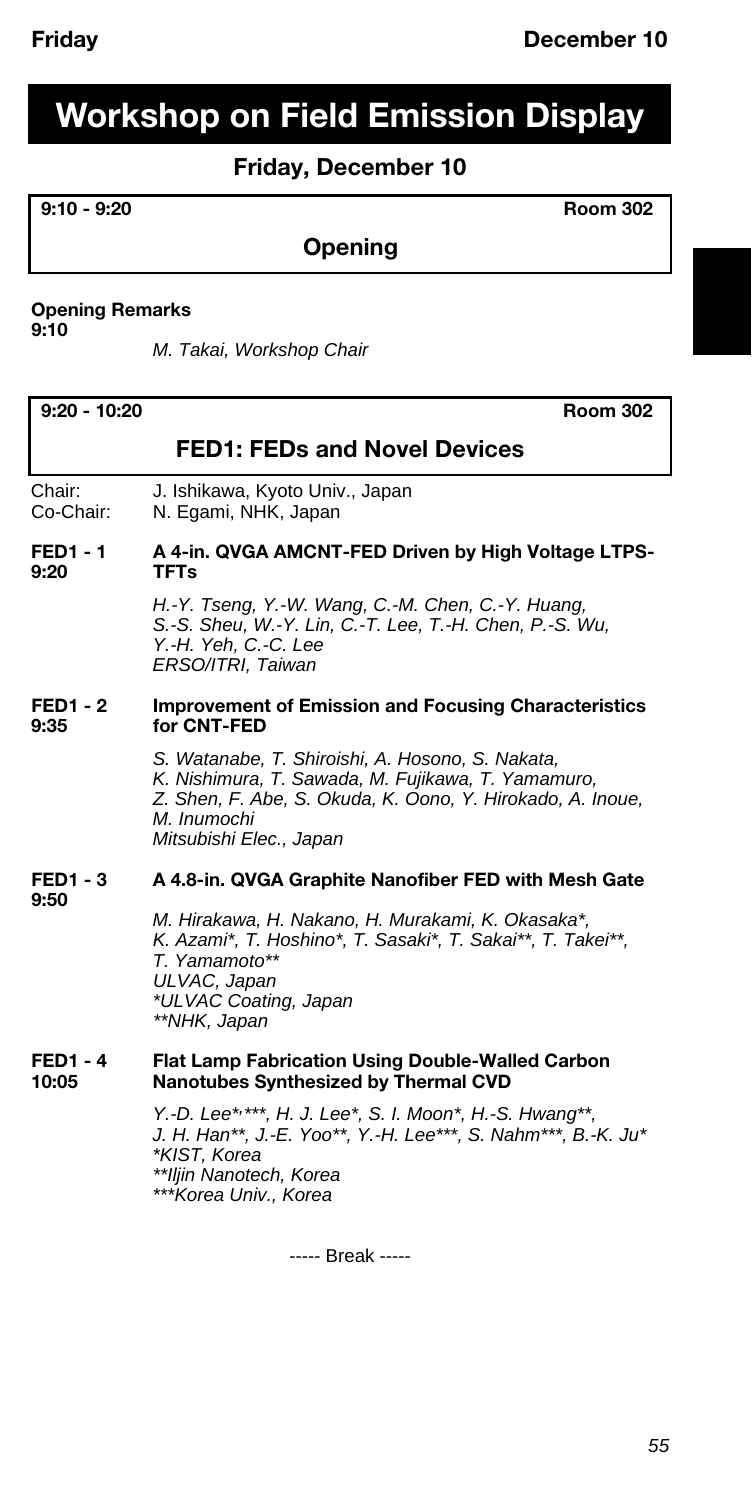## **10:40 - 11:50 Room 302**

# **FED2/PH5: FEDs and Phosphors for FEDs**

Chair: Y. Nakanishi, Shizuoka Univ., Japan Co-Chair: M. Nakamoto, Shizuoka Univ., Japan

#### **FED2/PH5 - 1:** *Invited* **Development of Field Emission Display**

#### **10:40**

*S. Itoh Futaba, Japan*

#### **FED2/PH5 - 2 Novel Display Panel Utilizing Field Effect-Ferroelectric Electron Emitters**

*Y. Takeuchi, T. Nanataki, I. Ohwada NGK Insulators, Japan*

#### **FED2/PH5 - 3 Eu2+ Doped A2A'(BO3)<sup>2</sup> (A=Ba,Sr, A'=Mg,Ca) Phosphor 11:30 Thin Films Prepared by Pulsed Laser Deposition Technique**

*M. Mizumo, T. Kunimoto\*, K. Ohmi, H. Kobayashi\* Tottori Univ., Japan \*Tokushima Bunri Univ., Japan*

12:20-13:30

----- Lunch -----

Outstanding Poster Paper Awards at Exhibition Hall B

#### **13:35 - 15:15 Room 302**

# **FED3: FE Materials and Emission Characteristics (1)**

Chair: H.-Y. Tseng, ERSO/ITRI, Taiwan Co-Chair: H. Mimura, Shizuoka Univ., Japan

#### **FED3 - 1:** *Invited* **Laser Irradiation to CNT Cathodes for Large 13:35 Diagonal FEDs**

*K. Murakami, W. Rochanachirapar, N. Yamasaki, S. Abo, F. Wakaya, M. Takai, A. Hosono\*, S. Okuda\* Osaka Univ., Japan \*Mitsubishi Elec., Japan*

#### **FED3 - 2** Enhanced Electron Emission from the CNT Grown with a 14:00 **14:00 SiNx Capping Layer**

*S. H. Lim, K. C. Park, J. H. Moon, H. S. Yoon, J. Jang, D. Pribat\* Univ. of Kyung Hee, Korea \*Ecole Polytech., France*

#### **FED3 - 3 Measurement of Field Emission Characteristics of Laser Irradiated Carbon Nanotubes**

*Y. Gotoh, Y. Kawamura, K. Ishizu, H. Tsuji, J. Ishikawa, S. Nakata\*, S. Okuda\* Kyoto Univ., Japan \*Mitsubishi Elec., Japan*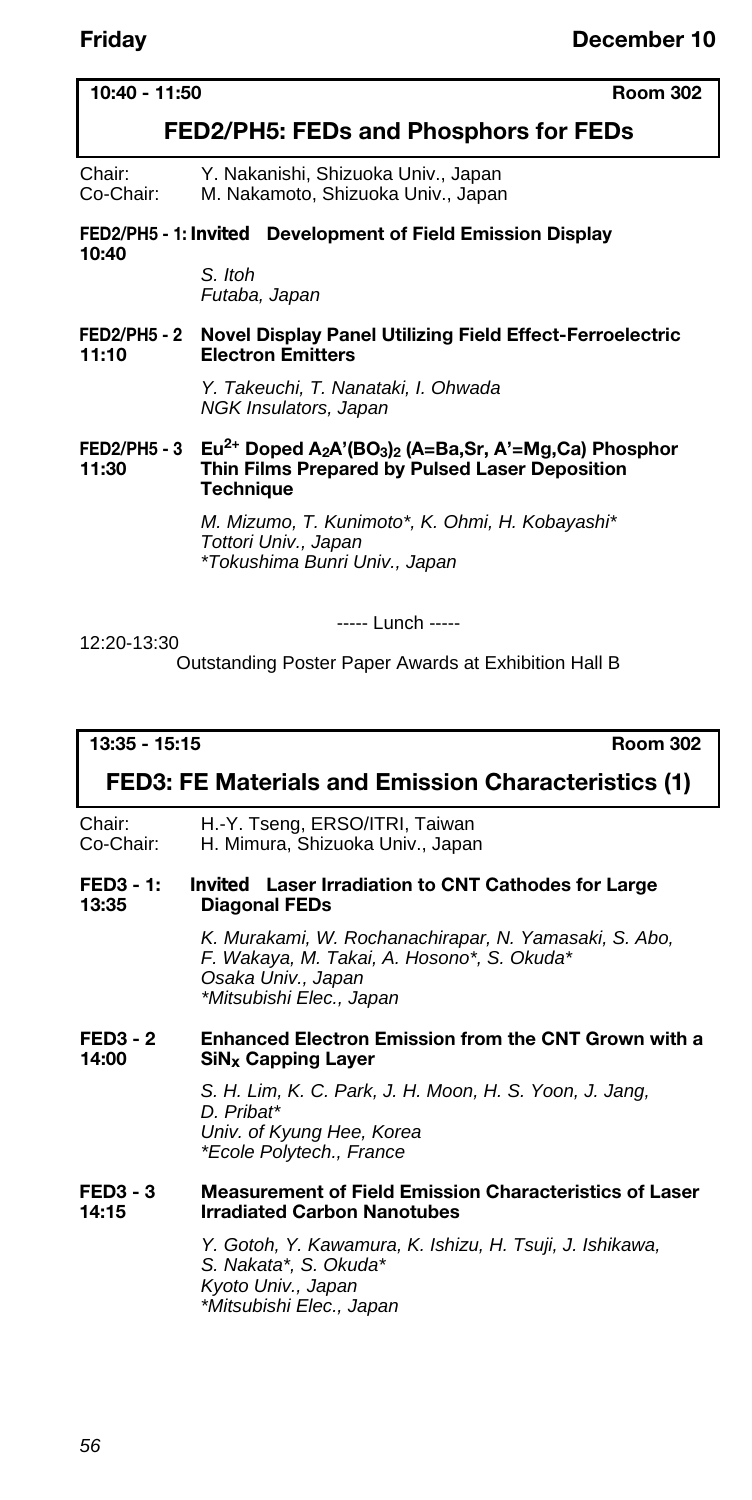### **FED3 - 4** Field Emission Properties from Different Kinds of 14:30 **14:30 CNT Film**

*C.-Y. Hsiao, Y.-A. Li, J.-L. Tsai, K. Cheng, S.-H. Lee, P.-H. Chang, C.-H. Hsiao, W.-S. Hsu, J.-S. Fang, C.-C. Kuo, T.-F. Chan TECO Nanotech, Taiwan*

#### **FED3 - 5 Investigation of Graphite Nanofiber as an Emitter for FED 14:45**

*M. Ushirozawa, K. Hagiwara, T. Sakai, T. Takei, T. Yamamoto, M. Hirakawa\*, H. Nakano\*, H. Murakami\*, K. Okasaka\*\*, T. Sasaki\*\* NHK, Japan \*ULVAC, Japan \*\*ULVAC Coating, Japan*

#### **FED3 - 6 Self-Focused Gate Structure for Carbon Nanotube Field 15:00 Emitters**

*Y.-H. Song, K.-B. Kim, S.-H. Lee, C.-S. Hwang, J. H. Lee, K.-Y. Kang ETRI, Korea*

----- Break -----

# **15:30 - 17:00 Room 302 FED4: FE Materials and Emission Characteristics (2)** Chair: T. Asano, Kyushu Inst. of Tech., Japan Co-Chair: M. Nakamoto, Shizuoka Univ., Japan **FED4 - 1 HfC Coated Si-FEA with a Built-in Poly-Si TFT 15:30** *M. Nagao, Y. Sacho, S. Kanemaru, T. Matsukawa, J. Itoh Nat. Inst. of Advanced Ind. Sci. & Tech., Japan* **FED4 - 2** Effect of Thermal Annealing On Leakage Current of Field<br>15:45 **Emitters Fabricated Using Beam Assisted Processes 15:45 Emitters Fabricated Using Beam Assisted Processes** *K. Murakami, N. Yamasaki, S. Abo, F. Wakaya, M. Takai Osaka Univ., Japan* **FED4 - 3 Effects of the Thermal Annealing on the Field Emission 16:00 Characteristics of an Oxidized Porous Polysilicon Field Emitter** *S. K. Han, S. I. Kwon, S. C. Bae, S. Y. Choi Kyungpook Nat. Univ., Korea* **FED4 - 4 Field Emission Energy Distributions from Silicon Field 16:15 Emitters** *H. Shimawaki, Y. Suzuki\*, K. Sagae\*, Y. Neo\*\*, H. Mimura\*\* Hachinohe Inst. of Tech., Japan \*Tohoku Univ., Japan \*\*Shizuoka Univ., Japan* **FED4 - 5 Boron Nitride Field Emitter on Patterned Substrate 16:30** *C. Kimura, H. Shima, K. Okada, Y. Yamamuro, T. Sugino Osaka Univ., Japan*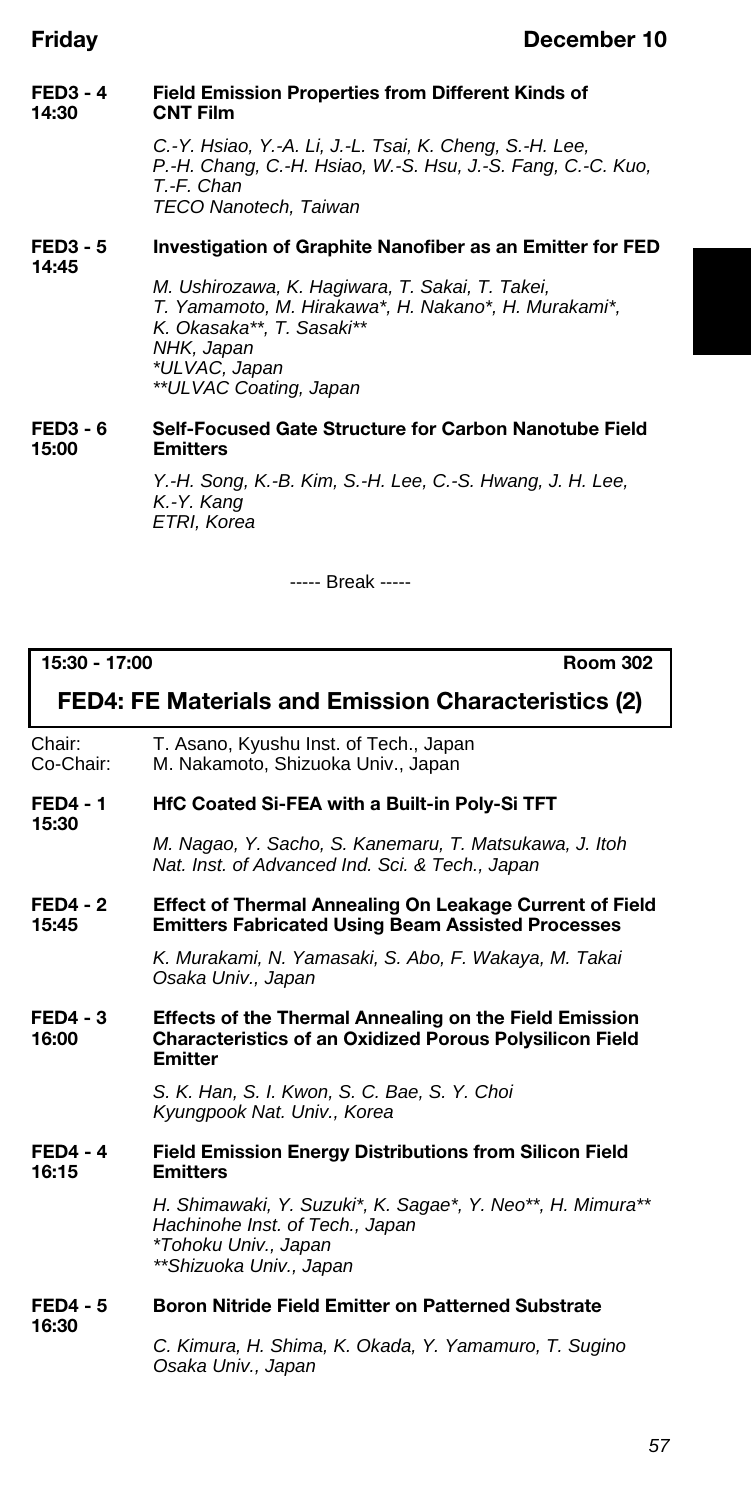#### **FED4 - 6 Reduction of the Work Function on Mo(100) Surface 16:45 Covered with ZrO<sup>2</sup>**

*H. Nakane, S. Satoh, H. Adachi Muroran Inst. of Tech., Japan*

**Author Interviews**

 $17:00 - 18:00$ 

**Sponsors:** 158th Committee on Vacuum Nanoelectronics, JSPS '04 Asian Vacuum Microelectronics Conference

# **Niigata Festival**

Niigata Traditional Dance and Drums Friday, December 10 12:20 – 13:30 (before Outstanding Poster Paper Awards) Exhibition Hall B Niigata Convention Center

See page 6 for details

# **Late-News Papers**

**due October 4, 2004**

**Submit a two-page camera-ready manuscript of A4-sized pages, reflecting important new findings or developments via on-line submission:**

**http://idw.ee.uec.ac.jp/authinfo.html**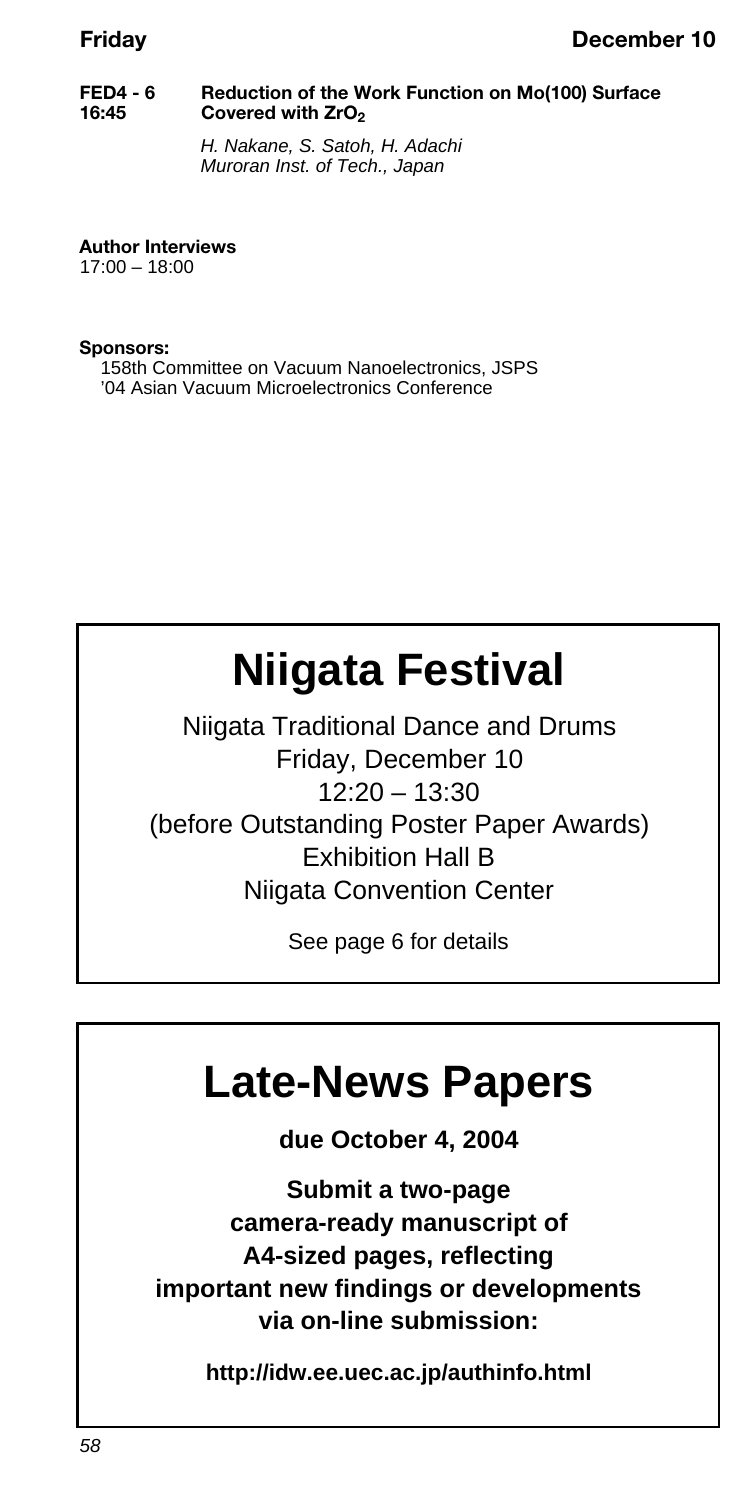# **Workshop on Organic LED Displays**

# **Wednesday, December 8**

| 13:20 - 14:45<br><b>Room 301</b> |                                                                                                                                              |
|----------------------------------|----------------------------------------------------------------------------------------------------------------------------------------------|
|                                  | <b>OLED1: Panel</b>                                                                                                                          |
| Chair:<br>Co-Chair:              | J. Kido, Yamagata Univ., Japan<br>K. Ueno, Canon, Japan                                                                                      |
| <b>OLED1 - 1:</b>                | <b>Invited</b> Polymer OLED Television Image Quality                                                                                         |
| 13:20                            | J. J. L. Hoppenbrouwers, F. P. M. Budzelaar,<br>N. C. Van der Vaart, C. N. Cordes<br>Philips Res. Labs., The Netherlands                     |
| <b>OLED1 - 2</b>                 | Development of Thin Film Passivated 14.1" a-Si AMOLED                                                                                        |
| 13:45                            | J. H. Jung, H. Kim, J. S. Lim, J. S. Rhee, S. P. Lee, N. D. Kim,<br>J. W. Lee*, B. K. Ju*, K. Chung<br>Samsung Elect., Korea<br>*KIST, Korea |
| <b>OLED1 - 3</b><br>14:05        | High Efficiency Top Emitting OLEDs on a-Si Active Matrix<br><b>Backplanes with Large Aperture Ratio</b>                                      |
|                                  | J. Birnstock, J. Blochwitz-Nimoth, K. Leo*<br>Novaled, Germany<br>*Tech. Univ. Dresden, Germany                                              |
| <b>OLED1 - 4</b><br>14:25        | Operating Physics and Newly Developed Technologies of<br>Higher Performance Full Color OLEDs Based on Color<br><b>Conversion Method</b>      |
|                                  | K. Sakurai, H. Kimura, K. Kawaquchi, M. Kobayashi,<br>T Suzuki Y Kawamura H Sato M Nakatani                                                  |

*T. Suzuki, Y. Kawamura, H. Sato, M. Nakatani Fuji Elec. Advanced Tech., Japan*

----- Break -----

## **15:00 - 16:25 Room 301**

# **OLED2: Material**

Chair: J. Hoppenbrouwer, Philips<br>Co-Chair: Y. Sato, Mitsubishi Chem.,

Y. Sato, Mitsubishi Chem., Japan

#### **OLED2 - 1:** *Invited* **Phosphorescent OLEDs by Organic Vapor Phase 15:00 Deposition**

*T. X. Zhou, B. D'Andrade, T. Ngo, S. R. Forrest\*, M. Shtein\*, J. J. Brown Universal Display, USA \*Princeton Univ., USA*

#### **OLED2 - 2 Flexible Color OLED Display using White Light-Emissive 15:25 Layer based on Phosphorescent Polymers**

*M. Suzuki, T. Suzuki, T. Tsuzuki, S. Tokito, T. Kurita, F. Sato NHK, Japan*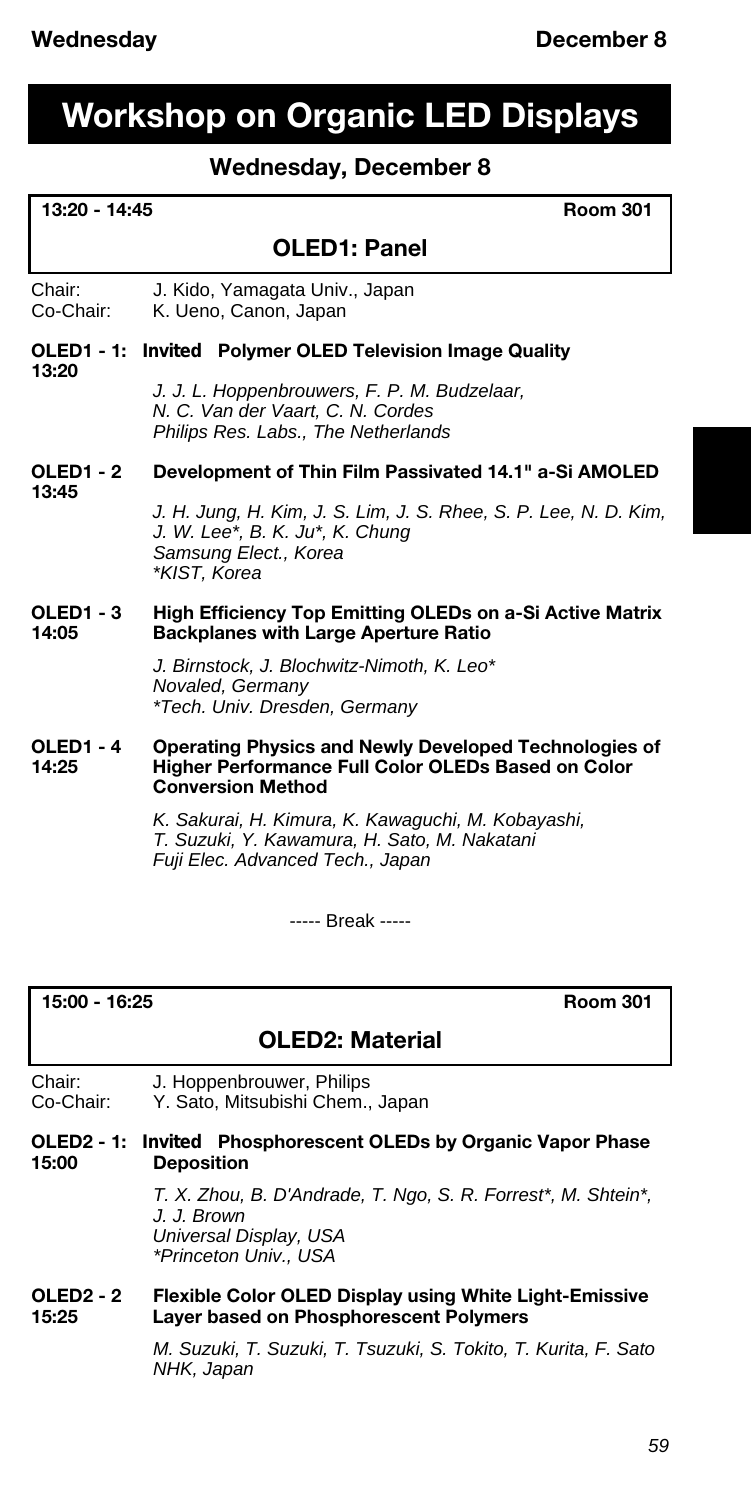## **Wednesday December 8**

#### **OLED2 - 3 Temperature Dependence of L and V of OLED Devices 15:45** *E. Young, S. Grabowski\*, H. Boerner\**

*Philips Res., The Netherlands \*Philips Res., Germany*

#### **OLED2 - 4 Novel Mg:Alq3/WO<sup>3</sup> Connecting Layer for Tandem White 16:05 Organic Light Emitting Diodes (WOLEDs)**

*C.-C. Chang, S.-W. Hwang, H.-H. Chen, C. H. Chen, J.-F. Chen Nat. Chiao Tung Univ., Taiwan*

----- Break -----

#### **16:40 - 18:05 Room 301**

## **OLED3: Device Structure**

Chair: J. Brown, Universal Display, USA Co-Chair: S. Tokito, NHK, Japan

**OLED3 - 1:** *Invited* **A Challenge to Material Design for High 16:40 Performance OLED**

> *K. Ueno, S. Okada, A. Senoo Canon, Japan*

**OLED3 - 2 White Multi-Photon Emission OLED without Optical 17:05 Interference**

> *M. Horii, Y. Jinde, S. Tanaka, A. Ogawa, Y. Kawakami, Y. Naito Stanley Elec., Japan*

**OLED3 - 3 Very High-Efficiency Deep Blue Organic Light-Emitting Devices Having a Carrier-Blocking Polymer Layer** 

> *A. Mikami, T. Koshiyama, T. Tsubokawa Kanazawa Inst. of Tech., Japan*

**OLED3 - 4 High Efficient Red Organic Light-Emitting Devices Having 17:45 the Dotted-Line Doping Structure in an Alq3+Rubrene Mixed Host Emitting Layer**

> *C. M. Lee, D. I. Kim, J. W. Han Sejong Univ., Korea*

#### **Author Interviews**

18:10 – 19:00

**13:30 - 16:30 Exhibition Hall B**

# *Poster* **AMD/OLEDp: Active-Matrix OLED**

### **AMD/OLEDp - 1 A Circuit for Testing TFT-Arrays of AMOLED Displays**

*D. Nakano, Y. Sakaguchi, K. Imura, A. Ohta IBM Japan, Japan*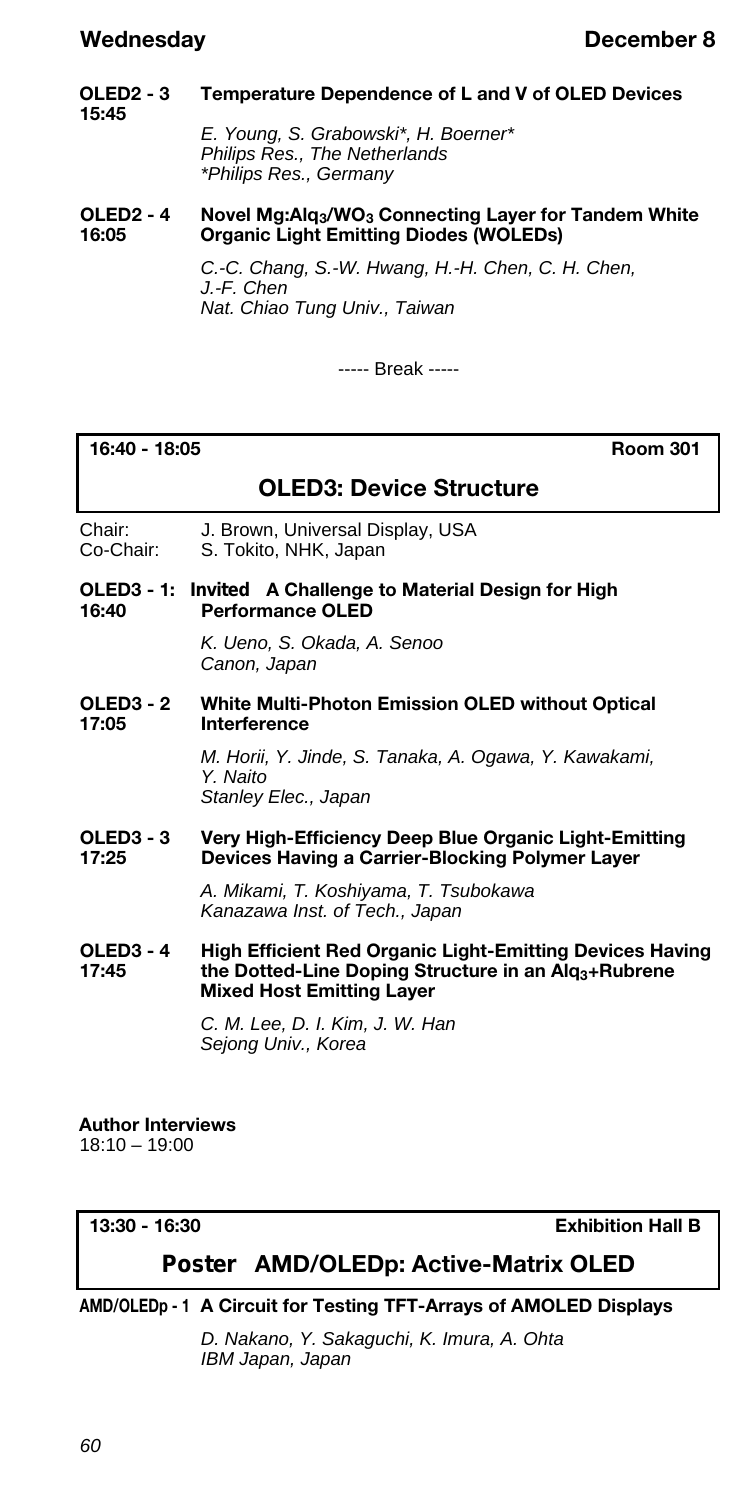### **AMD/OLEDp - 2 Active Organic Light Emitting Diode Drive Circuit**

*H.-R. Han\*, \*\*, C.-C. Kuo\*, \*\*, W.-T. Liao\*, S.-T. Lo\*, W.-C. Wang\* \*Wintek, Taiwan \*\*Nat. Chung Hsing Univ., Taiwan*

#### **AMD/OLEDp - 3 A New AMOLED Pixel Driving Scheme Employing Vdd Line Elimination**

*W.-J. Nam, J.-H. Lee, S.-H. Jung, C.-W. Han, M.-K. Han Seoul Nat. Univ., Korea*

#### **AMD/OLEDp - 4 A New AMOLED Pixel Design Compensating Threshold Voltage Degradation of a-Si:H TFT and OLED**

*J. H. Kim, J.-H. Lee, W.-J. Nam, B.-H. You, M.-K. Han Seoul Nat. Univ., Korea*

#### **AMD/OLEDp - 5 Uniformity of AM-OLED Pixels Circuits Using as-Deposited Polysilicon TFTs Improved by Slicing Effect**

*A. Gaillard\*, \*\*, T. Mohammed-Brahim\*, S. Crand\*, R. Rogel\*, C. Prat\*\*, P. Leroy\*\* \*Univ. de Rennes 1, France \*\*Thomson Multimedia R&D, France*

# **Thursday, December 9**

**9:00 - 10:25 Marine Hall**

# **AMD2/OLED4: AM-OLED (1)**

| Chair:<br>Co-Chair:     | G. Zhou, Philips Res. Labs., The Netherlands<br>T. Shirasaki, Casio Computer, Japan                                                                                                                               |
|-------------------------|-------------------------------------------------------------------------------------------------------------------------------------------------------------------------------------------------------------------|
| 9:00                    | AMD2/OLED4 - 1: Invited High-Performance and Low-Power AMOLED<br>Using White Emitter with Color-Filter Array                                                                                                      |
|                         | K. Mameno, R. Nishikawa, T. Omura, S. Matsumoto,<br>S. A. Van Slyke*, A. D. Arnold*, T. K. Hatwar*, M. V. Hettel*,<br>M. E. Miller*, M. J. Murdoch*, J. P. Spindler*<br>Sanyo Elec., Japan<br>*Eastman Kodak, USA |
| 9:25                    | AMD2/OLED4-2 2.2-in. QVGA AMOLED with Current De-Multiplexer TFT<br><b>Circuits</b>                                                                                                                               |
|                         | Y. Matsueda, D. Y. Shin, K. N. Kim, D. H. Ryu, B. Y. Chung,<br>H. K. Kim, H. K. Chung, O. K. Kwon*<br>Samsung SDI, Korea<br>*Hanyang Univ., Korea                                                                 |
| AMD2/OLED4 - 3<br>9:45  | <b>Optical Cross Talk in AMOLED Displays with Optical</b><br>Feedback                                                                                                                                             |
|                         | A. Giraldo, W. Oepts, M. C. J. M. Vissenberg, D. A. Fish*,<br>N. D. Young*<br>Philips Res. Labs., The Netherlands<br>*Philips Res. Labs., UK                                                                      |
| AMD2/OLED4 - 4<br>10:05 | <b>Comparison of Driving Methods for TFT-OLEDs and Novel</b><br><b>Proposal Using Time Ratio Grayscale and Current</b><br>Uniformization                                                                          |
|                         | M. Kimura<br>Ryukoku Univ., Japan                                                                                                                                                                                 |
|                         | ----- Break -----                                                                                                                                                                                                 |

*61*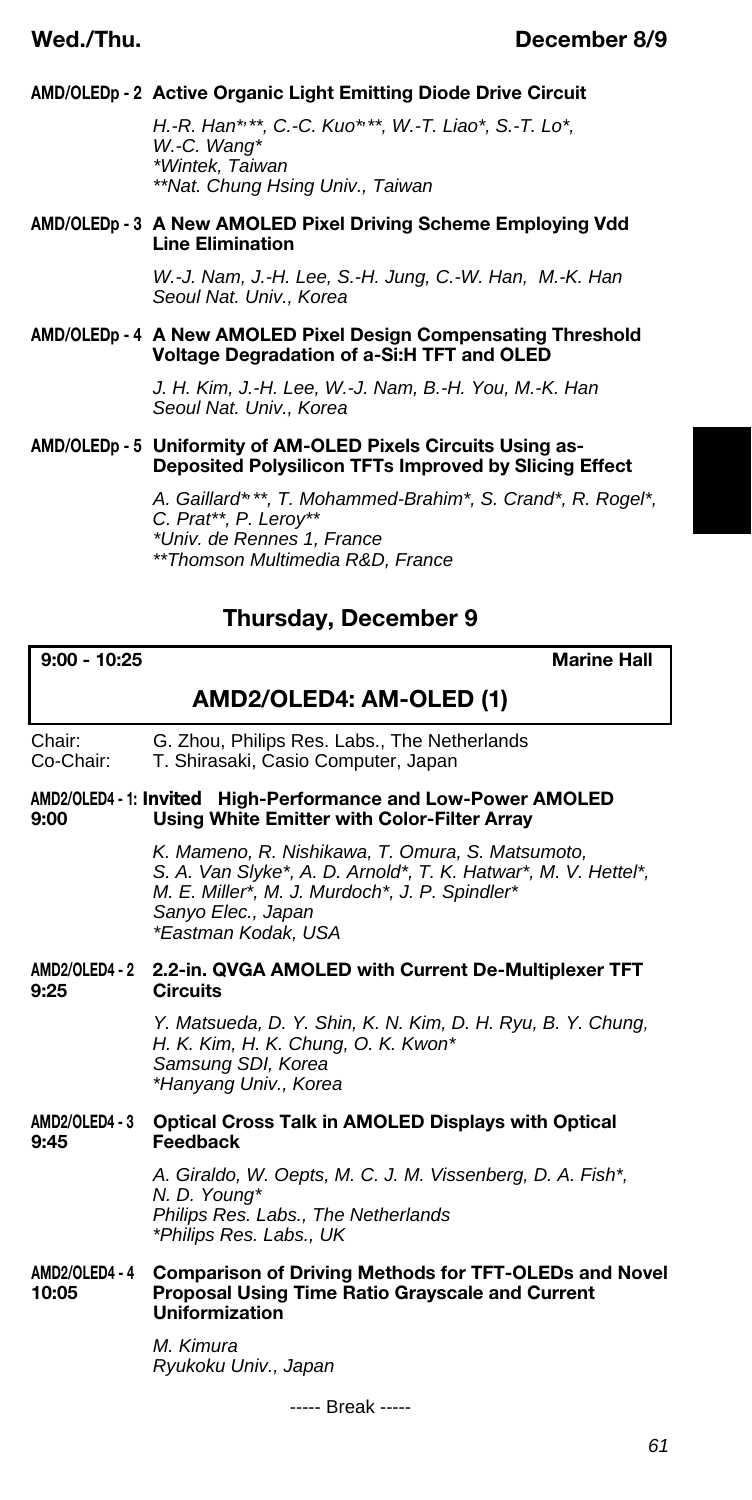**10:40 - 12:05 Marine Hall**

| AMD3/OLED5: AM-OLED (2) |  |  |  |  |
|-------------------------|--|--|--|--|
|-------------------------|--|--|--|--|

Chair: K. Mameno, Sanyo Elec., Japan Co-Chair: R. Hattori, Kyushu Univ., Japan

#### **AMD3/OLED5 - 1:** *Invited* **Solution for Large-Area Full-Color OLED 10:40 Television – Light Emitting Polymer and a-Si TFT Technologies –**

*T. Shirasaki, T. Ozaki, T. Toyama, M. Takei, M. Kumagai, K. Sato, S. Shimoda, T. Tano, K. Yamamoto, K. Morimoto, J. Ogura, R. Hattori\* Casio Computer, Japan \*Kyushu Univ., Japan*

#### **AMD3/OLED5 - 2 A Novel Digital-Gray-Scale Driving Method with a Multiple 11:05 Addressing Sequence for AM-OLED Displays**

*A. Tagawa, T. Numao, T. Ohba Sharp, Japan*

#### **AMD3/OLED5 - 3 A 2.0-Inch AMOLED Panel with Voltage Programming Pixel Circuits and Point Scanning Data Driver Circuits**

*N. Komiya, C. Y. Oh, K. Y. Eom, Y. W. Kim, S. C. Park, S. W. Kim Samsung SDI, Korea*

#### **AMD3/OLED5 - 4 A Simple Data Driver Architecture to Improve Uniformity 11:45 of Current-Driven AMOLED**

*H. Y. Huang, W. T. Sun, C. C. Chen, J. C. Tseng, S. Hopf, C. F. Sung, C. H. Li, S. H. Li, J. C. Peng, Y. F. Wang, J. J. Lih, C. S. Yang AU Optronics, Taiwan*

## **Author Interviews**

17:00 – 18:00

| 14:00 - 17:00 |  |
|---------------|--|
|---------------|--|

**Exhibition Hall B** 

# *Poster* **OLEDp: OLED Poster**

### **OLEDp - 1 Organic Polymer Films Doped by Organic Dyes for OLEDs**

*Y. Nakanishi\*, L. Fenenko\*, \*\*, P. Smertenko\*\* \*Shizuoka Univ., Japan \*\*V. E. Lashkaryov Inst. of Semiconductor Physics of NASU, Ukraine*

#### **OLEDp - 2 Red Electrophosphorecence from Polyactylene-Based Light Emitting Diode**

*Z. L. Xie, J. W. Y. Jacky\*, M. Wong, B. Z. Tang, H. S. Kwok Hong Kong Univ. of Sci. & Tech., Hong Kong*

#### **OLEDp - 3 Deep Blue Dopant for High Performance OLEDs and Color Purity**

*M.-T. Lee, C.-M. Yeh, C. H. Chen Nat. Chiao Tung Univ., Taiwan*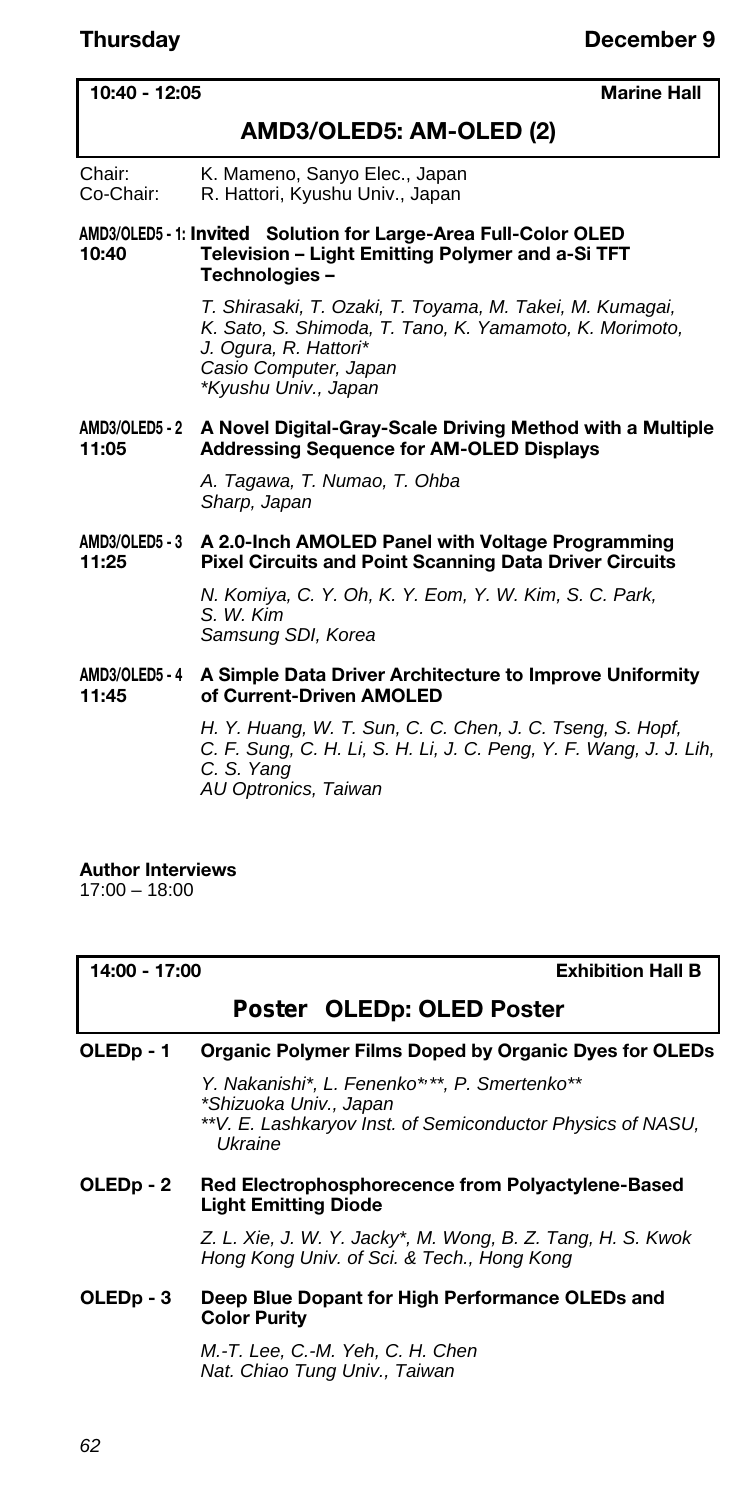#### **OLEDp - 4 Indole Based Compounds as Host Materials for Triplet Emitters in Organic Light Emitting Diodes**

*M.-H. Ho, Y.-S. Wu, S.-F. Hsu, T.-Y. Chu, C. H. Chen Nat. Chiao Tung Univ., Taiwan*

#### **OLEDp - 5 Effects of Double Buffer Layers on the Optical Properties of White Organic Light Emitting Diodes**

*M. Yokoyama, G. T. Chen, S. H. Su, J. L. Kwo, S. L. Fu I-Shou Univ., Taiwan*

#### **OLEDp - 6 Highly Efficiect Photoresponsive Organic Light-Emitting Devices with Phosphorescent Materials**

*M. Chikamatsu\*, H. Konno\*, T. Oosawa\*, \*\*, M. Yamashita\*\*, Y. Yoshida\*, K. Yase\* \*Nat. Inst. of Advanced Ind. Sci. & Tech., Japan \*\*Tokyo Univ. of Sci., Japan*

#### **OLEDp - 7 Top Emitting OLEDs on Flexible Substrate**

*C.-S. Hwang, S.-H. Ko Park, S. M. Jeong, J. Y. Oh, M. Y. Yoon, J. I. Lee, Y. S. Yang, M. K. Kim, H. Y. Chu ETRI, Korea*

#### **OLEDp - 8 White OLEDs with a Single Emissive Layer**

*H. Y. Chu, J.-I. Lee, Y.S. Yang, J. Y. Oh, S.-H. K. Park, M.-K. Kim, C.-S. Hwang, D.-H. Hwang, J. Jang ETRI, Korea \*Kumo Univ., Korea \*\*Kyung Hee Univ., Korea*

#### **OLEDp - 9 Improvement of Efficiency and Brightness by Insertion of the Novel Layer in Alq3-Based OLEDs**

*Y. M. Kim\*, \*\*, J. W. Lee\*, \*\*\*\*, J. M. Kim\*, \*\*\*, J. S. Park\*, \*\*\*\*, M. Y. Sung\*\*, M. H. Oh\*\*\*, J. Jin\*\*\*\*, B. K. Ju\*, J. K. Kim\* \*KIST, Korea \*\*Korea Univ., Korea \*\*\*Dankook Univ., Korea \*\*\*\*Kyunghee Univ., Korea*

#### **OLEDp - 10 All-Wet-Process Organic Electroluminescent Device Using Electron Transporting and Alcohol-Soluble Organic Semiconductor**

*Y. Goto, T. Hayashida\*, M. Noto\* Kyushu Elec. Power, Japan \*Daiden, Japan*

#### **OLEDp - 11 Improving Characteristics of OLED with Low Work Function Anode**

*S.-H. Park, J.-I. Lee, C.-S. Hwang, H. Y. Chu ETRI, Korea*

#### **OLEDp - 12 Preparation of ITO Thin Films for Display Application by FTS (Facing Targets Sputtering) System**

*G. H. Kim, H. W. Kim, H. K. Kim\*, M. J. Keum, K. H. Kim Kyungwon Univ., Korea \*Samsung SDI, Korea*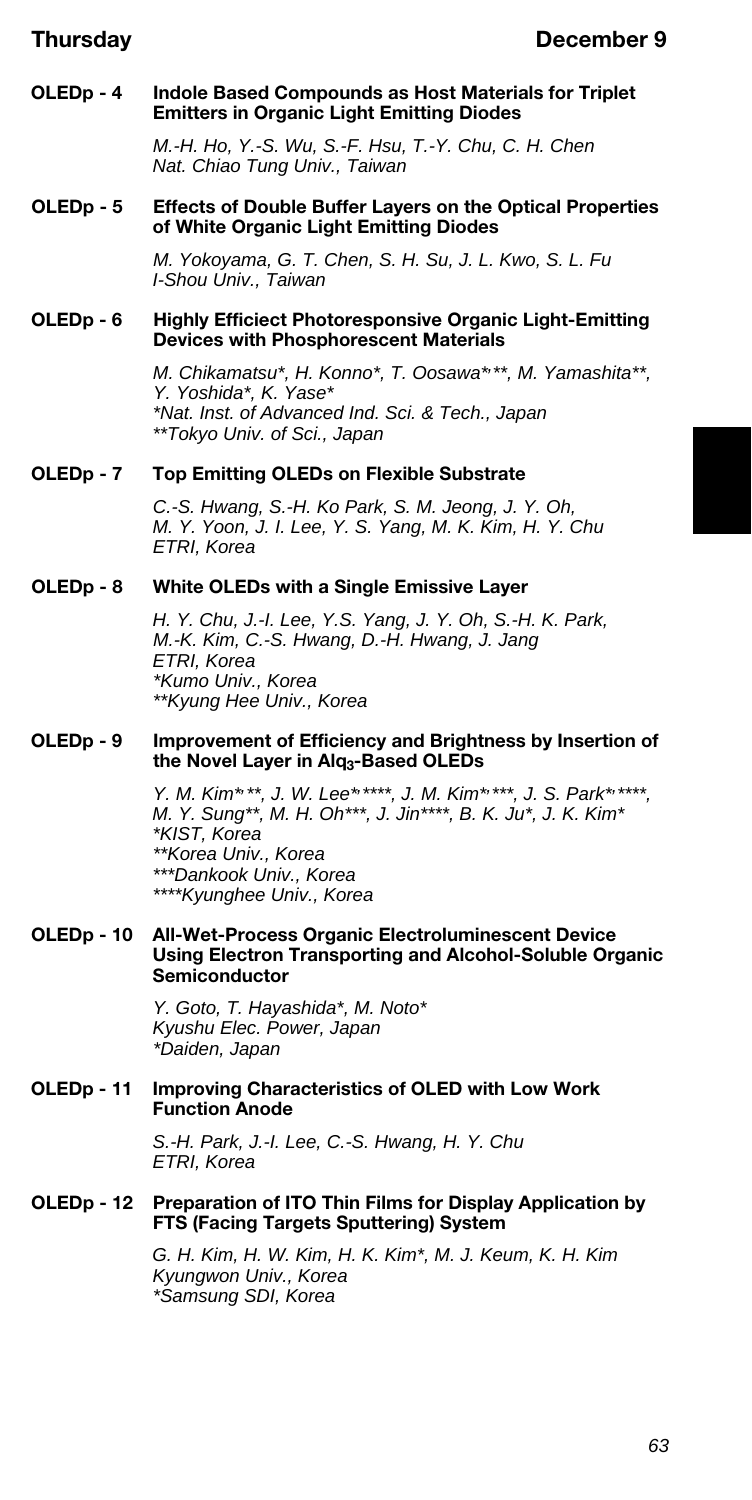#### **OLEDp - 13 Deposition of AZO Thin Films by FTS System with Sputtering Current**

*H. W. Kim, G. H. Kim, M. J. Keum, I. H. Son\*, H. W. Choi, K. H. Kim Kyungwon Univ., Korea \*Shinsung College, Korea*

#### **OLEDp - 14 Characteristics Improvement of Flexible Organic Light-Emitting Devices by Nickel-Doped Indium Tin Oxide Anode**

*C.-M. Hsu, C.-L. Tsai, C.-F. Lu, W.-T. Wu Southern Taiwan Univ. of Tech., Taiwan*

#### **OLEDp - 15 Aluminum-Doped Zinc Oxide Film for Polymeric Electroluminescent Devices**

*X.-T. Hao, F.-R. Zhu, K.-S. Ong, Y.-Q. Li, L.-W. Tan Inst. of Materials Res. & Eng., Singapore*

#### **OLEDp - 16 Fabrication of OLEDs on Epoxy Substrates with SiNx/CNx:H Multi-Layer Barrier Films**

*K. Akedo, A. Miura, H. Fujikawa, Y. Taga, Y. Akada\*, T. Umehara\* Toyota CRDL, Japan \*Nitto Denko, Japan*

#### **OLEDp - 17 Synthesis and Properties of Colorless Polyimide and Its Nanocomposite**

*J. C. Won, S-L. Ma, Y. S. Kim, M. H. Yi, J. H. Lee, K-Y. Choi Korea Res. Inst. of Chem. Tech., Korea*

#### **OLEDp - 18 Selective Growth of Encapsulation Layer and Its Influence on Organic Light Emitting Diodes**

*J. Oh, S.-H. K. Park, C.-S. Hwang, Y. S. Yang, J.-I. Lee, H. Y. Chu ETRI, Korea*

#### **OLEDp - 19 Flexible Transparent Organic Light Emitting Devices (FTOLED)**

*T. Uchida, S. Kaneta, M. Ichihara, M. Ohtsuka, S. Hoshi\*, S. Webster\*\*, R. Czerw\*\*, D. L. Carroll\*\* Tokyo Polytech. Univ., Japan \*Yazaki Meter, Japan \*\*Wake Forest Univ., USA*

#### **OLEDp - 20 Flexible Barrier Substrates with Parylene Buffer Layer for Flexible Orgarnic Light Emitting Diode (FOLED)**

*S. C. Nam, H. Y. Park, K. C. Lee, K. G. Choi, C. J. Lee\*, D. G. Moon\*, Y. S. Yoon\*\* Nuricell, Korea \*Korea Elect. Tech. Inst., Korea \*\*Konkuk Univ., Korea*

#### **OLEDp - 21 Manufacturing of Encapsulation Layers for OLED in Polymerization and Plasma Diffusion**

*C.-C. Lu, J.-H. Wu, S.-K. Lo, L. Yu, C.-K. Tzen, S.-J. Tang Chunghwa Picture Tubes, Taiwan*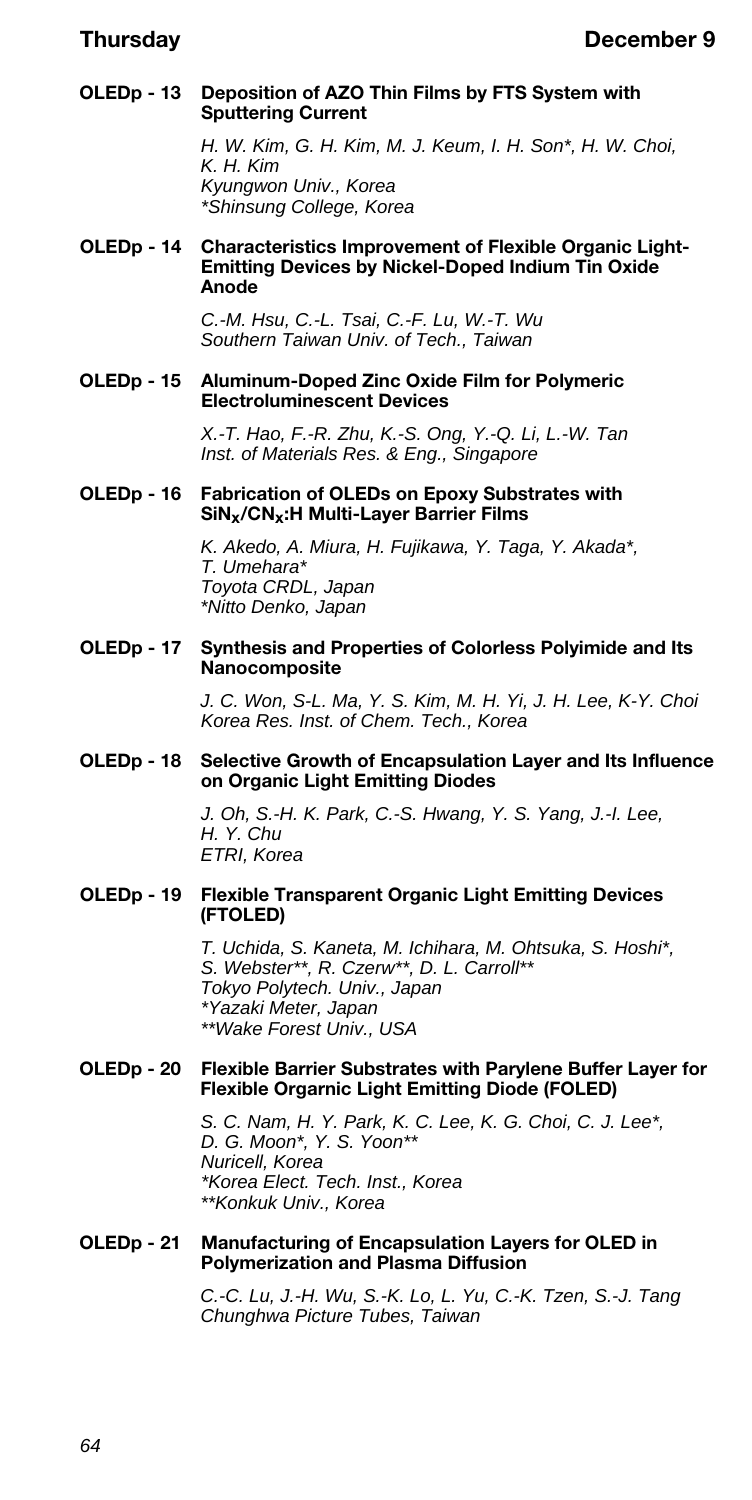#### **OLEDp - 22 Novel Photoelectron Spectrometer Equipped with Open Counter for Ionization Potential Measurements of OLED Materials**

*Y. Nakajima, D. Yamashita, A. Endo\*, T. Oyamada\*, C. Adachi\*, M. Uda\*\* Rikenkeiki, Japan \*Chitose Inst. of Sci. & Tech., Japan \*\*Waseda Univ., Japan*

#### **OLEDp - 23 The Temperature Dependence of PL Intensity and Fluorescence Lifetime in Polymer Light-Emitting Diodes**

*H. Uchida, Y. Fujita, M. Koden, C. Adachi\* Sharp, Japan \*Chitose Inst. of Sci. & Tech., Japan*

#### **OLEDp - 24 Analysis of the Deterioration Mechanism of Phosphorescence OLED**

*R. Kamoto, M. Ichikawa\*, K. Araki\*, Y. Taniguchi\* Micro Analysis Lab., Japan \*Shinshu Univ., Japan*

#### **OLEDp - 25 Integrated Host/Dopant Deposition for Large OLED Panel Manufacturing**

*M. Shibata, R. Hartmann\*, P. Chow\* Sumitomo, Japan \*SVT Associates, USA*

#### **OLEDp - 26 A Simulation of Current-Voltage Characteristics for Alq<sup>3</sup> Single Layer Organic Light Emitting Diodes**

*N. Nakamura, A. Takahashi, S. Suwa, T. Wakimoto, M. Kunigita Asahi Glass, Japan*

#### **OLEDp - 27 Effective Power Reduction in a Non-Emissive State of Passive-Matrix OLED**

*R. Hattori, S. Ohashi, S. Sugimoto, G. Yip Kyushu Univ., Japan*

# **Outstanding Poster Paper Awards**

Friday, December 10 12:20 – 13:30 (after Niigata Festival) Exhibition Hall B

See page 5 for details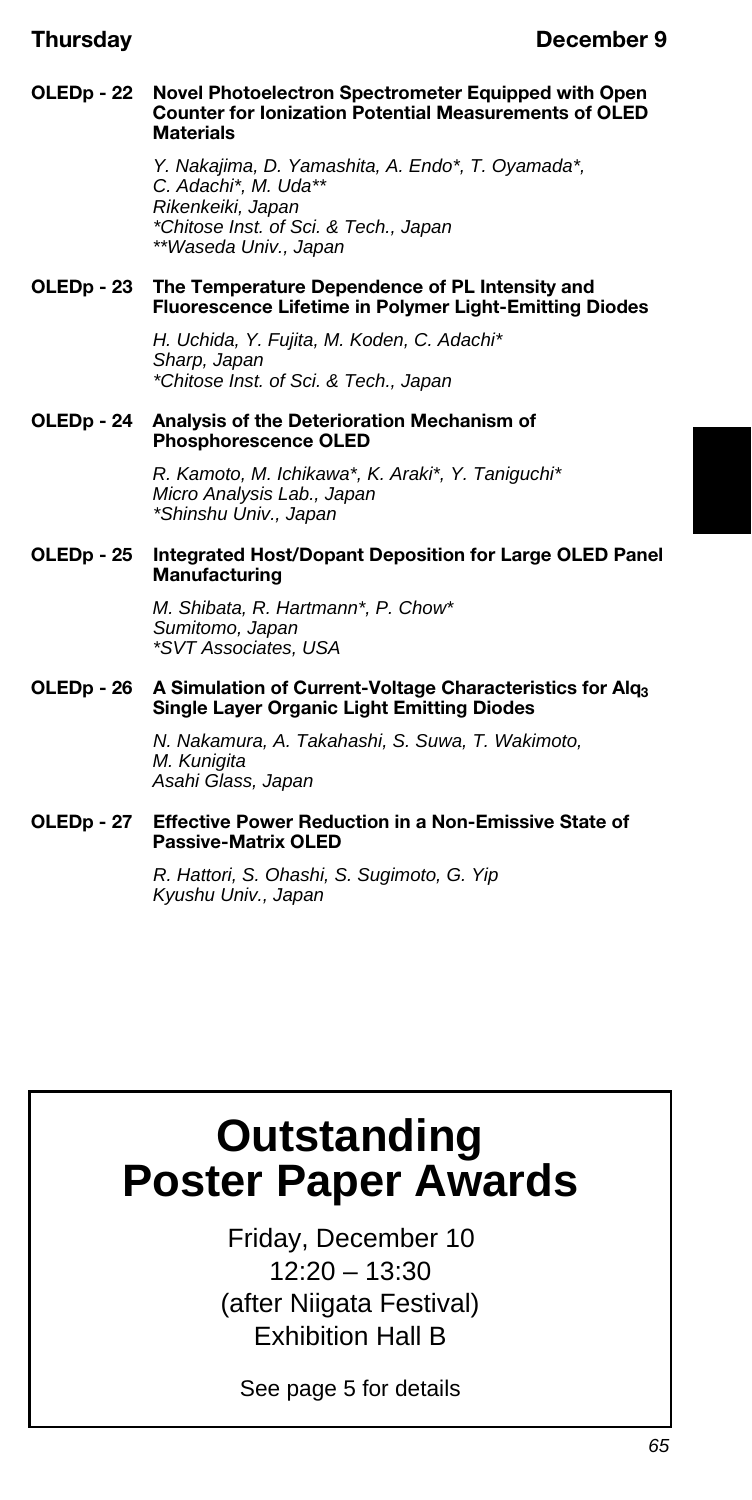# **Workshop on 3D/Hyper-Realistic Displays and Systems**

# **Wednesday, December 8**

| 13:30-14:50          | <b>Room 302</b>                                                                                                                                                       |
|----------------------|-----------------------------------------------------------------------------------------------------------------------------------------------------------------------|
|                      | <b>3D1: Hyper Reality</b>                                                                                                                                             |
| Chair:<br>Co-Chair:  | I. Yuyama, Utsunomiya Univ., Japan<br>Y. Komiya, Olympus, Japan                                                                                                       |
| $3D1 - 1:$<br>13:30  | <i>Invited</i> Development of CyberDome - a Scalable<br><b>Immersive Projection Display with Hemi-Spherical Screen</b>                                                |
|                      | N. Shibano, K. Sawada, H. Takemura*<br>Matsushita Elec. Ind., Japan<br>*Osaka Univ., Japan                                                                            |
| $3D1 - 2$ :<br>14:00 | <i>Invited</i> Mixed Reality Audio-Visual Reproduction System                                                                                                         |
|                      | H. Okubo, Y. Nakayama, T. Ikenaga, S. Komiyama<br>NHK, Japan                                                                                                          |
| $3D1 - 3$<br>14:30   | An Immersive Display System with Hemispherical Screen<br>and Multiple Projectors - Fast Calibration and Distortion-<br><b>Free Coordinate Transformation Method -</b> |
|                      | H. Haneishi, T. Ajito*, T. Kumano*, A. Watanabe, K. Ohsawa*,<br>Y. Komiya*, T. Yamazaki*<br>Chiba Univ., Japan<br>*Olympus, Japan                                     |

----- Break -----

| 15:10-16:30                  | <b>Room 302</b>                                                                          |
|------------------------------|------------------------------------------------------------------------------------------|
|                              | 3D2: 3D Displays                                                                         |
| Chair:<br>Co-Chair:          | J.-Y. Son, Hanyang Univ.<br>T. Mishina, NHK, Japan                                       |
| 3D <sub>2</sub> - 1<br>15:10 | Flat Panel Time Multiplexed Autostereoscopic Display<br>Using an Optical Wedge Waveguide |
|                              | C. Moller, A. R. L. Travis<br>Cambridge Univ., UK                                        |
| $3D2 - 2$<br>15:30           | A Multi-Viewer, Mobile-Viewer, Head-Tracked 3D<br><b>Television Display</b>              |
|                              | P. Surman, I. Sexton, R. Bates, K. C. Yow, W. K. Lee<br>De Montfort Univ UK              |
| 3D2 - 3<br>15:50             | Volumetric 3D TFT Flat Panel Display System Design                                       |
|                              | W. Mphepo<br>Dalarna Univ., Sweden                                                       |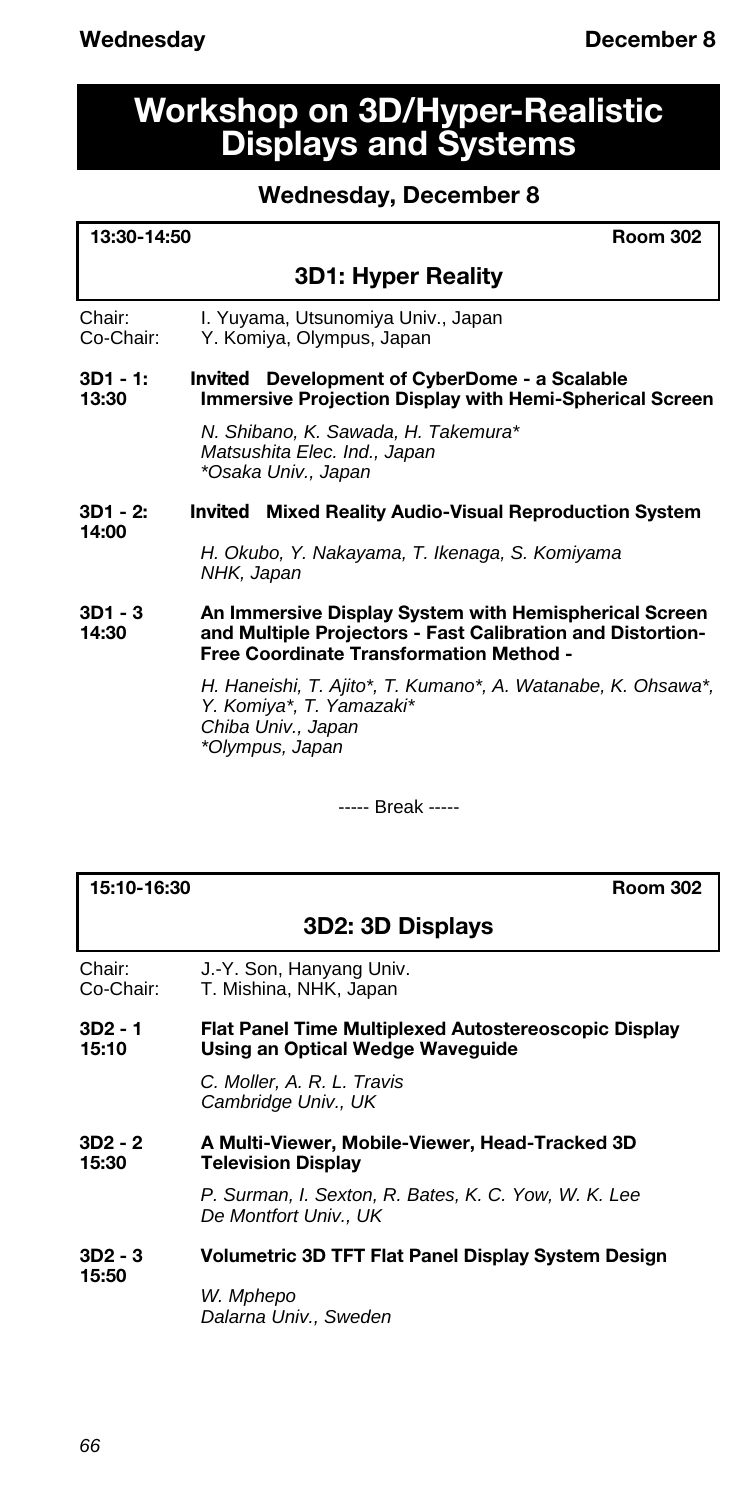# **Wed./Thu. December 8/9**

#### **3D2 - 4 Depth- and Viewing-Angle-Enhanced Three-16:10 Dimensional/Two-Dimensional Convertible Display Based on Integral Imaging**

*J.-H. Park, H.-R. Kim, Y. Kim, J. Kim, J. Hong, S.-D. Lee, B. Lee Seoul Nat. Univ., Korea*

----- Break -----

| 16:50-18:00<br>Room 302 |                                                                                                                            |  |
|-------------------------|----------------------------------------------------------------------------------------------------------------------------|--|
| 3D3: 3D Processing      |                                                                                                                            |  |
| Chair:<br>Co-Chair:     | T. Fujii, Nagoya Univ., Japan<br>T. Ajito, Olympus, Japan                                                                  |  |
| $3D3 - 1:$<br>16:50     | <i>Invited</i> 3D Computer Graphics Based on Integral<br>Photography                                                       |  |
|                         | T. Naemura<br>Univ. of Tokyo, Japan                                                                                        |  |
| $3D3 - 2$<br>17:20      | Pixel Pattern for Voxels in Rhomb Shape Pixel Cell                                                                         |  |
|                         | J.-Y. Son, V. Saveljev, K.-T. Kim*, S.-S. Kim**<br>Hanyang Univ., Korea<br>*Hannam Univ., Korea<br>**Samsung Elect., Korea |  |
| $3D3 - 3$               | A Real-Time Time-Multiplexed Stereoscopic Image                                                                            |  |

**17:40 Converter**

*K. W. Kim, H. H. Cho\*, C. H. Choi, M. R. Choi Hanyang Univ., Korea \*Commun. Elec. Network, Korea*

### **Author Interviews**

18:10 – 19:00

# **Thursday, December 9**

| 14:00 - 17:00 | <b>Exhibition Hall B</b>                                                         |
|---------------|----------------------------------------------------------------------------------|
|               | <i>Poster</i> 3Dp: 3D Displays & Related Technologies                            |
| 3Dp - 1       | A New Pseudoscopic Moving-Image 3D Display without<br><b>Glasses Using Moire</b> |
|               | C. Yamada, H. Isono<br>Nippon Inst. of Tech., Japan                              |
| $3Dp - 2$     | Flat-Panel Autostereoscopic View-Sequential 3D Display<br><b>Backlight</b>       |
|               | C. M. G. Lee, A. R. L. Travis<br>Cambridge Univ., UK                             |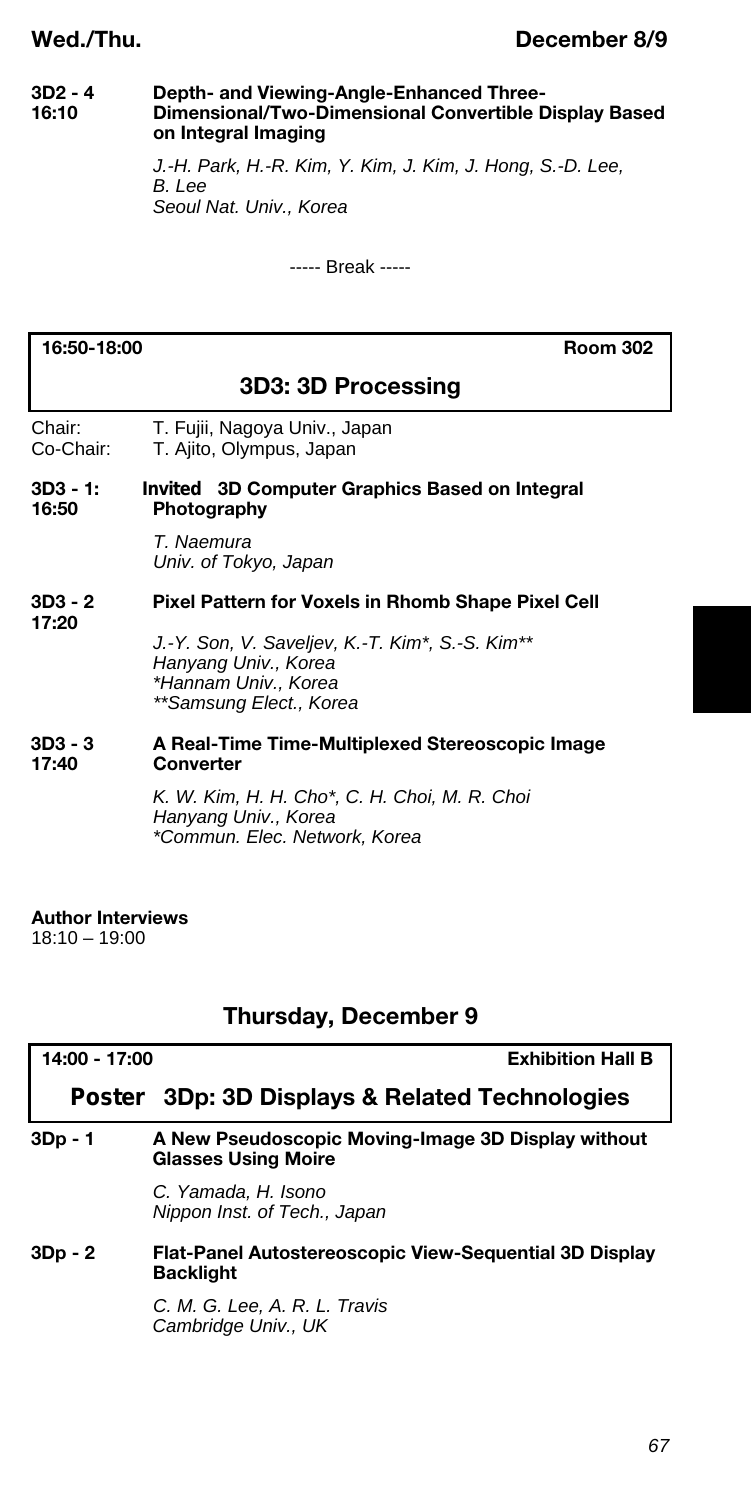#### **3Dp - 3 Volumetric Display System Based on Three-Dimensional Scanning with an Inclined Optical Image**

*D. Miyazaki, K. Shiba, K. Sotsuka, K. Matsushita Osaka City Univ., Japan*

#### **3Dp - 4 Design Optimization of the Multi-Central Depth Plane Integral Imaging for Three-Dimensional Display**

*J. Hong, J. Kim, J.-H. Park, B. Lee Seoul Nat. Univ., Korea*

#### **3Dp - 5 Stereoscopic Cameras and Displays System over Internet Protocol**

*H. Noto, Y. Yamada, H. Yamamoto, Y. Hayasaki, S. Muguruma\*, Y. Nagai\*, Y. Shimizu\*, N. Nishida Univ. of Tokushima, Japan \*Nichia, Japan*

### **15:10 - 17:00 Room 201**

## **VHF4/3D4: 3D Vision**

Chair: H. Isono, Nippon Inst. of Tech., Japan<br>Co-Chair: S. Yano, NHK, Japan S. Yano, NHK, Japan

#### **VHF4/3D4 - 1:** *Invited* **3D Structure and Volume Perception from Motion 15:10**

*M. Idesawa, M. Uchida, T. H. Moe\* Univ. of Electro-Commun., Japan \*Myanmar Radio & Television, Myanmar*

#### **VHF4/3D4 - 2 Mathematical Simulation of the Mime Effect 15:40**

*R. Mtibaa, M. Idesawa, Y. Sakaguchi Univ. of Electro-Commun., Japan*

#### **VHF4/3D4 - 3 Evaluation of Discontinuity in 3D Images Generated by 16:00 High-Density Directional Images**

*M. Watanabe, H. Nate\*, Y. Takaki Tokyo Univ. of A&T, Japan \*Tokyo Polytech. Univ., Japan*

#### **VHF4/3D4 - 4 A New Method of Stereo Matching for Curved Surface 16:20**

*Z. Xu, M. Idesawa Univ. of Electro-Commun., Japan*

#### **VHF4/3D4 - 5 Development and Evaluation of Stereoscopic 3D Display 16:40 with Dynamic Optical Correction**

*T. Shibata, T. Kawai, M. Otsuki\*, N. Miyake\*, Y. Yoshihara\*\*, T. Iwasaki\*\*\*, N. Terashima Waseda Univ., Japan \*Nikon, Japan \*\*Arisawa Manufacturing, Japan \*\*\*Univ. of Occupational & Environmental Health, Japan*

#### **Author Interviews**

17:00 – 18:00

#### **Supporting Organization:**

Technical Group on Artistic Image Technology, ITE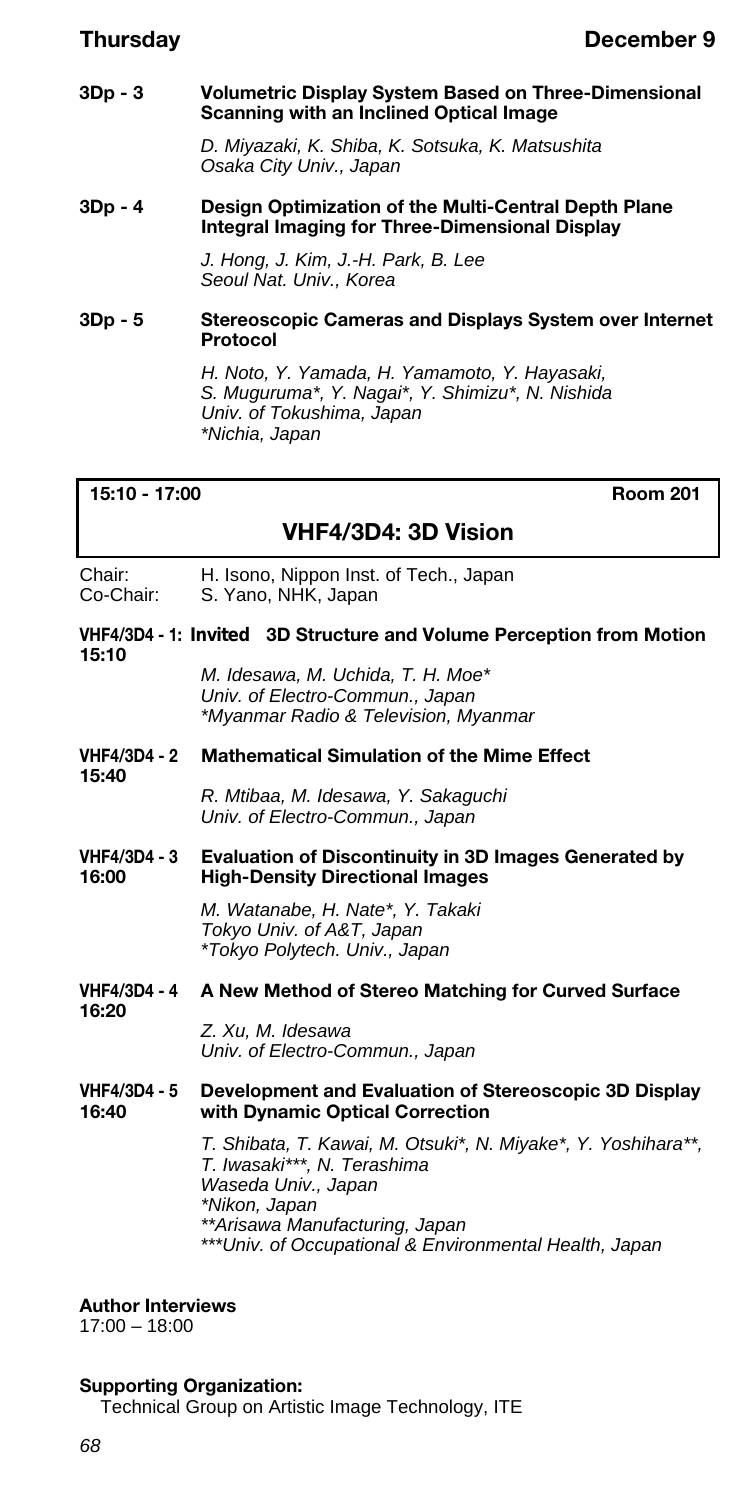# **Workshop on Applied Vision and Human Factors**

# **Wednesday, December 8**

|               | weanesaay, December 8                                                                                                         |
|---------------|-------------------------------------------------------------------------------------------------------------------------------|
| 13:30 - 16:30 | <b>Exhibition Hall B</b>                                                                                                      |
|               | <b>Poster VHFp: Human Factor and Image Quality</b>                                                                            |
| $VHFp - 1$    | Using Human Eye Model to Study the Image Quality of<br><b>Display System</b>                                                  |
|               | C. R. Ou, T. J. Chen<br>ITRI/OES, Taiwan<br>*Yuan Ze Univ., Taiwan                                                            |
| $VHFp - 2$    | Just Noticeable Difference (JND) Contrast of "Mura" in<br><b>LCDs on the Five Background Luminance Levels</b>                 |
|               | T. Tamura, K. Tanaka, M. Baba, M. Suzuki, T. Furuhata<br>Tokyo Polytech. Univ., Japan                                         |
| $VHFp - 3$    | Evaluation of Visual Fatigue Relative in the Viewing of a<br>Depth-Fused 3D Display and 2D Display                            |
|               | Y. Ishigure, S. Suyama, H. Takada, K. Nakazawa,<br>J. Hosohata*, Y. Takao*, T. Fujikado*<br>NTT, Japan<br>*Osaka Univ., Japan |
| VHFp - 4      | Securing Information Display by Use of Multiple Decoding<br>Masks Based on Visual Encryption and Decryption                   |
|               | H. Yamamoto, Y. Hayasaki, N. Nishida<br>Univ. of Tokushima, Japan                                                             |
| $VHFp - 5$    | Automatic Display Monitoring to Detect Human Bodies by<br><b>Using Edge Vector</b>                                            |
|               | H. Hadano, F. Saitoh<br>Gifu Univ., Japan                                                                                     |
| $VHFp - 6$    | <b>Contrast Improvement of Displayed Scene Image</b><br><b>Including a Moving Object</b>                                      |
|               | Y. Kuze, F. Saitoh<br>Gifu Univ., Japan                                                                                       |
| $VHFp - 7$    | <b>Triple Density Error Diffusion for Medical Monochrome</b><br><b>LCDs and Evaluation of Its Performance</b>                 |
|               | N. Oka, N. Kuroki, M. Numa, K. Yamamoto<br>Kobe Univ., Japan                                                                  |

# **Thursday, December 9**

**9:00 - 9:10 Room 201**

**Opening**

**Opening Remarks 9:00**

*H. Isono, Workshop Chair*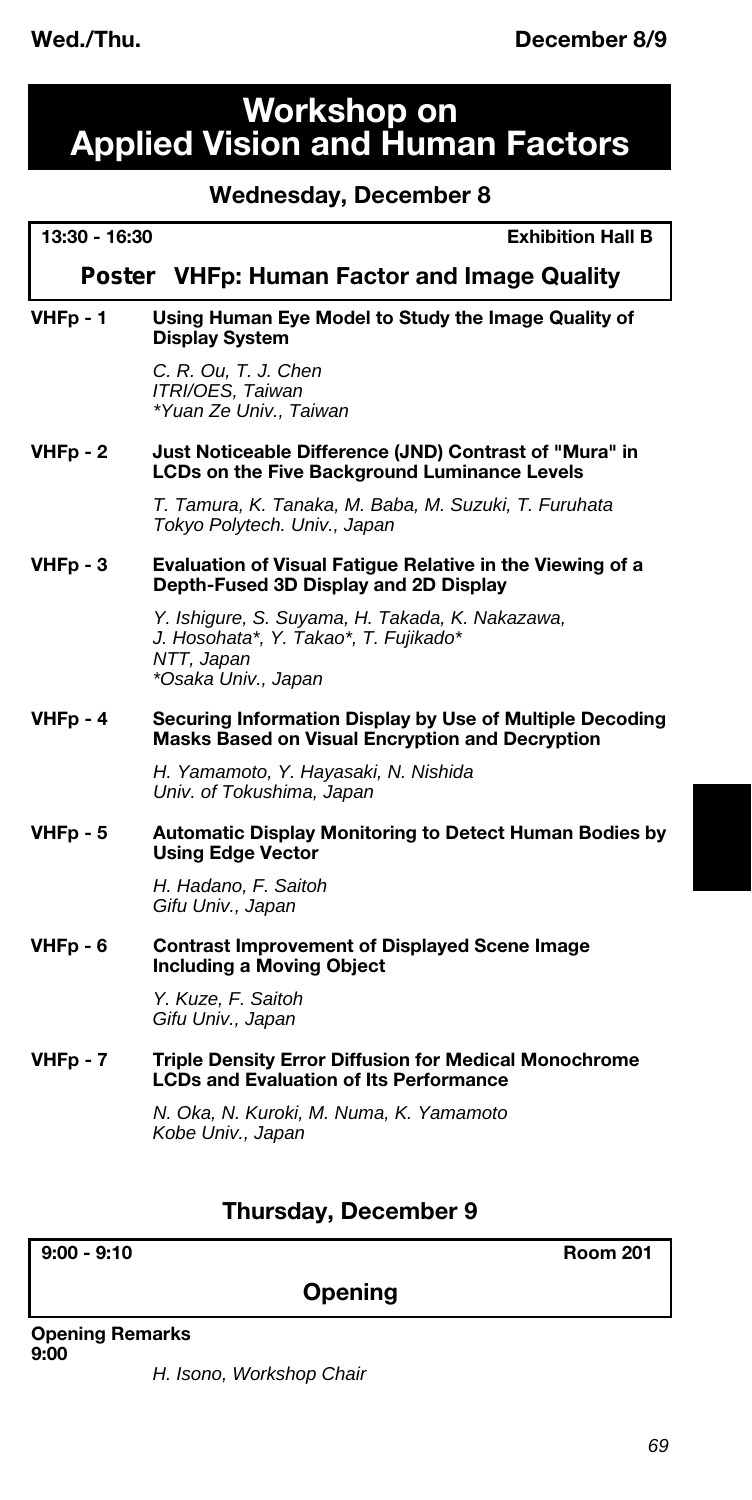| $9:10 - 10:20$<br><b>Room 201</b> |                                                                                                                                                 |
|-----------------------------------|-------------------------------------------------------------------------------------------------------------------------------------------------|
|                                   | VHF1: Human Factor (1)                                                                                                                          |
| Chair:<br>Co-Chair:               | J. L. Bergquist, Nokia Japan, Japan<br>T. Tamura, Tokyo Polytech. Univ., Japan                                                                  |
| VHF1 - 1:<br>9:10                 | <i>Invited</i> To Expanding Application Horizons of User<br>Friendly Digital AV Contents on KANSEI Engineering                                  |
|                                   | M. Kasuga, M. Sato<br>Utsunomiya Univ., Japan                                                                                                   |
| VHF1 - 2                          | A Study on a Presentation Method for Interactive Poster                                                                                         |
| 9:40                              | I. Kishida, T. Sugihara*, Y. Hirano, K. Mase<br>Nagoya Univ., Japan<br>*Ricoh, Japan                                                            |
| VHF1 - 3<br>10:00                 | Simulator Sickness Symptoms Caused by a Visual Search<br>Task in a Monocular Virtual Display                                                    |
|                                   | J. Häkkinen, J. Takatalo*, J. Havukumpu*, J. Komulainen*,<br>H. Särkelä**, G. Nyman*<br>Nokia Res. Ctr., Finland<br>*Univ. of Helsinki, Finland |

----- Break -----

**10:40 - 11:50 Room 201**

# **VHF2: Human Factor (2)**

Chair: M. Kasuga, Utsunomiya Univ., Japan Co-Chair: S. Clippingdale, NHK, Japan

#### **VHF2 - 1:** *Invited* **Human Perception of LED Sources Pulsed above 10:40 the Critical Fusion Frequency**

*R. Sharpe, C. M. Cartwright, W. A. Gillespie, E. Billen, C. Wall\*, J. A. F. Taylor\* Univ. of Abertay Dundee, UK \*Nat. Physical Lab., UK*

#### **VHF2 - 2** Does Eye Tracking Provide a Window to the Soul of 11:10 Mobile Phone Users? **11:10 Mobile Phone Users?**

*M. Pölönen, J. Häkkinen, J. Laarni\* Nokia Res. Ctr., Finland \*Helsinki School of Economics, Finland*

### **VHF2 - 3 Walking-Caused Vibration and Small Display Legibility**

**11:30**

*M. Olkkonen, T. Mustonen Nokia Res. Ctr., Finland*

----- Lunch -----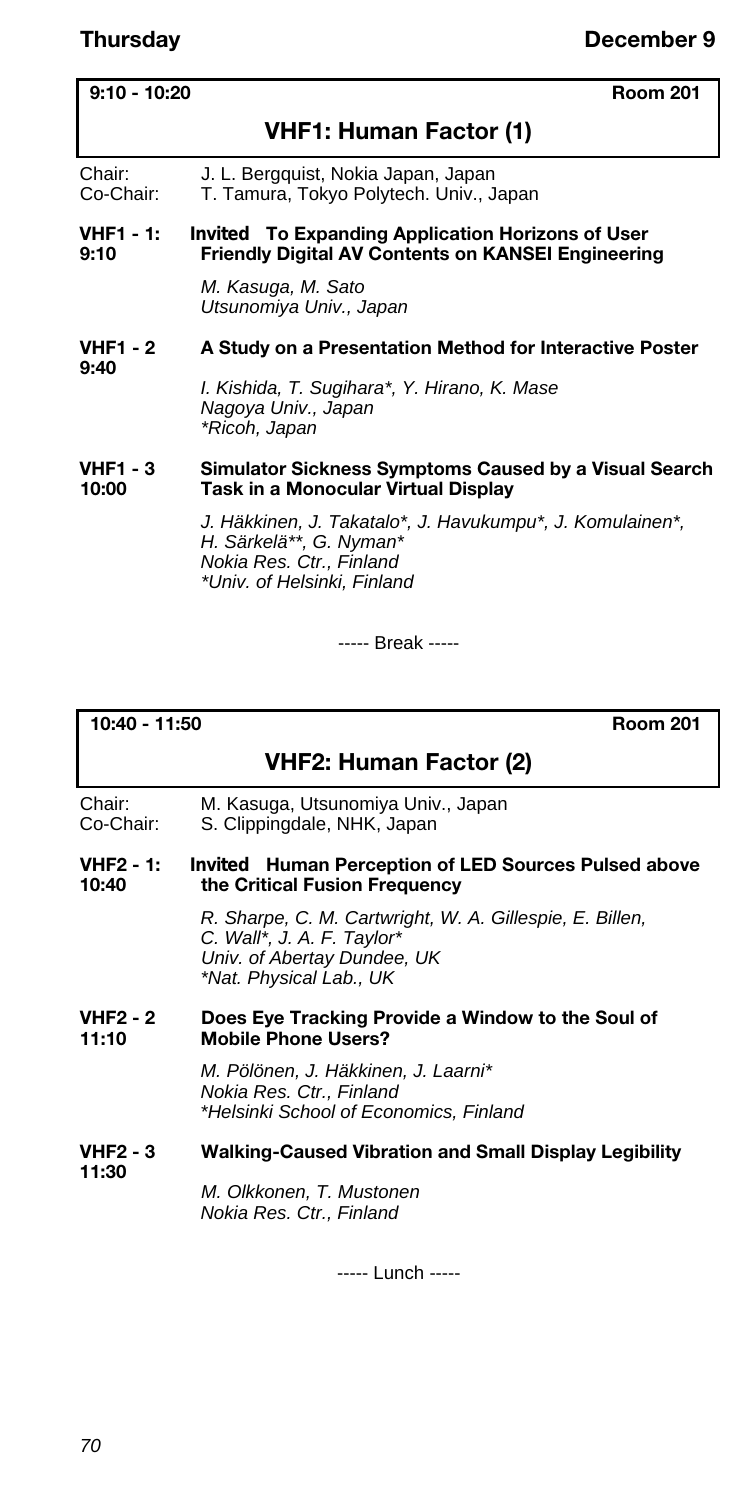**13:50**

# **13:50 - 14:50 Room 201**

# **VHF3: Human Factor (3)**

Chair: R. Sharp, Univ. of Abertay, UK<br>Co-Chair: S. Clippingdale, NHK, Japan S. Clippingdale, NHK, Japan

#### **VHF3 - 1 Human Factors Guidelines for Paper-Like Displays**

*S.-C. Jeng, Y.-R. Lin, C.-C. Liao, C.-H. Wen, C.-S. Wei\*, P. Shaw\*, H. W. Zan\* ITRI, Taiwan \*Nat. Chiao Tung Univ., Taiwan*

#### VHF3 - 2 Ergonomic Evaluation of a Projector Using Field-<br>14:10 **Sequential Color Projection System 14:10 Sequential Color Projection System**

*E. Umezawa, T. Shibata, T. Kawai, K. Ukai Waseda Univ., Japan*

#### **VHF3 - 3 Scanning Aspects of Emissive Passive-Matrix Displays 14:30**

*A. Sempel, P. J. Snijder, K. Brunner Philips Res. Labs., The Netherlands*

----- Break -----

#### **15:10 - 17:00 Room 201**

# **VHF4/3D4: 3D Vision**

Chair: H. Isono, Nippon Inst. of Tech., Japan<br>Co-Chair: S. Yano, NHK, Japan S. Yano, NHK, Japan

#### **VHF4/3D4 - 1:** *Invited* **3D Structure and Volume Perception from Motion 15:10**

*M. Idesawa, M. Uchida, T. H. Moe\* Univ. of Electro-Commun., Japan \*Myanmar Radio & Television, Myanmar*

#### **VHF4/3D4 - 2 Mathematical Simulation of the Mime Effect 15:40**

*R. Mtibaa, M. Idesawa, Y. Sakaguchi Univ. of Electro-Commun., Japan*

#### **VHF4/3D4 - 3 Evaluation of Discontinuity in 3D Images Generated by 16:00 High-Density Directional Images**

*M. Watanabe, H. Nate\*, Y. Takaki Tokyo Univ. of A&T, Japan \*Tokyo Polytech. Univ., Japan*

#### **VHF4/3D4 - 4 A New Method of Stereo Matching for Curved Surface 16:20**

*Z. Xu, M. Idesawa Univ. of Electro-Commun., Japan*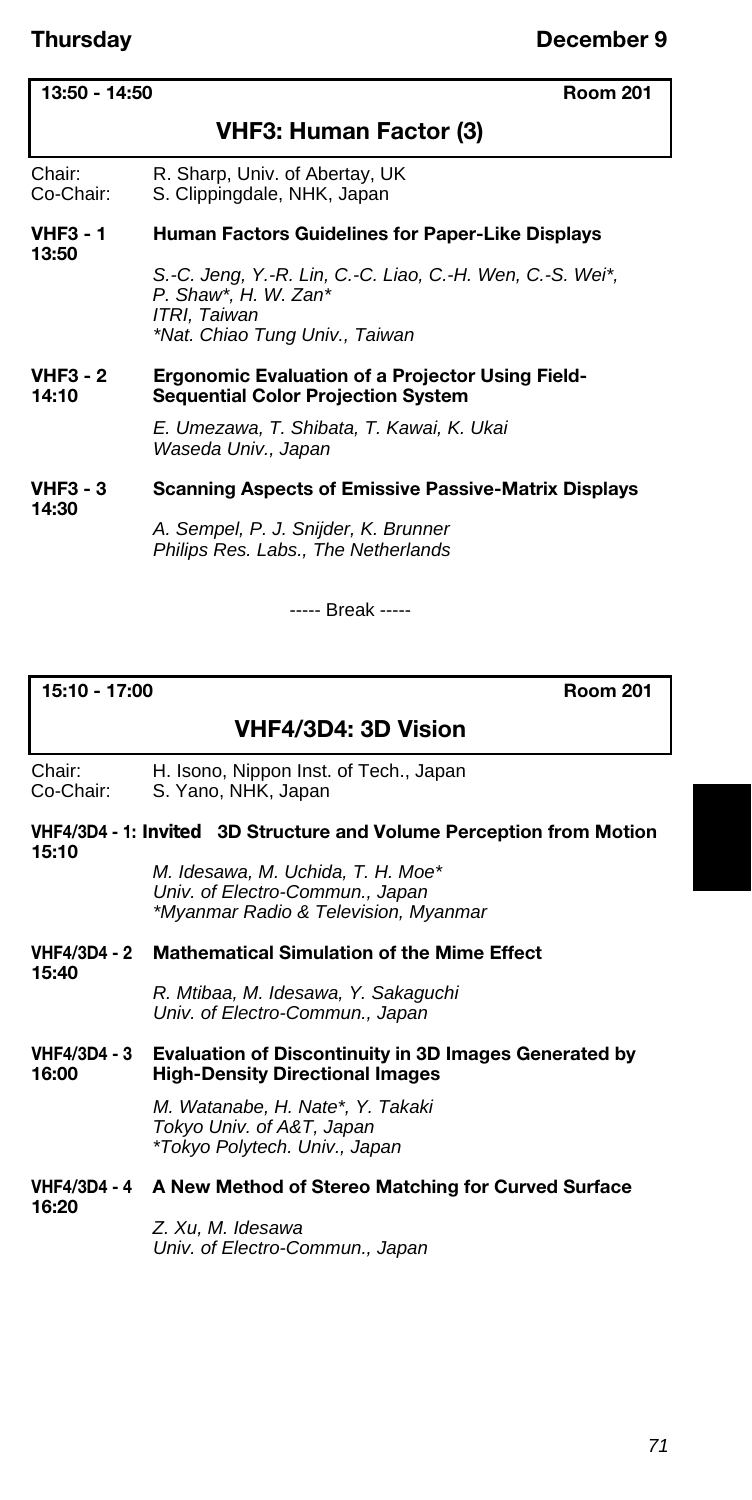#### **VHF4/3D4 - 5 Development and Evaluation of Stereoscopic 3D Display 16:40 with Dynamic Optical Correction**

*T. Shibata, T. Kawai, M. Otsuki\*, N. Miyake\*, Y. Yoshihara\*\*, T. Iwasaki\*\*\*, N. Terashima Waseda Univ., Japan \*Nikon, Japan \*\*Arisawa Manufacturing, Japan \*\*\*Univ. of Occupational & Environmental Health, Japan*

#### **Author Interviews**

17:00 – 18:00

## **Friday, December 10**

| $9:00 - 10:10$<br>Room 301                     |                                                                                                   |  |
|------------------------------------------------|---------------------------------------------------------------------------------------------------|--|
| VHF5/LCT6: Pixel Arrangement and Image Quality |                                                                                                   |  |
| Chair:<br>Co-Chair:                            | Y. Shimodaira, Shizuoka Univ., Japan<br>M. Ozaki, Osaka Univ., Japan                              |  |
| VHF5/LCT6 - 1: Invited PenTile LCDs            |                                                                                                   |  |
| 9:00                                           | C. Elliott<br>Clairvoyante, USA                                                                   |  |
| 9:30                                           | VHF5/LCT6 - 2 Color Image Improvement in Display with A Novel String<br><b>Pixel Architecture</b> |  |
|                                                | C.-S. Chang, C.-J. Chen, J.-P. Pang<br>InnoLux Display, Taiwan                                    |  |
| <b>VHF5/LCT6 - 3</b><br>9:50                   | <b>Optical and Electrical Characterization of Flickering of</b><br><b>Color STN-LCD</b>           |  |
|                                                |                                                                                                   |  |

*R. Chen, X. Zhang Philips Mobile Display Sys., China*

----- Break -----

#### **10:30 - 12:00 Room 301**

#### **VHF6/LCT7: Moving Image Quality**

| Chair:    | C. Elliott, Clairvoyante, USA        |
|-----------|--------------------------------------|
| Co-Chair: | Y. Shimodaira, Shizuoka Univ., Japan |

#### **VHF6/LCT7 - 1:** *Invited* **A Review of MPRT Measurement Method for 10:30 Evaluating Motion Blur of LCDs**

*J. Someya, Y. Igarashi\* Mitsubishi Elec., Japan \*Hitachi Displays, Japan*

#### **VHF6/LCT7 - 2 Dynamic Gamma: A Metric for the Temporal Response Contribution to Motion Blur**

*H. Pan, X. Feng, S. Daly Sharp Labs. of America, USA*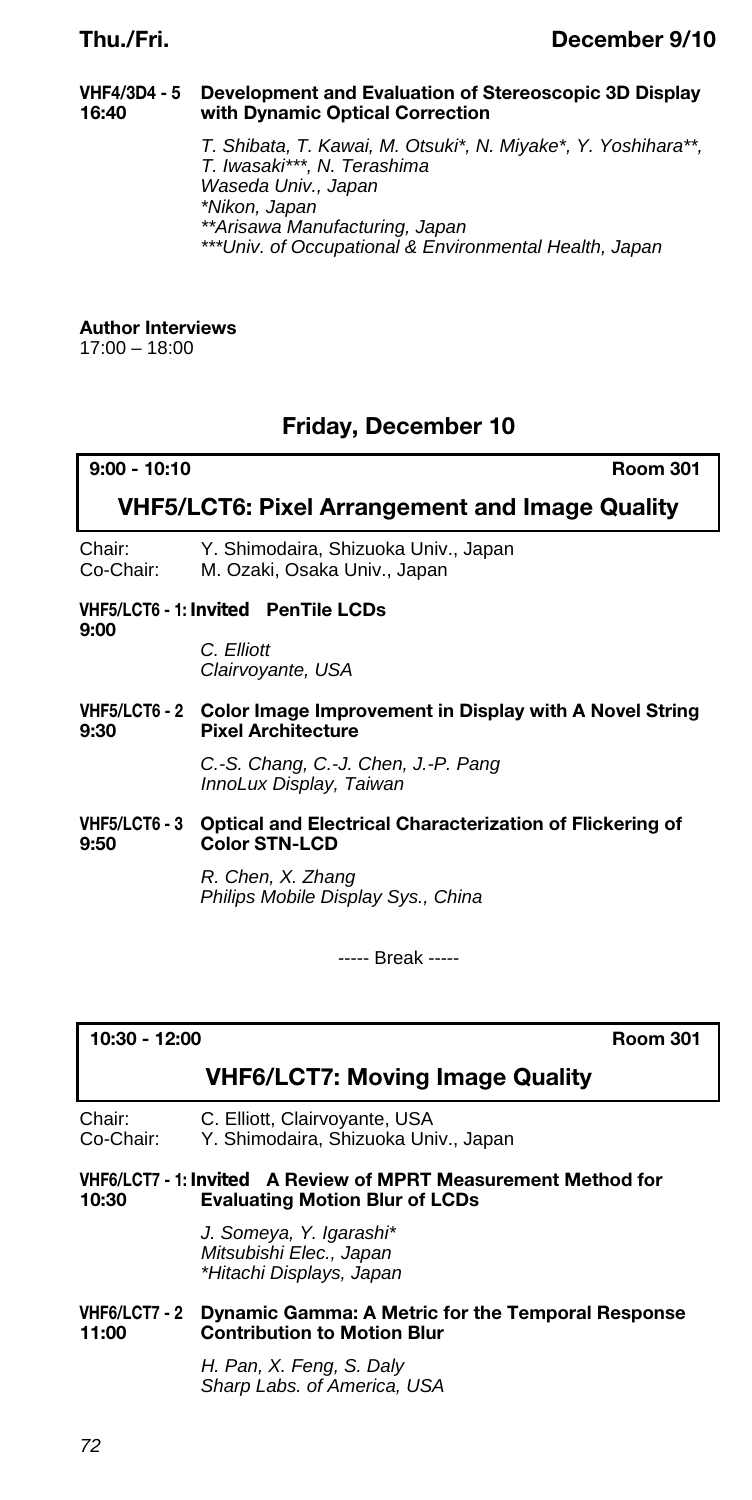#### **VHF6/LCT7 - 3 Parameters of Motion Picture Blurring Measured by Using 11:20 a Pursuit Camera**

*K. Oka, K. Kitagishi, Y. Enami Otsuka Elect., Japan*

#### **VHF6/LCT7 - 4 Motion Picture Quality of Colored Image Measured by 11:40 Using a Pursuit Camera System**

*Y. Enami, K. Kitagishi, K. Oka Otsuka Elect., Japan*

----- Lunch -----

**14:00 - 15:00 Room 301**

## **VHF7: Image Quality and Tone Reproduction**

Chair: J. Someya, Mitsubishi Elec., Japan Co-Chair: T. Kurita, NHK, Japan

#### **VHF7 - 1 Development of 45-Inch High Quality LC-TV 14:00**

*Y. Yoshida, H. Furukawa, M. Ueno, E. Ikuta, S. Daly, X. Feng, I. Sezan, Y. Kikuchi, T. Fujine, M. Sugino Sharp, Japan*

#### **VHF7 - 2 An Image Enhancement Algorithm of Flat Panel Display 14:20**

*H. H. Cho, M. R. Choi Hanyang Univ., Korea*

#### **VHF7 - 3 A New Gamma Determination Method in FPD 14:40 Measurement**

*T. J. Jun, G. C. Park, J. S. Lee, S. Y. Lee Samsung Elect., Korea*

----- Break -----

| 15:20 - 17:00 |  |
|---------------|--|
|---------------|--|

**15:20 - 17:00 Room 301**

#### **VHF8: Color Reproduction**

Chair: T. Kurita, NHK, Japan<br>Co-Chair: J. Someya, Mitsubishi

J. Someya, Mitsubishi Elec., Japan

#### **VHF8 - 1 Wide Color Gamut and High Brightness WUXGA LCD Monitor with Color Calibrator**

*H. Kaneko, S. Kagawa, M. Ozawa, H. Sugiura, H. Tanizoe\*, H. Ueno\*, T. Kimura\*, H. Katou\* Mitsubishi Elec., Japan \*NEC-Mitsubishi Elec. Visual Syss., Japan*

#### **VHF8 - 2 Displaying sYCC Still Images on a Wide Color Gamut 15:40 Television**

*T. Matsumoto, Y. Akiyama, T. Nakatsue, S. Haga, T. Arai, H. Shibata, Y. Kuze, M. Hatanaka, K. Kakinuma Sony, Japan*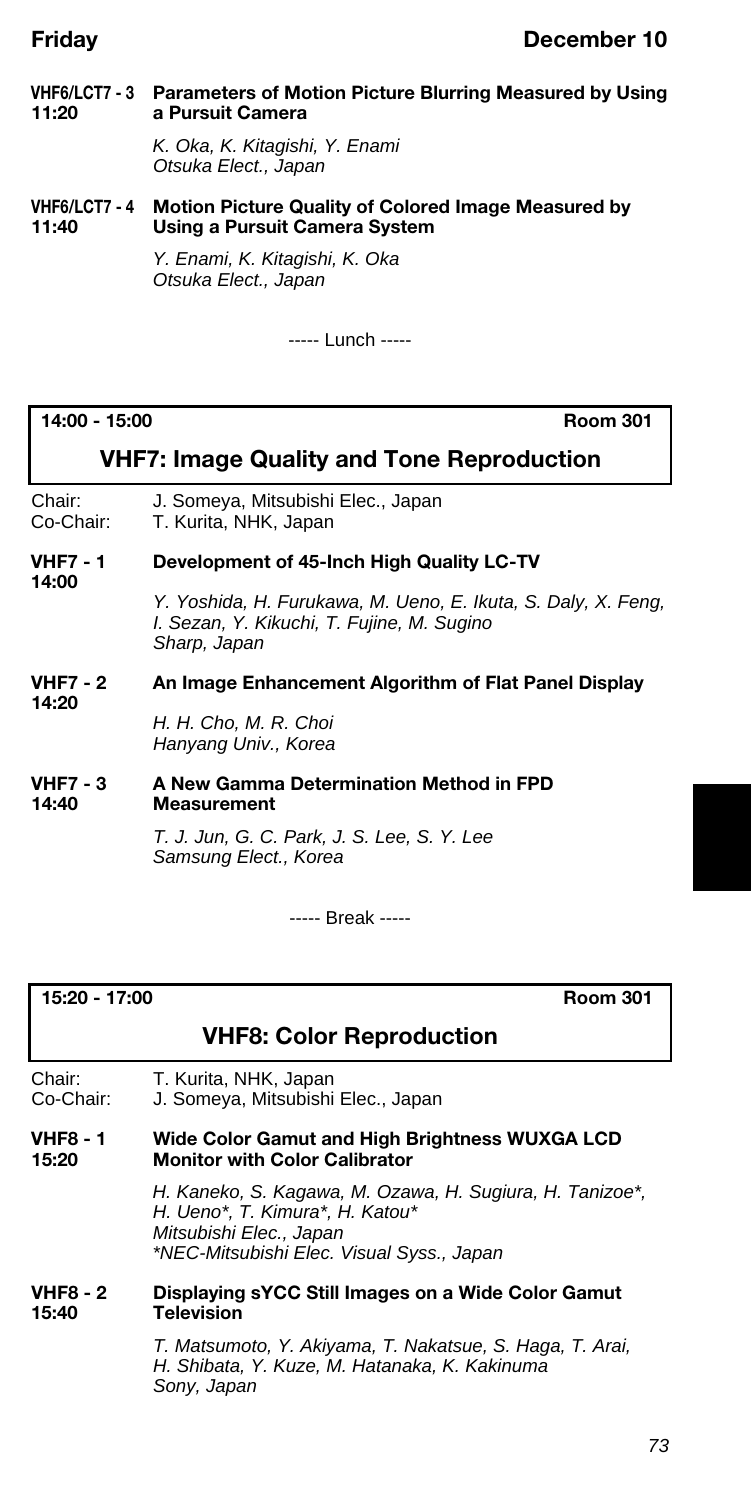**VHF8 - 3 Reproduction of sRGB Image on PDP 16:00** *Y. Kwak, D. Park, W. Choe, C. Y. Kim*

*Samsung Advanced Inst. of Tech., Korea*

**VHF8 - 4 Color Conversion Method for Multi Primary Displays in 16:20 order to Reduce the Power Consumption and Conversion Time**

> *M. Takaya, K. Ito, G. Ohashi, Y. Shimodaira Shizuoka Univ., Japan*

#### **VHF8 - 5 The 3-Factors Color Mapping Method 16:40**

*M. D. Yung, I. L. Ho, K. H. Peng, P. C. Chen, T. T. Lin Chi Mei Optoelect.ronics, Taiwan*

**Author Interviews** 17:00 – 18:00

# **SID '05**

Society for Information Display Symposium, Seminar & Exhibition

May 22–27, 2005

Boston, MA, USA

http://www.sid.org

# **BANQUET**

Wednesday, December 8  $19:30 - 21:30$ at Continental Room Hotel Okura Niigata Free Shuttle Bus; From Toki Messe to Banquet Site at 18:20, 18:45 and 19:10 From Banquet Site to Toki Messe at 21:50

See page 6 for details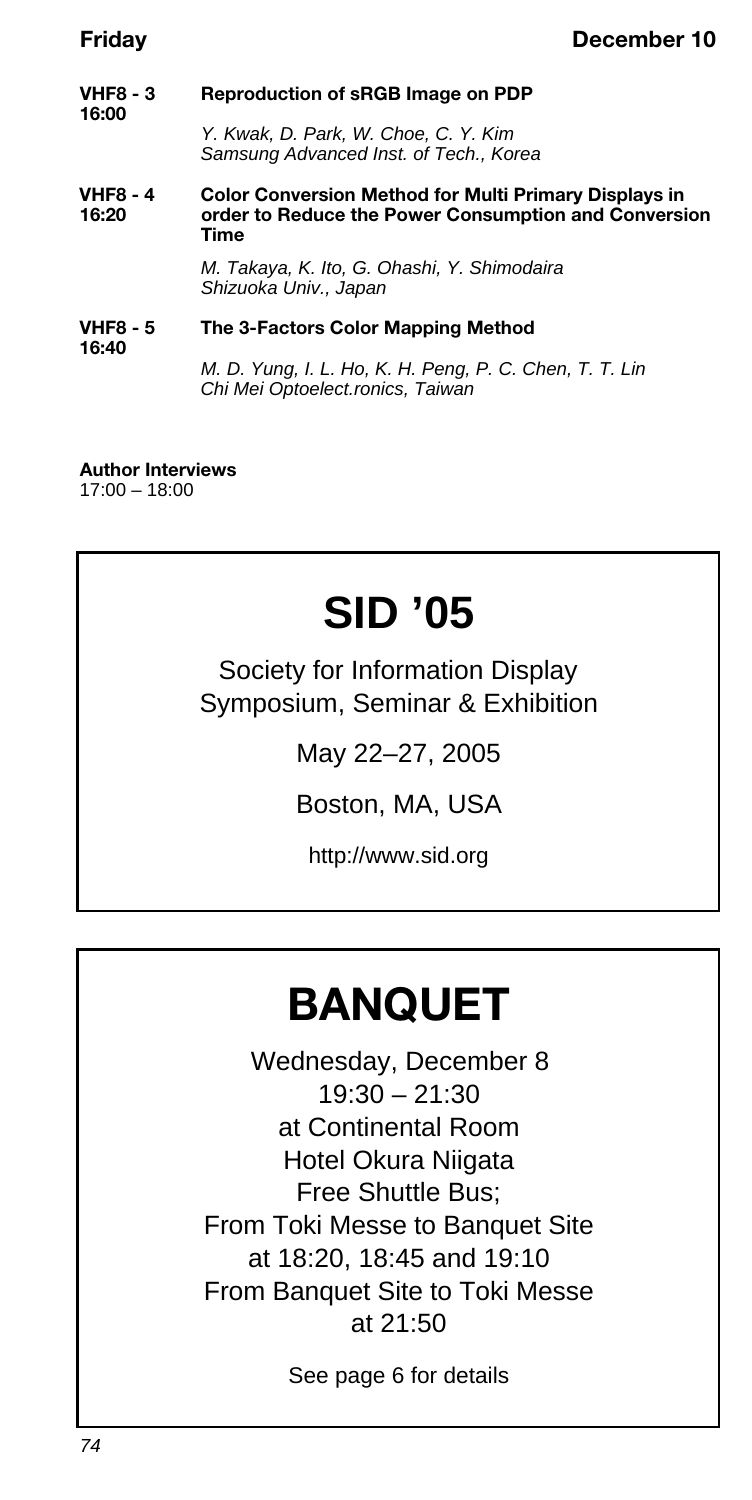## **Workshop on Projection and Large-Area Displays, and Their Components**

#### **Thursday, December 9**

| 14:00 - | 17:00 |
|---------|-------|
|---------|-------|

**Exhibition Hall B** 

#### *Poster* **LADp: Optics & Components**

**LADp - 1 Fabrication of Continuous-Relief Planar Blazed Grating Using Laser LIGA for LC Rear-Projection Display Systems**

> *P. H. Yao, C. F. Chen\*, R. T. Zheng ITRI, Taiwan \*Nat. Chung Cheng Univ., Taiwan*

#### **LADp - 2 The Application of the YAG Filter in LCOS Optical Engine**

*C.-A. Yang, M. Liu, S.-M. Wu, C.-N. Mo, S.-T. Yang Chunghwa Picture Tubes, Taiwan*

#### **LADp - 3 Gradient Angle Design of Dichroic Mirrors Used in LCD Projection Display**

*W. Lu, Z. Zheng, P. Gu, A. Guan\* Zhejiang Univ., China \*Zhejiang Univ. of Sci. & Tech., China*

#### **Friday, December 10**

#### **09:00 - 10:10 Room 201**

### **LAD1: Digital Cinema & Imaging Technologies**

Chair: C. Y. M. Cheng, Moxtek, USA<br>Co-Chair: K. Ohara. TI Japan, Japan K. Ohara, TI Japan, Japan

**LAD1 - 1:** *Invited* **Recent Progress on Digital Cinema Systems 9:00**

> *T. Fujii, K. Shirakawa, M. Nomura, T. Yamaguchi NTT, Japan*

**LAD1 - 2 Digital Microdisplay Backplane with Bit Serial SIMD Processing** 

> *K. Guttag Kagutech, USA*

#### LAD1 - 3 Sensing Technology for Automatic Keystone Correction in<br>9:50 Projectors **9:50 Projectors**

*M. Kobayashi, H. Matsuda, O. Wada, S. Arazaki, H. Kamakura Seiko Epson, Japan*

----- Break -----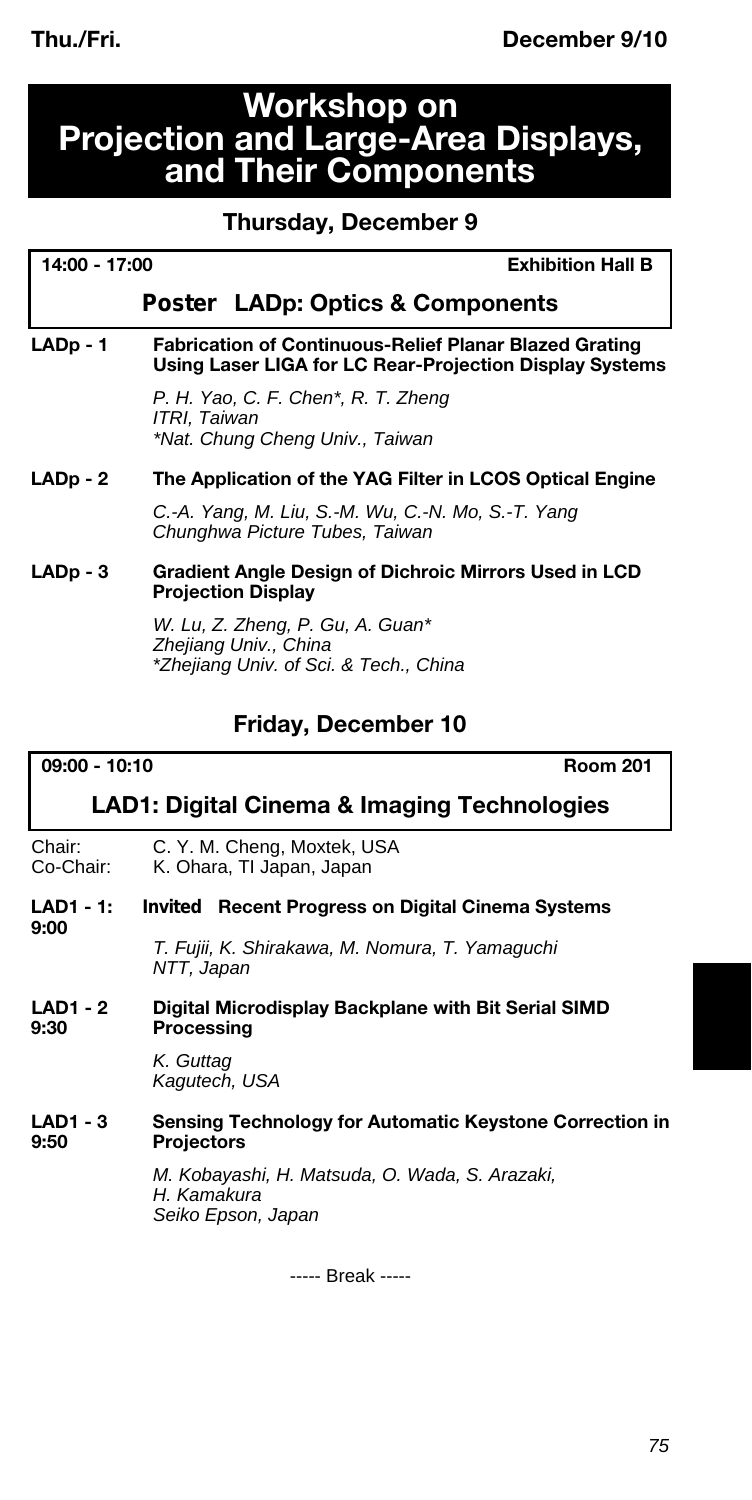| 10:40 - 12:00            | <b>Room 201</b>                                                                                                 |  |
|--------------------------|-----------------------------------------------------------------------------------------------------------------|--|
|                          | <b>LAD2: Optics &amp; Components</b>                                                                            |  |
| Chair:<br>Co-Chair:      | M. Robinson, ColorLink Inc., USA<br>T. Hayashi, Sumitomo 3M, Japan                                              |  |
| <b>LAD2 - 1</b><br>10:40 | <b>Full Color QXGA Projection Display with VA-FLC</b><br><b>Resolution-Enhancing Device</b>                     |  |
|                          | K. Fujita, A. Takaura, T. Tokita, H. Sugimoto, T. Murai,<br>Y. Takiquchi<br>Ricoh, Japan                        |  |
| <b>LAD2 - 2</b><br>11:00 | Dual Paraboloid Reflectors and Light Pipe Based<br><b>Illumination Systems for Projection Display</b>           |  |
|                          | K. Li, S. Sillyman, S. Inatsugu<br>Wavien, USA                                                                  |  |
| $LAD2 - 3$<br>11:20      | <b>Optical Efficiency Improvements in Wire Grid Polarizing</b><br><b>Beamsplitter in LC Projection Displays</b> |  |
|                          | C. Y. M. Cheng, R. Perkins, D. Hansen, P. Steve<br>Moxtek, USA                                                  |  |
| <b>LAD2 - 4</b>          | <b>Method of Optical Evaluation for Projection Screen</b>                                                       |  |
| 11:40                    | A. Kagotani, T. Kaizuka, S. Iwata, T. Tomono, S. Takahashi,<br>T. Abe<br>Toppan Printing, Japan                 |  |

----- Lunch -----

#### **14:00 - 14:40 Room 201**

#### **LAD3: Microdisplay & System Designs**

| Chair:    | K. Guttag, Kagutech, USA           |
|-----------|------------------------------------|
| Co-Chair: | Z. Tajima, Hitachi Displays, Japan |

#### **LAD3 - 1 Fringe-Field Induced Disclinations in VAN LCoS Panels 14:00**

*D. Cuypers, H. De Smet\*, A. Van Calster\* IMEC, Belgium \*Ghent Univ., Belgium*

#### **LAD3 - 2 Optimization of Three-Panel Liquid Crystal on Silicon Video Projection Systems**

*M. G. Robinson, J. Chen, G. D. Sharp ColorLink, USA*

**Author Interviews**

17:00 – 18:00

#### **Supporting Organizations:**

Technical Group on Information Display, ITE

Tehchnical Committee on Electronic Information Displays, Electronics Society, IEICE

Opto-Electronic Materials and Devices Study Specialty Section, IEIJ Liquid Crystal Display Forum, JLCS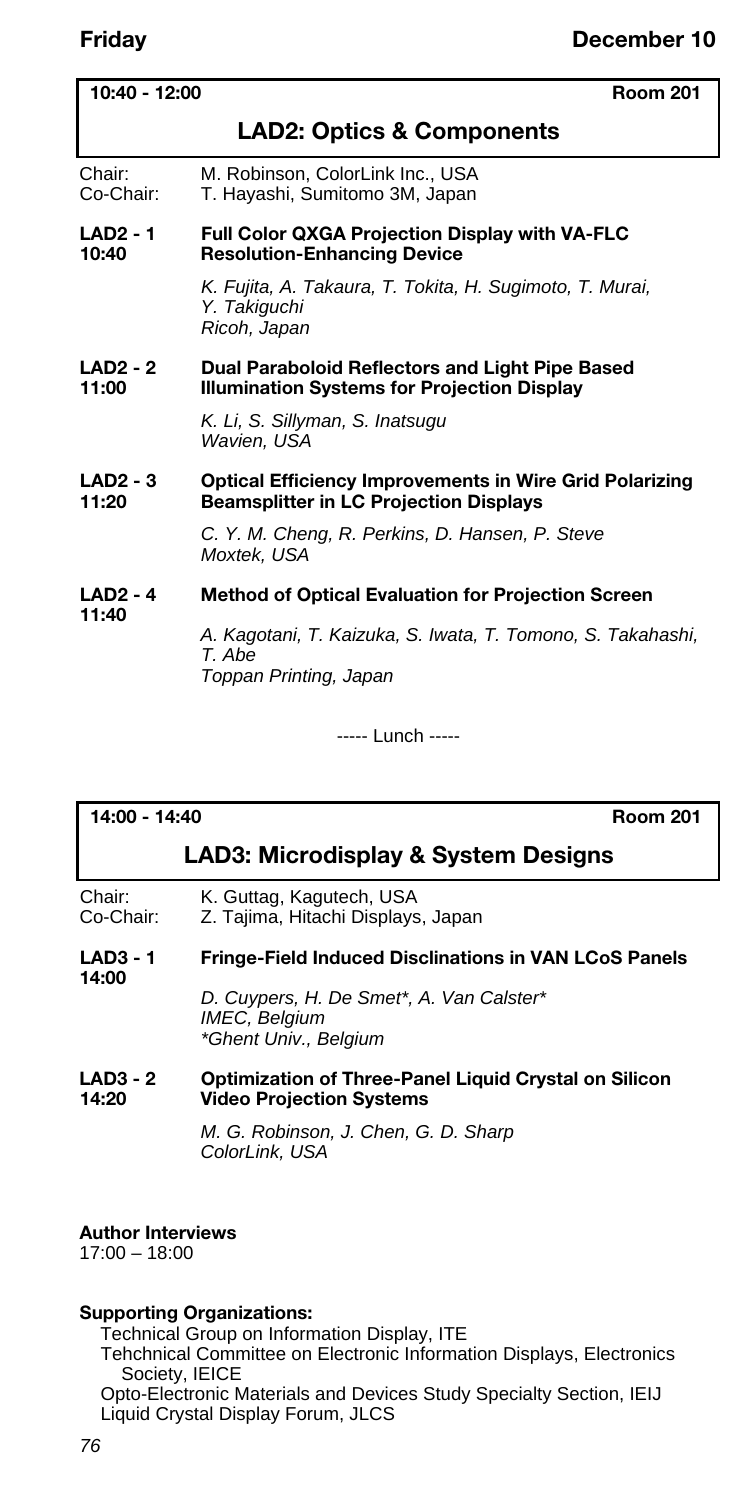# **Topical Session on Electronic Paper**

## **Wednesday, December 8**

| 13:30 - 14:35<br><b>Room 201</b>                                                                                 |                                                                                                                                                                                                                                |  |
|------------------------------------------------------------------------------------------------------------------|--------------------------------------------------------------------------------------------------------------------------------------------------------------------------------------------------------------------------------|--|
|                                                                                                                  | EP1: Electronic Paper (1)                                                                                                                                                                                                      |  |
| Chair:<br>Co-Chair:                                                                                              | T. Fujisawa, Dainippon Ink & Chem., Japan<br>Y. Toko, Stanley Elec., Japan                                                                                                                                                     |  |
| EP1 - 1:<br><i>Invited</i> A New Color Imaging Method for Photo-<br>13:30<br><b>Addressable Electronic Paper</b> |                                                                                                                                                                                                                                |  |
|                                                                                                                  | H. Harada, H. Kobayashi, M. Gomyo, Y. Okano, H. Arisawa<br>Fuji Xerox, Japan                                                                                                                                                   |  |
| $EP1 - 2$                                                                                                        | <b>Black and White Cholesteric Liquid Crystal Display</b>                                                                                                                                                                      |  |
| 13:55                                                                                                            | Y. A. Sha, H. L. Wang, C. C. Liao, C. C. Lu, Y. R. Lin,<br>S. C. Jeng, K. H. Chang, L. P. Hsin, C. Y. Lin, J. M. Ding,<br>K. H. Liu, Y. C. Hung, A. Y. G. Fuh*, Y. L. Huang*<br>ITRI, Taiwan<br>*Nat. Cheng Kung Univ., Taiwan |  |
| EP1 - 3<br>14:15                                                                                                 | A New Approach for Grey Scales in BiNem LCDs                                                                                                                                                                                   |  |
|                                                                                                                  | C. Joubert, J. Angele, C. Body, A. Boissier, J.-D. Laffite,<br>F. Leblanc, J. Lehoux, R. Vercelletto<br>Nemoptic, France                                                                                                       |  |

----- Break -----

#### **15:10 - 16:15 Room 201**

#### **EP2: Electronic Paper (2)**

| EP2 - 1:  | <i>Invited</i> 1-in. Active Matrix Addressed Electrowetting |  |
|-----------|-------------------------------------------------------------|--|
| 15:10     | <b>Displays</b>                                             |  |
| Chair:    | M. Omodani, Tokai Univ., Japan                              |  |
| Co-Chair: | S. Maeda, Oji Paper, Japan                                  |  |

*B. J. Feenstra, R. A. Hayes, I. G. J. Camps, L. M. Hage, R. van Dijk, T. J. P. Biggelaar, J. M. E. Baken Philips Res. Labs., The Netherlands*

#### **EP2 - 2 Movement of Triboelectrically Charged Particles for Electronic Paper**

*T. Kitamura, N. Mizuno, S. Nakamura Chiba Univ., Japan*

#### **EP2 - 3 Computer Simulation of Electrophoretic Display 15:55**

*H. Kodama, K. Takeshita, T. Araki\*, H. Tanaka\* Mitsubishi Chem. Group Sci. & Tech. Res. Ctr., Japan \*Univ. of Tokyo, Japan*

----- Break -----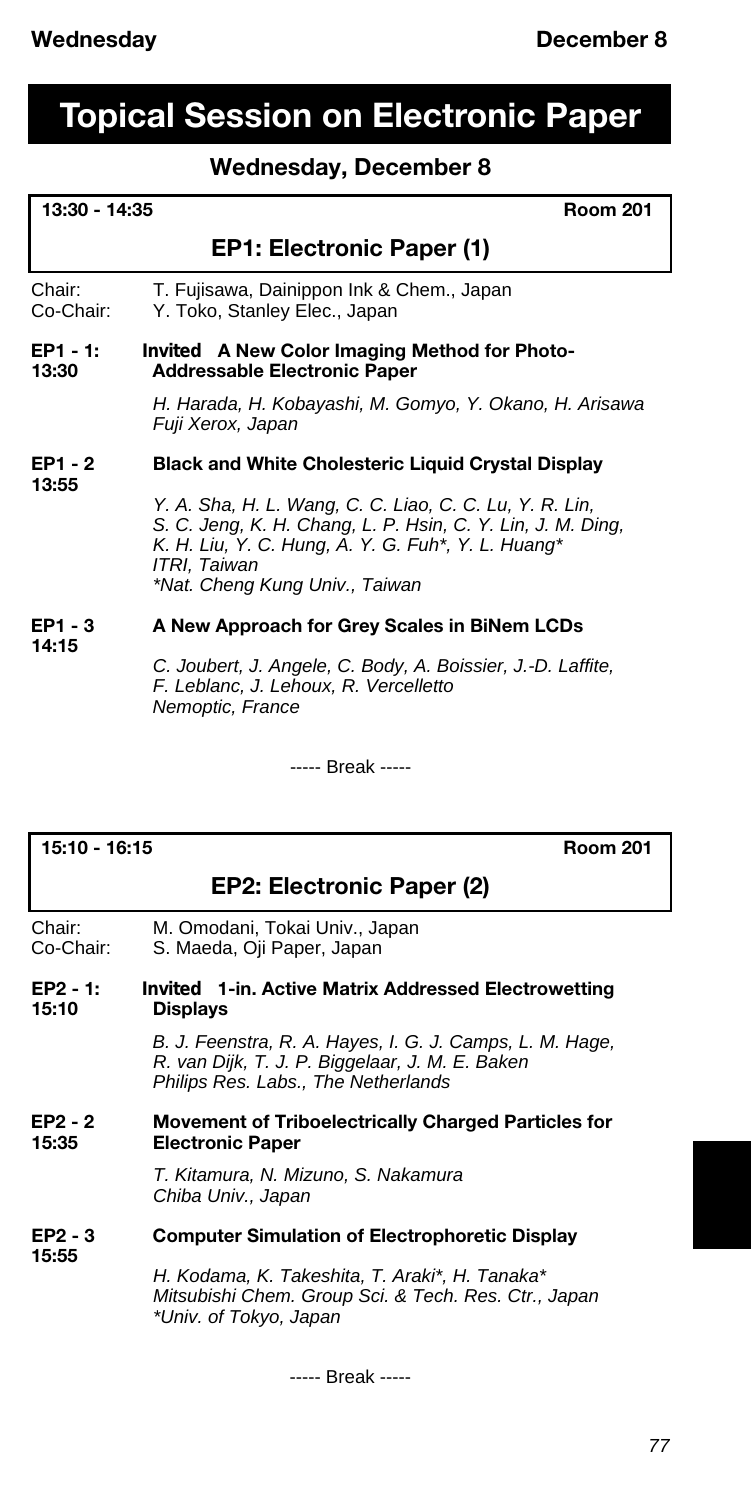| 16:50 - 17:55 |  |  |
|---------------|--|--|
|---------------|--|--|

**16:50 - 17:55 Room 201**

#### **EP3/AMD1: Electronic Paper (3)**

Chair: H. Kawai, Seiko Epson, Japan Co-Chair: M. Kimura, Ryukoku Univ., Japan

#### **EP3/AMD1 - 1:** *Invited* **Driving an Active Matrix Electrophoretic Display 16:50**

*G. F. Zhou, M. T. Johnson, R. Cortie, R. Zehner\*, K. Amundson\*, A. V. Henzen\*\*, J. van de Kamer\*\* Philips Res., The Netherlands \*E Ink, USA \*\*Philips Emerging Display Tech., The Netherlands*

#### **EP3/AMD1 - 2 A Fully Integrated Low-Power High-Voltage Bistable 17:15 Display Driver for Smartcard Applications**

*W. Hendrix, J. Doutreloigne, A. Van Calster Ghent Univ., Belgium*

#### **EP3/AMD1 - 3 An Intelligent Driving Scheme for High-Voltage Display 17:35 Drivers**

*A. Monte, J. Doutreloigne, A. Van Calster Ghent Univ., Belgium*

**Author Interviews** 18:10 – 19:00

#### **Thursday, December 9**

| 14:00 - 17:00 |                                                                                                                                        | <b>Exhibition Hall B</b>                                                                 |
|---------------|----------------------------------------------------------------------------------------------------------------------------------------|------------------------------------------------------------------------------------------|
|               |                                                                                                                                        | <i>Poster</i> EPp: Electronic Paper Posters                                              |
| $E PD - 1$    | <b>Improvement of Response Properties for Mobile Fine</b><br>Particle Display Cells by Adding Charge Transfer Complex<br><b>Dopant</b> |                                                                                          |
|               |                                                                                                                                        | T. Takahashi, Y. Toko*, K. Kobayashi**, M. Kamio, S. Saito,<br>M. Kimura**, T. Akahane** |

*Kogakuin Univ., Japan \*Stanley Elec., Japan \*\*Nagaoka Univ. of Tech., Japan*

#### **EPp - 2 Microencapsulated Liquid Crystal Display for Paper-Like Display**

*S. H. Liu, Y. C. Lin, W. S. Tzeng, K. L. Cheng, L. P. Hsin, Y. A. Sha, C. M. Ding, C. C. Liao, I. J. Lin ITRI, Taiwan*

#### **EPp - 3 Transient Current Properties in Electronic Paper**

*T. Bert, F. Beunis\*, H. De Smet, K. Neyts\* Ghent Univ. & IMEC, Belgium \*Ghent Univ., Belgium*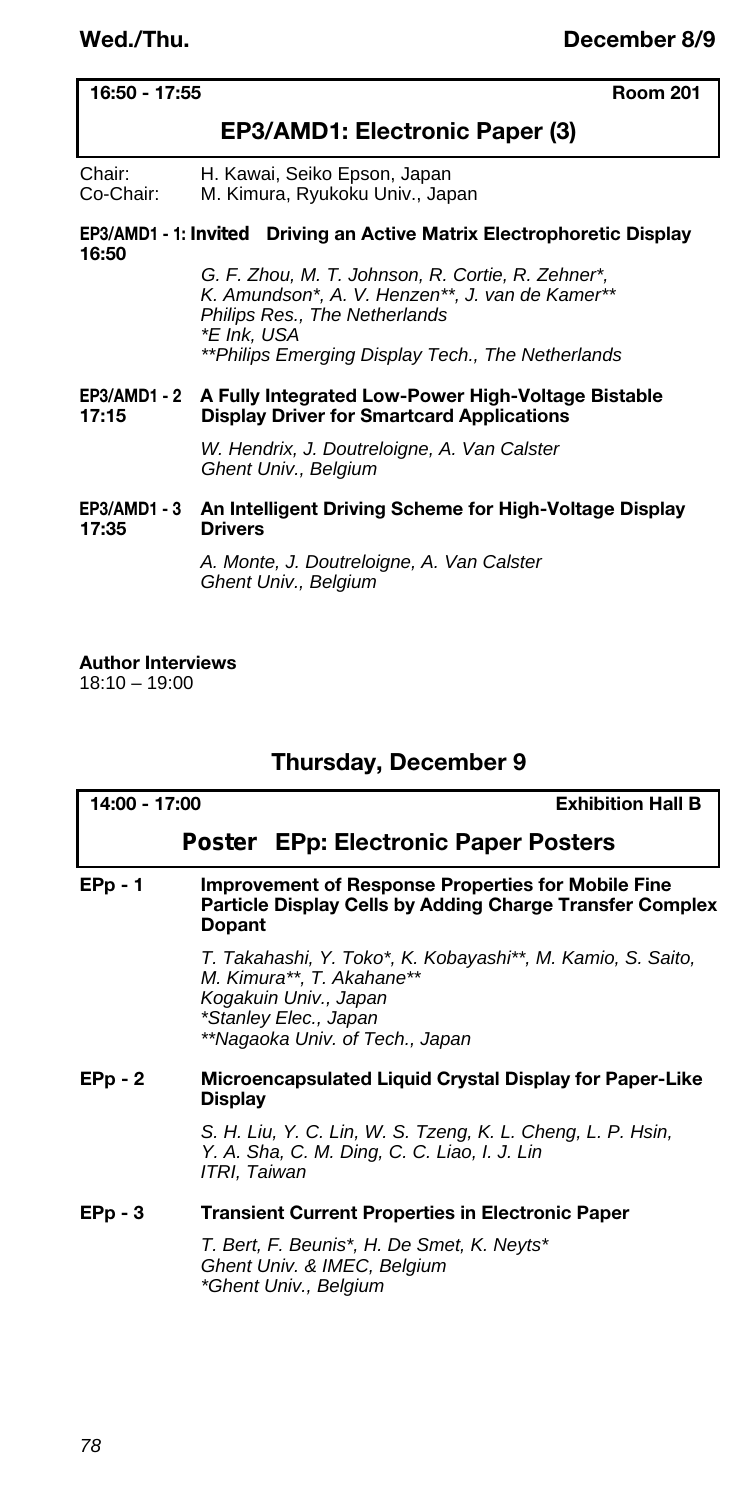#### **Thursday December 9**

#### **EPp - 4 Electrochromic Properties of Dimethyl Terephthalate and Its Derivatives for Paper-Like Color Display**

*H. Urano, S. Sunohara, H. Ohtomo\*, N. Kobayashi\* Japan Chem. Innovation Inst., Japan \*Chiba Univ., Japan*

#### **Supporting Organization:**

The Imaging Society of Japan

# **Late-News Papers**

**due October 4, 2004**

**Submit a two-page camera-ready manuscript of A4-sized pages, reflecting important new findings or developments via on-line submission:**

**http://idw.ee.uec.ac.jp/authinfo.html** 

# **EVENING GET-TOGETHER WITH WINE**

Tuesday, December 7 18:00 – 20:00 at Hoou Room (30F), Hotel Nikko Niigata (Sponsored by Merck Ltd., Japan)

See page 6 for details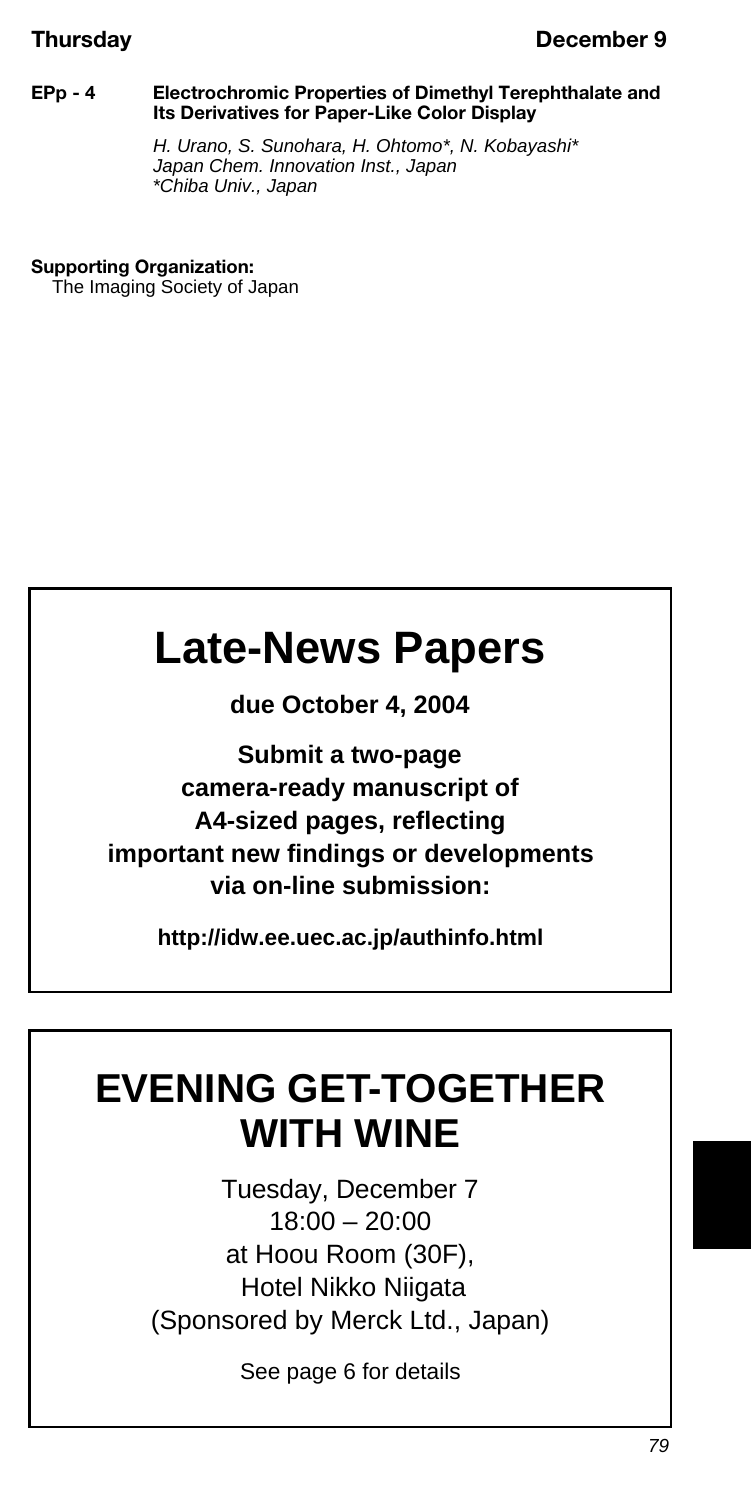# **IDW '04 COMMITTEES**

#### **ORGANIZING COMMITTEE**

General Chair: T. Uchida Tohoku Univ.<br>General Vice-Chair: S. Naemura Merck General Vice-Chair: S. Naemura Merck<br>Standing (ITE): Standing M. Ohsawa Hitachi Standing (ITE): M. Ohsawa<br>Standing (SID): P. M. Heyman Standing (SID Japan Chapter): Y. Shimodaira Shizuol<br>Committee (ITE): M. Ohsawa Hitachi Committee (ITE): M. Ohsawa<br>Committee (Executive Chair): T. Sugiura<br>Committee (Program Chair): Y. Shimodaira Committee (Executive Chair): T. Sugiura Toppan Printing<br>Committee (Program Chair): Y. Shimodaira Shizuoka Univ. Committee (Program Chair):

P. M. Heyman Display Consultant, USA<br>Y. Shimodaira Shizuoka Univ.

#### **OVERSEAS ADVISORS**

| P. J. Bos      | Kent State Univ., USA                                 |
|----------------|-------------------------------------------------------|
| J. Burroughes  | CDT. UK                                               |
| M.-K. Han      | Seoul Nat. Univ., Korea                               |
| P. M. Heyman   | Display Consultant, USA                               |
| W. E. Howard   | Howard Consulting, USA                                |
| J. Jang        | Kyung Hee Univ., Korea                                |
| H. S. Kwok     | Hong Kong Univ. of Sci. & Tech., Hong Kong            |
| A. C. Lowe     | Lambent Consultancy, UK                               |
| E. Lueder      | Univ. of Stuttgart / Electro-Optical Consultancy, USA |
| F.-C. Luo      | AU Optronics, Taiwan                                  |
| A. Moslev      | CRL Opto, UK                                          |
| M. H. Oh       | Dankook Univ., Korea                                  |
| J.-N. Perbet   | Thales Avionics, France                               |
| H.-P. D. Shieh | Nat. Chiao Tung Univ., Taiwan                         |
| D. Theis       | Siemens, Germany                                      |
| H. Tolner      | Consultant, The Netherlands / Southeast Univ., China  |
| B. Wang        | Southeast Univ., China                                |

#### **FINANCIAL SUPPORTING COMMITTEE**

| Chair:                     | T. Uchida  | Tohoku Univ. |
|----------------------------|------------|--------------|
| Vice-Chair:                | H. Uchiike | Saga Univ.   |
| <b>EXECUTIVE COMMITTEE</b> |            |              |

Executive Chair: T. Sugiura Toppan Printing<br>
Program Chair: Y. Shimodaira Shizuoka Univ. Program Chair: Y. Shimodaira Shizuoka Univ.<br>Program Vice-Chair: Y. Iimura Tokyo Univ. of A&T Program Vice-Chair: Y. limura<br>K. Betsui

Treasurer: S. Naemura Merc<br>General Secretary: Y. Tsuchiya NHK General Secretary: Y. Tsuchiya NHK Publication Chair: M. Uchidon<br>Publication: M. Ozeki

Local Arrangement Chair: T. Akahane Nagaoka Univ.<br>Local Arrangement Vice-Chair: K. Kato Nijgata Univ. Local Arrangement Vice-Chair: K. Kato

Exhibition Chair: A. Mikami Kanazawa Inst. of Tech.<br>1971 Exhibition Vice-Chair: Y. Yanagi Tokki<br>1971 Web Chair: T. Shiga Univ. of Electro-Commun Exhibition Vice-Chair: Y. Yanagi Tokki<br>Web Chair: T. Shiga Univ. Senior Executive Member: H. Uchiike Saga Univ.<br>Member: T. Sonehara Seiko Epso

Program Secretary: M. Suzuki Merck<br>M. Date M. M. Millong M. Date NTT<br>S. Naemura Merck S. Ohta Nippon Seiki<br>H. Ono Nagaoka Uni K. Shinbo Niigata Univ.<br>A. Mikami Kanazawa In T. Kojima

Fujitsu Labs.<br>Merck Asahi Glass S. Kikukawa Chisso<br>T. Akahane Nagaoka Univ. of Tech. Local Arrangement: M. Kimura Nagaoka Univ. of Tech. H. Ono **Nagaoka Univ. of Tech.**<br>H. Saito **Nagaoka Univ. of Tech.** H. Saito **Nagaoka Univ. of Tech.**<br>K. Shinbo **Nijaata Univ.** Web Chair: T. Shiga Univ. of Electro-Commun.<br>Web Secretary: T. Taguchi Toppan Printing Toppan Printing Seiko Epson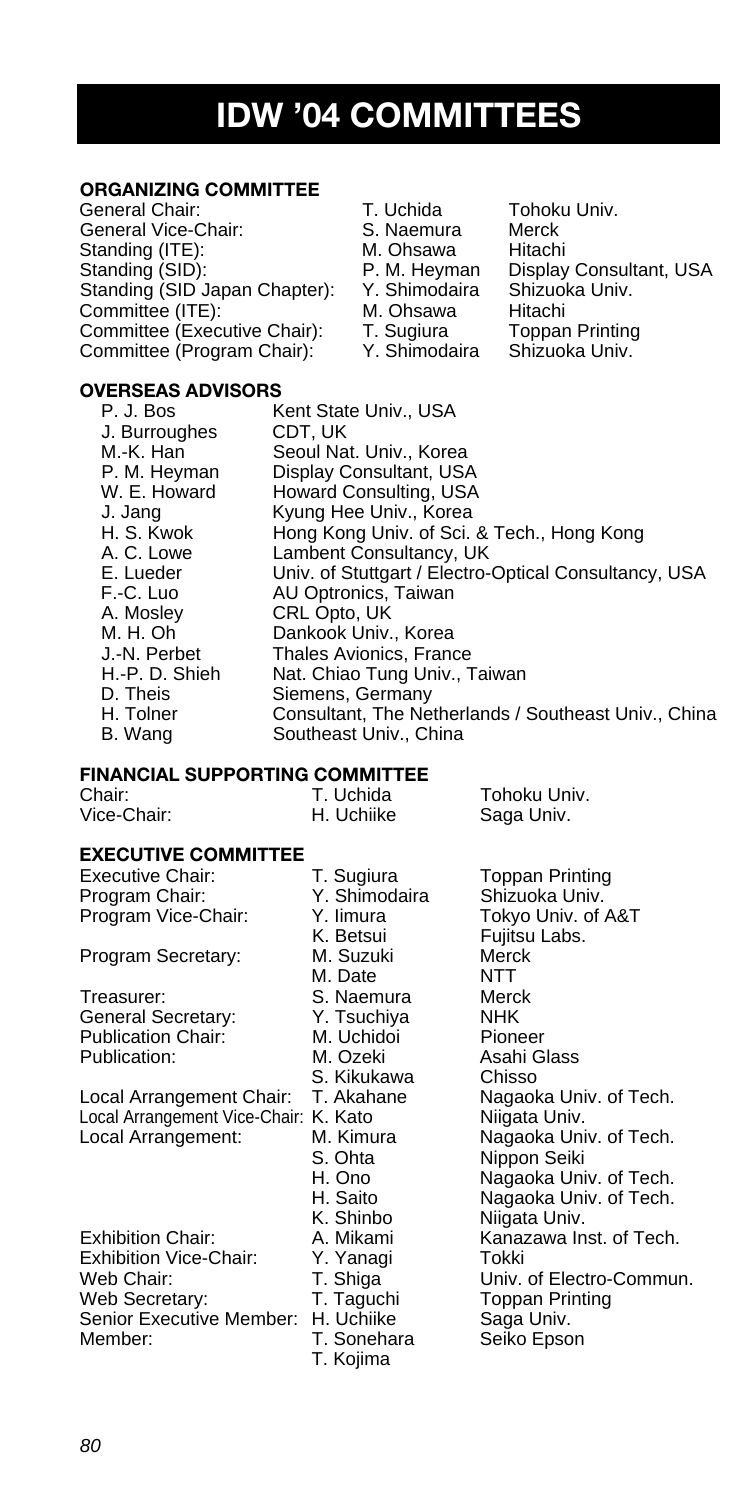Committee: EP TS S. Maeda<br>Members M. Anma

LCT WS H. Fujikake NHK S. Horita FMC WS **K. Niwa** JSR PDP WS **Y. Murakami** NHK<br>PH WS M. Shiiki Hitachi PH WS M. Shiiki M. Shiiki Hitachi<br>FED WS M. Nakamoto OLED WS R. Hattori Kyushu Univ.<br>3D WS S. Yano NHK 3D WS S. Yano<br>
VHF WS T. Tamura Y. Chikazawa<br>K. Dantani M. Hasegawa<br>Y. Hirai H. Hori<br>S. Hoshino M. Inoue Toyo<br>Y. Ishii Sharp Y. Ishii<br>S. Itoh S. Kakita Kasei Optonix<br>S. Kaneko NEC S. Kaneko<br>M. Kano T. Kawada<br>H. Kawakami T. Kusumoto Idemitsu Kosan<br>M. Maeda Idama Maeda Consulti S. Matsushima M. Matsuura Sharp<br>S. Mikoshiba Univ. H. Mori Fuji Photo Film<br>H. Murakami Dai Nippon Prir T. Nagatsuka Nitto<br>K. Nakazawa NTT K. Nakazawa NTT Y. Nishimura AKT K. Niwa T. Nonaka Clariant Japan<br>K. Nunomura NEC Plasma D Y. Oana IDTech<br>M. Ohsawa Hitachi M. Ohsawa<br>H. Ohse S. Okabayashi Meijyo Univ.<br>S. Okuda Mitsubishi E H. Saito<br>T. Saito F. Sato<br>H. Seki K. Shimoda

CRT WS S. Shirai Hitachi Displays<br>
PDP WS Y Murakami NHK Shizuoka Univ. VHF WS T. Tamura Tokyo Polytechnic Univ.<br>T. Taima T. Taima Hitachi Displays LAD WS Z. Tajima Hitachi Displays Corning Japan H. Arai **K.C.C.** Shokai K.C.C. Shokai **K.C.C.**<br>Y. Chikazawa Thomson Japan K. Dantani **Dai Nippon Printing**<br>Y. Hamakawa Ritsumeikan Univ. Ritsumeikan Univ.<br>IBM Res Optrex S. Hoshino Konica Minolta Sensing<br>S. Hotta Matsushita Flec. Ind. S. Hotta Matsushita Elec. Ind.<br>
N. Ibaraki Toshiba Matsushita Toshiba Matsushita Display Tech. H. Inoue Hitachi High-Tech. Futaba Alps Elec. m. Kawada Manao<br>H. Kawakami Hitachi Displays<br>K. Kobavashi Advanced Displa K. Kobayashi Advanced Display<br>S. Kobayashi Tokyo Univ. of Sci Tokyo Univ. of Sci., Yamaguchi Y. Komiya Olympus Optical M. Maeda **Maeda Consulting**<br>K. Matsuhiro Arisawa Manufacti Arisawa Manufacturing<br>Seiko Epson S. Mikoshiba Univ. of Electro-Commun.<br>H. Mori Fuil Photo Film H. Murakami Dai Nippon Printing<br>Y. Naqae Hitachi Displays Hitachi Displays<br>Nitto Denko NEC Plasma Display<br>IDTech Noritake Mitsubishi Elec. J. Onodera Tokyo Ohka Kogyo Tokyo Cathode Lab. A. Sasaki Osaka Electro-Commun. Univ. H. Seki **Hachinohe Inst. of Tech.**<br>K. Shibata Sanyo Elec. Sanyo Elec.<br>Pioneer

*81*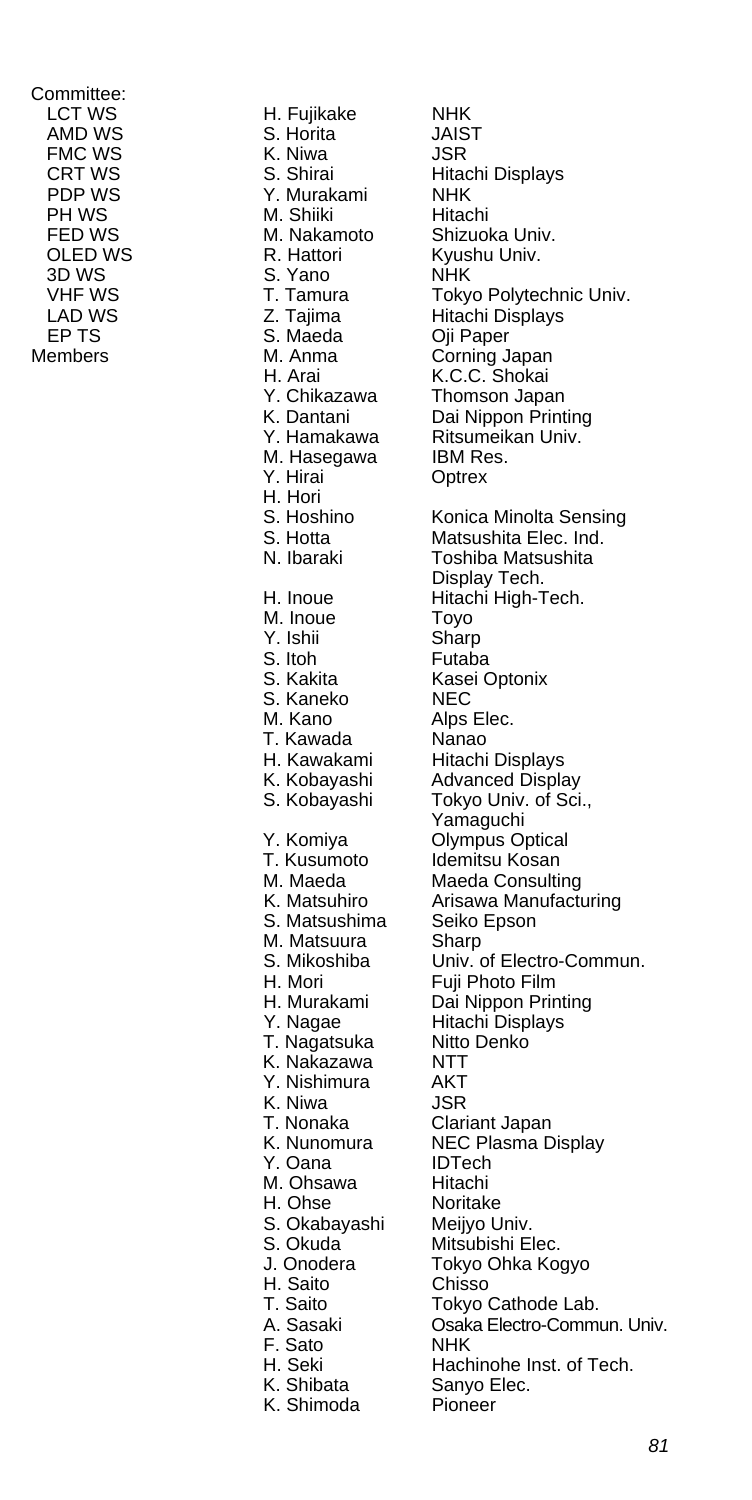| T. Shinoda<br>S. Shiwa<br>M. Sumitomo<br>T. Sunata                                                                                                             |
|----------------------------------------------------------------------------------------------------------------------------------------------------------------|
| K. Suzuki<br>M. Takagi<br>K. Takeuchi<br>Y. Takeuchi<br>Y. Takiguchi<br>C. Tani<br>Y. Toko<br>M. Tsumura<br>S. Uemura<br>Y. Ukai<br>S. Yamamoto<br>H. Yokoyama |
| M. Yokozawa                                                                                                                                                    |

# **Workshop/Topical Session Chair:**

- 
- 

#### **PROGRAM COMMITTEE**

Program Vice-Chair:

Committee:<br>LCT WS

PDP WS H. Ohse<br>
PH WS T. Minami

FMC WS T. Miyashita Tohoku Univ.<br>CRT WS S. Shirai Hitachi Displa PDP WS **H. Uchiike** Saga Univ.<br>PH WS **H. Kobayashi** Tokushima FED WS M. Takai Osaka Univ. M. Omodani

Program Secretary: M. Suzuki Merck<br>M. Date M. NTT M. Date M. Ikeda N. Egami VHF WS T. Kurita NHK LAD WS H. Kikuchi NHK H. Arisawa

Fujitsu Labs. Tokyo Denki Univ. Nichia Philips Mobile Display Syss. Kobe Toshiba Harison Toshiba Lighting Dainippon Ink & Chem. **ICMR** Ricoh **Astro Design** Stanley Elec. Furure Vision Noritake Itron Sony Seiko Instrs. Nat. Inst. of Advanced Ind. Sci. & Tech. M. Yokozawa Tokyo Univ. of Info. Sci.<br>M. Yuki Asahi Glass Asahi Glass

LCT WS S. Sato Akita Univ. AMD WS T. Asano Kyushu Inst. of Tech.<br>
FMC WS T. Miyashita Tohoku Univ. CRT WS S. Shirai Hitachi Displays<br>PDP WS H. Uchiike Saga Univ. PH WS H. Kobayashi Tokushima Bunri Univ. H. Yamamoto Tokyo Univ. of Tech. OLED WS J. Kido Yamagata Univ.<br>3D WS I. Yuyama Utsunomiya Univ 3D WS **I. Yuyama** Utsunomiya Univ.<br>1991 - VHF WS H. Isono Nippon Inst. of Te VHF WS **H. Isono** Nippon Inst. of Tech.<br>
LAD WS **H. Isono** Z. Tajima Hitachi Displays LAD WS Z. Tajima Hitachi Displays

PProgram Chair: Y. Shimodaira Shizuoka Univ.<br>Program Vice-Chair: Y. Iimura Tokyo Univ. of A&T K. Betsui Fujitsu Labs.<br>M. Suzuki Merck

LCT WS H. Okada Toyama Univ.<br>AMD WS M. Ikeda Toshiba FMC WS **K. Dantani** Dai Nippon Printing<br>CRT WS Y. Ueda Matsushita Toshiba Matsushita Toshiba Picture Display<br>Noritake PH WS T. Minami Kanazawa Inst. of Tech.<br>
FFD WS N. Faami NHK OLED WS Y. Sato Mitsubishi Chem. Res. Ctr. 3D WS **Y. Komiya** Olympus Optical<br>
VHF WS **T. Kurita** NHK

#### **Workshop on LC Science and Technologies**

Workshop Chair: S. Sato Akita Univ.<br>Program Chair: H. Okada Toyama Ur Program Chair: H. Okada Toyama Univ. General Secretary: Program Vice-Chair: M. Suzuki Merck<br>Program Vice-Chair: S. Komura Hitachi Program Vice-Chair: S. Komura Hitachi<br>Program Committee: M. Hasegawa IBM Res. Program Committee: M. Hasegawa IBM Res.

Y. Shimizu AIST Kansai Osaka Univ.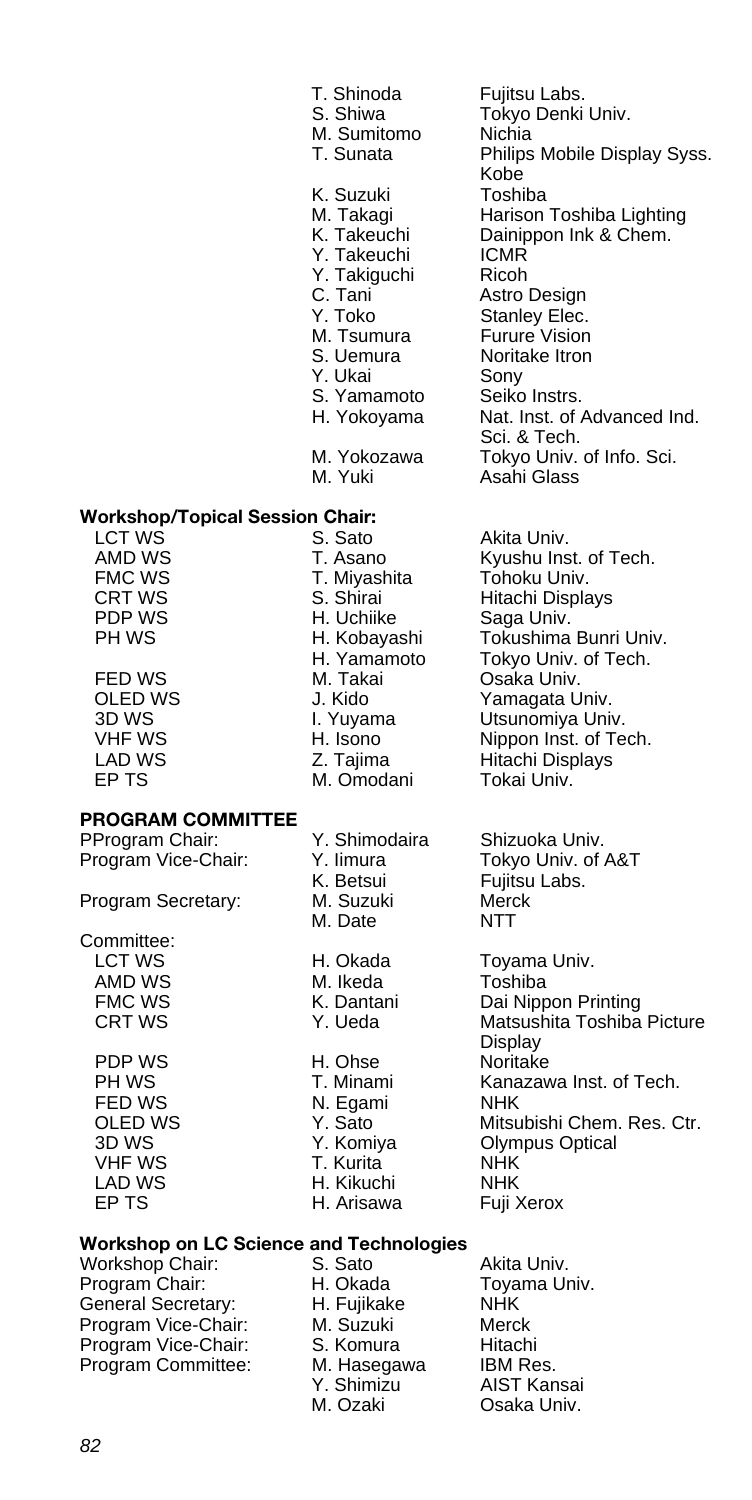- 
- 
- A. Mochizuki
- 
- M. Kimura JSR
- 
- 
- 

# **Workshop on Active Matrix Displays**

| Workshop Chair:             |
|-----------------------------|
| Program Chair:              |
| Program Vice-Chair:         |
| <b>Executive Committee:</b> |
| Program Committee:          |

- M. Ikeda **Toshiba**<br>S. Utsunomiya Seiko Epson Program Seiko<br>Program S. Horita E. Program S. Program S. Program S. Program S. Program S. Program S. Program S. Program S. P<br>Chairman S. Program S. Program S. Program S. Program S. Program S. Program S. Program S. Program S. Horita Y. Yamamoto<br>M. Tsumura
- 
- 
- 
- K. Takatori<br>Y. Mishima
- 
- 

- Workshop Chair: T. Miyashita Tohoku University<br>General Secretary: T. Niwa U.S.R General Secretary: K. Niwa Sand Sand Secretary: K. Niwa<br>Program Vice-Chair: Y. Iimura Tokyo Univ. of A&T Program Vice-Chair: Y. Iimura<br>
Program Chair: K. Dantani<br>
Workshop Vice-Chair: T. Taguchi<br>
Program Commiittee: Y. Ukai Program Chair: K. Dantani Dai Nippon Printing<br>Workshop Vice-Chair: T. Taquchi Toppan Printing Workshop Vice-Chair:
- Program Commiittee: Y. Ukai Sony<br>H. Saito Chisso H. Saito<br>M. Takagi Y. Fujimura<br>T. Hayashi T. Hayashi Sumitomo 3M<br>
H. Takeuchi Stanley Elec.<br>
K. Tanitsu Tokyo Ohka K
	-
	-
	- N. Yoshizaki Canon<br>T. Matsuura Nikon T. Matsuura
	-
	-
	-
	-
	-

Senior Executive Member: T. Sugiura Toppan Printing Senior Executive Member: K. Matsushima Chisso

#### **Workshop on CRTs**

Workshop Chair: S. Shirai Hitachi Displays

General Secretary: S. Shirai Hitachi Displays<br>
Exhibition Committee: S. Okuda Mitsubishi Elec. Exhibition Committee: S. Okuda<br>Program Committee: T. Higuchi

- 
- 
- 
- 
- 
- 
- M. Okada Sony
- H. Nakanishi<br>Ir. T. G. Spanjer
- 
- 
- 
- 

H. Seki Hachinohe Inst. of Tech. A. Yoshizawa Hirosaki Univ.<br>A. Mochizuki Nano Loa O. Okumura Seiko Epson K. Miyachi Sharp<br>E. Taiima Citizer E. Tajima Citizen Watch<br>K. Ishikawa Tokyo Inst. of Tokyo Inst. of Tech.

- Kyushu Inst. of Tech. N. Matsuo <sup>Hyogo</sup> Inst. of Tech.<br>
T. Sunata Philips Mobile Displa Philips Mobile Display Syss. Kobe<br>Sharp M. Tsumura Future Vision<br>K. Azuma ALTEDEC **ALTEDEC** H. Hamada Sanyo Elec.<br>K. Takatori NFC. Fujitsu Labs.
- M. Kimura Ryukoku Univ.
- **Workshop on FPD Manufacturing, Materials and Components**<br>Workshop Chair: T. Miyashita Tohoku Univ.<br>General Secretary: K. Niwa JSR
	-
	-
	-
	- Harison Toshiba Lighting<br>Nitto Denko
	-
	- Stanley Elec.
	- K. Tanitsu Tokyo Ohka Kogyo
		- Tokyo Electron
	- Y. Fujimoto Dainippon Screen MFG<br>N. Yoshizaki Canon Sales
		-
		-
	- T. Nagahara Clariant Japan<br>H. Mori Fuii Photo Film Fuji Photo Film<br>ULVAC
		-
	- K. Saito ULVAC<br>T. Itoh Corning Japan T. Itoh Corning Japan
		-
- Program Chair: Y. Ueda Matsushita Toshiba Picture Display Matsushita Toshiba Picture **Display** T. Saito Tokyo Cathode Lab.

LG. Philips Displays, The Netherlands C. H. Yeh Chunghwa Picture Tubes, **Taiwan** S. Lee LG.Philips Displays, Korea<br>S. C. Shin Samsung SDI. Korea Samsung SDI, Korea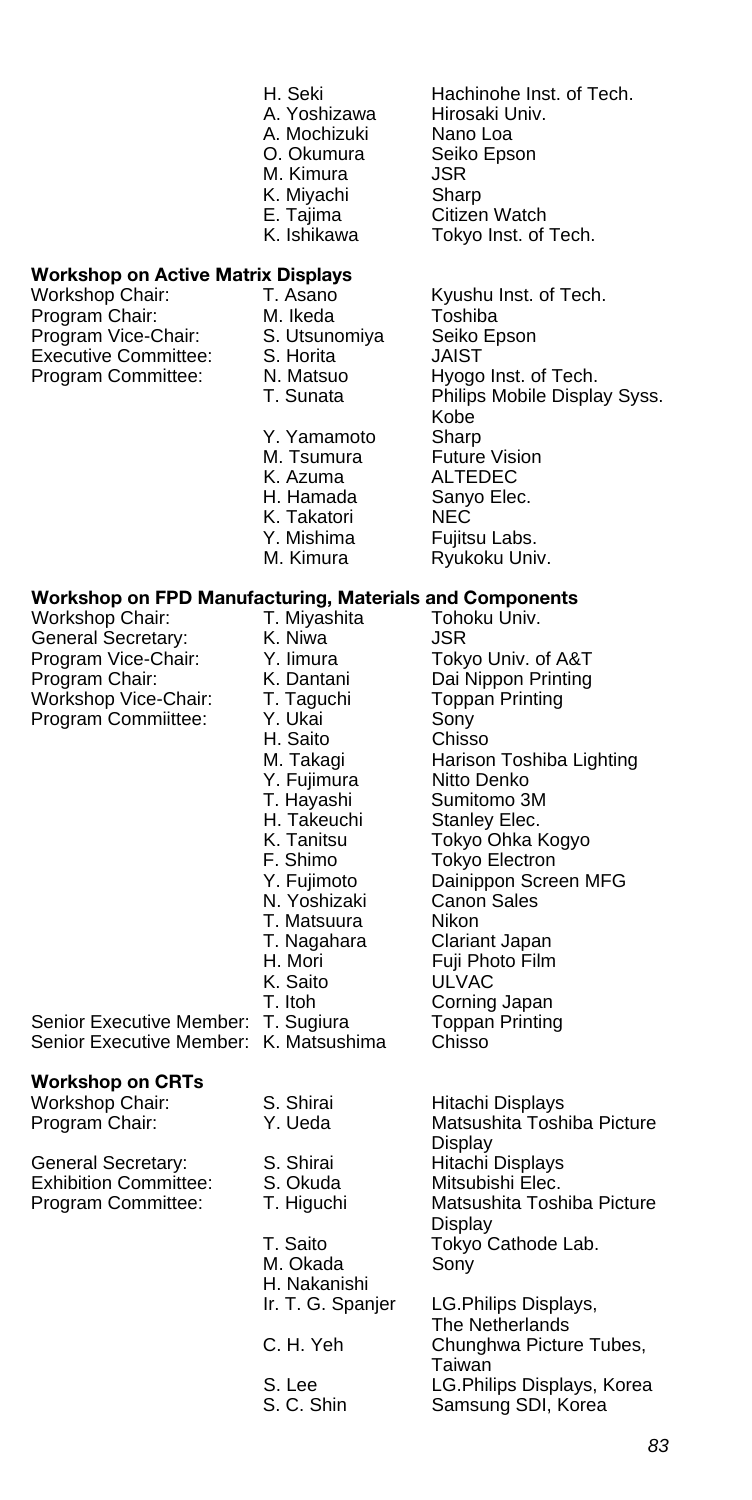#### **Workshop on Plasma Displays**

Workshop Chair: H.<br>Program Chair. H. Program Chair. General Secretary: Y.<br>Program Committee: K. Program Committee: K.<br>K.

| H. Uchiike   | Saga Univ.               |  |
|--------------|--------------------------|--|
| H. Ohse      | Noritake                 |  |
| Y. Murakami  | NHK                      |  |
| K. Ando      | Hitachi                  |  |
| K. Igarashi  | Univ. of Electro-Commun. |  |
| M. Uchidoi   | Pioneer                  |  |
| R. Murai     | Matsushita Elec. Ind.    |  |
| T. Ogawa     | Fujitsu Hitachi Plasma   |  |
|              | Display                  |  |
| T. Shinoda   | Fujitsu Labs.            |  |
| Y. Nakao     | Asahi Glass              |  |
| K. Sano      | Mitsubishi Elec.         |  |
| K. Nunomura  | NEC Plasma Display       |  |
| T. Hamaguchi | D. A. P. Tech.           |  |
| S. Mikoshiba | Univ. of Electro-Commun. |  |
|              |                          |  |

# **Workshop on EL Displays, LEDs and Phosphors**

General Secretary: M. Shiiki<br>Program Chair: T. Minami

H. Kobayashi Tokushima Bunri Univ.<br>H. Yamamoto Tokyo Univ. of Tech. Workshop Co-Chair: H. Yamamoto Tokyo Univ. of Tech.<br>General Secretary: M. Shiiki Hitachi T. Minami Kanazawa Inst. of Tech.<br>S. Itoh Futaba Program Committee: S. Itoh Futabash Committee: S. Itoh Futabash Committee: Sony K. Ohno<br>K. Ohmi Tottori Univ. S. Okamoto NHK<br>M. Katayama Denso M. Katayama Denso<br>M. Sumitomo Nichia M. Sumitomo<br>M. Tamatani M. Tamatani Toshiba Res. Consulting<br>Y. Nakanishi Shizuoka Univ. Y. Nakanishi Shizuoka Univ.<br>T. Hase Kasei Optonix T. Hase Kasei Optonix<br>N. Miura Meiii Univ. N. Miura Meiji Univ.<br>A. Mikami Kanazawa Kanazawa Inst. of Tech.<br>TDK y. Yano<br>T. Yaqi Lumileds Lighting Japan M. Yoshida Sharp

# **Workshop on Field Emission Display**

Workshop Chair: M. Takai Osaka Univ.<br>Program Chair: J. Ishikawa Kyoto Univ. Program Chair: **J. Ishikawa** Kyoto Univ.<br>General Secretary: M. Nakamoto Shizuoka Univ. General Secretary: M. Nakan<br>Program Committee: M. Takai<br>K. Yokoo Program Committee: M. Takai Osaka Univ.

K. Yokoo Tohoku Univ. J. Itoh AIST N. Egami **NHK**<br>M. Nakamoto Shizuoka Univ. M. Nakamoto

Exhibition Committee:

# **Workshop on Organic LED Displays**

Workshop Chair: **J. Kido** Yamagata Univ.<br>Program Chair: Y. Sato Mitasubishi Che General Secretary/ Exhibition Committee: R. Hattori Kyushu Univ.<br>Program Committee: H. Onnagawa Toyama Univ. Program Committee: H. Onnaga<br>C. Adachi

M. Tsuchida Pioneer<br>H. Takahashi Sanvo E H. Takahashi Sanyo Elec.<br>T. Kusumoto Idemitsu Ko S. Miyashita Seiko Epson T. Tsutsui Kyushu Univ.<br>S. Tokito NHK S. Tokito

Kyushu Inst. of Tech. I. Fujimoto Hiroshima Inst. of Tech.<br>H. C. Cheng Nat. Chiao-Tung Univ., Nat. Chiao-Tung Univ., Taiwan J. D. Lee Seoul Nat. Univ., Korea<br>M. Nakamoto Shizuoka Univ.

Mitasubishi Chem. Res. Ctr.

Chitose Inst. of Sci. & Tech. Idemitsu Kosan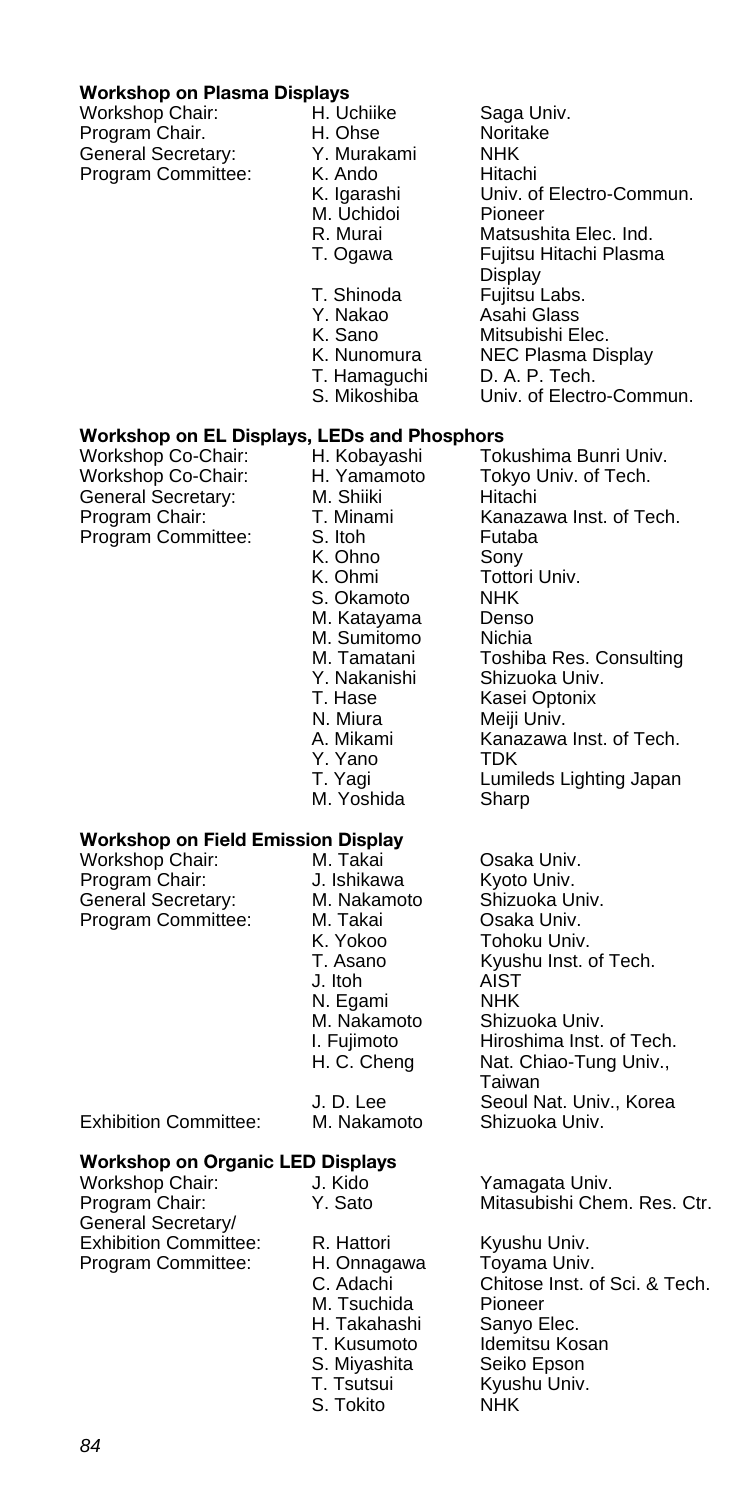|                                                                         | H. Miyazaki<br>S. Mataka<br>T. Inoue | Nippon Steel Chem.<br>Kyushu Univ.<br>TDK      |  |  |
|-------------------------------------------------------------------------|--------------------------------------|------------------------------------------------|--|--|
| Workshop on 3D/Hyper-Realistic Displays and Systems                     |                                      |                                                |  |  |
| Workshop Chair:                                                         | I. Yuyama                            | Utsunomiya Univ.                               |  |  |
| Program Chair:<br>General Secretary:                                    | Y. Komiya<br>S. Yano                 | Olympus<br><b>NHK</b>                          |  |  |
| <b>Exhibition Committee:</b>                                            | K. Mashitani                         | Sanyo Elec.                                    |  |  |
| Program Committee:                                                      | T. Fujii                             | Nagoya Univ.                                   |  |  |
|                                                                         | W.-J. Hsueh                          | Industrial Tech. Res. Inst.,                   |  |  |
|                                                                         | T. Mishima                           | Taiwan<br><b>NHK</b>                           |  |  |
|                                                                         | N. Nishida                           | Univ. of Tokushima                             |  |  |
|                                                                         | S. Ohtsuka                           | NTT Data                                       |  |  |
|                                                                         | J. -Y. Son                           | Hannam Univ., Korea                            |  |  |
|                                                                         | H. Takemura                          | Osaka Univ.<br>Astro Design                    |  |  |
|                                                                         | C. Tani<br>T. Yoshida                | <b>Toppan Printing</b>                         |  |  |
| <b>Workshop on Applied Vision and Human Factors</b>                     |                                      |                                                |  |  |
| Workshop Chair:                                                         | H. Isono                             | Nippon Inst. of Tech.                          |  |  |
| Program Chair:                                                          | T. Kurita                            | <b>NHK</b>                                     |  |  |
| General Secretary/<br><b>Exhibition Commiittee:</b>                     | T. Tamura                            | Tokyo Polytechnic Univ.                        |  |  |
| Program Committee:                                                      | Y. Shimodaira                        | Shizuoka Univ.                                 |  |  |
|                                                                         | J. L. Bergquist                      | Nokia Japan                                    |  |  |
|                                                                         | S. Clippingdale<br>M. Idesawa        | <b>NHK</b>                                     |  |  |
|                                                                         | S. Kubota                            | Univ. of Electro-Commun.<br>Seikei Univ.       |  |  |
|                                                                         | T. Mitsuhashi                        | Shobi Univ.                                    |  |  |
|                                                                         | T. Nakano                            | Meijo Univ.                                    |  |  |
|                                                                         | T. Wake<br>R. Yoshitake              | Chukyo Univ.<br><b>IBM Japan</b>               |  |  |
|                                                                         |                                      |                                                |  |  |
| Workshop on Projection and Large-Area Displays,<br>and Their Components |                                      |                                                |  |  |
| Workshop Chair:                                                         | Z. Tajima                            | Hitachi Displays                               |  |  |
| <b>General Secretary</b>                                                | M. Takaso                            | Techno Sys. Res.                               |  |  |
| Program Chair.<br>Program Vice-Chair:                                   | H. Kikuchi<br>T. Hayashi             | <b>NHK</b><br>Sumitomo 3M                      |  |  |
| Program Committee                                                       | K. Takeda                            | Seiko Epson                                    |  |  |
|                                                                         | K. Terada                            | Sanyo Elec.                                    |  |  |
|                                                                         | S. Koike                             | Seiko Epson                                    |  |  |
|                                                                         | Y. Ootsuka<br>R. Igarashi            | Hitachi<br>Ushio Elec.                         |  |  |
|                                                                         | K. Matsumoto                         | <b>Toppan Printing</b>                         |  |  |
|                                                                         | H. Nakano                            | Barco                                          |  |  |
|                                                                         | S. Shikama                           | Mitsubishi Elec.                               |  |  |
|                                                                         | T. Okada<br>T. Ogura                 | Matsushita Elec. Ind.<br>Matsushita Elec. Ind. |  |  |
|                                                                         | K. Oohara                            | Texas Instrs. Japan                            |  |  |
|                                                                         | Y. Kondo                             | Matsushita Elec. Works                         |  |  |
|                                                                         | K. Kaise                             | Sony                                           |  |  |
| Topical Session on Electronic Paper                                     |                                      |                                                |  |  |
| Topical Session Chair:                                                  | M. Omodani                           | Tokai Univ.                                    |  |  |
| General Secretary:<br>Program Chair:                                    | S. Maeda<br>H. Arisawa               | Oji Paper<br>Fuji Xerox                        |  |  |
| Program Committee:                                                      | Y. Hotta                             | Ricoh                                          |  |  |
|                                                                         | T. Fujisawa                          | Dainippon Ink & Chem.                          |  |  |
|                                                                         | H. Kawai                             | Seiko Epson                                    |  |  |
| <b>Exhibition Committee:</b>                                            | Y. Toko                              | Stanley Elec.                                  |  |  |
|                                                                         |                                      |                                                |  |  |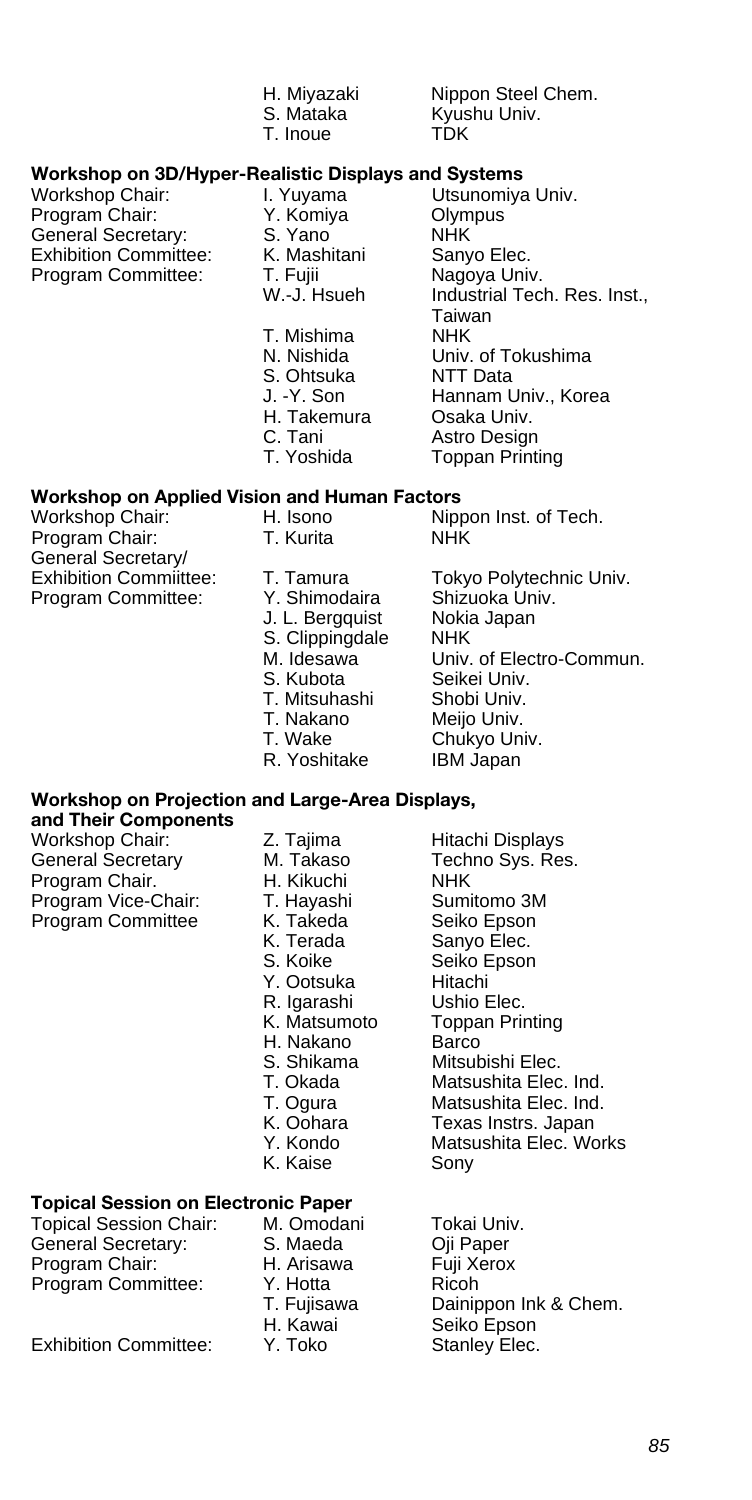#### **ACADEMIC SUPPORTING ORGANIZATIONS**

The Chemical Society of Japan The Electrochemical Society of Japan (ECSJ) The Illuminating Engineering Institute of Japan The Imaging Society of Japan Information Processing Society of Japan The Institute of Electrical Engineers of Japan The Institute of Electronics, Information and Communication Engineers (IEICE) The Institute of Image Electronics Engineers of Japan Japan Ergonomics Society Japanese Liquid Crystal Society (JLCS) The Japan Society of Applied Physics The Japanese Society of Ophthalmological Optics

The Virtual Reality Society of Japan

#### **Funds for the conference are furnished in part by the following organizations:**

- Support Center for Advanced Telecommunications Technology Research, **Foundation**
- The Murata Science Foundation
- Niigata Prefectural Government
- Niigata Visitors & Convention Bureau (Niigata City)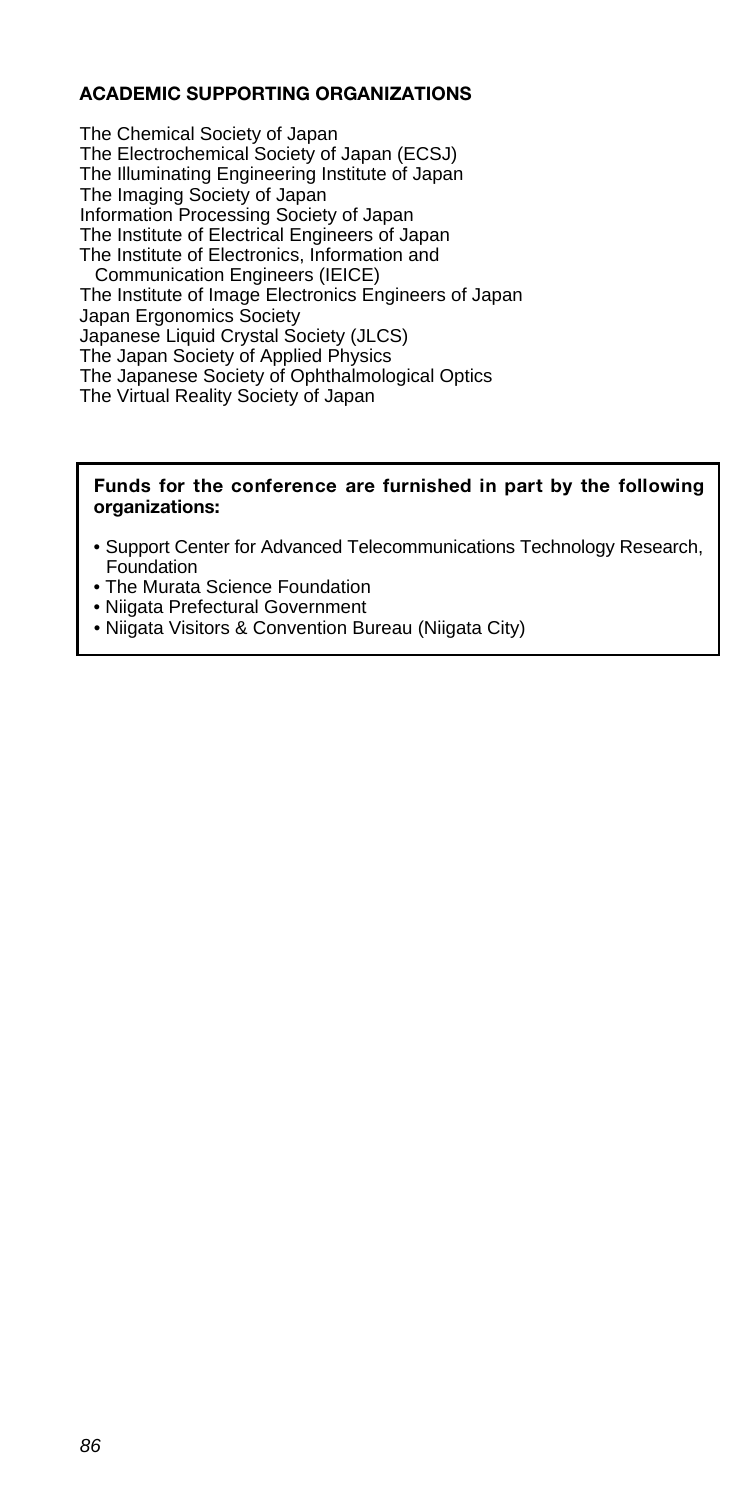# **IDW Tutorial in Japanese**

Tuesday, December 7 Room 301 Niigata Convention Center

Detail information will be available in October: http://www.sidchapters.org/japan/J-menu.htm

> Contact address: idw-tutorial@ml.labs.fujitsu.com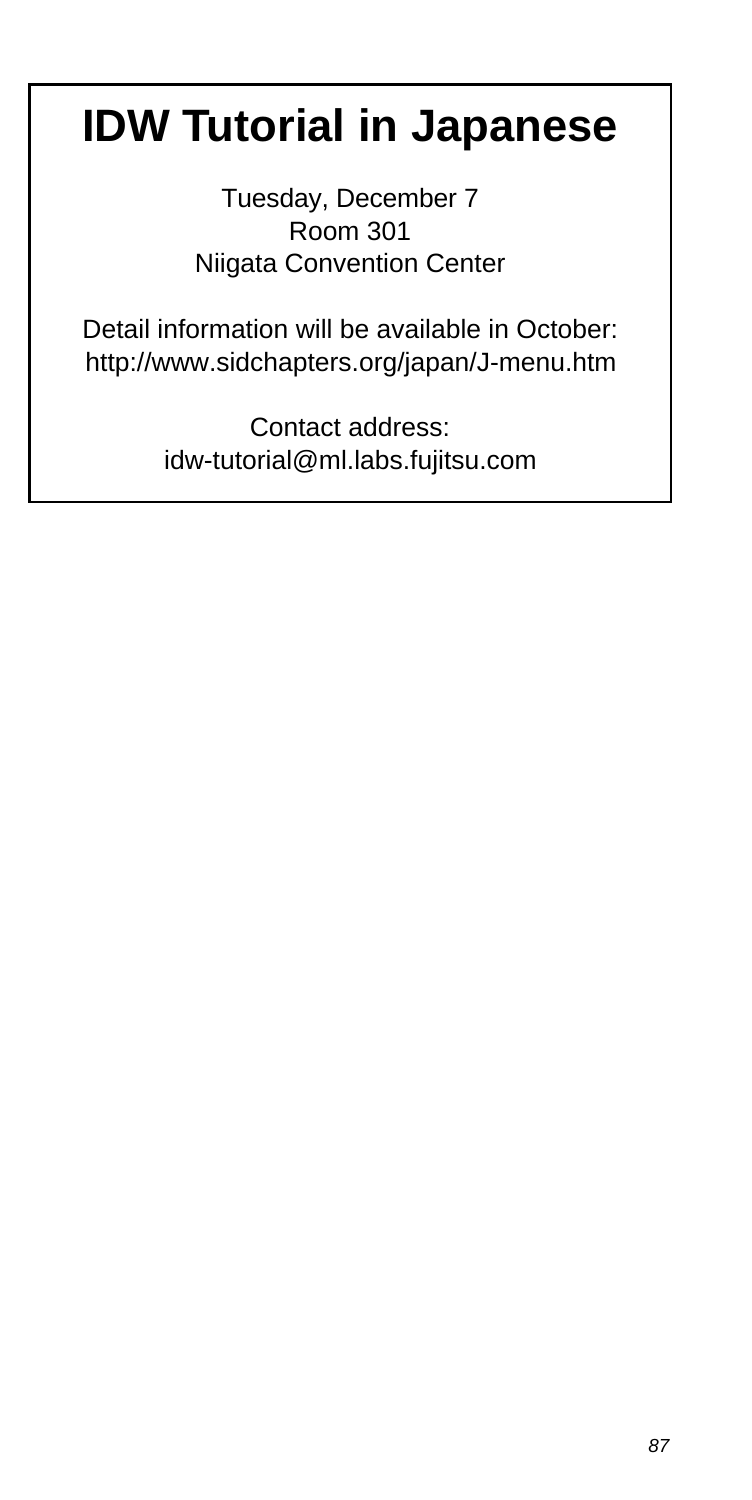# **FLOOR PLAN**

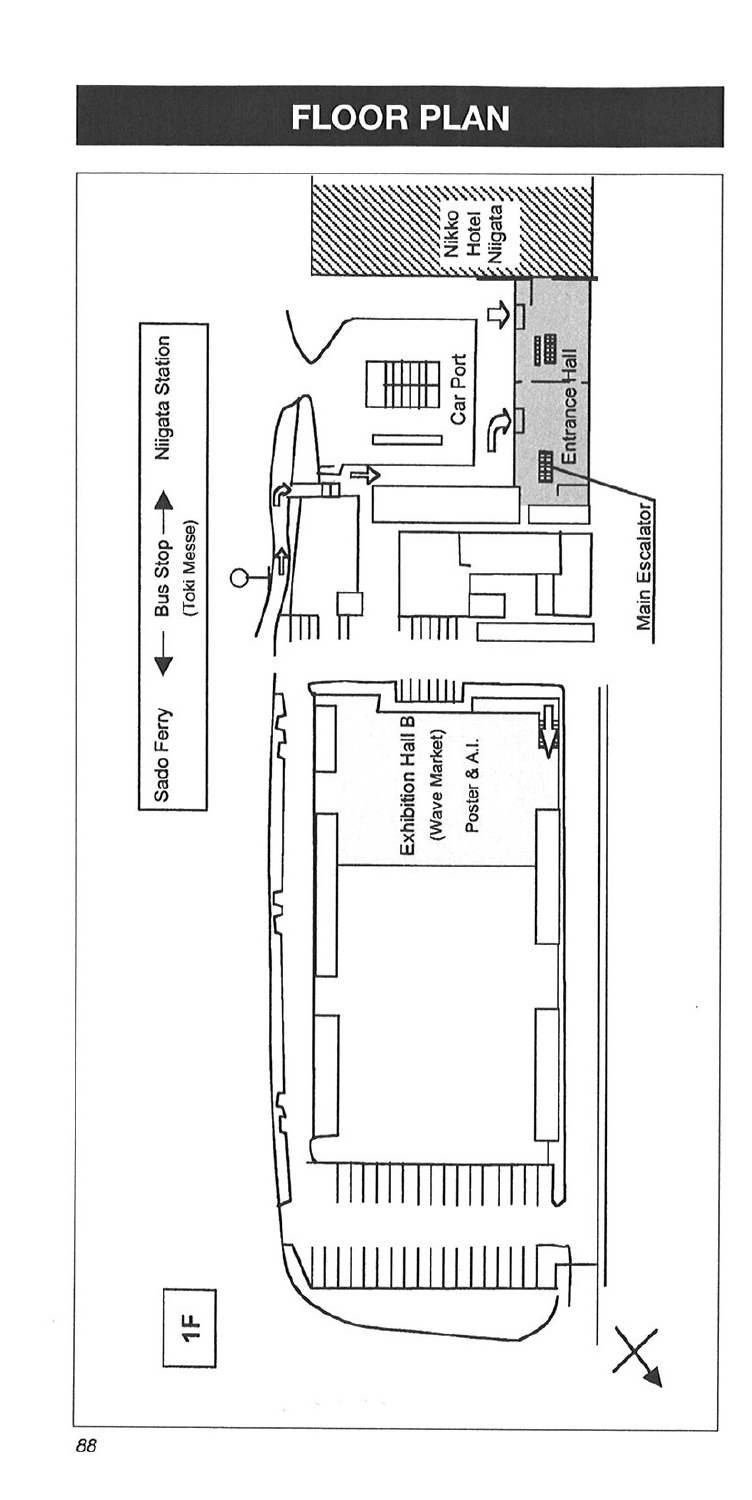